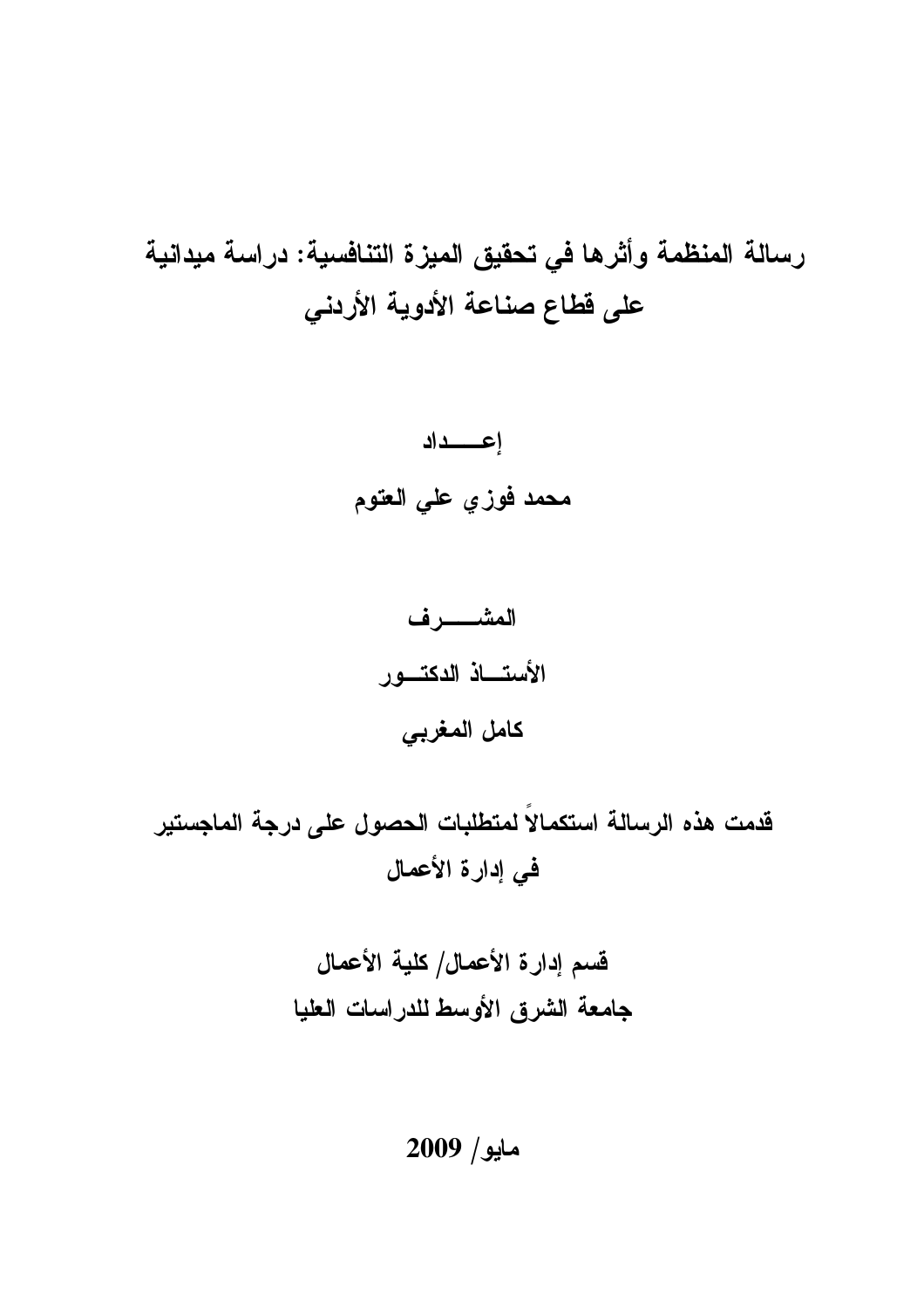## تفويضض

 $\overline{\phantom{0}}$ 

أنا **محمد فوزي علي عتوم** أفوض جامعة الشرق الأوسط للدراسات العليا بنزويد نسخ من رسالتي ورقيا والكترونيا للمكتبات، أو المنظمـــات، أو الـهيئـــات والمؤســـسات المعنيـــة بالأبحاث والدراسات العلمية عند طلبها.

الاسم:

التاريخ:

التوقيع: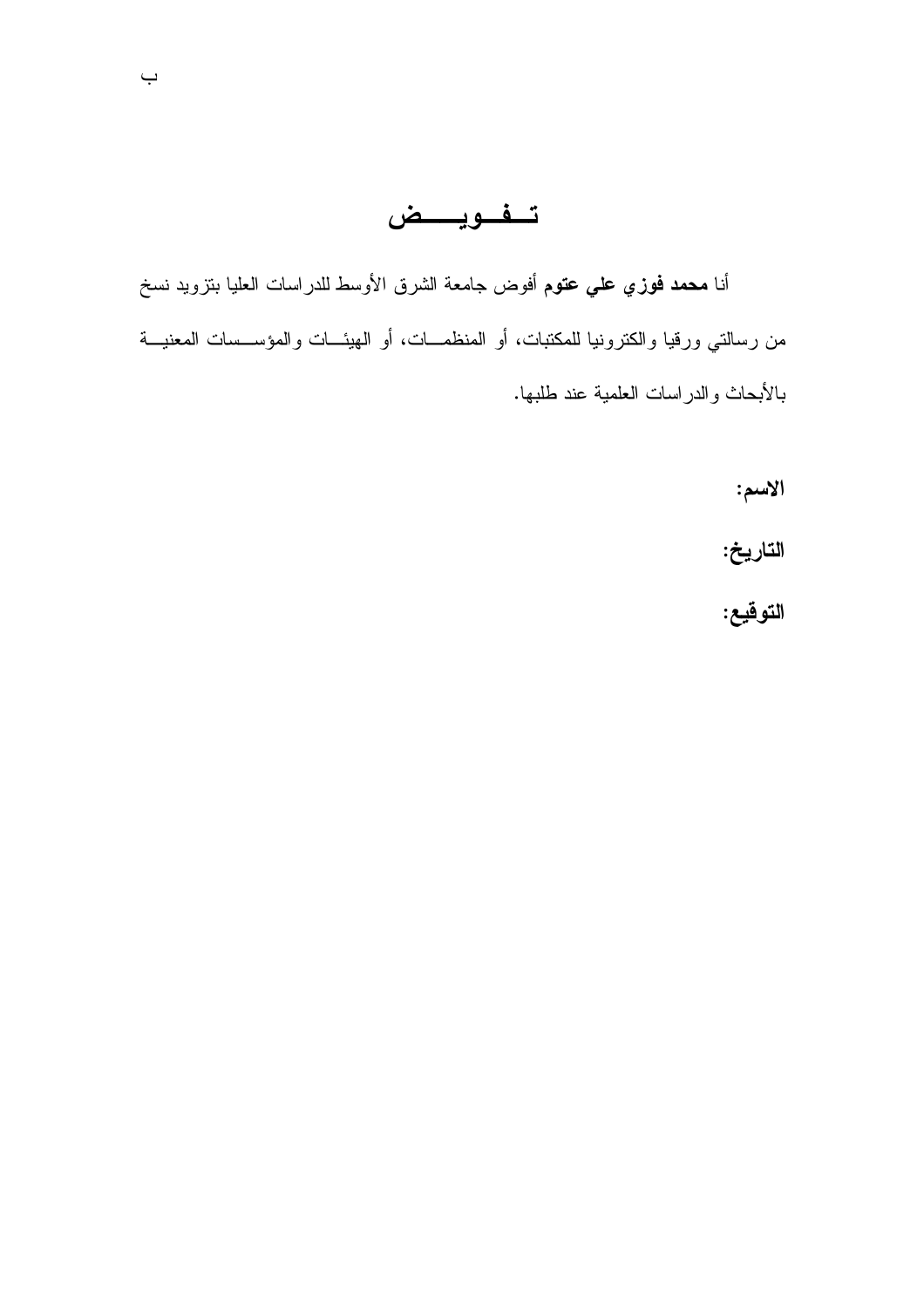## قرار لجنة المناقشة

نوفشت هذه الرسالة وعنوانها " **رسالة المنظمة وأثرها في تحقيق الميزة التناف سية:** دراسة ميدانية على قطاع صناعة الأدوية الأردنى ".

وأجيزت بتاريخ / / 2009

أعضاء لجنة المناقشة

- 1. الأستاذ الدكتور:
	- 2. الأستاذ الدكتور:
		- 3. الدكتور:
		- 4. الدكتور :

التوقيع

رئيساً ومشرفاً: عضو اً: عضو اً: عضواً خارجياً: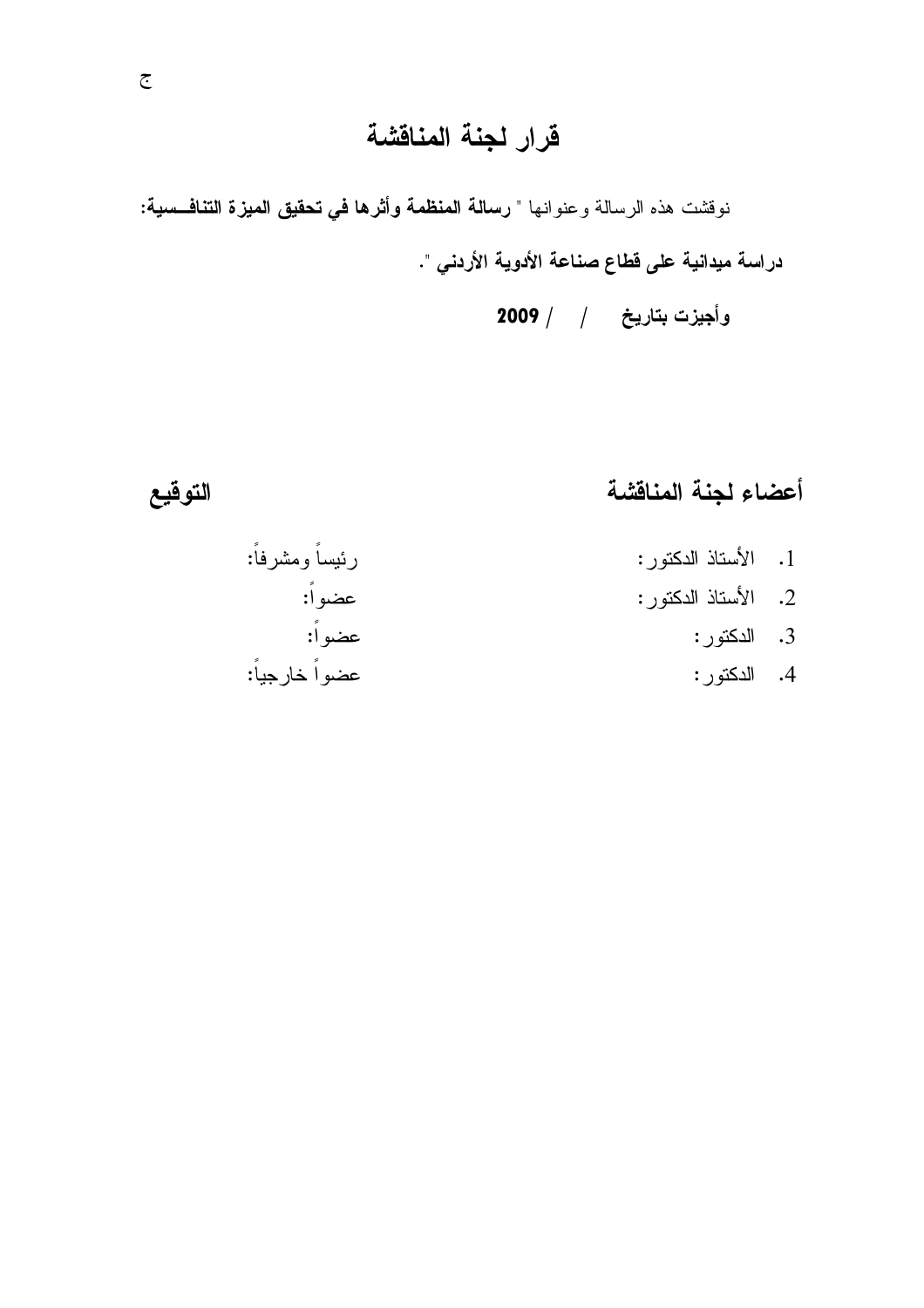شكــر وتــقــديــر

بعد أن وفقني الله بإكمال هذه الدراسة، لا يسعني إلا أن أنقدم بالشكر الجزيـــل إلــــي صاحب البصمة الواضحة على هذا الجهد العلمي المنواضع أستاذي ومشرفي الأستاذ الدكتور كامل المغربي. وأنقدم بالشكر إلى كافة أعضاء هيئة الندريس بالجامعة الذين زودوني بسالعلم و المعرفة، كما أوجه شكري وتقديري إلى السادة أعضاء لجنة المناقشة على تفضلهم بمناقـــشة رسالتي هذه ونحمل أعباء قراءتها ونقييمها، ونزويدي بآرائهم وملاحظاتهم التبي سنكون مـــن شأنها أن نساهم في نصويب أخطائها وندارك ما قد يعتريها من أسباب الخلل والنقص. والشكر كذلك مقدم إلىي الشركة الأردنية لإنتاج الأدوية بشكل عام وإلىي مديرها العام الدكتور عــدنان بدوان بشكل خاص على النكرم بإعطائي منحة دراسة الماجستير فسي إدارة الأعمـــال علــــي حساب الشركة فلهم منبي كل الاحترام والنقدير، والشكر موصول كذلك إلى من مد لــــى يـــد العون والمساعدة وأسدى لمي المشورة الصادقة لإنجاز عملي هذا.

وصلى الله على نبينا محمد، وأله وصحبه وسلم ،،،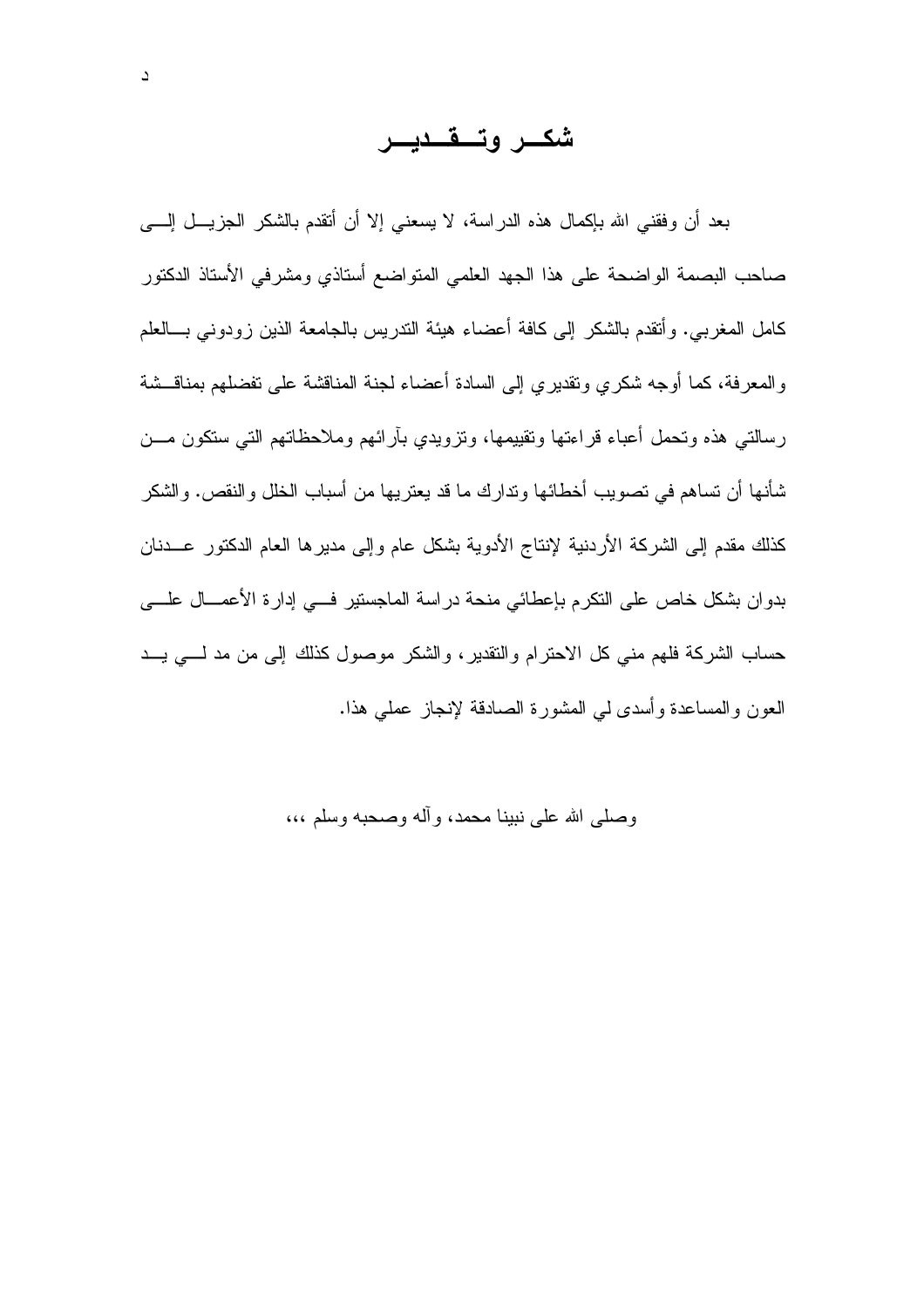الإهسماء

 $\bullet$ 

إلى والدي مصدر عزمي ونجاحي إلى نبع الحنان والدتي العزيزة إلى رفيقة الدرب زوجتي الغالية إلى فلذات كبدي زينة وليلي إلى أخواني وأخواتي وعائلاتهما

أهدي حصيلة هذا الجهد المتواضع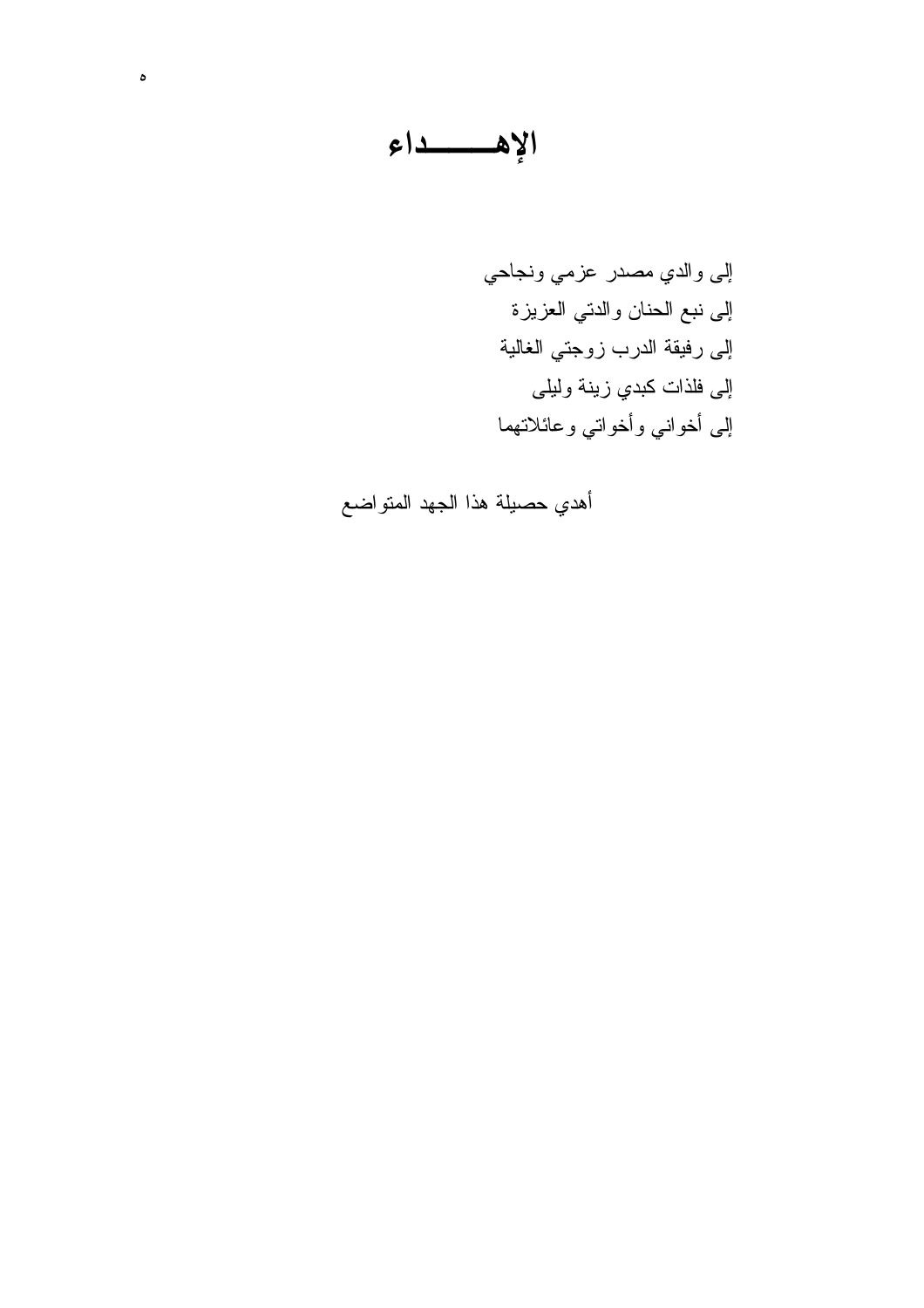# فائمة المحتويات

|                | صفحة |               |
|----------------|------|---------------|
| ب              |      | تفويض         |
| $\tilde{c}$    |      |               |
| د              |      | شكر وتقدير    |
| ٥              |      | الإهداء       |
| و              |      |               |
| ط              |      | قائمة الجداول |
| ك              |      |               |
| ل              |      |               |
| م              |      |               |
| سر ،           |      |               |
| 1              |      |               |
| $\overline{2}$ |      |               |
| 4              |      |               |
| 5              |      |               |
| 6              |      |               |
| 6              |      |               |
| 7              |      |               |
| 8              |      |               |
| 9              |      |               |
| 10             |      |               |
| 11             |      |               |
| 11             |      |               |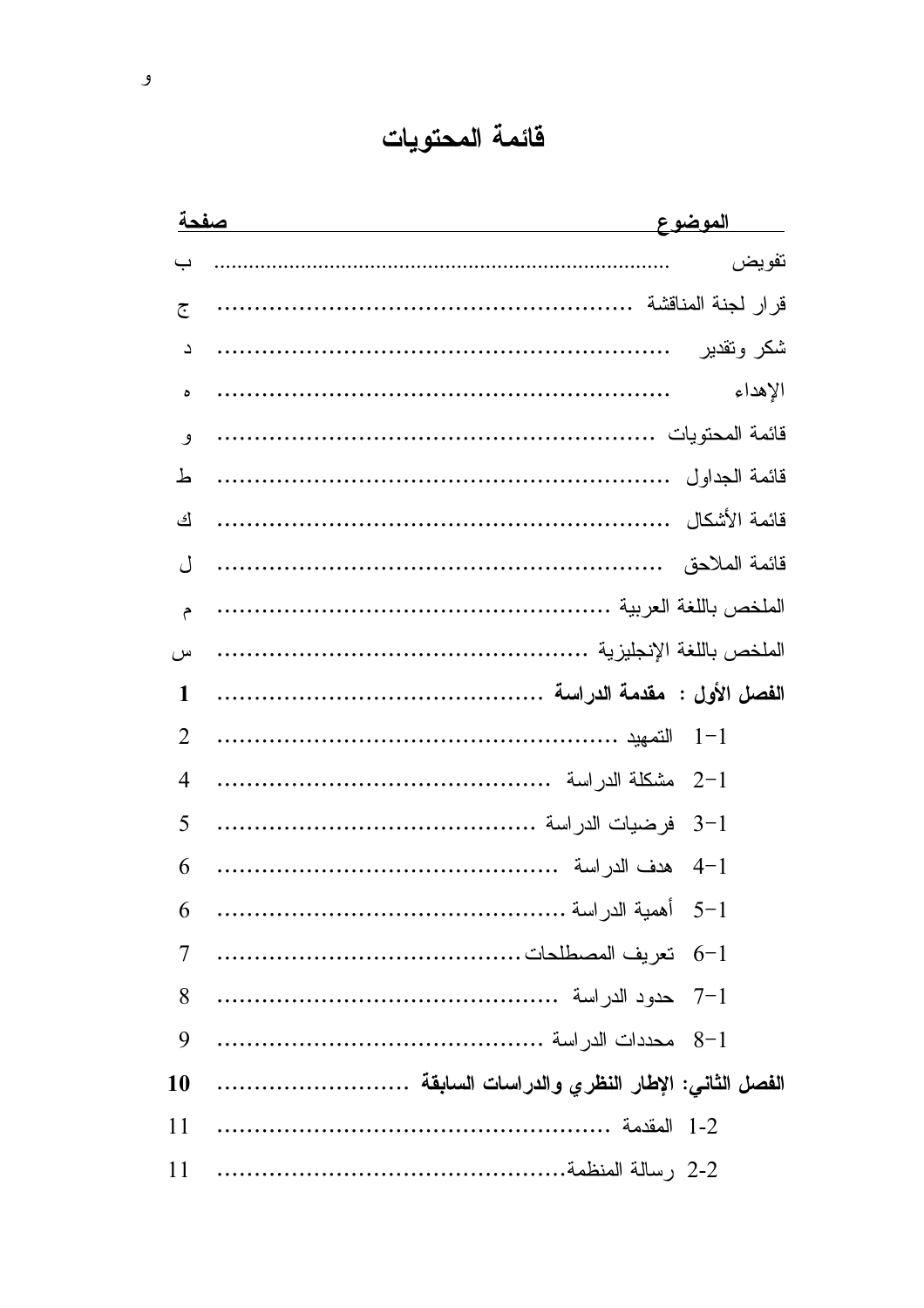| 38  |                                                               |
|-----|---------------------------------------------------------------|
| 43  |                                                               |
| 51  |                                                               |
| 51  |                                                               |
| 59  |                                                               |
| 64  | 6–2 ما يميز الدراسة الحالية عن الدراسات السابقة               |
| 65  |                                                               |
| 66  |                                                               |
| 66  |                                                               |
| 66  |                                                               |
| 67  |                                                               |
| 68  |                                                               |
| 72  |                                                               |
| 73  |                                                               |
| 73  |                                                               |
| 74  | الفصل الرابع : مناقشة نتائج التحليل الإحصائى واختبار الفرضيات |
| 75  |                                                               |
| 75  |                                                               |
| 93  |                                                               |
| 101 |                                                               |
| 102 |                                                               |
| 102 |                                                               |
| 103 | 5-3 النتائج المستمدة من اختبار فرضيات الدراسة                 |
| 105 |                                                               |
| 106 |                                                               |
|     |                                                               |

 $\mathcal{L}$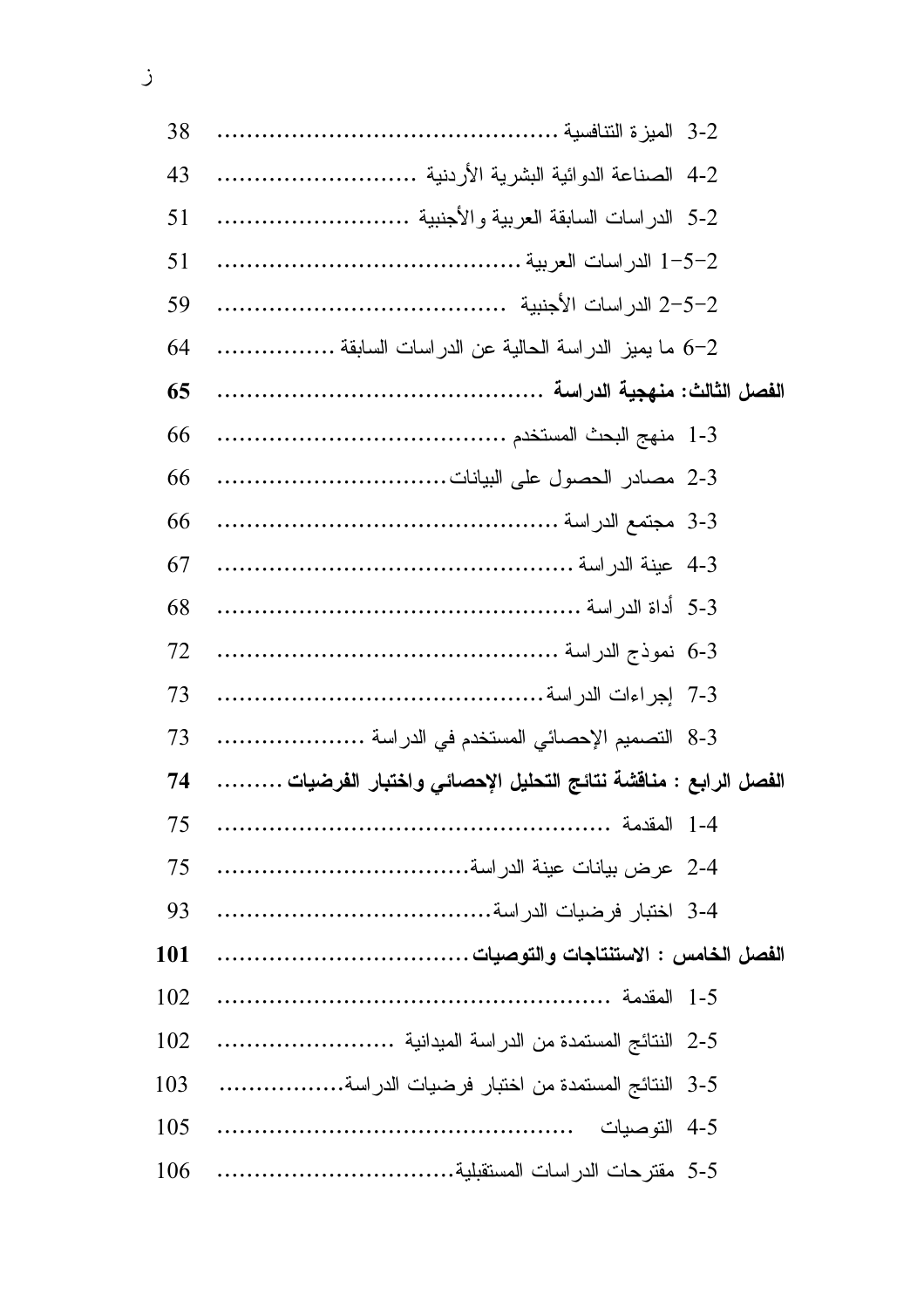| 107        | المراجع |
|------------|---------|
| 107        |         |
| 112        |         |
| <b>118</b> | الملاحق |
| 119        |         |
| 120        |         |
| 127        |         |

 $\zeta$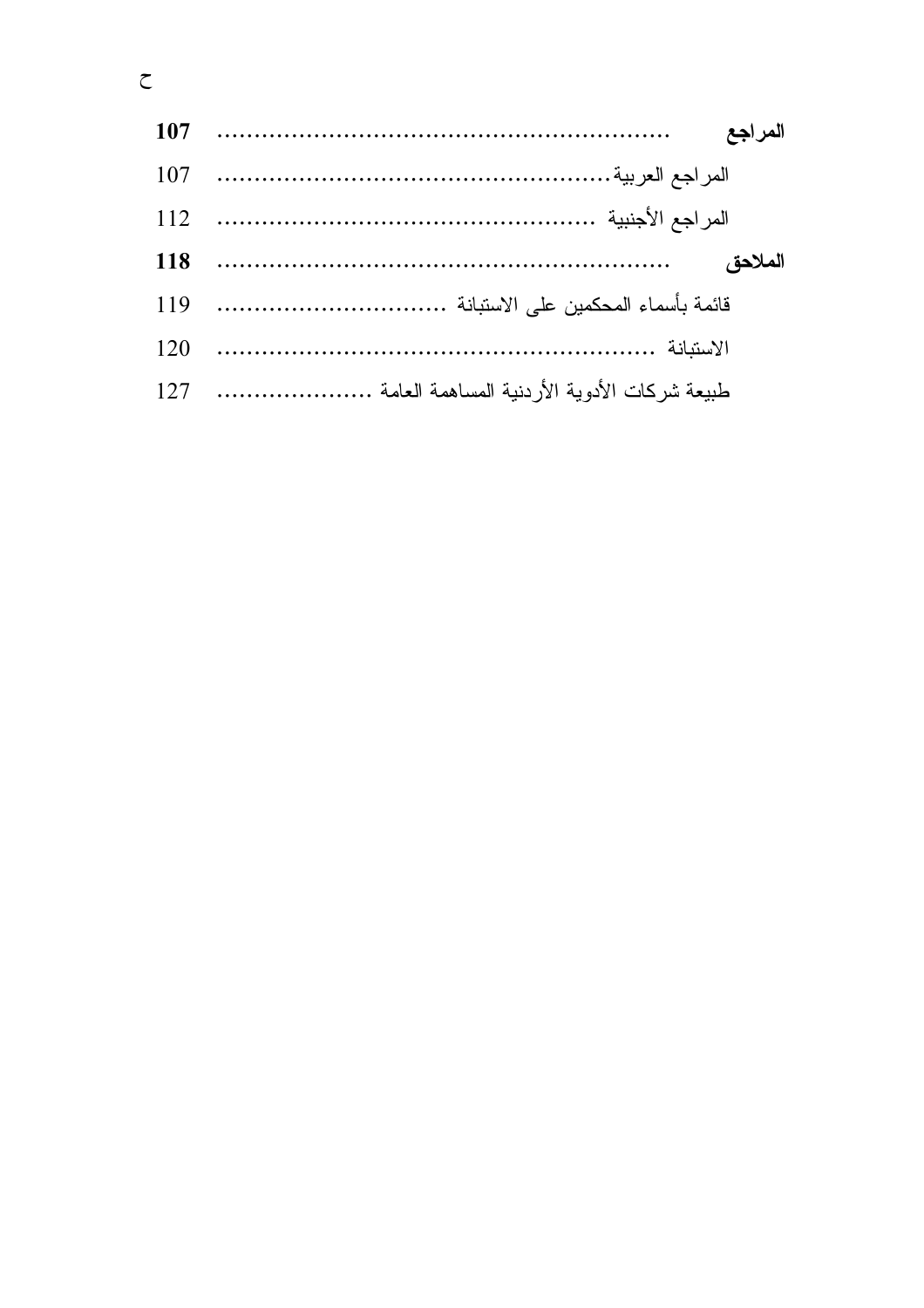قائمة الجداول

| الصفحة | محتوى الجدول                                      | رقم الفصل–رقم الجدول |
|--------|---------------------------------------------------|----------------------|
| 23     | عناصر رسالة المنظمة                               | $1 - 2$              |
| 24     | المعايير المستخدمة في نقييم رسالة المنظمة         | $2 - 2$              |
| 25     | آراء عدد من الكتاب فيما يتعلق بمكونات الرسالة     | $3 - 2$              |
| 30     | مصاريف البحوث والنطوير في قطاع الصناعة            | $4 - 2$              |
|        |                                                   |                      |
| 68     | أسماء مجتمع الدراسة من شركات الأدوية الأردنية     | $1 - 3$              |
|        | المساهمة العامة                                   |                      |
| 71     | معاملات الثبات لأداة الدراسة                      | $2 - 3$              |
| 75     | وصف أفراد عينة الدراسة                            | $1 - 4$              |
| 79     | المنوسطات الحسابية والإنحرافات المعيارية ومسنوى   | $2 - 4$              |
|        | الموافقة لإجابات أفراد عينة الدراسة عن الجودة في  |                      |
|        | رسالة الشركة                                      |                      |
| 82     | المنوسطات الحسابية والإنحر افات المعيارية ومسنوى  | $3 - 4$              |
|        | الموافقة لإجابات أفراد عينة الدراسة عن البحث      |                      |
|        | والنطوير في رسالة الشركة                          |                      |
| 85     | المتوسطات الحسابية والإنحرافات المعيارية ومستوى   | $4 - 4$              |
|        | الموافقة لإجابات أفراد عينة الدراسة عن الإهتمام   |                      |
|        | بالموارد البشرية في رسالة الشركة                  |                      |
| 88     | المتوسطات الحسابية والإنحرافات المعيارية ومستوى   | $5 - 4$              |
|        | الموافقة لإجابات أفراد عينة الدراسة عن تلبية حاجة |                      |
|        | العملاء في رسالة الشركة                           |                      |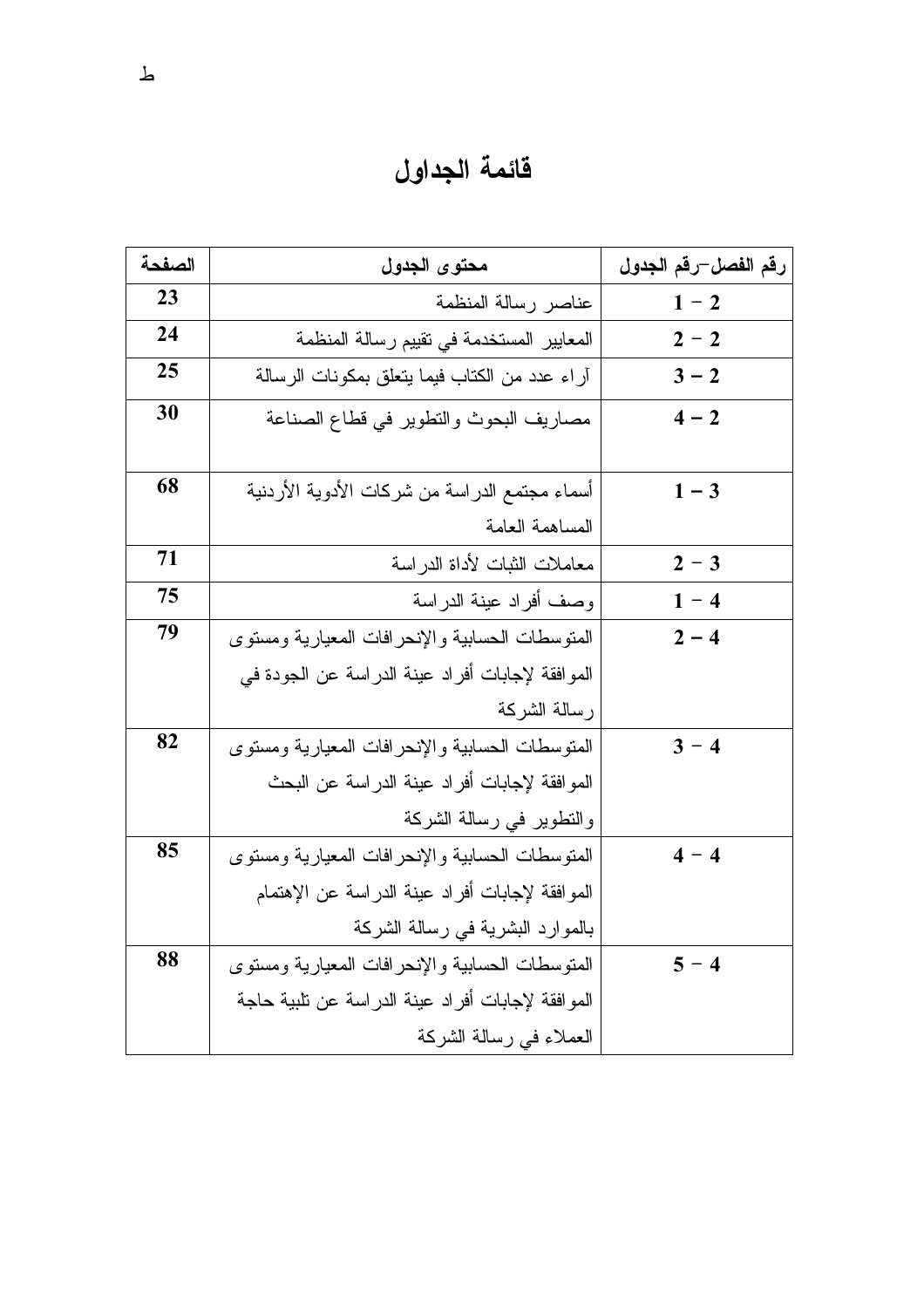تابع / قائمة الجداول

| الصفحة | محتوى الجدول                                             | رقم الفصل–رقم الجدول |
|--------|----------------------------------------------------------|----------------------|
| 91     | المنوسطات الحسابية والإنحرافات المعيارية ومسنوى          | $6 - 4$              |
|        | الموافقة لإجابات عينة الدراسة عن الميزة النتافسية        |                      |
|        | للمكونات الأربعة                                         |                      |
| 93     | تحليل الانحدار المتعدد لأثر رسالة المنظمة في تحقيق       | $7 - 4$              |
|        | ميزة تنافسية في شركات الأدوية البشرية الأردنية           |                      |
|        |                                                          |                      |
| 95     | تحليل الإنحدار البسيط لأثر تبنى الجودة فسى رسسالة        | $8 - 4$              |
|        | شركات الأدوية البشرية الأردنيـــة وتحقيـــق الميــــزة   |                      |
|        | التنافسية                                                |                      |
| 97     | تحليل الإنحدار البسيط لأثر نبني البحث والنطوير في        | $9 - 4$              |
|        | رسالة شركات الأدوية البشرية الأردنية وتحقيق الميزة       |                      |
|        | التنافسبة                                                |                      |
| 98     | تحليل الإنحدار البسيط لأثر تبنى نلبية حاجة العمـــلاء    | $10 - 4$             |
|        | في رسالة شركات الأدوية البشرية الأردنية وتحقيـــق        |                      |
|        | المبزة التنافسية                                         |                      |
| 99     | تحليل الإنحدار البسيط لأثر ننبنى الاهتمـــام بـــالموارد | $11 - 4$             |
|        | البشرية في رسالة شركات الأدوية البشرية الأردنيـــة       |                      |
|        | وتحقيق الميزة التنافسية                                  |                      |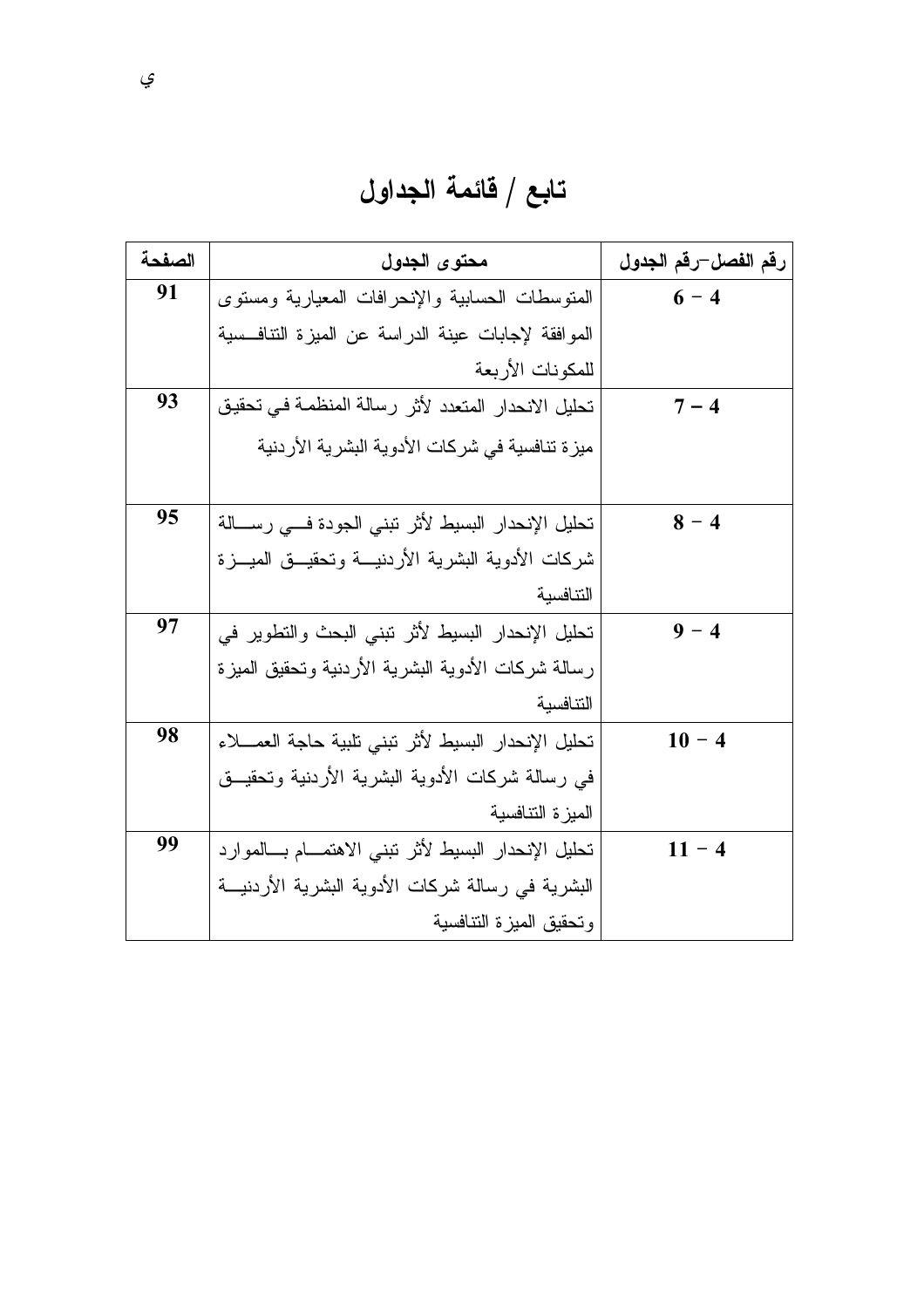فائمة الأشكال

| الصفحة | المحتوى                                 | رقم الفصل–رقم الشكل |
|--------|-----------------------------------------|---------------------|
| 22     | مدخلات لتطوير رسالة المنظمة             | $1 - 2$             |
| 39     | العوامل الأساسية لبناء الميزة النتافسية | $2 - 2$             |
| 72     | نموذج الدراسة                           | $1 - 3$             |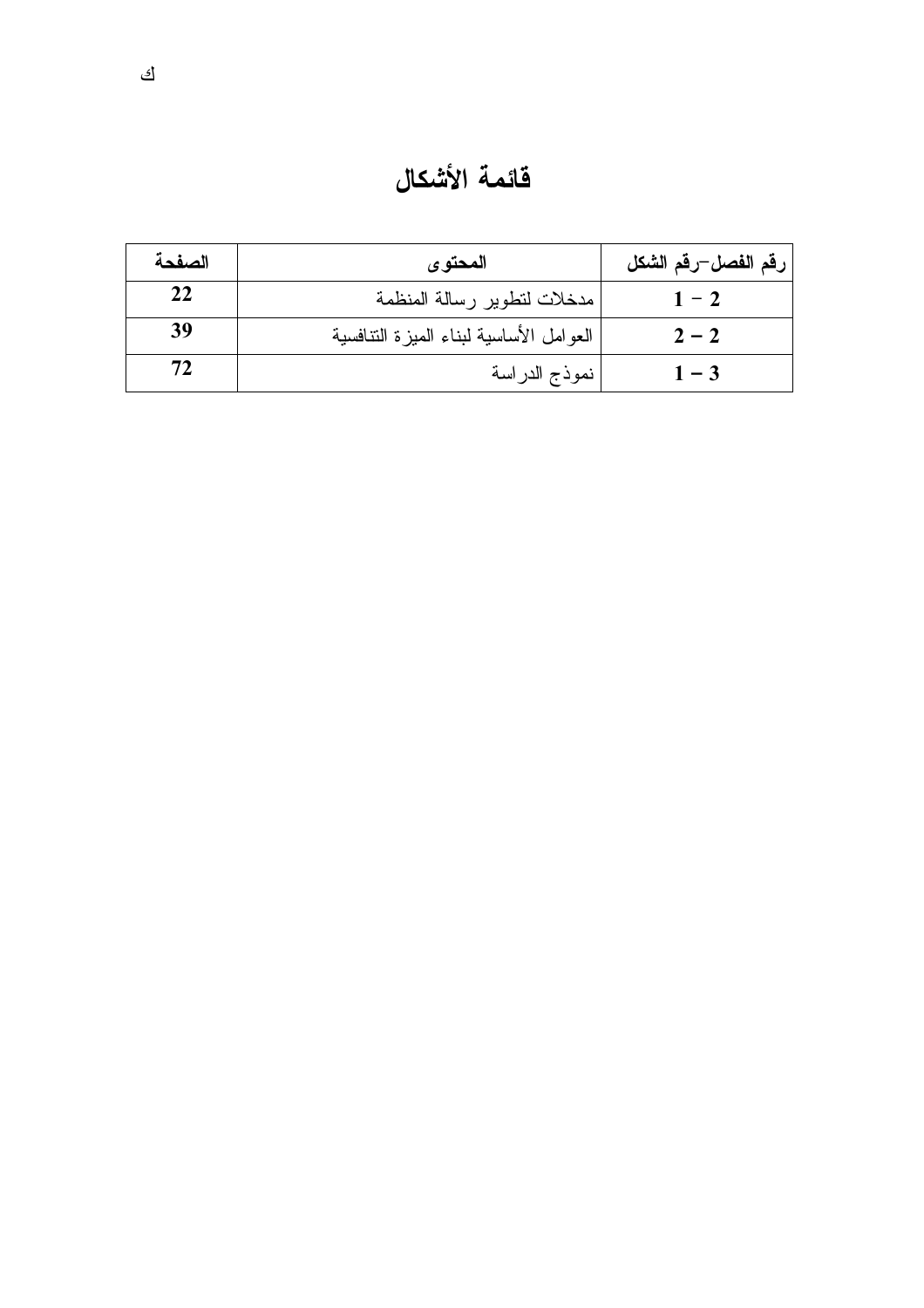| الصفحة     | المحتو ي                                     | رقم الملحق |
|------------|----------------------------------------------|------------|
| 119        | فائمة بأسماء المحكمين على الاستبانة          |            |
| <b>120</b> | الاستبانة                                    |            |
| 127        | طبيعة شركات الأدوية الأردنية المساهمة العامة |            |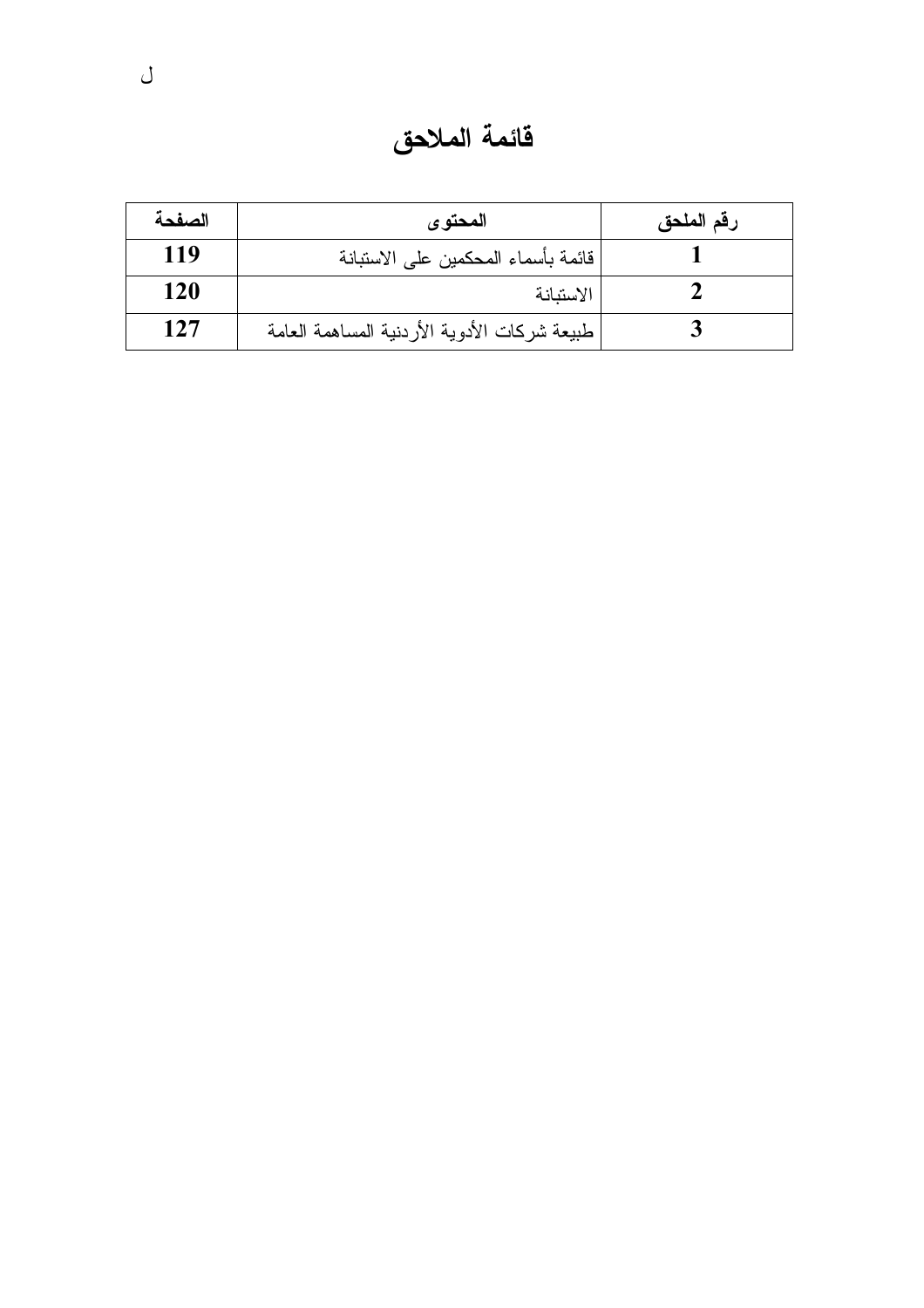رسالة المنظمة وأثرها في تحقيق الميزة التنافسية : دراسة ميدانية على قطاع صناعة الأدوية الأردني

> إعسداد محمد فوزي على عتوم المشــــــــرف الأستساذ الدكتسور كامل المغربي الملخص

هدفت الدراسة الحالية إلى تسليط الضوء على واقع الصناعة الدوائية في الأردن، وإلى بيـــان أثر رسالة المنظمة ومكوناتها في تحقيق الميزة التنافسية في قطاع صناعة الأدوية الأردني من خلال دراسة مدى تبنى الجودة والبحث والنطويرو الإهتمام بالموارد البشرية ونلبيسة حاجسة العملاء المذكور ة في رسالة شركات الأدوية البشرية الأردنية وأثر هـــا فــــى تحقيـــق الميـــز ة التنافسية.

وقد تكون مجتمع الدراسة من شركات الأدوية الأردنية المساهمة العامة والبالغ عـــددها (5) شركات، أما عينة الدراسة فقد نكونت من المديرين العاملين في هذه الـــشركات. وتوصــــلت الدر اسة إلى عدد من النتائج أهمها:

– نشير نتائج التحليل الإحصائي إلى أن من أهم الأبعاد التي تستخدمها شركات الأدوية الأردنية في إعداد رسالتها هي الجودة و البحث والتطوير والإهتمام بالموارد البشرية و تلبية حاجة العملاء.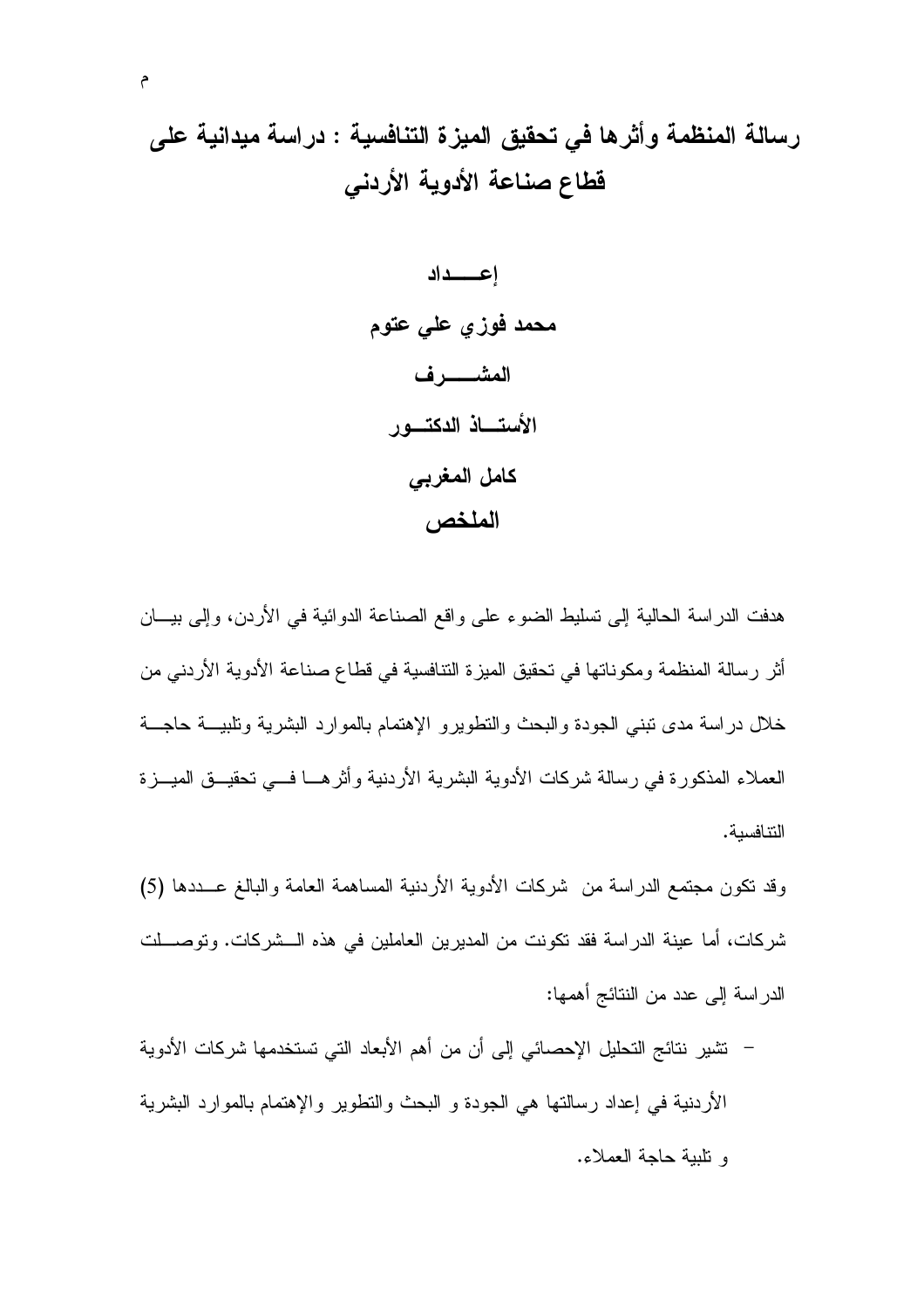- يوجد أثر لرسالة المنظمة في تحقيق ميزة تنافسية لشركات الأدوية البشرية الأردنيـــة عند مستوى دلالة معنوبة (0.05).
- يوجد أثر عند مستوى دلالة معنوية (0.05) لنبنى الجودة و البحث والنطوير و نلبية حاجة العملاء و الاهتمام بالموارد البشرية في رسالة شركات الأدوية الأردنية وتحقيق الميزة التنافسبة.

وخلصت الدراسة إلى تقديم بعض النوصيات من أهمها :

- أن نقوم كل شركة أدوية محلية بمر اجعة لرسالتها بحيث نشمل على كـــل أو بعض العناصر المؤثرة التالية : الجودة، البحث والنطوير، الإهتمام بالموارد البشربة ونلببة حاجة العملاء.
- أن لا تكون الرسالة في شركات الأدوية الأردنية مجرد شعارات لا معنى لها بل يجب أن يتم تحويلها إلى برامج وأفعال بحيث يلمس نتائجها عملاء هــذه الشر كات.
- يجب أن تعمل الشركات الدوائية المحلية على بناء ثقافة الشركة من خــــلال غرس لمفهوم رسالة المنظمة لدى جميع العاملين لديها لما له من أثر في دعم اسنر انيجية المنظمة وتحقيق أهدافها المنشودة.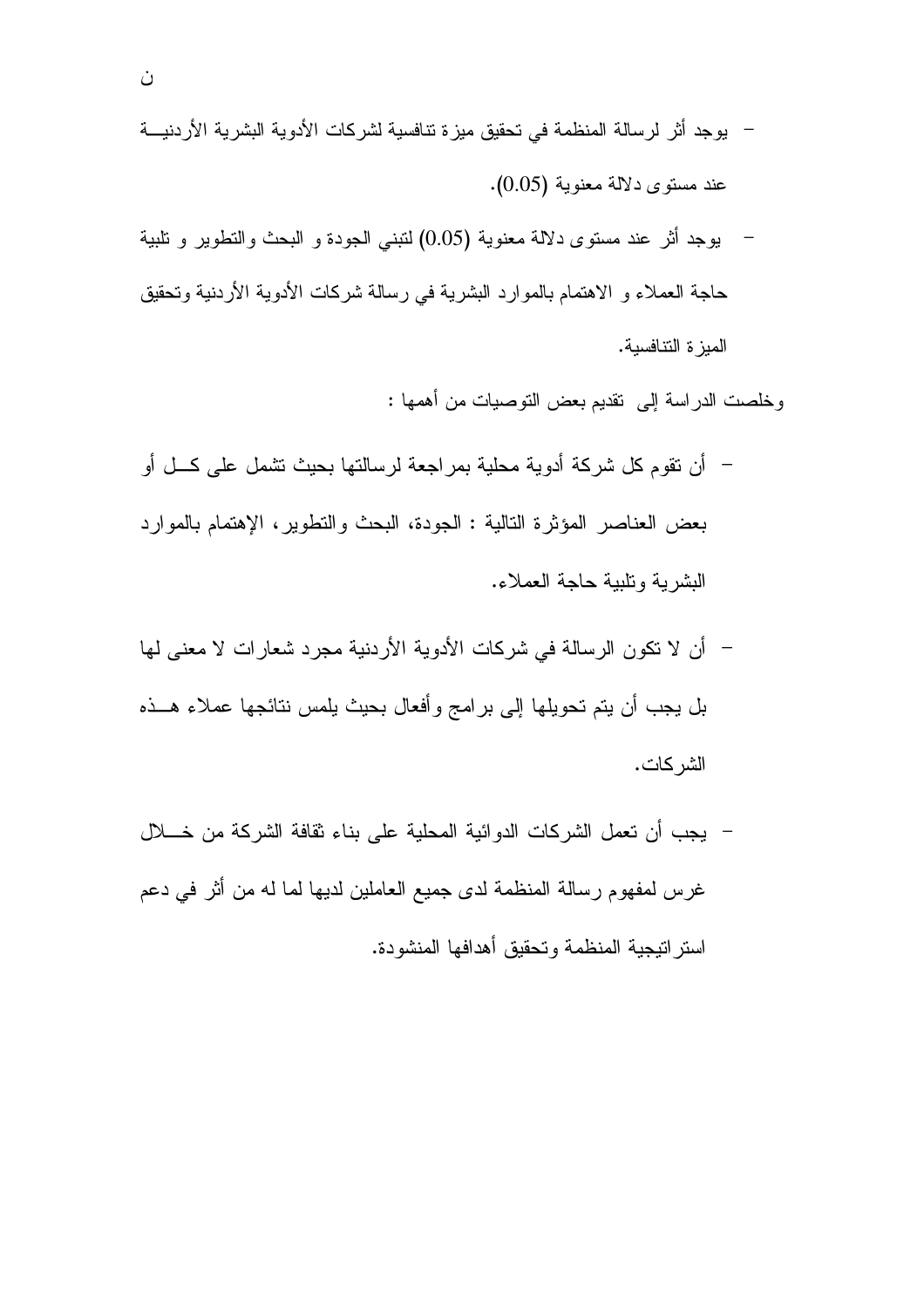#### **Abstract**

### **The Mission of the Organization and its Impact on Achieving Competitive Advantage: A Field Study on the Jordanian Pharmaceutical Industry**

#### **Prepared By Mohammed Fawzi Otoum**

#### **Supervised by Prof. Dr. Kamil Al-Mughrabi**

The aim of the current study is to shed light on the reality of the pharmaceutical industry in Jordan, and what impact the mission of the organization and its components has on achieving a competitive advantage in the Jordanian pharmaceutical industry; by studying the outcome of adopting quality measures, research & development, human resources development and customer care in organizational missions, on achieving competitive advantage within the industry.

The overall study population consisted of 5 Publicly contributed Jordanian pharmaceutical companies, while the study sample consisted of management personnel in these companies.

The conducted study reached a number of interesting results:

- Statistical analysis results showed that the most important dimensions utilized by Jordanian pharmaceutical companies in the preparation of their missions are Quality, Research & Development, Human Resources and Customer Care.
- There is an impact of organization mission in achieving competitive advantage in Jordanian pharmaceutical companies at statistical significance level 0.05.
- There exists a statistical significance at level 0.05 that adopting Quality , Research & Development , Human Resources and Customer Care in the company mission and its impact on achieving competitive advantage.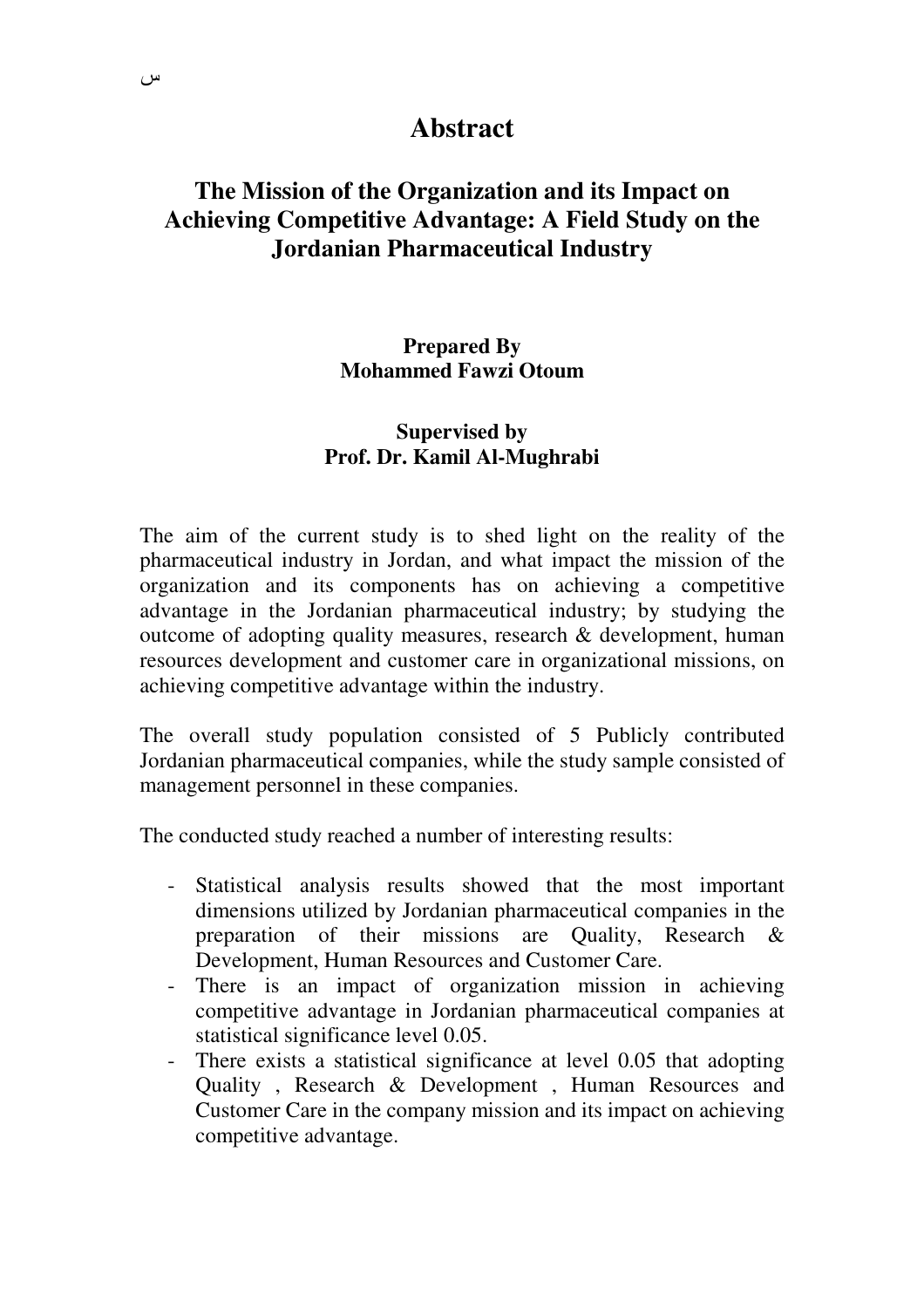The study provided significant recommendations including:

- Each local pharmaceutical company must review its organizational mission so that it includes all or some of the following effectual elements: Quality, Research & Development, Human Resources Development and Customer Care.
- Organizational missions are not to be thought of as meaningless slogans but should be translated into programs and activities that enable clients to clearly differentiate these companies' products.
- Pharmaceutical companies must make every effort to build a solid company culture by instilling the concept of the company mission, which will support organizational strategies and facilitate the accomplishment of the companies' established goals and objectives.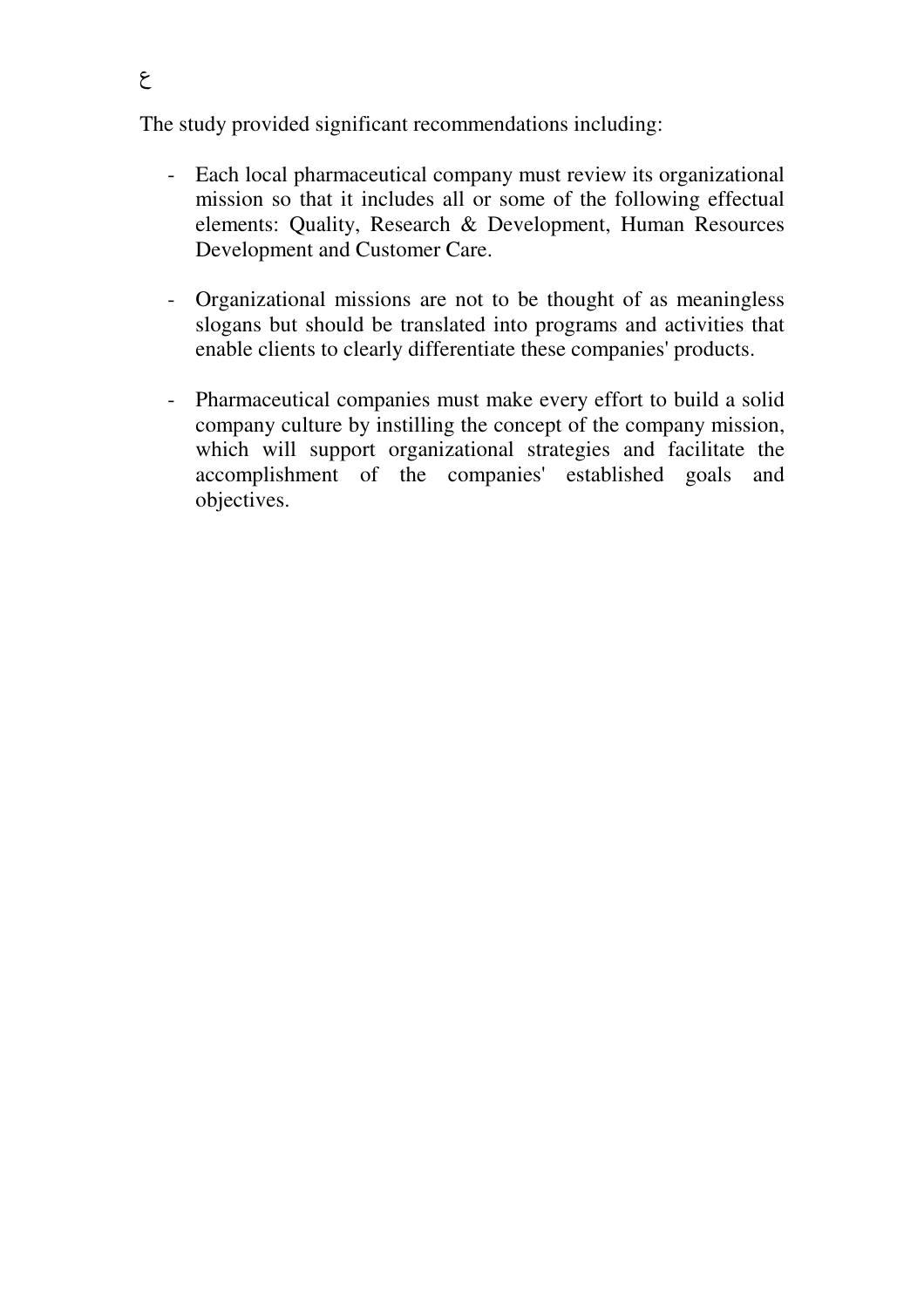الفصل الأول مقدمة الدراسة

> 1-1 التمهيد 2-1 مشكلة الدراسة 3-1 فرضيات الدراسة 4-1 هدف الدراسة 5-1 أهمية الدراسة 6-1 تعريف المصطلحات 1-1 حدود الدراسة 8-1 محددات الدراسة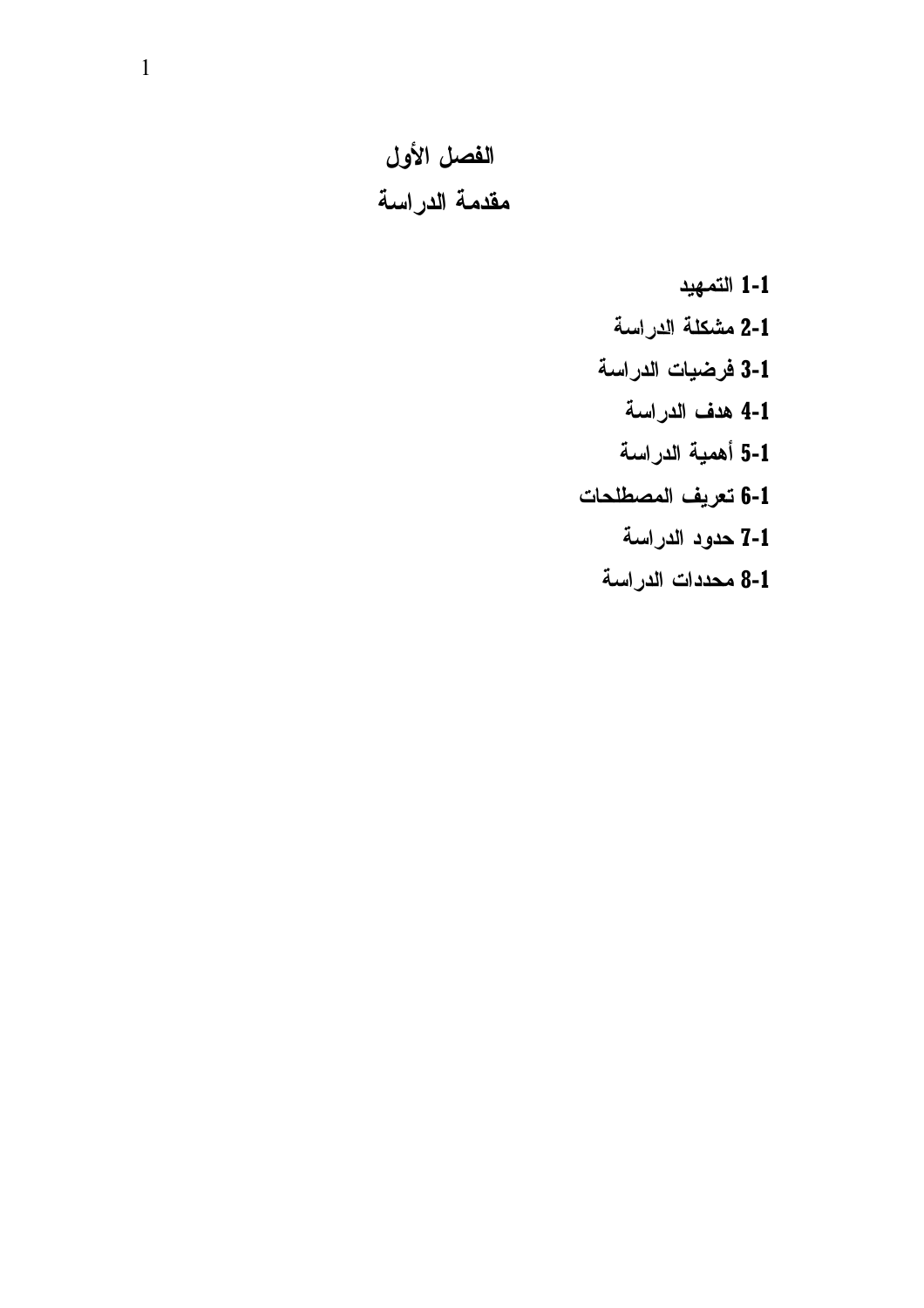1-1 التمهبد شهدت العقود الأخيرة تطوراً كبيراً في المجالات الصناعية والخدمية ، وقد تطلــب هــذا النطور وما رافقه من نقدم نطورا مماثلاً في الفكر الإداري ، خـــصوصاً بعـــد ظهــور المنظمات الكبيرة ونزايد المنافسة واشتدادها على صعيد البيئة العالمية ،وزيادة المخاطر ، وحالات عدم النأكد البيئي التي تواجهها منظمات الأعمـــال .وفـــي ضـــوء ذلـــك، زادت توجهات الباحثين والمفكرين في مجـــال الإدارة لاســـنتمار واقتبـــاس نطبيقـــات الفكــــر الإسترانيجي ومضامينه− الذي برزت استخداماته في المجال العسكري بصورة واضحة− لتلبية حاجة الإدارة لإستقراء المستقبل ،ووضع الخطط الإستراتيجية التي تسهم في نجاح المنظمات بالإعتماد على فهم وإدراك متطلبات المتغيرات البيئية المحيطة بما تمثله مسن فرص ونهديدات (Opportunities and Threats )، وانسجاما مع واقع المنظمة وظروفها بما تمتلك من مجالات قسوة( Strengths) ، ومسا تعانيسه مسن مجسالات ضسـعف ( Weaknesses)، إذ تهدف الإدارة الإستراتيجية بفكرها إلى إنارة الطريق أمام المـــديرين لصنع القرارات الإستراتيجية المناسبة .(الغالبي وإدريس، 2007: 27) ونتصف المنافسة ونحن في العقد الأول من الألفية الثالثة ألفية العولمة ، بأنها أصـــبحت أكثر تعقيدًا بشكل لم يسبق لها مثيل ، علي الأسواق والموارد، وخروجها مـــن طابعهـــا

الحدود بين دول العالم لنتشأ عنها سوق عالمية واحدة الأمر الذي أدى إلـــي كبـــر حجـــم

الإقليمي ، ويعود ذلك إلى النكامل بين رأس المال و النكنولوجيا والمعلومات التبي نتخطى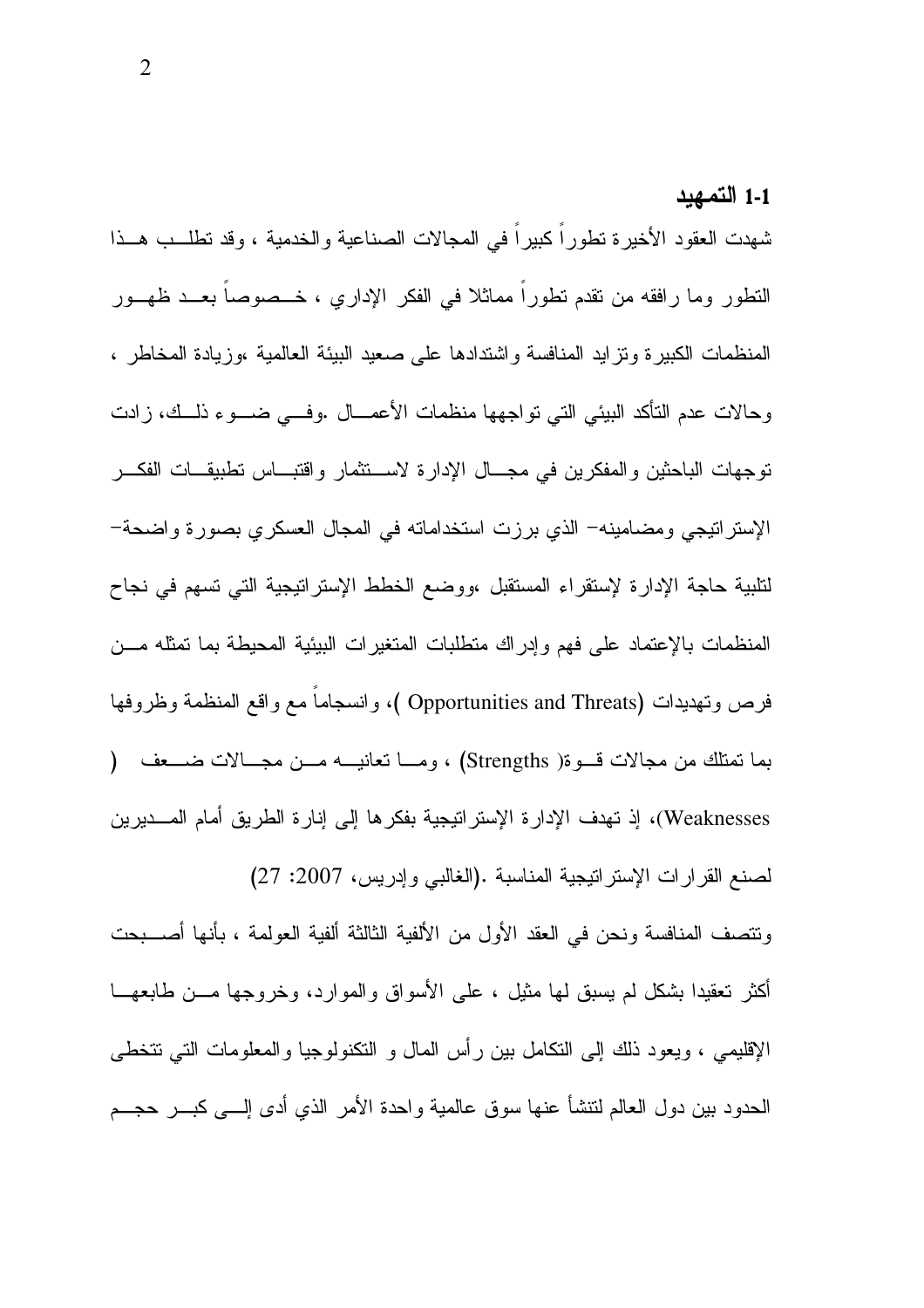منظمات الأعمال ، وسعة نشاطها، ونتوع طموحاتها ، إلى جانب النطور الكبير في نظــم المعلومات و الاتصالات فيما بينها محليا و عالميا. (الركابي،2004 :11) ولهذا أصبحت الحاجة ملحّة إلىي وجود إدارة إستراتيجية في منظمات الأعمال وخصوصا نلك المنظمات الموجودة في الدول النامية والتي تعتبر المستهلك الرئيسي لسلع المنظمات العالمية لكي نعمل على دراسة البيئة والوضع التنافسي وتسضع الرؤيسة والأهــداف الإسترانيجية، وتضع الإسترانتيجيات الكفيلة بتحقيق نلك الأهداف ، وتعمـــل علــــي تقيــــيم النتائج . وعلى العكس من ذلك فإن الاستمرار بالعمل عشوائيا دون أن يكون هناك أهداف محددة وإسترانيجيات لتحقيق نلط الأهداف سيؤدي إلى فشل المنظمة في  $\cdot$  (2001) - البقاء (مصطفى

إن من أهم الأولويات لعمل الإدارة الإستراتيجية في المنظمة هو تركيزها علــــي أهميــــة وضع رسالة واضحة لمنظمة الأعمال والتي تمثل فلسفة وفكر خاص بالمنظمة ويميزهــا عن غيرها من المنظمات ويحدد الغرض من وجودها ويضع الملامح الأساسية للأســـواق والسلع التبي نعمل فيها والمستهلك النهائبي. ونَمثل الرسالة أداة لنتسيق جميع الجهود فسي المنظمة ومحورا أساسيا في تحقيق انصال مؤثر وفعال بين جميع مـــستوياتها ورابطـــا لجميع الخطط فيها. (السالم،2005: 15)

ولا يعتبر القطاع الصناعي في الأردن بعيدا عن مخاطر المواجهة المباشرة والمنافسة مع الشركات العالمية سواء في السوق المحلي أو في الأسواق العالمية(عثمـــان، 2003: 1). ونعتبر الصناعات الدوائية من أحد أهم القطاعات المتأثرة بالمنافسة الخارجية وخصوصا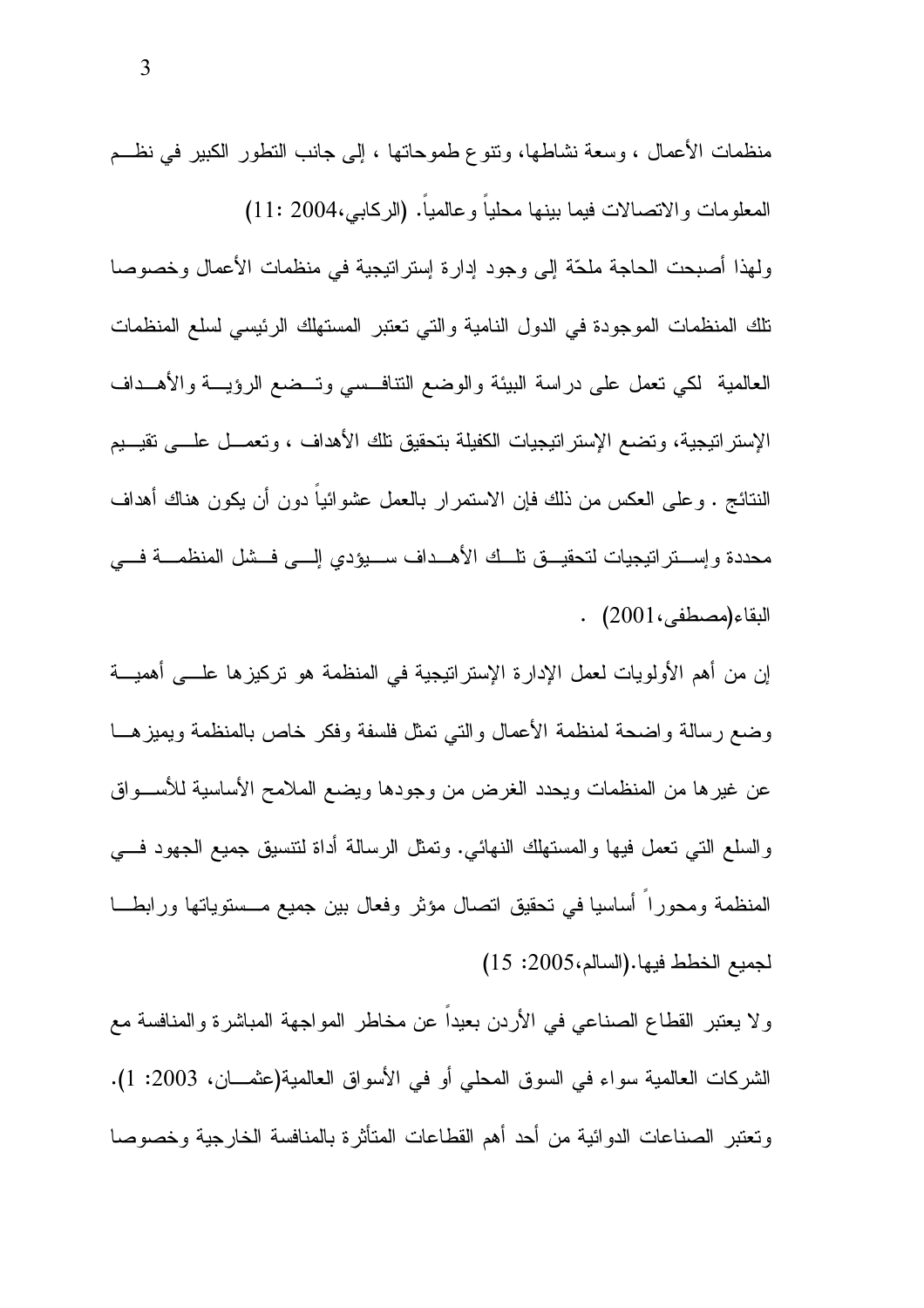أنه لا يوجد أي حماية تذكر للأدوية المنتجة محليا من خلال فرض أي نوع مـــن القيـــود الجمركية على الأدوية الأجنبية المستوردة. ولهذا فإن الشركات الدوائية المحلية نقع فــي مواجهة قوية مع شركات عالمية تفوقها قدرة من الجوانب النكنولوجية والمالية والعلميـــة والإدارية ناهيك عن السمعة القوية التبي نتمتع بها نلك الشركات والولاء الذي نتمتـــع بــــه منتجاتها لدى المستهلكين .

ومن خلال ما نقدم نستطيع القول بأن قطاع الصناعة الدوائية في الأردن يعيش في بيئة معقدة بسبب التغييرات السريعة التي تحدث في الاقتصاديات الإقليمية و العالمية على حدِ سواء بشكل يهدد بقائها أو على الأقل يقلل من فرص نجاحها.

### 2-1 مشكلة الدراسة

تواجه شركات إنتاج الدواء الأردنية منافسة شديدة في السوق المحلي والأجنبي، فبعــد أن نزايدت مبيعات هذه الصناعة طويلاً بسبب العقود التي أبرمت مع العراق وبعض البلدان العربية أخذت تتعرض للعديد من المتاعب التي تهدد مستقبلها ، فمن ناحية أخذت شركات إنتاج الدواء بالتزايد وخاصة بعد عام 1991 حتى وصلت إلى (18) شركة مـــع نهايـــة القرن الماضي مما شكل اكتظاظاً في السوق المحلي ولكن مع حدوث إندماج بين عدد من هذه الشركات إنخفض العدد ليصبح حاليا (15) شركة ، ومن ناحية أخرى نشأت صناعة أدوية متقدمة في الأسواق العربية التي كانت تخدمها الصناعة الأردنية مما أدى إلى زيادة حجم المنافسة في الداخل والخارج. (عثمان ،2003 :3)

مشكلة الدراسة نتبلور في أن السوق الأردني أصبح مفتوحاً أمام أي منتج دوائي عربي أو أجنبي بغض النظر ٍ عن وجود البديل المحلي أم لا ، و أصبحت المنتجات الدو ائية الأردنية تعيش في منافسة مستمرة مع المنتجات الدوائية الأجنبية المدّعمة بأسماء تجارية عالمية و جودة عالية وتنتجها شركات عالمية لمها القدرة على غزوٍ أي سوقٍ في العـــالم واحـــنلال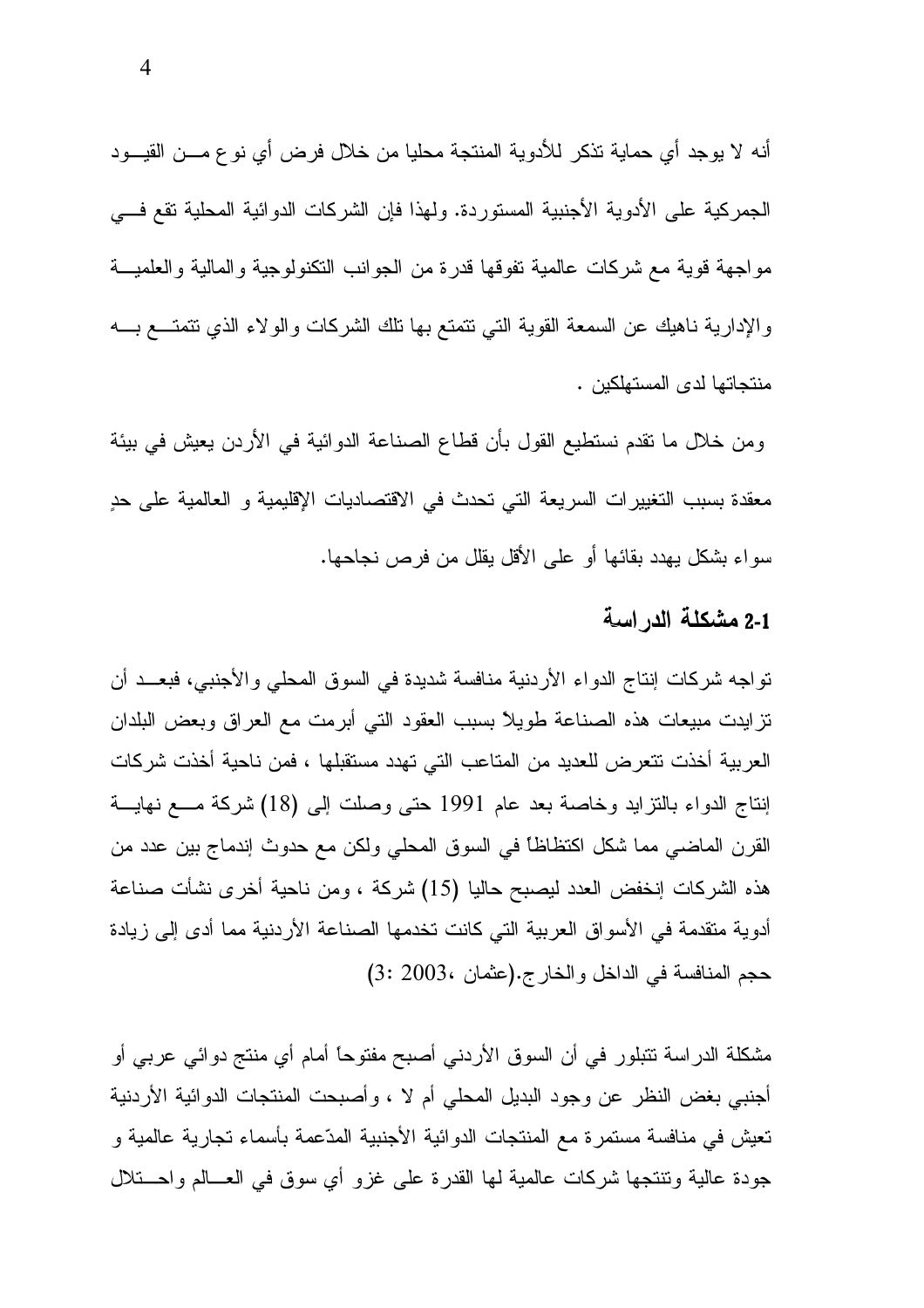الصدارة فيه لما تمتلكه هذه الشركات من موارد مالية وطاقات بشرية وتقدم تكنولـوجي هائل .

وبناءا على ما نقدم فإنه يمكن صباغة مشكلة الدراسة الحالية في النساؤلات التالية: أولاً : هل لرسالة المنظمة أثر في تحقيق ميزة تنافسية في شركات الأدويــــة البـــشرية الأردنية ؟

ثانياً : هل أثرت مكونات رسالة المنظمة المتمثلة في الجودة والبحث والتطوير وتلبيسة حاجة العملاء والإهتمام بالموارد البشرية في تحقيق ميزة تنافسية لـــشركات الأدويــــة البشربة الأردنية؟

### 3-1 فرضيات الدراسة

استنادا إلى مشكلة الدراسة تمت صباغة الفرضيات التالية :

#### الفرضية الرئيسة الأولى:

H0-1 لا يوجد أثر لرسالة المنظمة في تحقيق ميزة تنافسية فــي الـــشركات الأردنيـــة لإنتاج الأدوية البشرية عند مستوى دلالة معنوية (0.05) فأقل. ويتفرع عنها الفرضيات التالبة: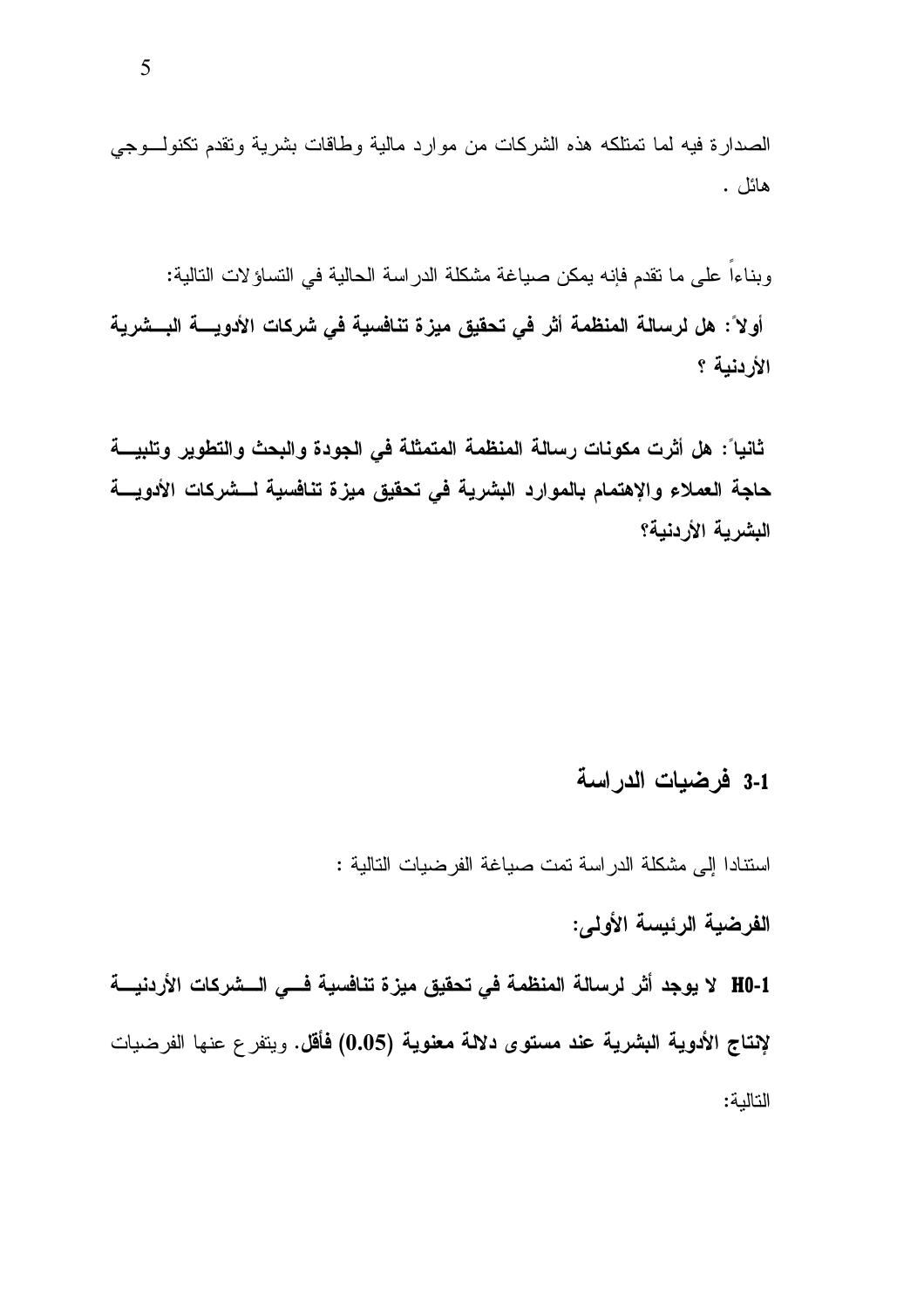H0-1-1 : لا يوجد أثر لتبنى الجودة في رسالة الشركات الأردنية لإنتاج الأدوية البشرية وتحقيق الميزة التنافسية عند مستوى دلالة معنوية (0.05) فأقل.

H0-1-2 : لا يوجد أثر لتبني البحث والتطوير في رســـالـة الـــشركات الأردنيــــة لإنتــــاج الأدوية البشرية وتحقيق المبزرة التنافسية عند مستوري دلالة معنوية (0.05) فأقل.

H0-1-3 : لا يوجد أثر لتبنى تلبية حاجة العملاء في رسالة الشركات الأردنيــــة لإنتــــاج الأدوية البشرية وتحقيق المبزة التنافسية عند مستوى دلالة معنوية (0.05) فأقل.

H0-1-4: لا يوجد أثر لتبني الاهتمام بالموارد البشرية في رسالة الــشركات الأردنيـــة لإنتاج الأدوية البشرية وتحقيق الميزة التنافسية عند مستوى دلالسة معنويسة (0.05) فأقل.

4-1 هدف الدر اسة إن الهدف الأساسي لهذه الدراسة يتمثل في محاولة الكشف عن أثـــر رســــالة الـــشركات الأردنية لإنتاج الأدوية البشرية في تحقيق ميزة تنافسية من وجهة نظـــر مـــديري هـــذه الشركات، وذلك من خلال ما بلي:

1– بيان أثر تبني الجودة في رسالة الشركات الدوائية في تحقيق الميزة التتافسية .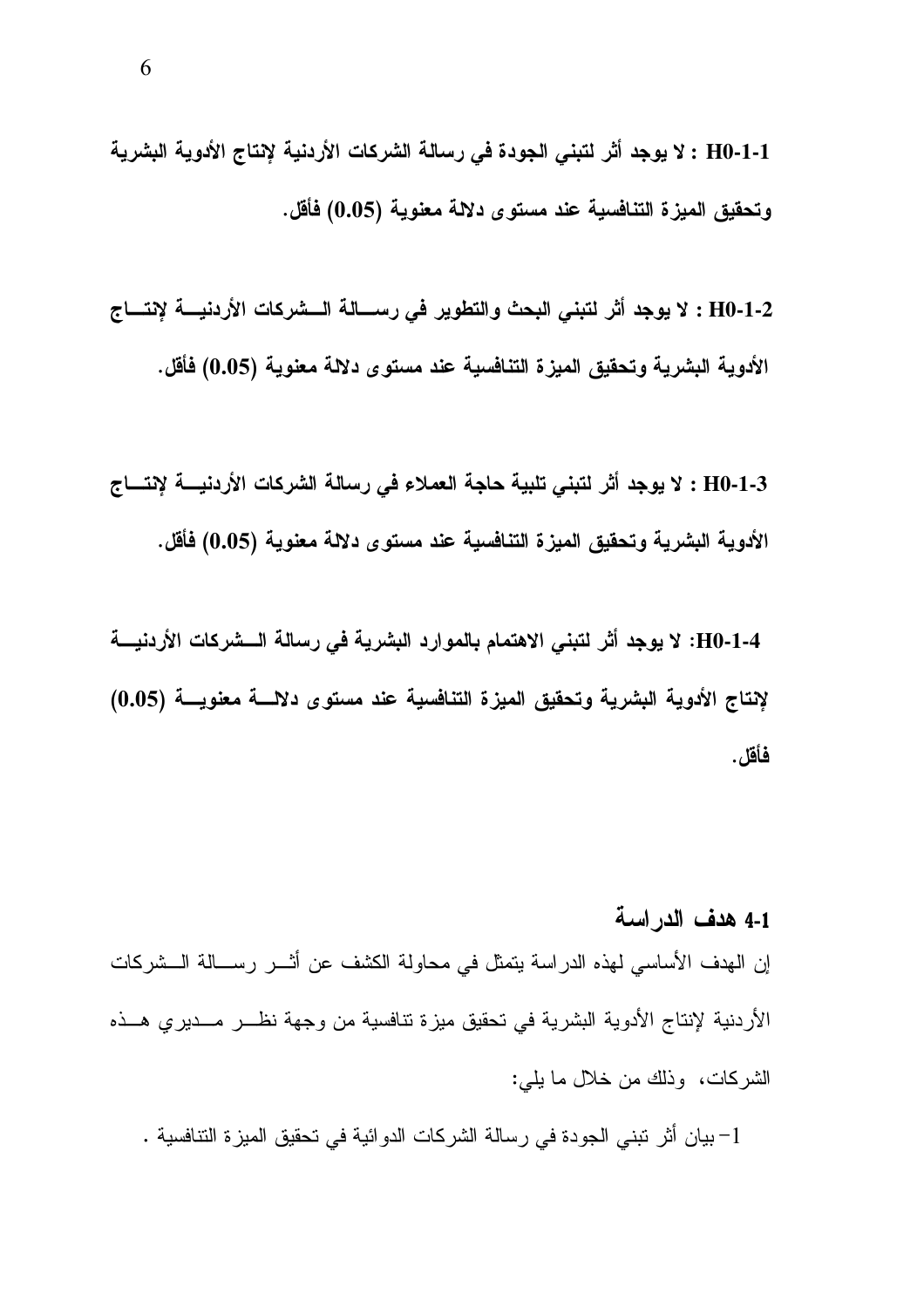- 2– در اسة أثر تبني البحث والتطوير في رسالة الشركات الدوائية في تحقيق الميـــزة التنافسبة.
- 3– الكشف عن أثر تبني تلبية حاجة العملاء في رسالة الشركات الدوائية في تحقيــق الميزة التنافسية.
- 4– بيان أثر تبني الاهتمام بالموارد البشرية في رسالة الشركات الدوائية في تحقيــق الميزة التنافسية.

5-1 أهمية الدراسة يشهد قطاع الصناعة الدوائية في الأردن تطورات غير مسبوقة نتيجة للانفتاح الاقتصادي الذي شهدته المملكة في الفترة الأخيرة حيث يعيش هذا القطاع في بيئة نتصف بالتغيرات السريعة والمنافسة الشديدة في الأسواق الإقليمية والعالمية.

وحيث أن الصناعة الدوائية في الأردن تعتبر من الصناعات الرئيسية التي تدعم الإقتصاد الوطنبي ، ونسهم في نشغيل العديد من الكوادر الفنية والأيدي العاملة فإنه لابد من إلقـــاء الضوء على هذا القطاع من أجل ضمان استمراريته وتطوره وخصوصا أنه لازالت العديد من الدراسات تركز على القطاعات الصناعية الأخرى .

لذلك نكمن أهمية هذه الدراسة في دراسة مدى نبني الجودة و البحث والنطـــوير و نلبيـــة حاجة العملاء و الاهتمام بالموارد البشرية في رسالة المنظمة وأثرها في نحقيق الميـــزة التنافسية من خلال إنعكاس ذلك على مؤشرات الميزة التنافسية المتمثلة في (حجم المبيعات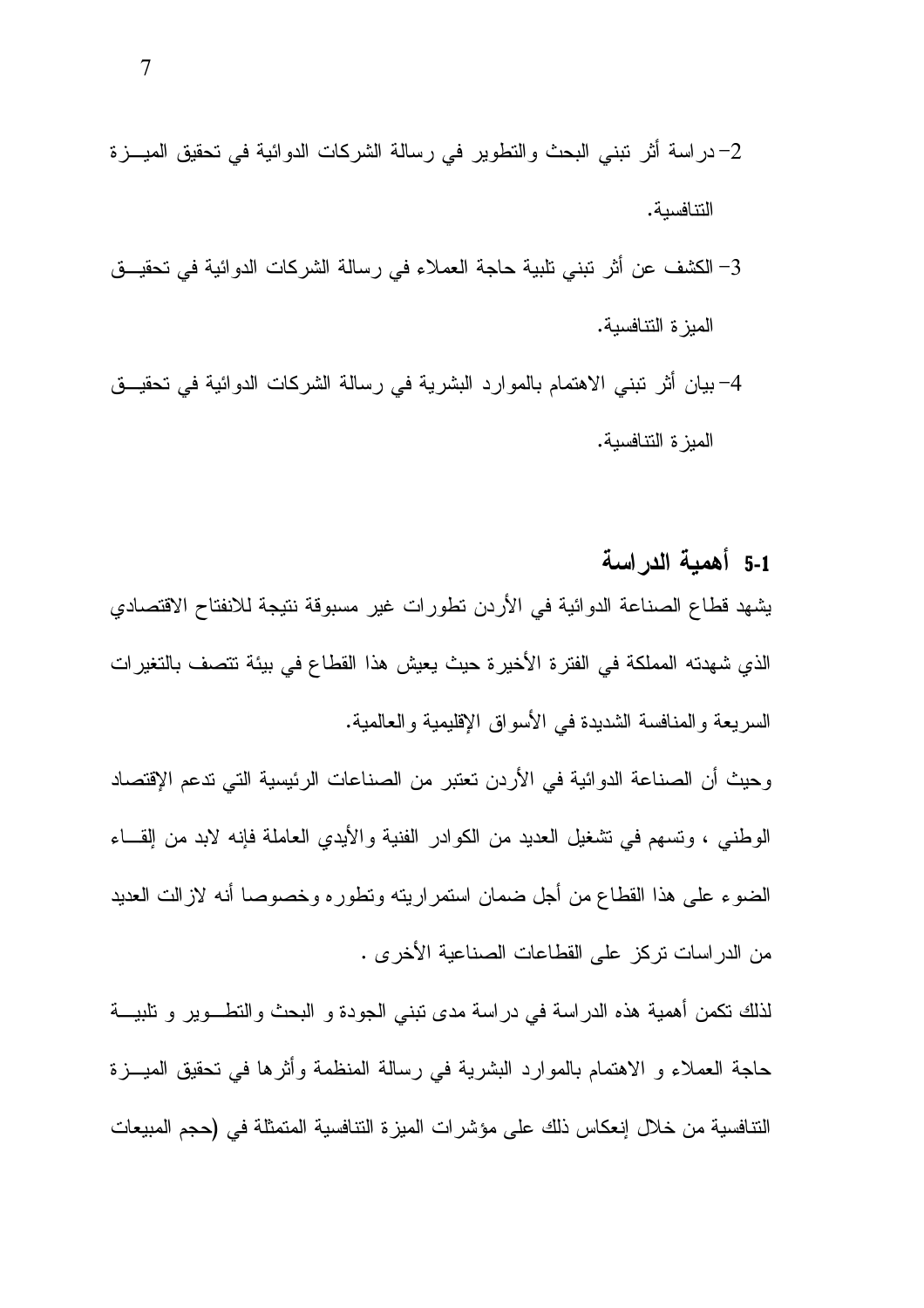والحصة السوقية وصافي الأرباح) عبر دراسة لواقع الشركات الأردنية لإنتـــاج الأدويـــة والتي تعتبر من الدراسات القليلة التي نتم على الشركات الأردنية لصناعة الأدوية وتتناول هذا الجانب .ومن المؤمل أن تخرج هذه الدراسة بعدد من التوصيات التي من شـــأنها أن ندعم القدرة النتافسية للشركات الدوائية الأردنية.

#### 6-1 تع بف المصطلحات

- رسالة المنظمة: الإطار المميز للمنظمة عن غير ها من المنظمات الأخـــر ي مـــن حيث مجال نشاطها ومنتجاتها وعملائها وأسواقها، بهدف بيان السبب الجسوهري لوجود المنظمة وهويتها وعملياتها وممارساتها.(المغربي، 2003: 71)
- الجودة: عرفتها المنظمة الأمريكية للجودة (ASQ) على أنها مجموعة الــصفات المميز ة للمنتج أو الخدمة و التي تجعله ملبيا للحاجات المعلنة أو المتوقعة للعميـــل. (http://www.asq.org/glossary/q.html)
- البحث والتطوير: الإستخدام المنظم والهادف للمعرفة العلمية لتطوير معرفة جديدة وتطبيق المعرفة العلمية الجديدة للربط بين مختلف العلوم (Trott, 2005:243)
- تطوير المنتجات: أي شيء يمكن تغييره أو إضــــافته أو تـحـــسينه أو تطـــويره علــــي مواصفات وخصائص المنتج سواء المادية الملموسة أو غيـــر الملموســـة أو الخـــدمات المرافقة له ويؤدي السبي اشسباع حاجسات ورغبسات العمسلاء الحاليسة أو المرتقبسة (عكر وش، 2004 : 94)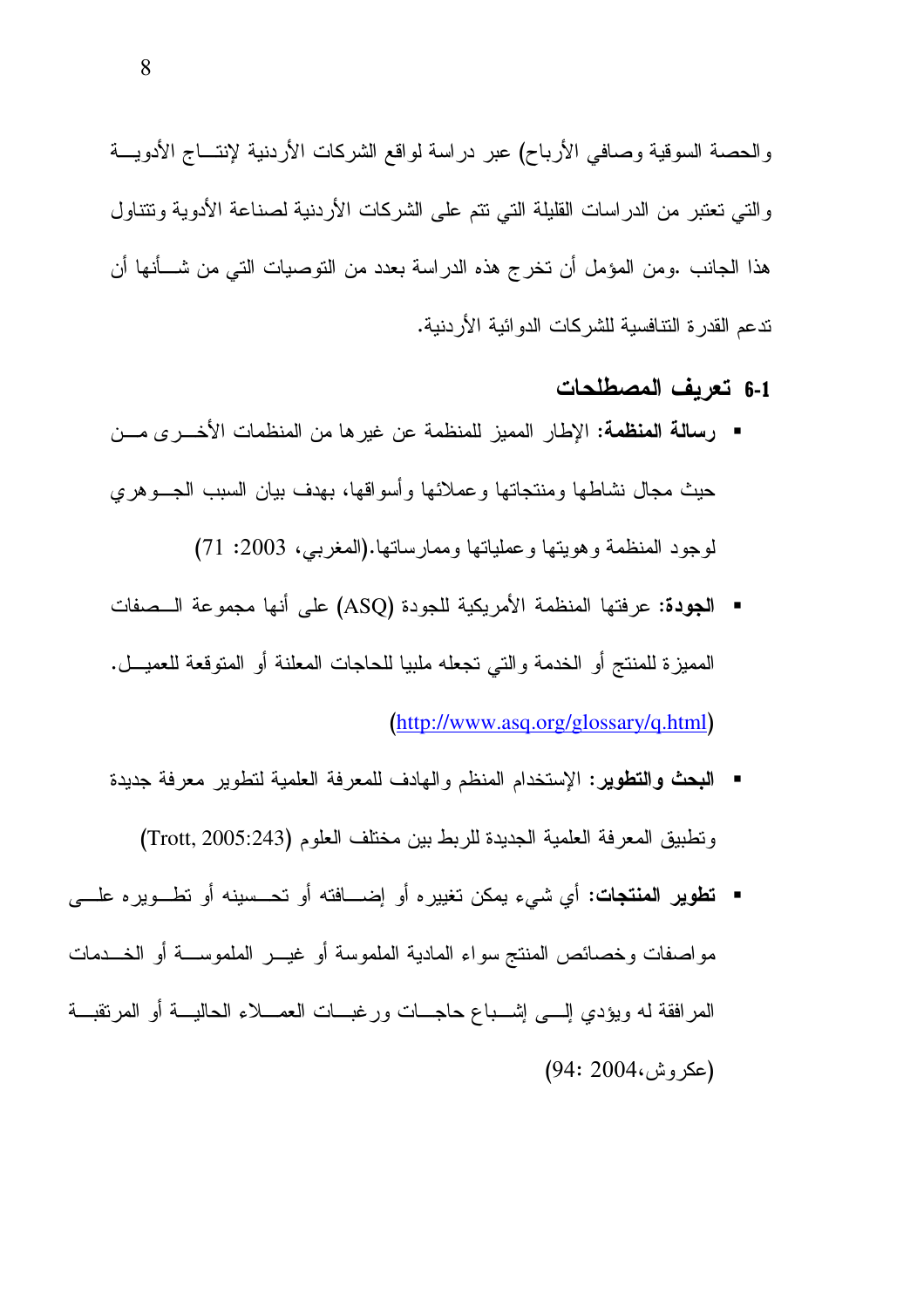- المنتج الجديد : بضاعة أو خدمة أو فكرة ُتدرك من قبل العملاء المحتملين علـــي أنه شيء جديد. (Kotler and Armstrong, 2005:160)
- الإهتمام بالموارد البشرية: عبارة عن مجموعة من المهام و النشاطات الإداريـــة التبي نقوم بها المنظمة وتعنبي بتطوير والحفاظ على القوى العاملة المؤهلة لديها بما بِسهِم في فعالية المنظمة.(DeNisi and Griffin,2008:5)
- **تلبية حاجة العملاء:** قدرة المنظمة على نزويد عملائها بمنتجات وخدمات نتوافق  $\mathcal{L}$ وتوقعاتهم مما يؤدي الى تحقيق رضائهم. (Kotler and Armstrong, 2005:13)
- ا**لميزة التنافسية:** كل شيء يميز المنظمة أو منتجاتها عن منافسيها فـــي عيـــون زبائنها أو المستهلك النهائي لمنتجاتها(Fahey, 1989:18)
- الحصة السوقية: مقياس يستخدم للتمييز بين الرابحين والخاسرين في السوق حيث ان هذا المقياس يستخدم لحساب نصبب المنظمة من المبيعات في السوق، ومقارنتـــه مع المنافسين الرئيسيين (Day and Wensley, 1989: 11)
- والمصاريف) من مجموع الإير ادات (عباس ،2008 : 42)

#### 7-1 حدود الدر اسة

لكل در اسة سواء كانت عملية أو نظرية حدود مكانية و زمنية، فضلا عن الحدود العلمية و البشرية(مجتمع الدر اسة) ، حيث أن الحدود المكانية لهذه الدر اسة تمثل مجتمع الدر اســــة و المتكون من شركات الأدوية البشرية الأردنية المساهمة العامة حيث تم أخذ عينة منهــا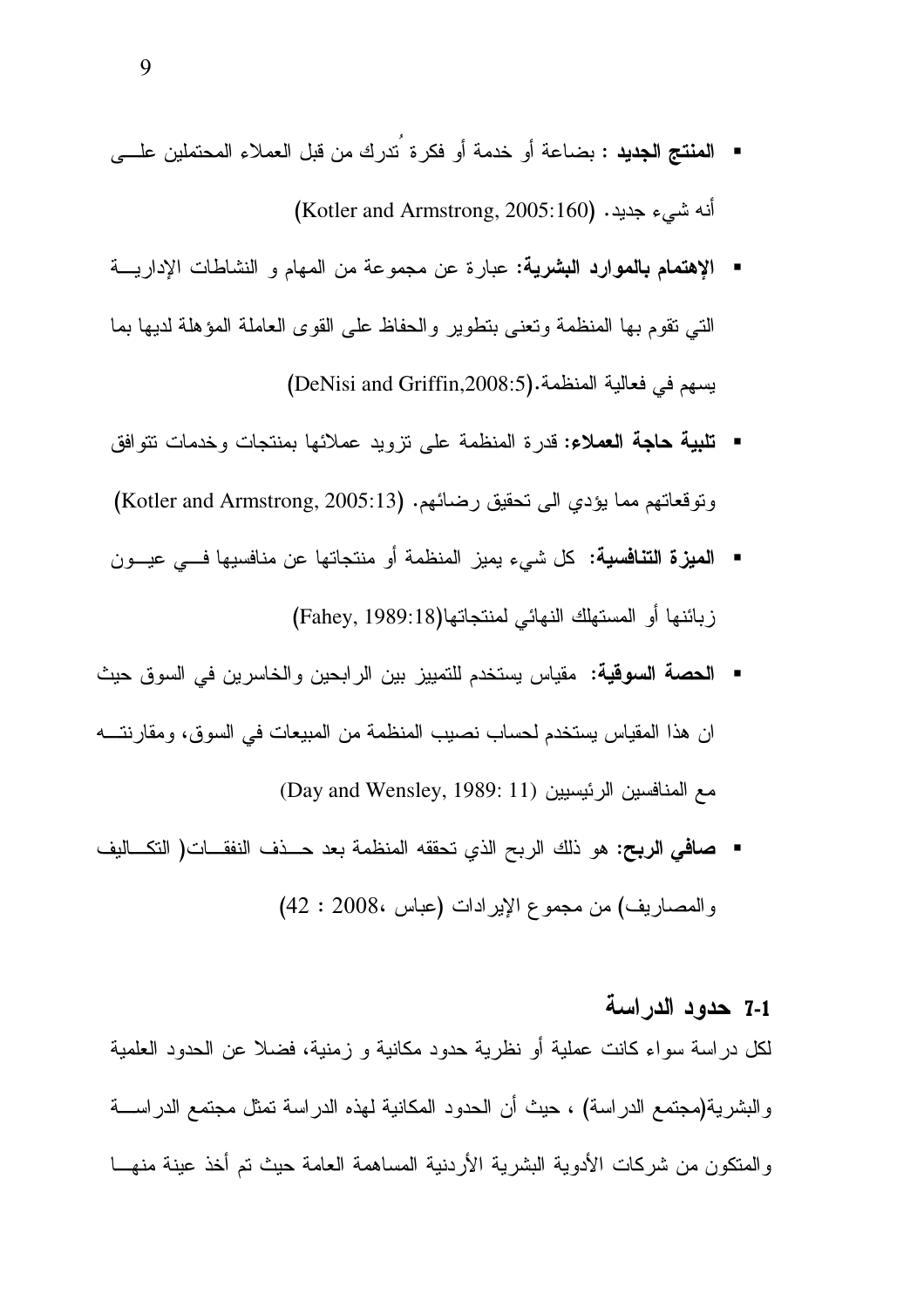نتكون من جميع الإداريين على جميع المستويات لدى هذه الشركات . أما الحدود الزمنية فتتمثل بالفترة الزمنية لاستكمال الدراسة وجمع المعلومات المتعلقة بالشركات قيد الدراسة والنبي أخذت ما يقارب من أربعة أشهر .

### 8-1 محددات الدراسة

- طول فترة استرداد الاستبانة من معظم الشركات عينة الدراسة أخذت ما يقارب 40 يوماً – بدعوى الانشغال وكثرة الواجبات.
- ضعف النعاون من قبل الإدارات العليا وبخاصة من هم برنبة مدير عـــام بتعبئـــة الاستنانة.
- صعوبة الحصول على الموافقة من قبل الإدارات العليا في شركات مجتمع الدراسة لتوزيع الإستبانة داخل شركاتهم للإجابة عليها.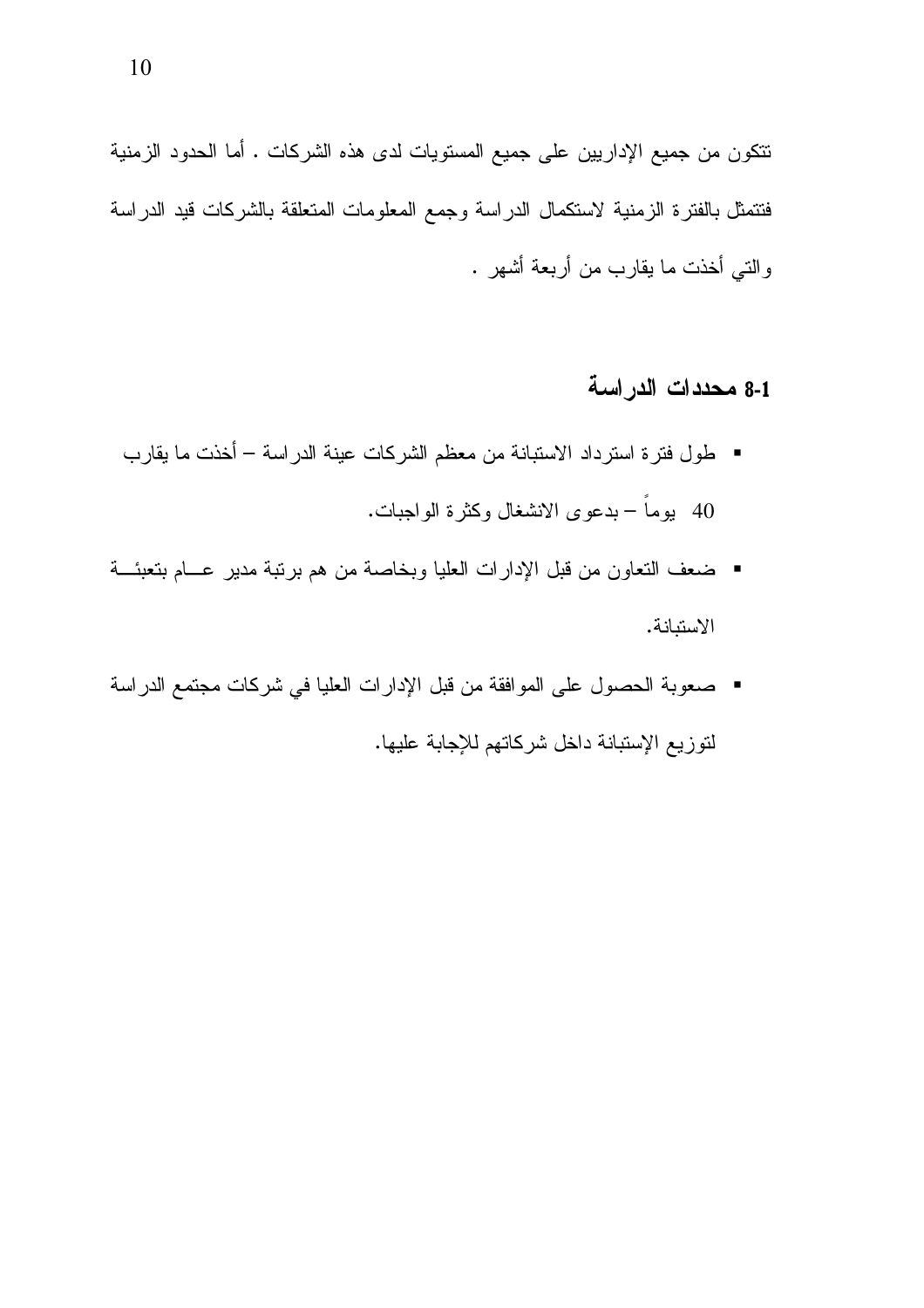## الفصل الثاني الإطار النظري والدراسات السابقة

- 1-2 المقدمة
- 2-2 رسالة المنظمة 1-2-2 مفهوم الرسالة وأهميتها 2-2-2 إعداد رسالة المنظمة وصباغتها 3-2-2 خصائص الرسالة الفعّالة
- 2-3 الميز ة التنافسية 1-3-2 مفهوم الميزة النتافسية وأهميتها 2-3-2 خصائص ومصادر المبزة النتافسية 3-3-2 مؤشرات الميزة النتافسية
- 2-4 الصناعة الدوائية البشرية الأردنيسة 1-4-2 نبذة عن الصناعة الدوائية البشرية الأردنيـــة 2-4-2 العوامل المؤثرة في الانتاج الدوائي 3-4-2 الصعوبات والعقبات التي تواجه الشركات الدوائية البشرية الأردنيـــة
	- 2-5 الدراسات السابقة 1-5-2 الدر اسات العربية 2–5–2 الدر اسات الأجنبية

6-2 ما يميز الدراسة الحالية عن الدراسات السابقة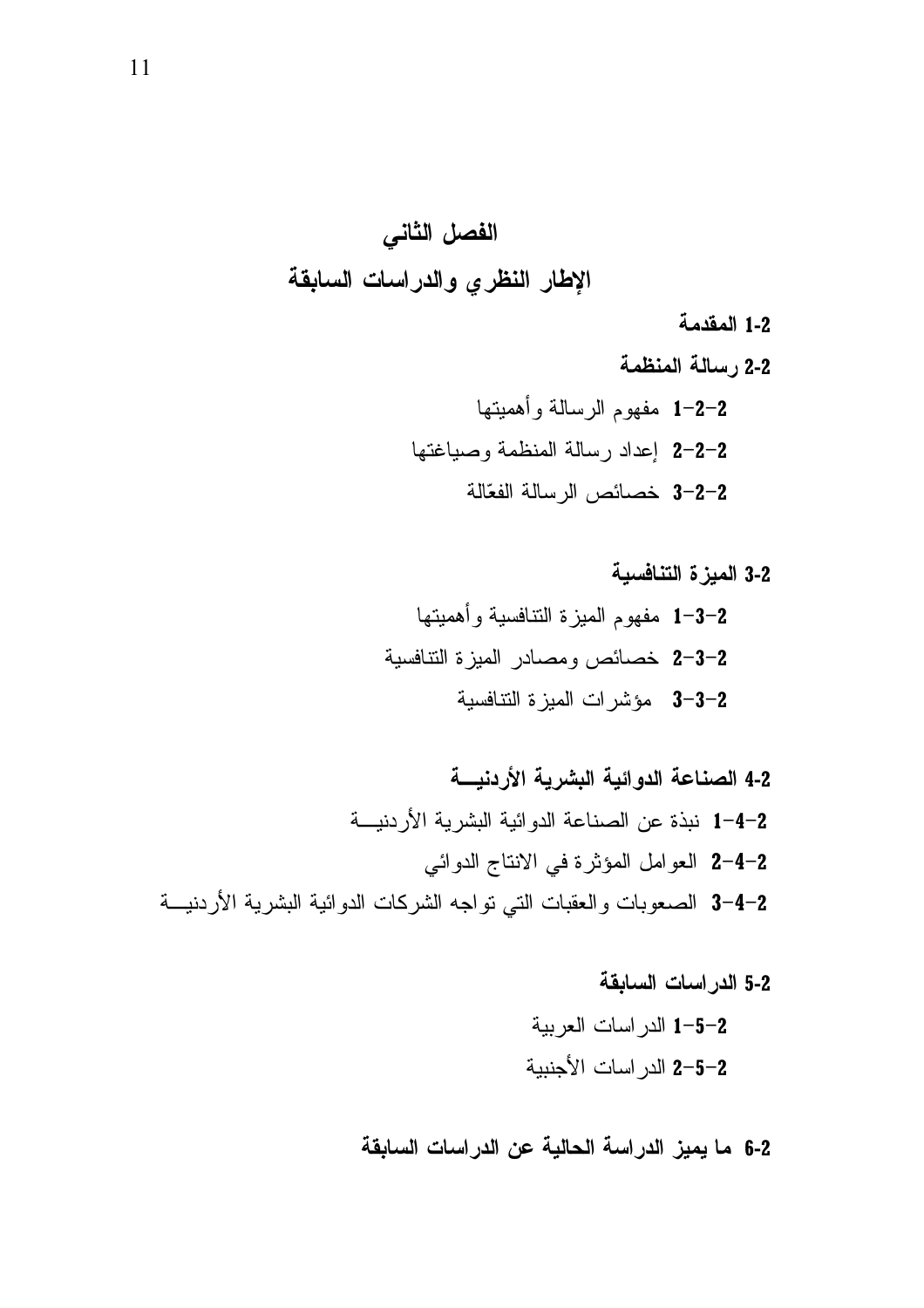#### مقدمة  $1-2$

مع از دياد حدة المنافسة في الوقت الحاضر فإن العديد من منظمات الأعمال تسعى لاكتساب الميزة التنافسية التي تمكنها من المنافسة والبقاء في السوق أطول مــدة ممكنـــة ومن أجل تحقيق هذا الهدف فلابد من أن تمتلك الإدار ة العلبا رسالة واضحة تبلور وتنظم عمل الجميع في المنظمة باتجاه الهدف الذي نتمر كز كل الجهود لتحقيقه، وبطبيعة الحسال فإن شركات إنتاج الأدوية المحلية تعاني من حدة المنافسة في السوق المحلي والخـــارجي مما يتطلب منها أن نركز على أهمية وضع رسالة واضحة نعطى دعما لهويتها وطبيعتها بحيث ينعكس ذلك إيجابا على تحقيق الأهداف وتحسين نتائج الأداء المالية وغير المالية.

سبنتاول الباحث في هذا الفصل الأدبيات المتعلقة بدر اسة كل من ر سالة المنظمـــة والمبزة التنافسية وذلك لكى يتمكن من نكوين وبناء صورة واضحة عن موضوع الدراسة، ومن ثمّ سيستعرض نبذة عن واقع الصناعات الدوائية في الأردن من أجل التعرف علــــي طبيعة القطاع محل الدراسة.

## 2-2 رسالة المنظمة

## 1-2-2 مفهوم الرسالة وأهميتها :

ظهر مفهوم رسالة المنظمة في الخمسينيات من القرن الماضي عندما بدأ رجـــال الأعمال والباحثون بإعطاء مفهوم التخطيط الاسترانيجي والإدارة الاسترانيجية الاهتمـــام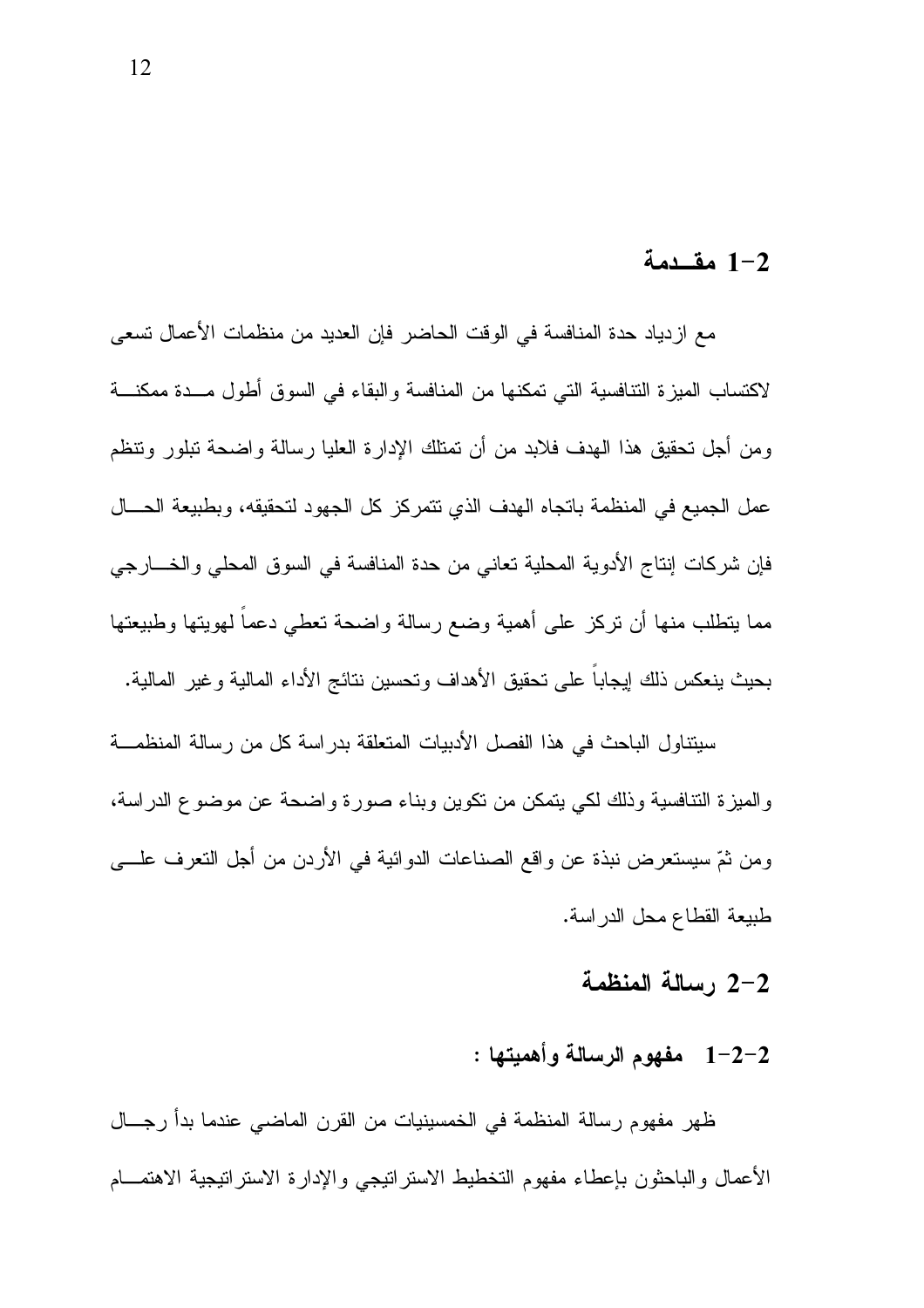المنزايد وذلك لدورهما المتميز في النتبؤ بالمستقبل من خلال استخدام الإمكانات المتاحـــة بالإضافة إلى دور هما في اتخاذ القرارات الرشيدة المبنية على معطيات فعلية وواقعيـــة. ويعود الفضل في نطوير مفهوم الإدارة الاستراتيجية وفي نطبيقانه اللاحقة في الإدارة إلى شخصين هما: (عبوي، 2006: 21)

الأول : موظف كبير في شركة النلفون والنلغراف الأمريكية يدعى (Chester Barnard)

**الثاني:** أستاذ جامعي في كلية در اسة الأعمال في جامعــــة هارفــــارد الأمريكيــــة يــــدعي . ((Alfred Chandler

فقد ركز (Chandler) كل نشاطه العلمي على علاقة البنساء التنظيمـــي بـــالأداء الاستر اتيجي للمؤسسة، ولاحظ أنَّ عملية اتخاذ القرارات في المؤسسة تختلف بطبيعتهـــا ونوجيهاتها باختلاف الاستراتيجيات المتبعة فيها، ومن هنا جاءت مقولته الـــشهيرة بـــأن البناء التنظيمي للمؤسسة يتبع استراتيجياتها، في حين تمحورت أعمال (Barnard) حـــول الاهتمام برسالة المؤسسة، فيقول: إلى أن يستطيع المديرون في الإدارة العليا أن يوضحوا لماذا مؤسستهم فائمة وما هي رسالتها فلن يستطيعوا التعامل بفاعلية مع القضايا العامسة التبي نواجه مؤسساتهم داخليا وخارجيا، ومن دون أن يستطيعوا نقديم فكرة واضحة مـــن سبب وجود مؤسساتهم وعن دورها فلن يكون بمقدورهم الإجابة على السؤال الهام السذي بطرقه العاملون فيها والسؤال هو: إلى ماذا ستقضى جهودهم، وما الذي سيتحقق نتيجـــة لنلك الجهود في المستقبل (عبوى، 2006: 21) .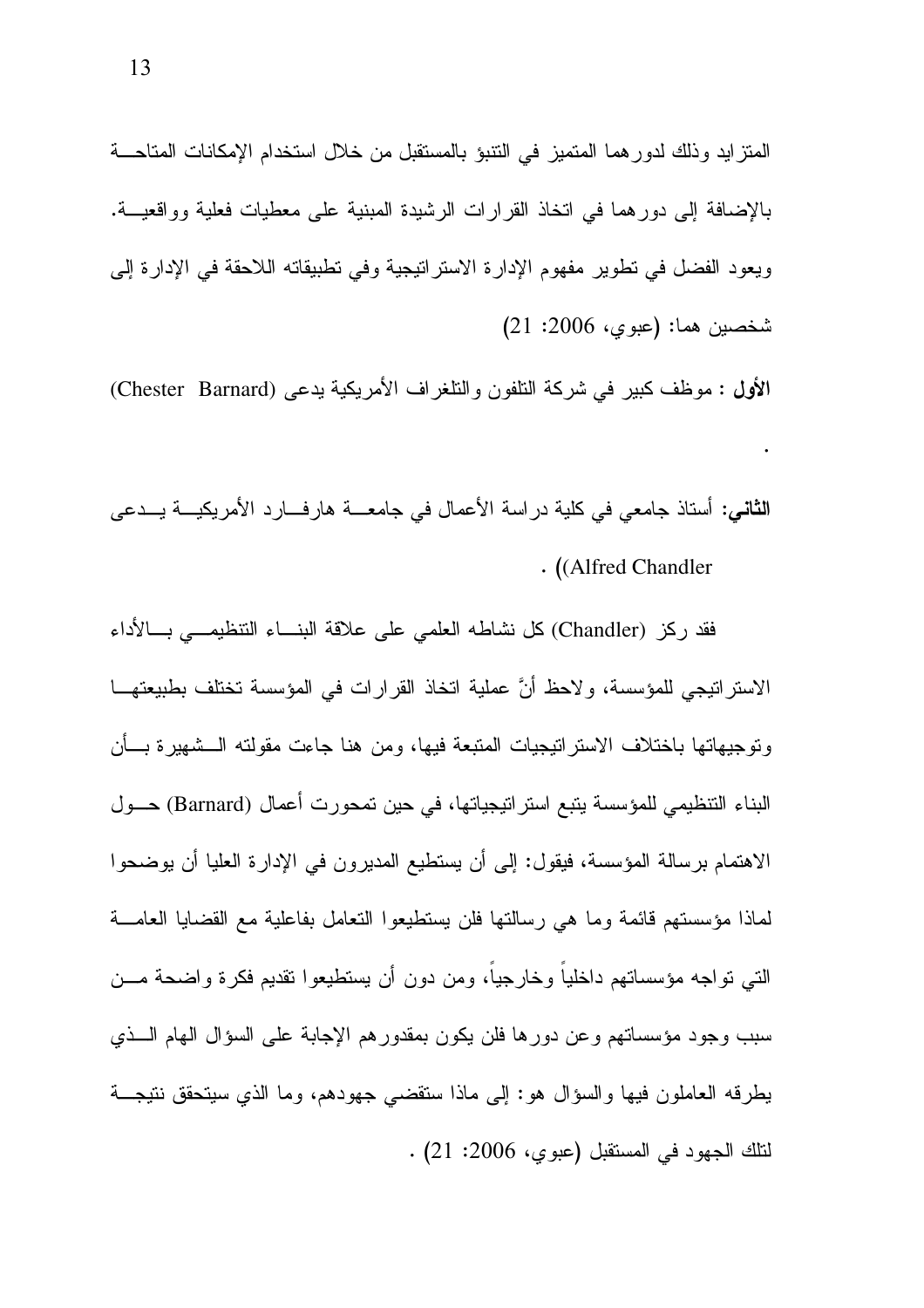ويمكن تعريف رسالة المنظمة على أنها " نص رسمي يصدر من أعلى المستويات الإدارية، وفي إطار هذا النص يمكن أن تستمر المنظمة على المدى البعيد بمز اولة نشاطها وتطويرها" (غراب ، 1995: 54).

وعرفها المغربي ( 1999: 71) بأنها "الإطار المميز للمنظمة عن غيرهـــا مـــن المنظمات من حيث مجال نشاطها ومنتجاتها وعملائها وأسواقها، وبهدف بيسان السسبب الجوهري لوجود المنظمة وهويتها وعملياتهــا وممارســـاتها. وعرفهــا Robinson & Pearce ( 80: 1994) بأنها "تلك الخصائص الفريدة في المنظمة التي تمبز ها عن غبر ها من المنظمات المماثلة لها".

وأوضح بن حبنور ( 2007: 89) بأن رسالة المنظمة تعكس بوضوح دقة الفلسفة الأساسية للمنظمة وتعبر عن الصورة الذهنية التي نرغب المنظمة في إسقاطها على أذهان الأفراد وتعبر عن مفهوم الذات للمنظمة وما نقدمه المنظمة من خدمة أو منتح أو الـــسوق الذي نتعامل معه، كما أنها نعمل على نحديد الحاجات التي نعمل المنظمة على إشـــباعها من خلال النشاط الذي نقوم به و الر سالة بذلك أشبه ما نكون بـهوية المنظمة، و الـهوية هـي كل ما بمبز ك عن الآخر بن.

فبتحديد رسالة المنظمة بشكل واضح سينعكس ليجابيـــا علــــى تحقيـــق الأهـــداف ونحسين نتائج الأداء المالي وغير المالي وينعكس كذلك على نشاط المنظمة البعيد المدى بما يضمن نطور ها واستمر ار ها ، فالرسالة الواضحة والمميز ة نمثل حجر الأســـاس فــــى بناء وتحقيق الاستر اتيجية الفعالة.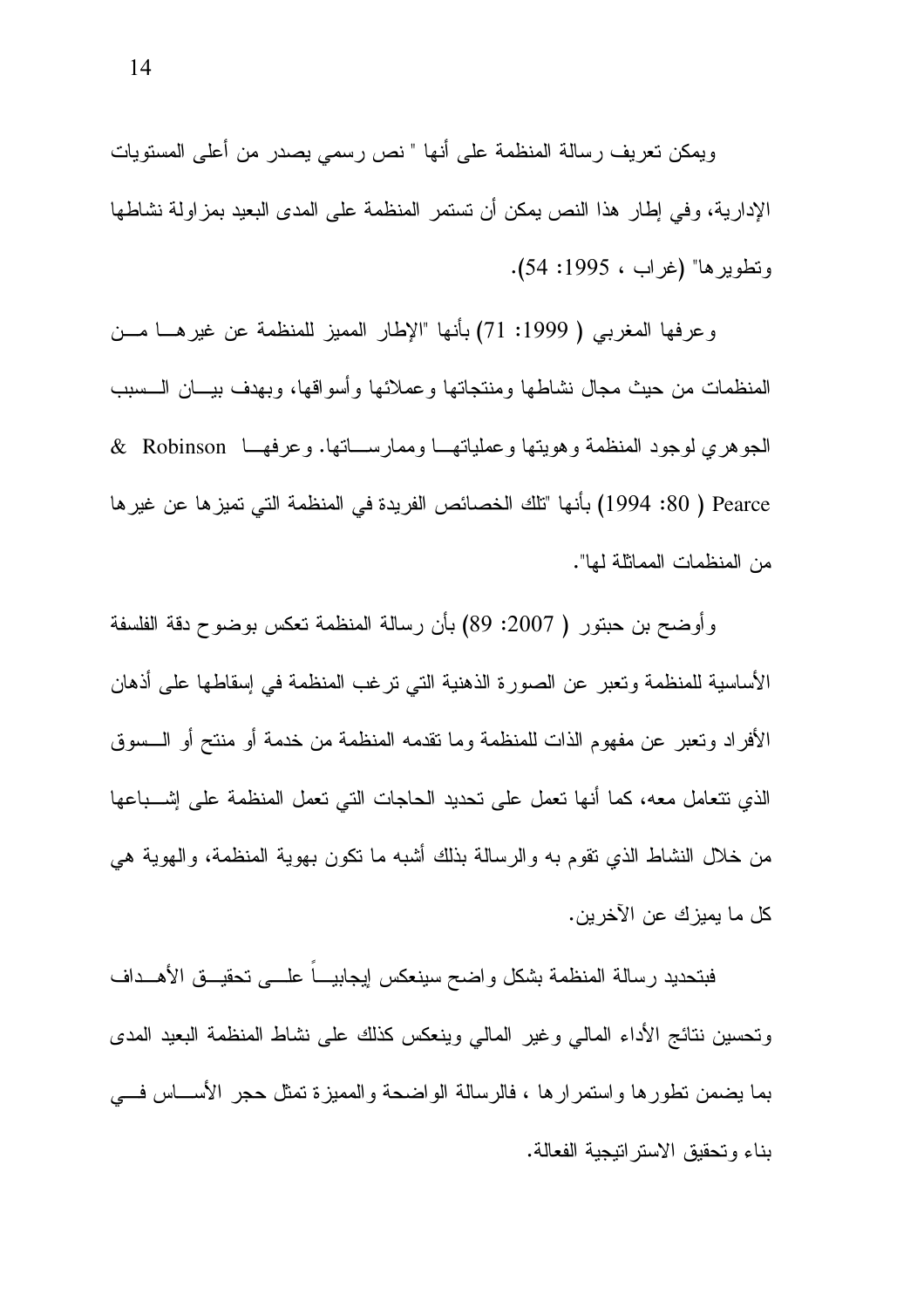ويرى Kaplan and Norton (2001:35) بأن تحديد الاتجاه الاستراتيجي في أي منظمة يبدأ أو لا بتحديد رسالة المنظمة وفي إطار هذه الرسالة يتم تحديــد لائحـــة القـــيم الأساسية التي تعمل عليها، ومن ثم رؤية المنظمة المــستقبلية وأخيـــراً تــشتق الغايـــات و الأهداف الاستر اتبجية.

في حين يرى المرسي وأبو بكر وجيه( 2002: 92 – 85) بأن تحديــد الاتجـــاه الاستراتيجي يبدأ بتحديد الرؤية المستقبلية لمنظمة الأعمال وفي إطار هذه الرؤيسة يستم تحديد رسالة المنظمة والتي تعبر عن سبب وجود المنظمة، وفي إطار كـــل مـــن الرؤيــــة والرسالة بنم نحدبد القيم والمبادئ الأساسية النبي نحكم عمل المنظمة وأخيراً نشتق الغايات والأهداف الاستراتيجية التي ستؤدي إلى تحقيق رسالة ورؤية المنظمة.

ويرى عوض( 2001: 54) بأن أهمية وجود رسالة في منظمات الأعمـــال يعـــود لعـــدة أسماب منصا:

- نسهيل عملية اتخاذ القرارات لوجود مرشد واضح لمها.
- تسهيل تعامل الأطراف الخارجية والداخلية مع المنظمة لوجود فلسفة واضحة لها.
- تساعد في تصميم برامجها وسياساتها الإعلانية من خلال تركيزها على نواحي القو ة التي تسعى المنظمة لتحقيقها في إطار رسالة المنظمة.
- تعطي شعوراً للعاملين بجدية الإدارة العليا وإصرارها على تحقيــق أهـــداف معينة بطرق واضحة.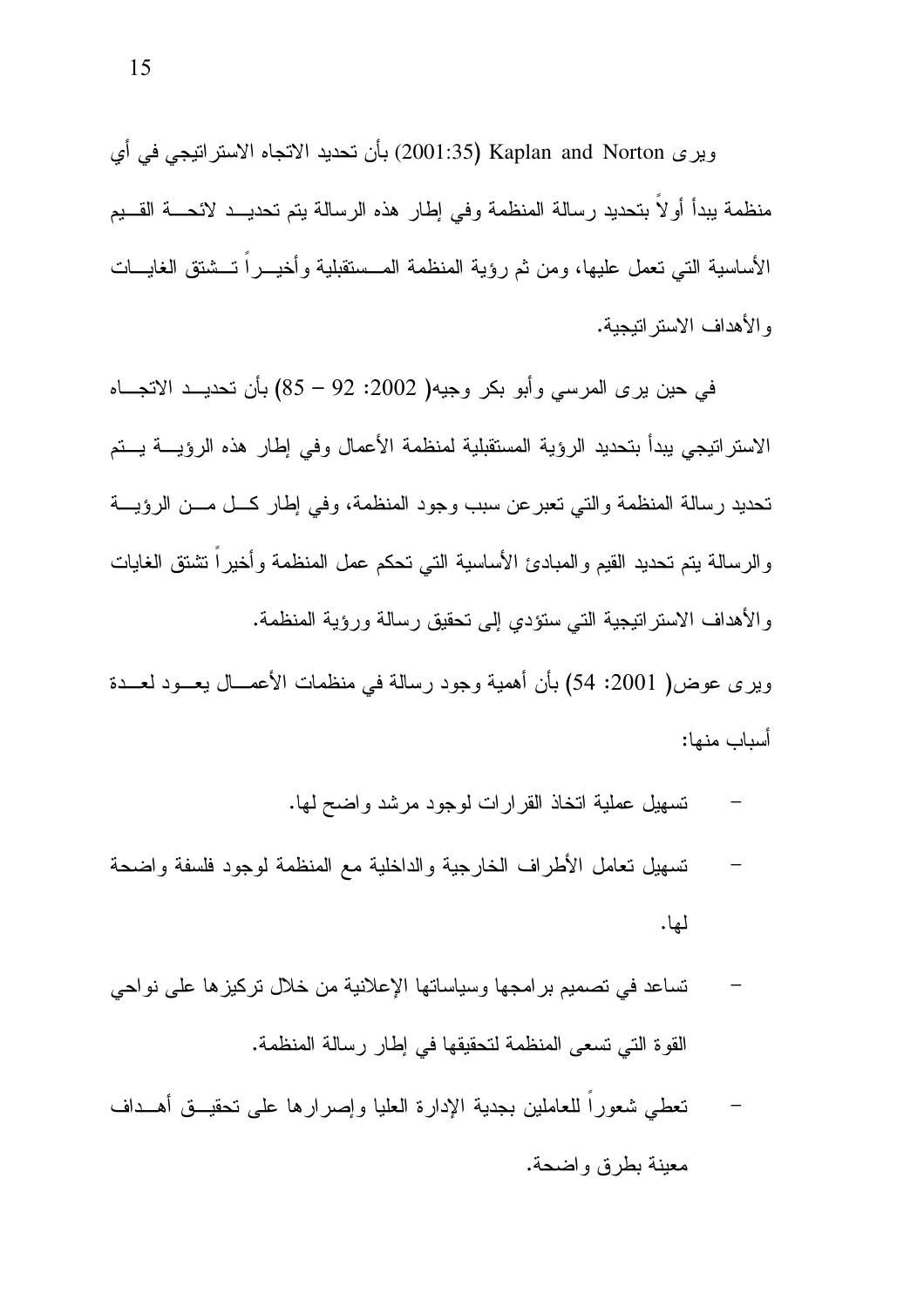إلا أن خبراء بميك ( 2004: 16) برون أهمية رسالة المنشأة بأنها نعود للأسباب النالية:

- نساعد على نركيز جهود أعضاء المنشأة في انجاه واحد محدد.  $-1$ 
	- تساعد على عدم تضارب الأغراض داخل المنشأة.  $-2$ 
		- تساعد في ترشيد تخصيص موارد المنشأة.  $-3$
		- تحدد المسئولبات لكل وظبفة داخل المنشأة.  $-4$
		- هي أساس الأهداف التي يتم وضعها للمنشأة.  $-5$

ولا بد أن يتم صياغة رسالة المنظمة في جمل قصيرة ومفيدة وذات معنى واضح ومفهوم للعاملين وجميع الأطراف التبي نتعامل مع المنظمة والذي بدوره سينعكس بسشكل إيجابي على أداء المنظمة. ويرجح David (100: 1995) أهمية وضع رسالة واضـــحة لمنظمات الأعمال للأسباب التالية:

- ضمان الإجماع على غايات وأغراض واحدة للمنظمة وإعطاء تصور واضح لطبيعة عملها.
	- بناء ثقافة تنظبمبة موحدة.
- تسهيل عملية ترجمة الأهداف إلى أعمال تحتوي على المهام والأنشطة وتحديد المسؤولين عن ذلك.
	- المساهمة في عملية التقييم والرقابة.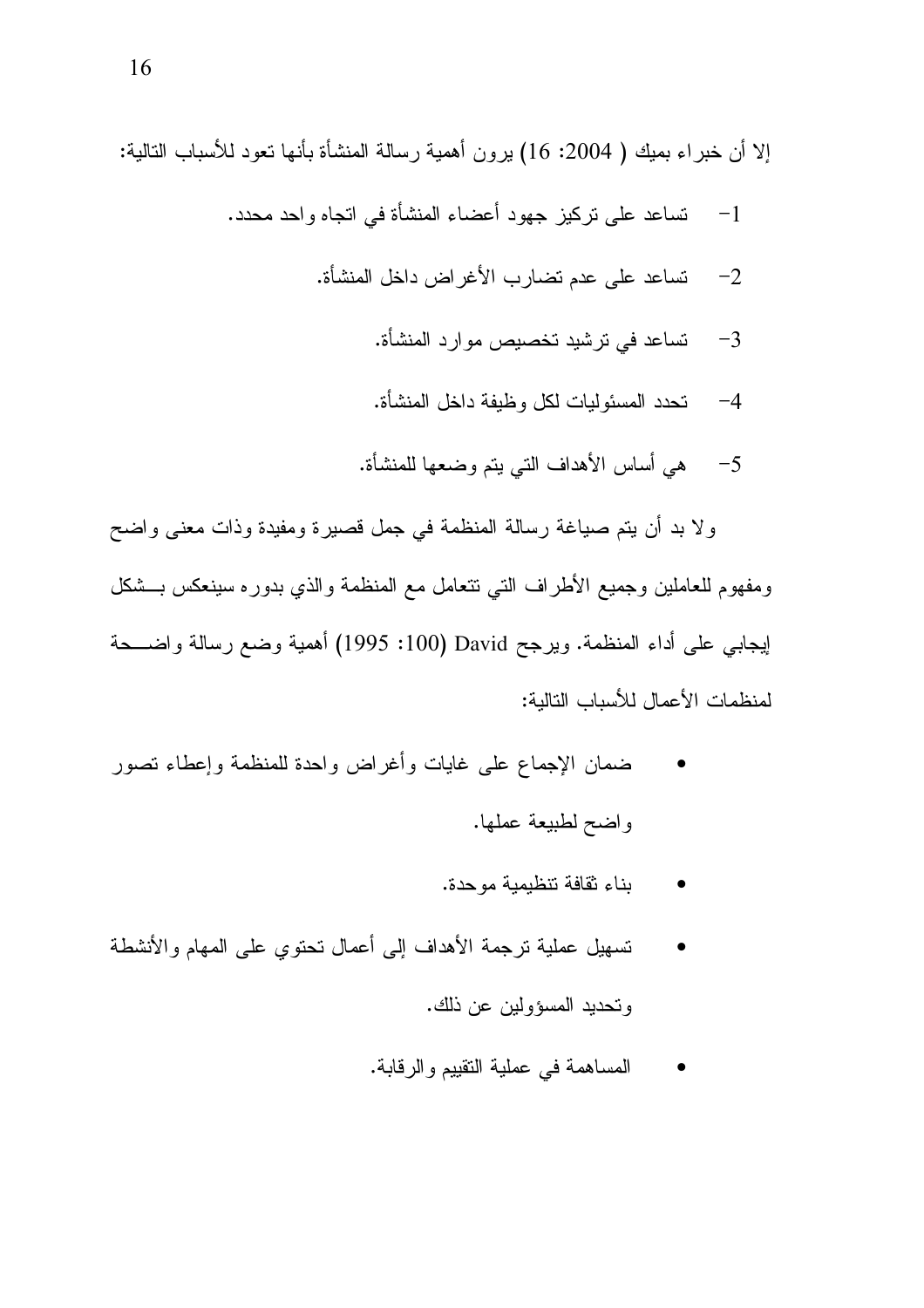ولقد نوصلت البحوث التمهيدية التبي أجراها كل من Pearce and David إلىي أنّ صباغة وتحديد الرسالة في المنظمات الناجحة بمثل أهمية شاملة ويسدعمها ويعسد سسببا جوهريا لنجاحها واستمرارها في تحقيق النمو والبقاء وذلك عكس تلك المنظمــات النــــي نعمل دون رسالة أو برسالة غير واضحة المعالم. (المغربي، 2003: 72).

ويجمع المختصون في الإدار ة الاستر اتيجية من أن وجود أي منظمة بر تبط بر سالة معينة تسعى دائماً لتحقيقها وتستمد هذه الرسالة من البيئة والمجتمـــع الـــذي تعمـــل فيــــه المنظمة؛ وفي العادة نَبدأ المنظمة برسالة محددة ولكن ومع مرور الـــزمن ومــــع نغيـــر المنتجات التي تصنعها ونتوع الأسواق التي نزودها وتغير الظروف المحيطة بها فإن هذه الرسالة قد تتطلب بعض التعديلات لكي نتواءم مع التغيرات التي تواجهها.

وتجدر الإشارة إلى أن اهتمام منظمات الأعمال بوضع رسالة لها قد تطور عبـــر الزمن من عدم اهتمام كلي بموضوع الرسالة إلى وضع رسالة عامة بمؤشـــرات يتبناهـــا الجميع ثم إلى وضع رسالة محددة ودقيقة تحاول المنظمة من خلالها النميز عن المنافسين وفي المرحلة الأخيرة فقد أصبحت المنظمات أكثر اهتماما بموضوع الأولويات في عرض مضمون رسالتها. حيث أشار الركابي ( 2004 : 176) إلى أنَّ المنظمات كبيـــرة الـحجـــم يظهر بها أكثر من رسالة للمنظمة الواحدة وذلك لعملها في أكثـــر مـــن ميـــدان ونـــشاط ويشارك في الاهتمام بها عدد كبير من أصحاب المصلحة حيث تحاول المنظمــــة تحقيـــق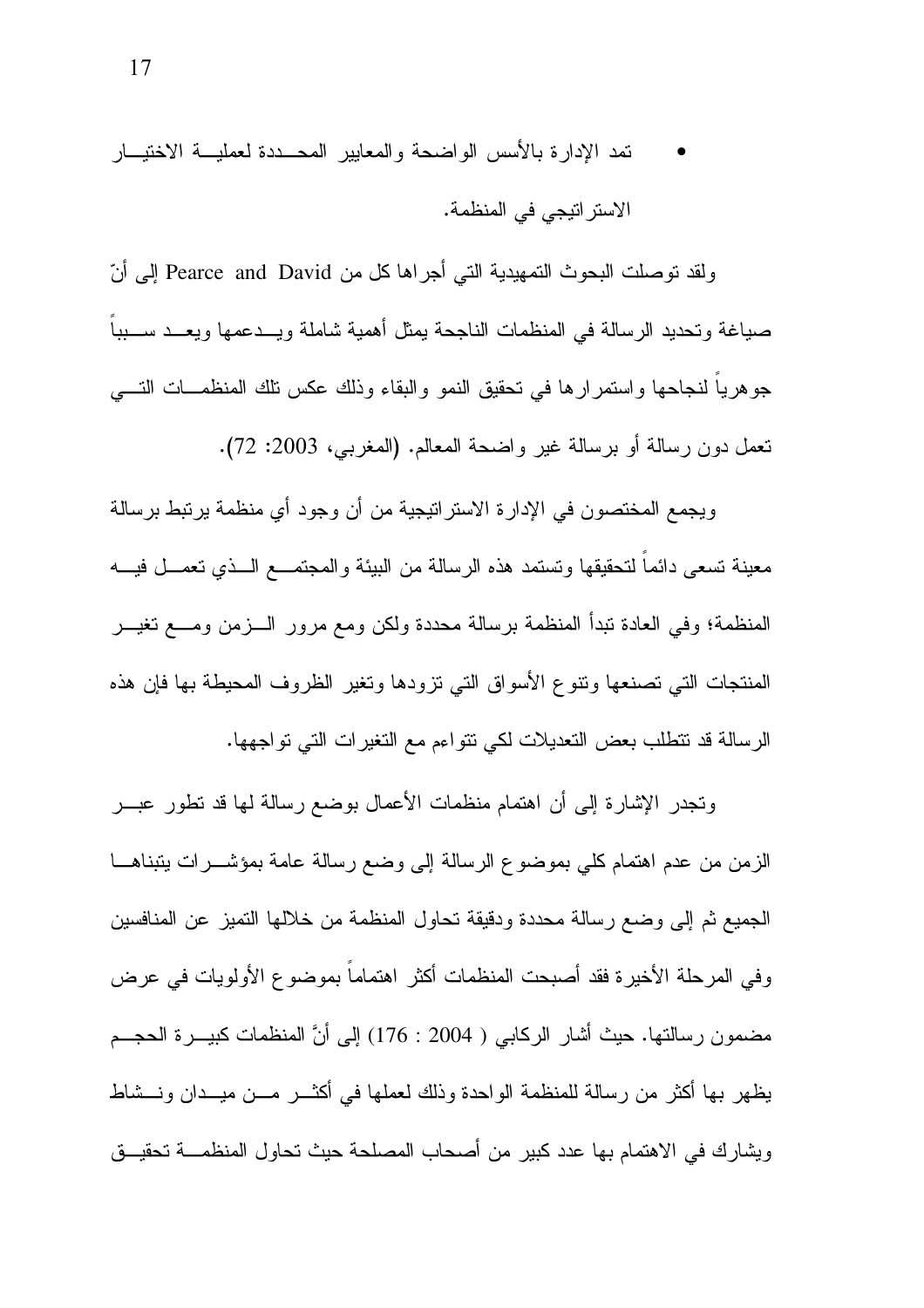عدد من الرسالات بدلا من السعى إلى نحقيق رسالة واحدة مما يحتم على المنظمة نرتيب الرسالات وفقا للأولويات التبي نزود العاملين بالمنظمـــة بالانجـــاه والأهميـــة والفـــرص والإنجاز وتمكنهم من العمل بصورة مستقلة ولكن مع نحقيق مفهوم العمل الجماعي.

اعداد رسالة المنظمة وصباغتها:  $2-2-2$ 

يعتبر صياغة وإعداد رسالة شاملة للمنظمة الخطوة الجوهرية التبى لا غنى عنهـا في عمليات الإدار ة الاستر اتيجية حيث أنه برسالة المنظمة تــستطيع أن تحـــدد المنظمـــة لنفسها فكرا ومفهوما محددا يمكن أن يميزها عن مثيلاتها من المنظمـــات المنافــسة فـــي الأسواق وتمتلك بذلك المنظمة القدرة على نركيز ونوجيه جميع أنشطتها في الاتجاه الذي بحقق أهدافها.

ونعتبر عملية إعداد وصياغة رسالة المنظمة من أهم وأصـــعب خطــوات الإدارة الاستراتيجية حيث إنها تمثل وثيقة مكتوبة يتم الرجوع إليها باستمرار لاستلهام اتجاهــات العمل والأهداف الاستر انتيجية بعيدة المدى وتمثل المرجعية التبي ترجع إليها الإدارة فسي اتخاذ القرارات.

ويذكر السالم (2005: 75) بأن عملية إعداد الرسالة من أهم وأصعب خطـــوات الإدارة الاستراتيجية للأسباب التالية:

نعطي الرسالة نعريفا مختصرا وواضحا للغرض من وجود المنظمــة ووظائفها والسوق الذي نسعى إلى إشباع حاجانه ورغبانه.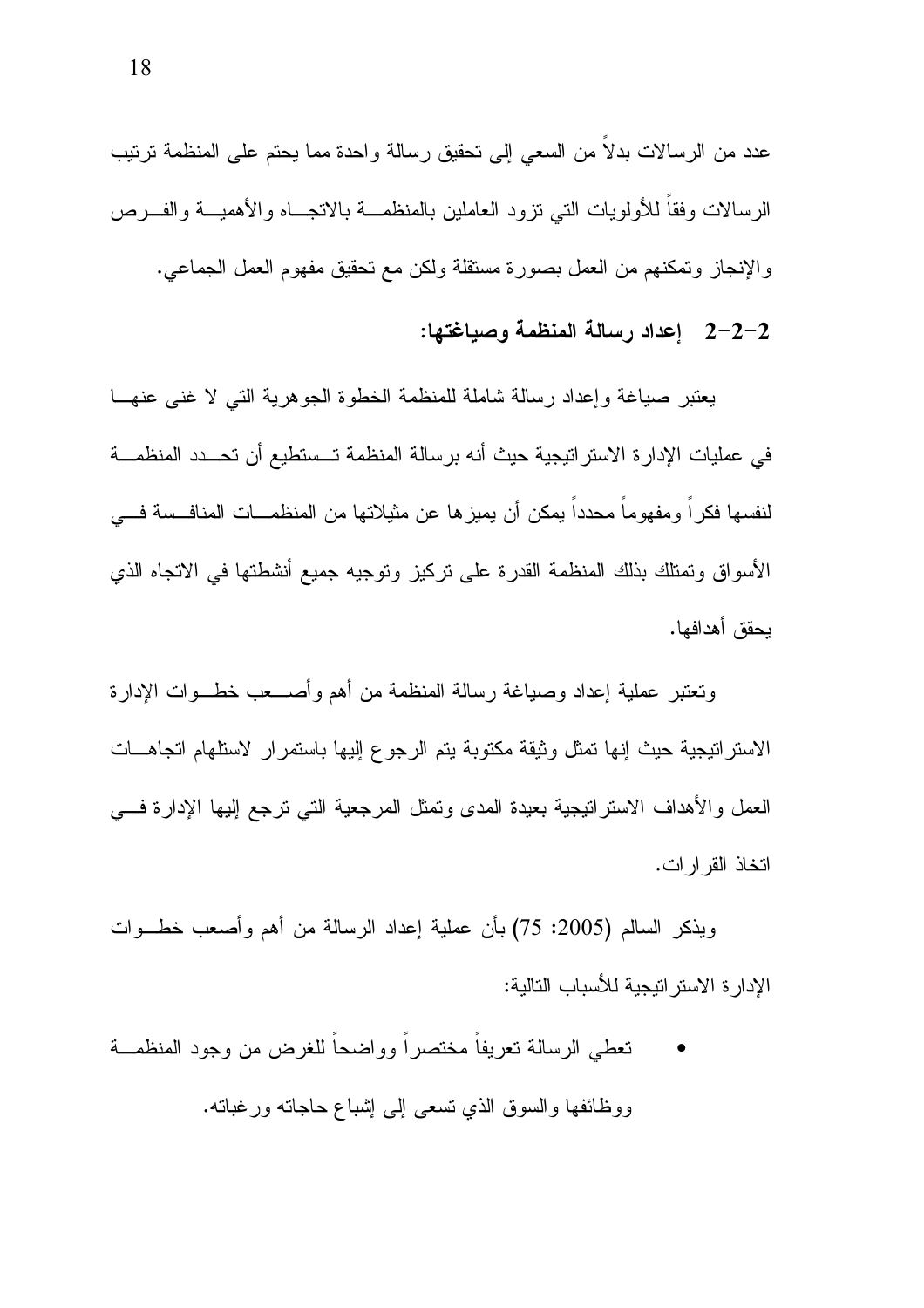- تحدد الرسالة مجالات الأعمال التى ستدخلها المنظمة والاستراتيجيات التبي سوف تتبعها.
- تحدد الرسالة المجالات التي سوف تتنافس فيها المنظمة مع المنظمات الأخر ي و العاملة في نفس المجال.
- تحدد الرسالة كيفية تخصيص الموارد المختلفة وماهية أنمساط النمسو والاتجاهات التي نسعى المنظمة إلى تحقيقها في المستقبل.

ونوجد وجهات نظر متعددة في أسلوب نطوير وإعداد رسالة المنظمة والأشخاص المشاركين في هذه العملية. هذا ونتركز بعض وجهات النظر هــذه بقيـــام الإدارة العليـــا بوضع رسالة المنظمة في ضوء اعتبارات المنظور القيمي لمهذه الإدارة وانجاهات النطور المستقبلي للمنظمة، في حين يرى اتجاه آخر بضرورة إشراك جميع العاملين بالإضافة إلى الإدارة العليا وبإمكانية استخدام أساليب وأليات مختلفة مثــل أســـلوب دلفـــي Delphi Method أو غيرها لغرض نطوير الرسالة ، فيما يأخذ اخرون بضرورة إشراك جهـــات خارجية أخرى ذات معرفة وعلاقة بأعمال المنظمة خاصة وإن هذا الأسلوب بوسع مـــن المدارك ويجعل من رسالة المنظمة أكثر شمولية ودقة وصدقاً في النعبير عن انجاهـــات عملها اللاحقة وأساليب نطويرها. (الغالبي وإدريس، 2007: 195)

أما بالنسبة لطبيعة صياغة رسالة المنظمة فقد أوضـــح(9 : 1986 & Higgins & Vincze) بأنه يوجد توجهين رئيسيين في هذا المجال، ففي إطار التوجه الأول تـــصـاغ رسالة المنظمة بشكل واسع جدا لبيتيح للمنظمة إمكانية الدخول فسي مجسالات وأنظمسة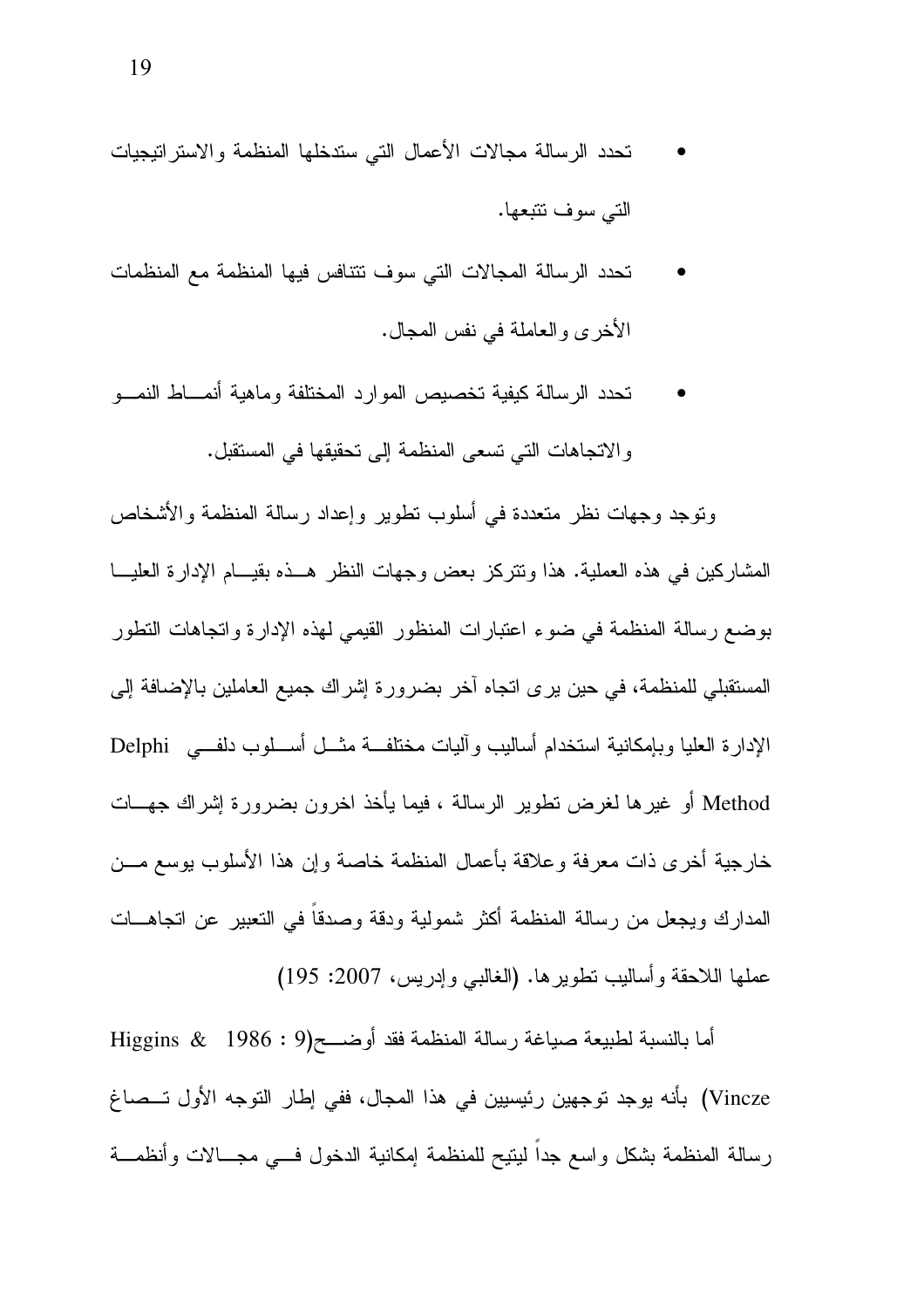متعددة، ويعاب على هذا التوجه بأنه غير مركز ويبعثر موارد منظمة الأعمال، في حين يركز النوجه الثاني على صياغة رسالة المنظمة بشكل ضيق نركز على جوانب محدودة جدا، و عيوب هذا التوجه بأنه لا يتيح للمنظمة إمكانية الاستفادة من الفرص المتولدة فــــى مجالات يمكن أن تدخلها بسهولة. ومن هنا فإنه لابد من صياغة الرسالة بطريقة تستطيع أن تحقق صبغة تواز ن مقبولة بين العمومية الواسعة والتحديد الضبق. أمـــا & Barktas Glassman (2000:23) فيؤكدان بأنه من المفضل أن نكون رســـالة المنظمـــة ضـــبقة ومحدودة في المنتجات والأهداف التسويقية من خلال تعريف المنظمـــة لطبيعـــة عملهـــا وتحديد الهدف المستقبلي لها.

وعند إعداد رسالة المنظمة يجب أن تجيــب علـــى الأســئلة الآتيـــة: & Hill) (Jones, 1989: 42-46)

| The "What" Question? | ما هي الوظائف التي تؤديها المنظمة؟ | -1   |
|----------------------|------------------------------------|------|
| The "Who" Question?  | لمن سيتم توجيه وأداء هذه الوظائف ؟ | $-2$ |
| The "How" Question?  | كيف سيتم تأدية هذه الوظيفة؟        | $-3$ |
| The "Why" Question?  | لماذا توجد المنظمة ؟               | $-4$ |

والإجابة على هذه الأسئلة بوضوح هي التي نساهم في صياغة وبلــورة ونكــوين الرسالة وسوف بنم الإجابة على الأسئلة جميعها من خلال شرح ونوضــــبح اســـنر انبجية المنظمة وما يجب عليها أن تفعله ونتجزه، فهي مطالبة بما يلي: (بـــن حبتـــور، 2007:  $. (93)$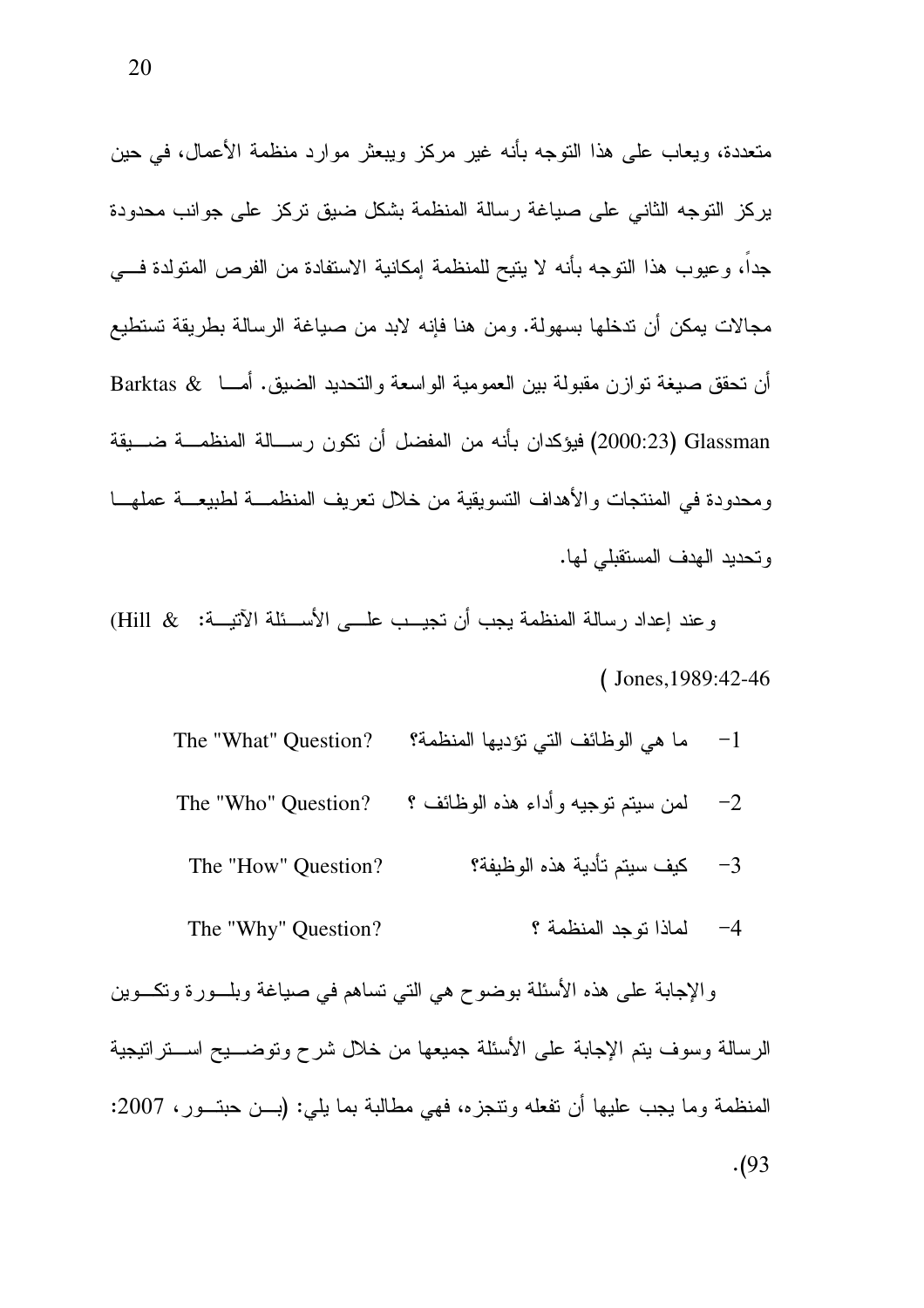أولاً : اكتشاف حاجات ورغبات المستهلك:

من المهم جداً أن تحدد الحاجات التي تسعى المنظمة إلى إشباعها وأن يتم تفادي ما يسمى بظاهرة قصر النظر التسويقي والتي تظهر في المنظمات عنــدما نقــوم المنظمـــة بتحديد مجال نشاطها على أساس السلع والخدمات المقدمة بدلاً مـــن الحاجـــات الواجـــب اشباعها.

### ثانياً: تحديد نوعية المجتمع المستهدف:

إعداد الرسالة يجب أن يتضمن تحديداً واضحاً للقطـــاع الـــسوفي أو القطاعـــات السو قية المستهدفة التي سوف توجه إليها المنتجات، ويكون ذلك الهدف السو في الأساســـي للمنظمة ويطلق على هذه العملية عملية نقسيم السوق إلى فطاعات يمكن خدمتها بكفاءة. ثالثاً: تحديد الأسلوب المتبع لتحقيق أهداف المنظمة

هنا بتم تحديد التقنيات التي ستستخدمها المنظمة لإشباع حاجات العملاء ويلاحظ أن الإجابة عن سؤال "كيف" يمكن أن يتضمن تحديد بعض الاستر اتيجيات التسويقية مثل:

- أن تسعى المنظمة لأن تصبح أقل المنتجين تكلفة.
- أن تكون المنظمة رائدة مبتكرة في مجال تقديم المنتجات الجديدة.
	- أن تمد الأسواق بالمنتجات ذات الجودة العالية.
- أن نعمل علمي ايجاد ونوفير شبكة واسعة من الفروع ومنافذ النوزيع.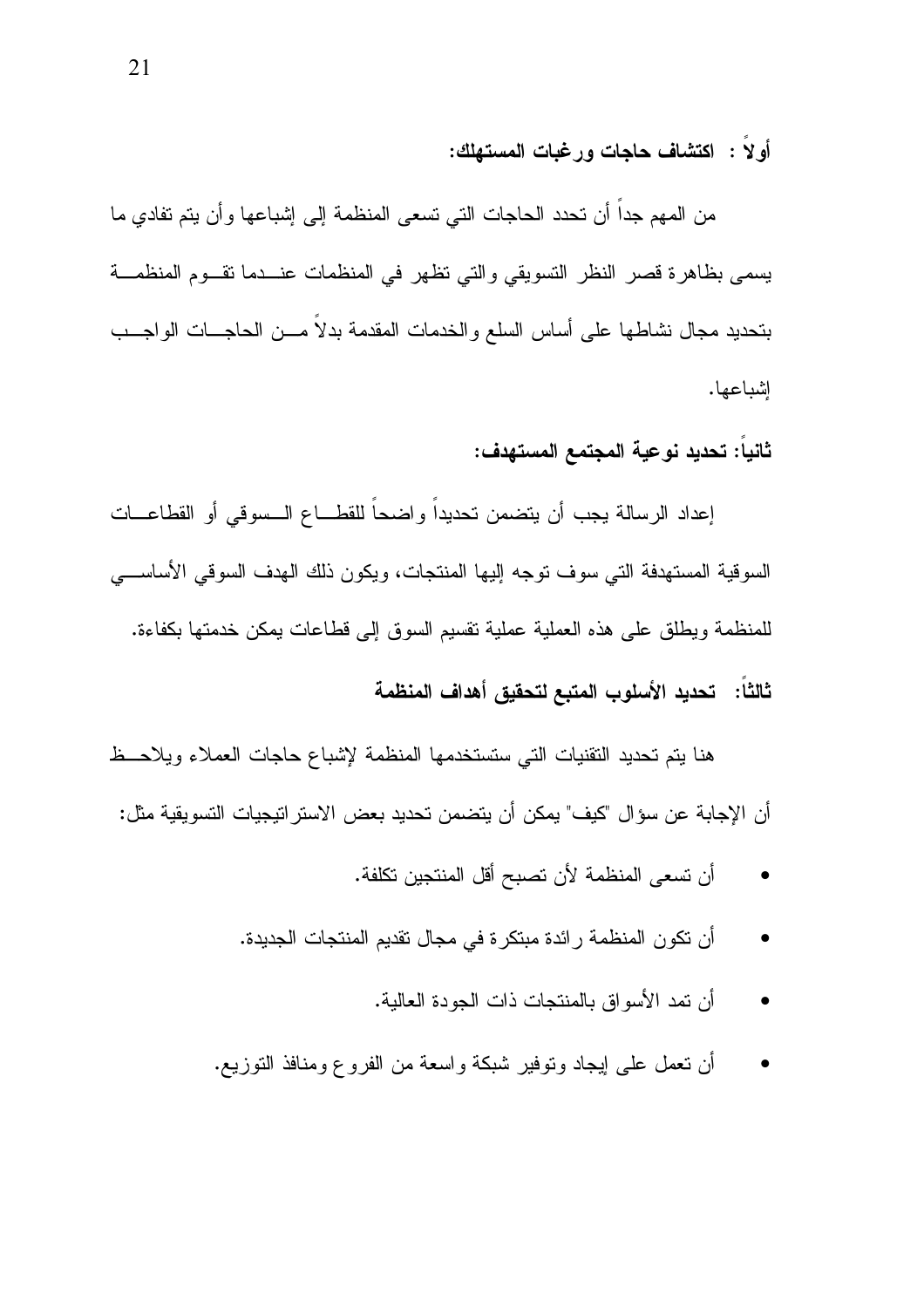رابعاً : تحديد الغرض من وجود المنظمة:

من الضروري جدا ومن المهم أن تحدد المنظمة الغرض من وجودها، فكل منظمة سواء الهادفة للربح أو غير الهادفة، تظهر ونبقى في الميدان، وتستمر لتحقيــق أهـــدافها ولهذا تحرص العديد من الشركات على تضمين رسالتها فقرة تعبر عن سبب وجودها وما تسعى إلى تحقيقه. ويمكن أن يستخدم هذا الجزء من الرسالة من أجل تفهـــم واســـتيعاب سيكولوجية العمل داخل المنظمة وكحافز ناجح للعاملين لدفعهم للعمل وضمان التسزامهم بر سالة المنظمة وبالأداء الفعّال لها.

تجتهد منظمات الأعمال في وضع رسالة واضحة ومرنسة بحيسث تتكيسف مسع النغيرات في البيئة الداخلية والخارجية ولهذا نجد بأن عملية إعداد الرسالة هـــي ظـــاهرة مستمرة وليس حدث فردي تعد فيه الرسالة لمرة واحدة ومن هنا فإنه لابد من الأخذ بعين الاعتبار العوامل النالية :(عوض، 2001: 42) ،(بن حبتور، 2007: 99 – 95)

أ- المنظمة وتاربخها :

لكون أن كل منظمة لمها أنشطتها وسياساتها وأهدافها وبرامجها لهذا فمن الطبيعـــي الأخذ في الحسبان عند صباغة الرسالة تاريخ المنظمة وأن نراعي الهوية التاريخية ومـــا استقر في أذهان الناس وعملائها خاصة عن توجهاتها وطبيعة تكوينها.

ب– رؤية أصحاب المصالح في المنظمة: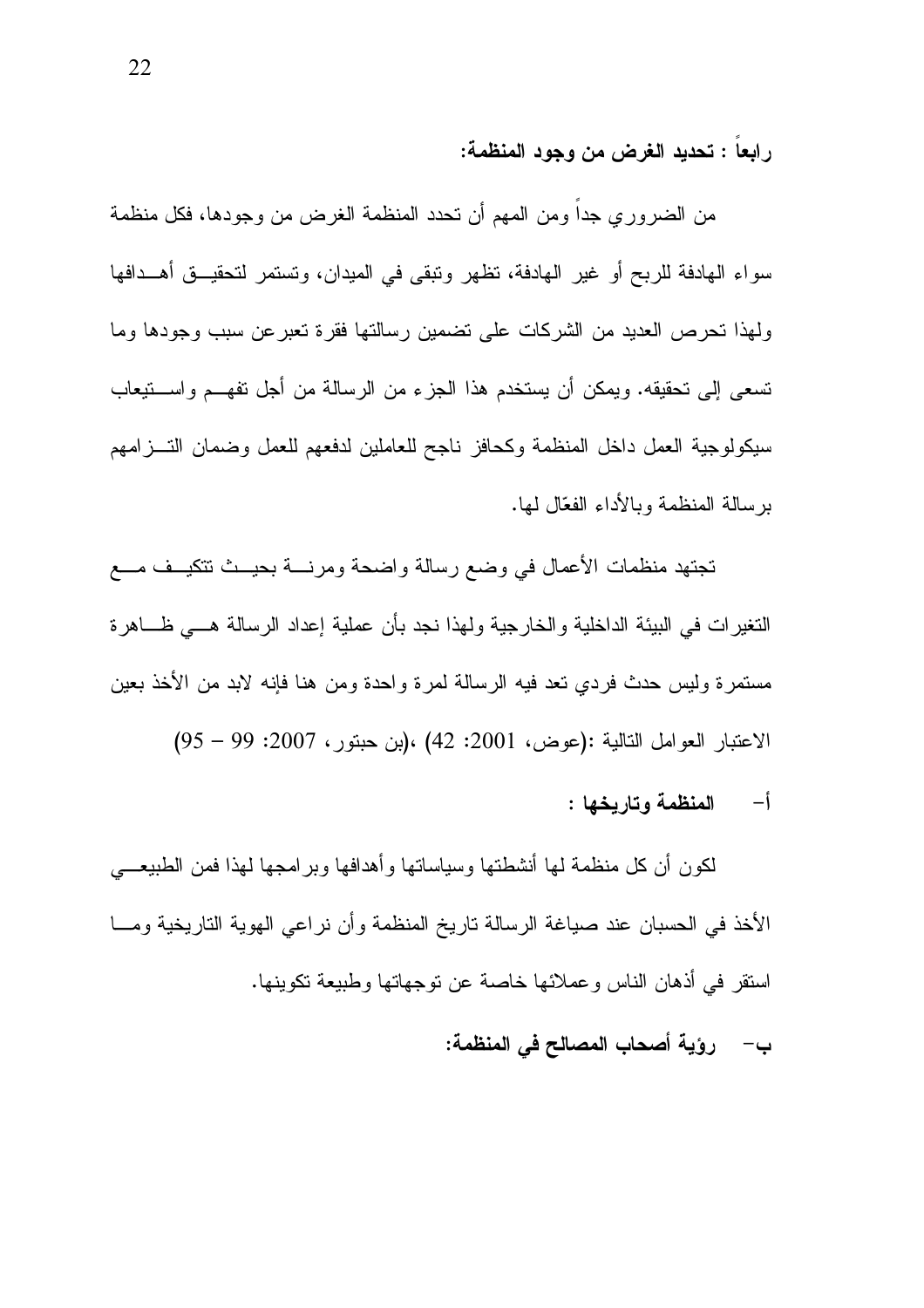لابد أن نؤخذ رؤية هؤلاء بعين الاعتبار عند صباغة رسالة المنظمة ويجـــب أن تجسد رسالة المنظمة رؤيتهم وتوجهاتهم وفلسفاتهم ويجب أن يؤخذ هذا الأمر فيي إطسار متجدد و متحر ك.

- موارد المنظمة : وتشمل الموارد المالية والبشرية والإمكانات الإنتاجيــة والفنيــة  $-\tau$ و المعلو ماتبة.
- بِيئة السوقي: تؤثَّر بيئة السوق وأوضاعه على المنظمة، فالسوق يعتبر مصدر كل  $-1$ الفرص والتهديدات التي تؤخذ في الحسبان عند صياغة الرسالة.
- البيئة الداخلية للمنظمة: يجب أن تتسجم معطيات رسالة المنظمة مع واقع البيئة  $-\circ$ الداخلية لها بما تحتويه من عناصر قوة أو ضعف(شكل 2-1).
	- و– البيئة الخارجية للمنظمة:

إن طبيعة الفرص أو التهديدات الموجودة في البيئة الخارجية تؤثر بـــشكل كبيـــر على فقرات الرسالة حيث أن صباغة رسالة المنظمة يجب أن يتيح لهــــا الاســــتفادة مــــن الفرص الكبير ة و المحتملة لدخول مجالات عمل جديدة أو الانسحاب من مجالات لا تـــر ي ضرورة البقاء فيها (شكل 2-1).

ز – تحديد القوى الدافعة للمنظمة :

وتعكس هذه القوى ما براه المدبرون كنقاط قوة في المنظمة وتعكس مزايا نتافسية ونشمل على المنتجات المقدمة، السوق المخدوم، التكنولوجيا، القدرة على إنتاج سلع بتكلفة منخفضة، طرق النوزيع والبيع والأرباح العائدة على المنظمة.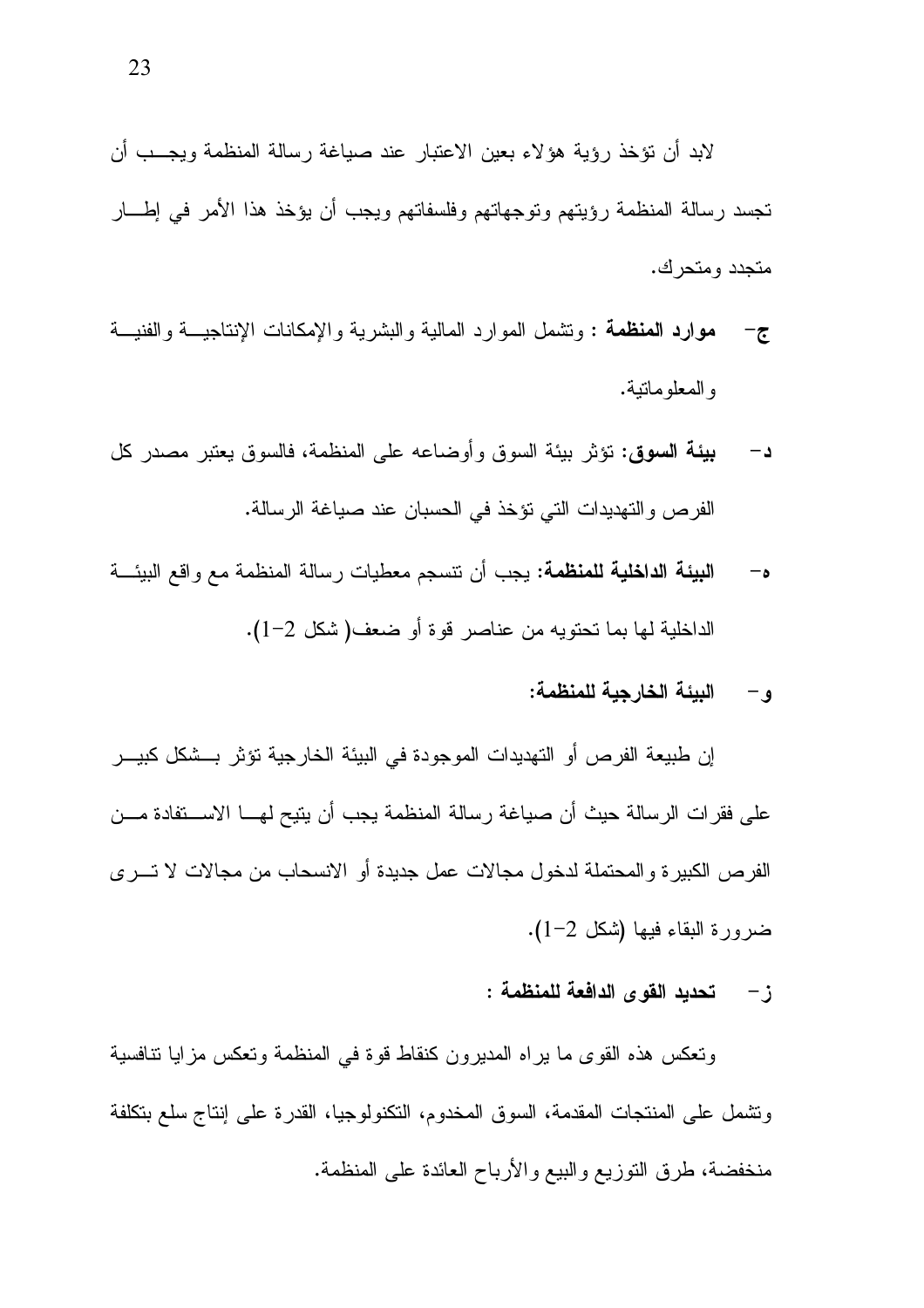

شكل (2–1) مدخلات لتطوير رسالة المنظمة

المصدر : بتصرف من

Pearce, J.A. II & Robinson R.B. (1985). Strategic management: Strategy formulation and implementation, (2nd ed.). USA: Richard D. Irwin, Inc. P 90

وأشار David (1995:97) إلى وجود نسعة عناصر أساســـية مكونــــة لرســـالـة المنظمة كما هو موضح في الجدول رقم (2–1) ، حيث إنه مع اختلاف رسائل المنظمات في أطوالها ومحتوياتها وأشكالها ودقتها إلا أنه يجب أن تتضمن أي رسالة هذه العناصر.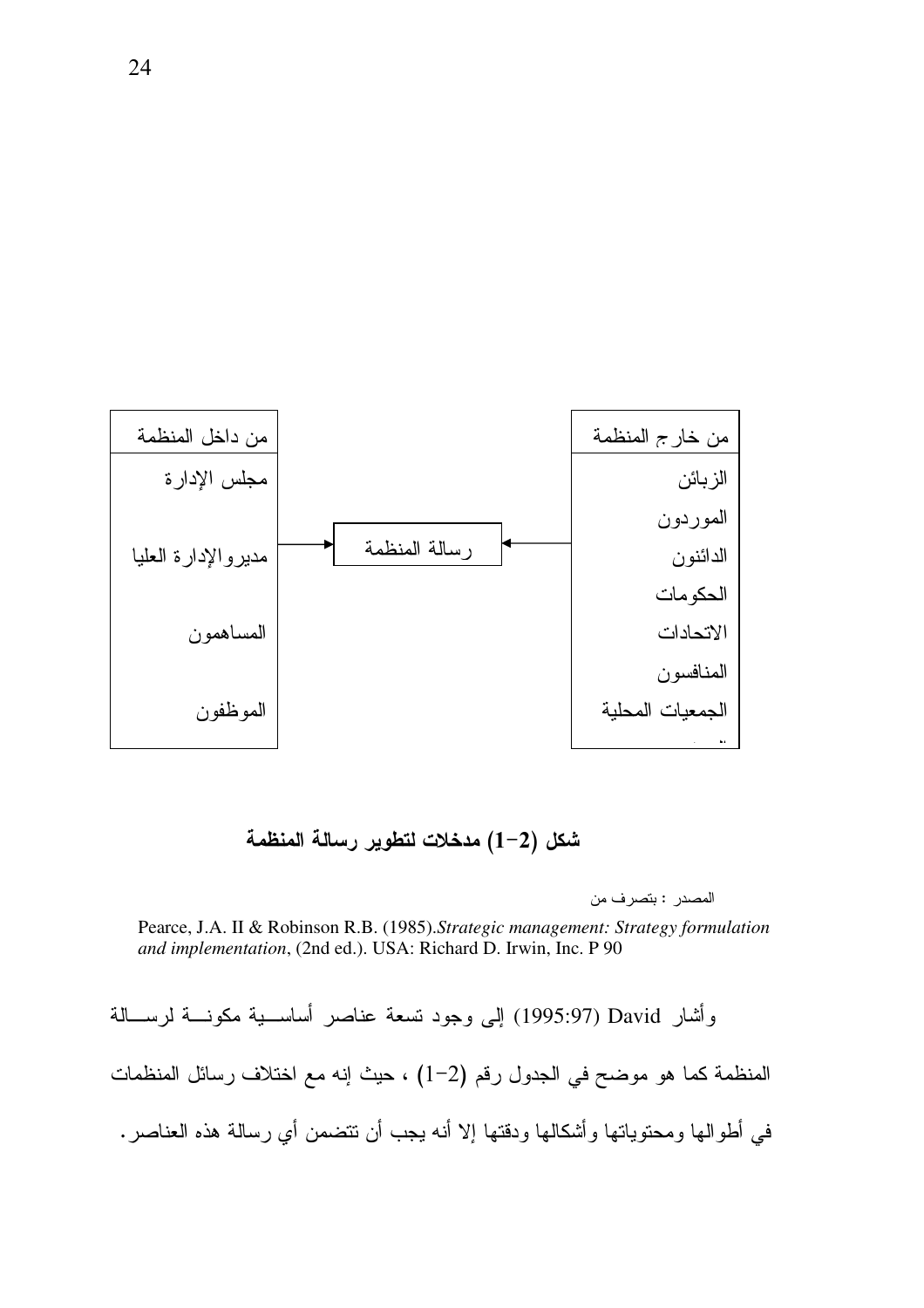# $(1-2)$  جدول

## عناصر رسالة المنظمة

| التساؤلات                                                     | العنصر                    |
|---------------------------------------------------------------|---------------------------|
| من هم عملاء المنظمة ؟                                         | $-1$ العملاء              |
| ما هي السلع والخدمات الأساسية الني نقدمها المنظمة؟            | $-2$ المنتجات             |
| أين نتنافس الشركة على منتجاتها؟                               | 3– الأسواق                |
| ما هي أسس النكنولوجيا التي تعتمد عليها الشركة؟                | 4– النكنولوجيا            |
| ما هي النزامات الشركة نحو تحقيق الأهداف الاقتصادية؟           | 5- البقاء/ النمو/ الربحية |
| ما هي قيم ومعتقدات الشركة ومناخها وأولويات فكرها واهتماماتها؟ | 6– الفلسفة والأيديولوجية  |
| ما هي أهم نواحي قوة الشركة ومزاياها النتافسية؟                | 7– المفهوم الذاتبي        |
| ما هي الانطباعات العامة لدى الجمهور عن الشركة؟                | 8– الصورة العامة          |
| ما هي اتجاهات الشركة نحو العاملين بها؟                        | 9– العاملون               |

David ,F.R.,(1995). *Strategic Management*, New Jersey: Prentice Hall,P 97 :المصدر بتصرف: 197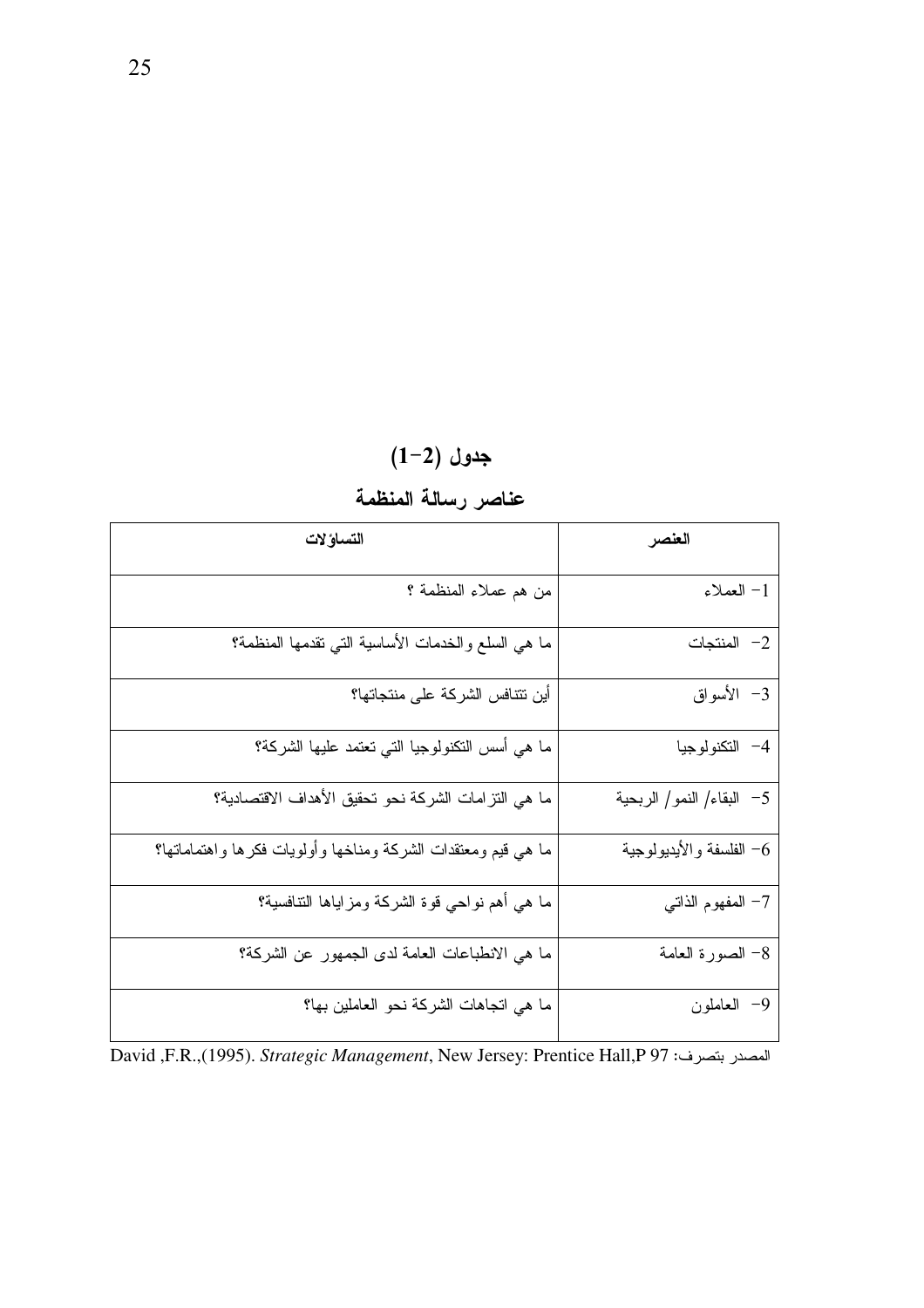وينبغي صياغة رسالة المنظمة بعبارات واضحة محددة تشكل فيما بينها جملسة مفيدة، ويوجد هناك علىي الأقل وجهنا نظر بشأن العبارات النبي نضعها الإدارة العليا لكي نعبـــر عن الرسالة (الركابي، 172:2004):

#### وجهة النظر الوصفية (Descriptive View)  $-1$

ينادي أصحابها بضرورة أن تعكس العبارات فكرة التعظيم لبعض مؤشرات الأداء بالمنظمة. فهي قد تعكس الأداء المثالي إما في صورة تعظيم لأحد المتغيـــرات الخاصــــة بالأداء كالربح أو العائد على رأس المال المستثمر، وإما فسي صــورة تدنيـــة لـــبعض المتغير ات الأخر ي المر تبطة بالأداء مثل الكلفة، وتستخدم المتغير ات كمقياس لمستو ي أداء المنظمة.

 $(2-2)$  جدول رقم المعايير المستخدمة في تقييم رسالة المنظمة

|                                                                            | العبارات الجيدة التي تعكس رسالة المنظمة تحتوي على |
|----------------------------------------------------------------------------|---------------------------------------------------|
| الوصف                                                                      | المعيار                                           |
| أي يعني وجود مصطلحات في الرسالة قابلة للقياس الكمي مع ذكر زمـــن           | نتائج محددة بدقة $-1$                             |
| محدد لتحقيقها.                                                             |                                                   |
| مدى الانسجام بين المنظمة والبيئة التي تعمل فيها حالياً أو مـــن المنوقـــع | 2– النوافق مع البيئة                              |
| مستقبلا.                                                                   |                                                   |
| وصف لكيفية وصول المنظمة للنتائج المرغوبة من خلال الأنشطة.                  | 3– ألية الوصول                                    |
| قياس مدى نطابق السياسات والإجراءات والخطط التسي نوضـــع علــــى            | 4- التطابق الداخلي                                |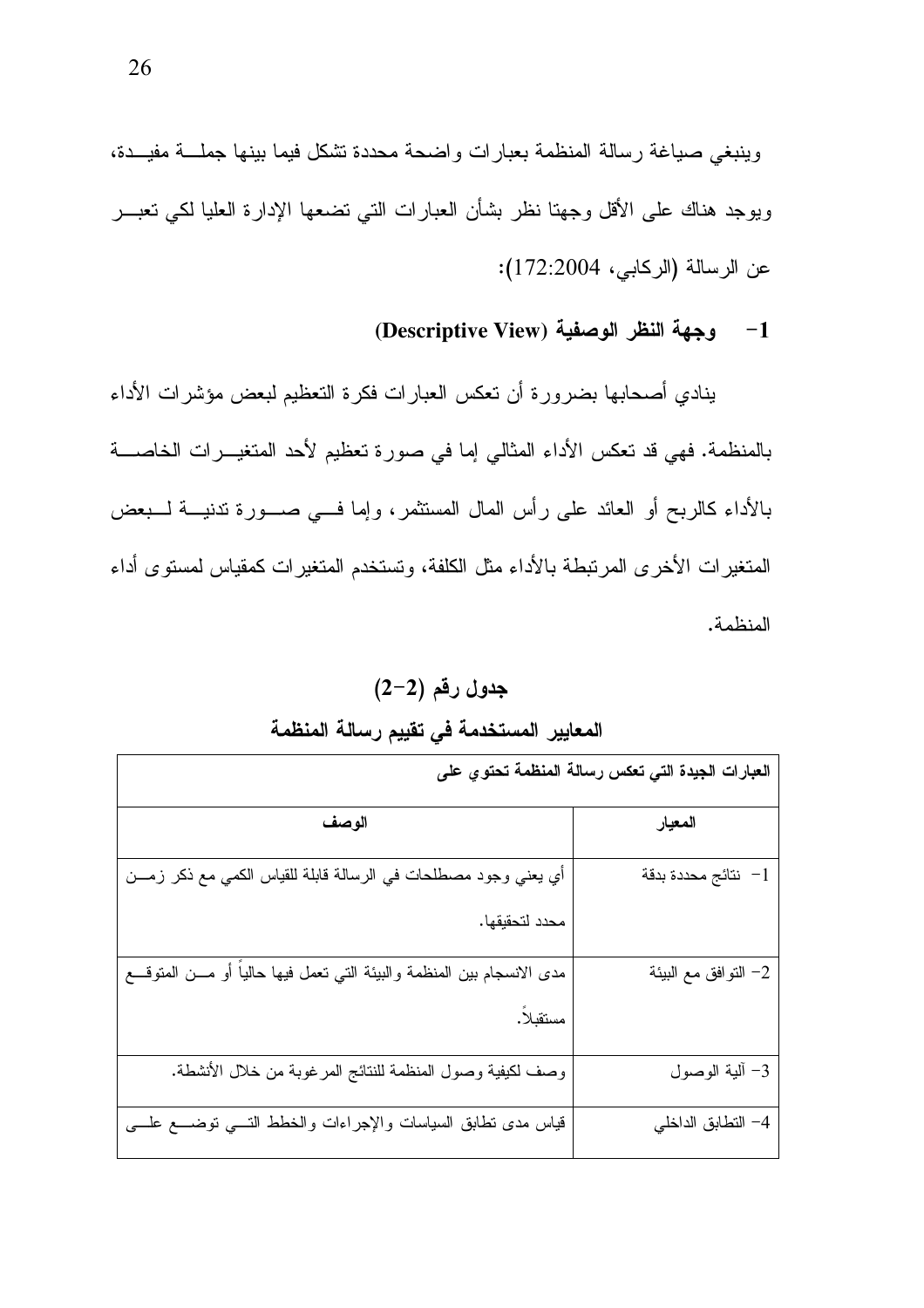|                        | مستوى المنظمة أو على مستوى وحدات الأعمال.                           |
|------------------------|---------------------------------------------------------------------|
| 5- تكامل المنظمة       | تحقيق درجة عالية من التكامل بين أجزاء المنظمة الرئيسية كأن توضـــح  |
|                        | نطاق ، وحجم العمليات، وتخصيص الموارد والمزايا والعيوب الخاصـــة     |
|                        | بالمنظمة.                                                           |
| - إمكانية تحقيقها $-6$ | لابد وأن نكون واقعية، ولكنها نعطي الفرصة للمنظمة للتحدي فـــي نفــس |
|                        | الوقت في حدود ما يمكن الحصول عليه من موارد.                         |

Hofer, C.W., and Schendel, D.,(1978). Strartegy Formulation المصدر: بتصرف من Analytical Concepts, St. Paul: West Publishing Co., P 39.

وجهة النظر المعيارية (Normative View) : ونرى أنَّ المنظمة الفعّالة هي نلك  $-2$ التي تعمل من خلال عدد من المعايير المحددة، التي يمكن من خلالها تقييم مـــدى جـــودة العبارات التي تعكسها الرسالة، ويمكن استخدام عدد كبير من المعايير في تقييم العبارات، ويوضح الجدول (2–2) أعلاه ًمجموعة من المعايير التي يمكن اســـتخدامها فـــي تقيـــيم عبارات رسالة المنظمة.

ويوضح الجدول (2-3) اراء عدد من الكتاب فيما يتعلق بالمكونات الرئيسية التي يجـب أن تركز عليها رسالة المنظمة

### $(3-2)$  جدول رقم

### آراء عدد من الكتاب فيما يتعلق بمكونات الرسالة

| مكونات الرسالة | السنة | اسم الكاتب |
|----------------|-------|------------|
|                |       |            |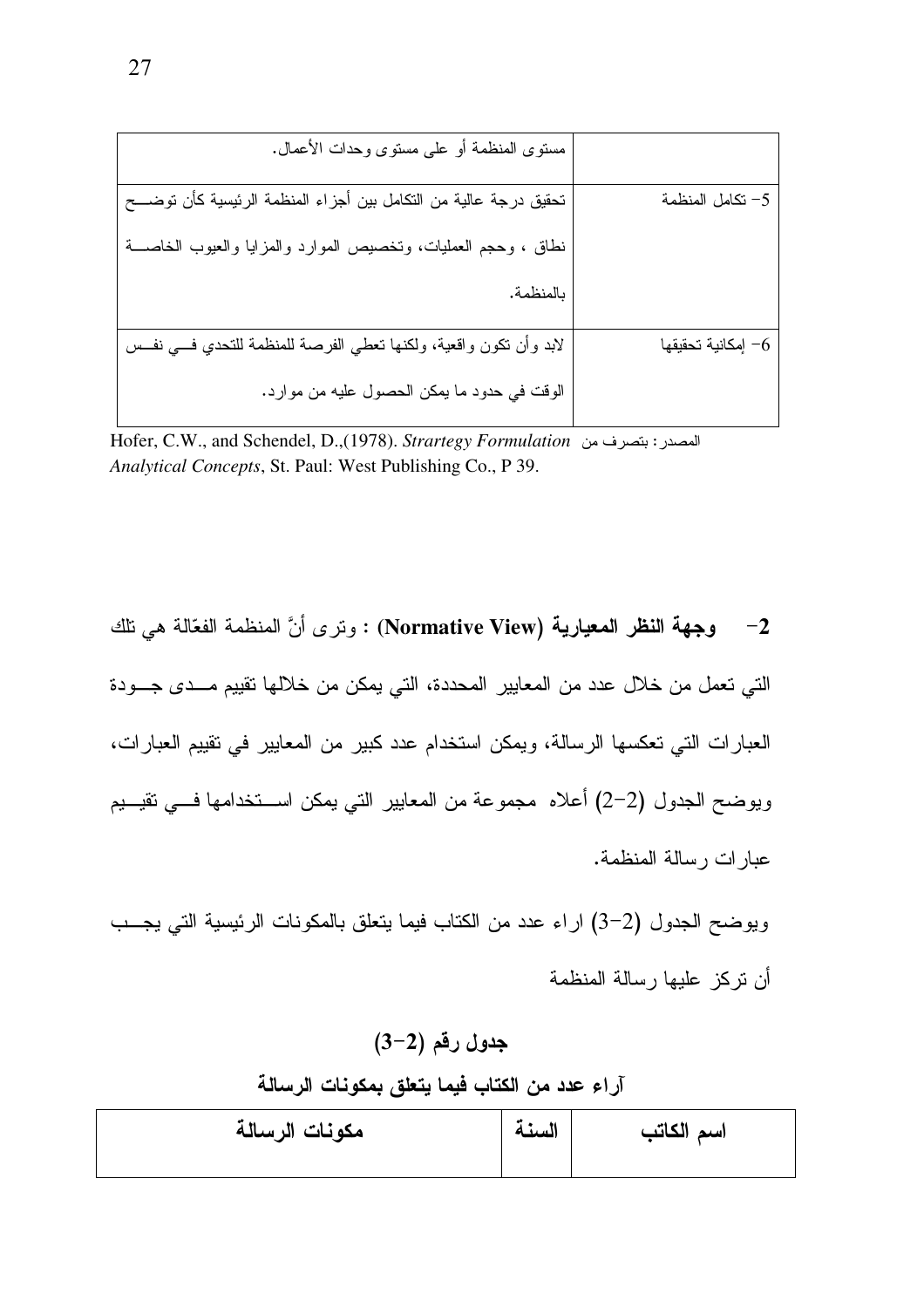| حاجات العملاء ، رضا العملاء ، النزام المنظمة نجاه موظفيها ،        | 2005 | Pearce, J.A. II & Robinson, |
|--------------------------------------------------------------------|------|-----------------------------|
| جودة المنتج أو الخدمة ، إنتاج منتجات أو نقديم خدمات بتكلفة أقل     |      | R.B                         |
|                                                                    |      |                             |
|                                                                    |      |                             |
| الإبتكار ، الربحية، أداء العاملين ، جودة المنتج أو الخدمة، القيادة | 1995 | Cetro, S.C. & Peter, J.P.   |
| العاملين، الجودة، الربحية، العملاء، مفهوم العمل الجماعي            | 2005 | GregoryG.D., Lumpkin        |
|                                                                    |      | G.T. & Taylor M.L.          |
| قدر ات العاملين، النكنولوجيا المستخدمة، حاجات العملاء، رضــــا     | 1989 | Hill C.W. & Jones G.R.      |
| العملاء.                                                           |      |                             |
| الإبتكار ، الجودة، تلبية حاجات العملاء                             | 1991 | Smith, G.D., Arnold, D.R.   |
|                                                                    |      | & Bizzell, B.G.             |
| تلبية حاجات العملاء، الجودة، تطوير منتجات جديـــدة، العوائـــد     | 1998 | Thompson, A.A., Strickland, |
| المالية.                                                           |      | A.J.& Kramer, T.R.          |

.<br>وحيث أن العديد من الكتاب قد ركزوا على أهمية نتاول الجودة، البحث والنطوير ، تلبيـــة

حاجة العملاء والإهتمام بالعاملين كمكونات رئيسية في رسالة المنظمة فقد نتاولها الباحث في دراسته وفي ما يلي توضيح مختصر لهذه المكونات:

أولاً: الجودة

لقد تطور مفهوم الجودة بشكل تدريجي من فحص المنتجات للبحث عن الوحدات المعيبة حتى أصبح في الوقت الحاضر عبارة عن منهج وفلسفة إدارية شاملة تسعى لتحقيق الجودة في المنتجات والخدمات والإلتزام بها في مختلف مستويات المنظمة.(عيشوني،  $(8:2007$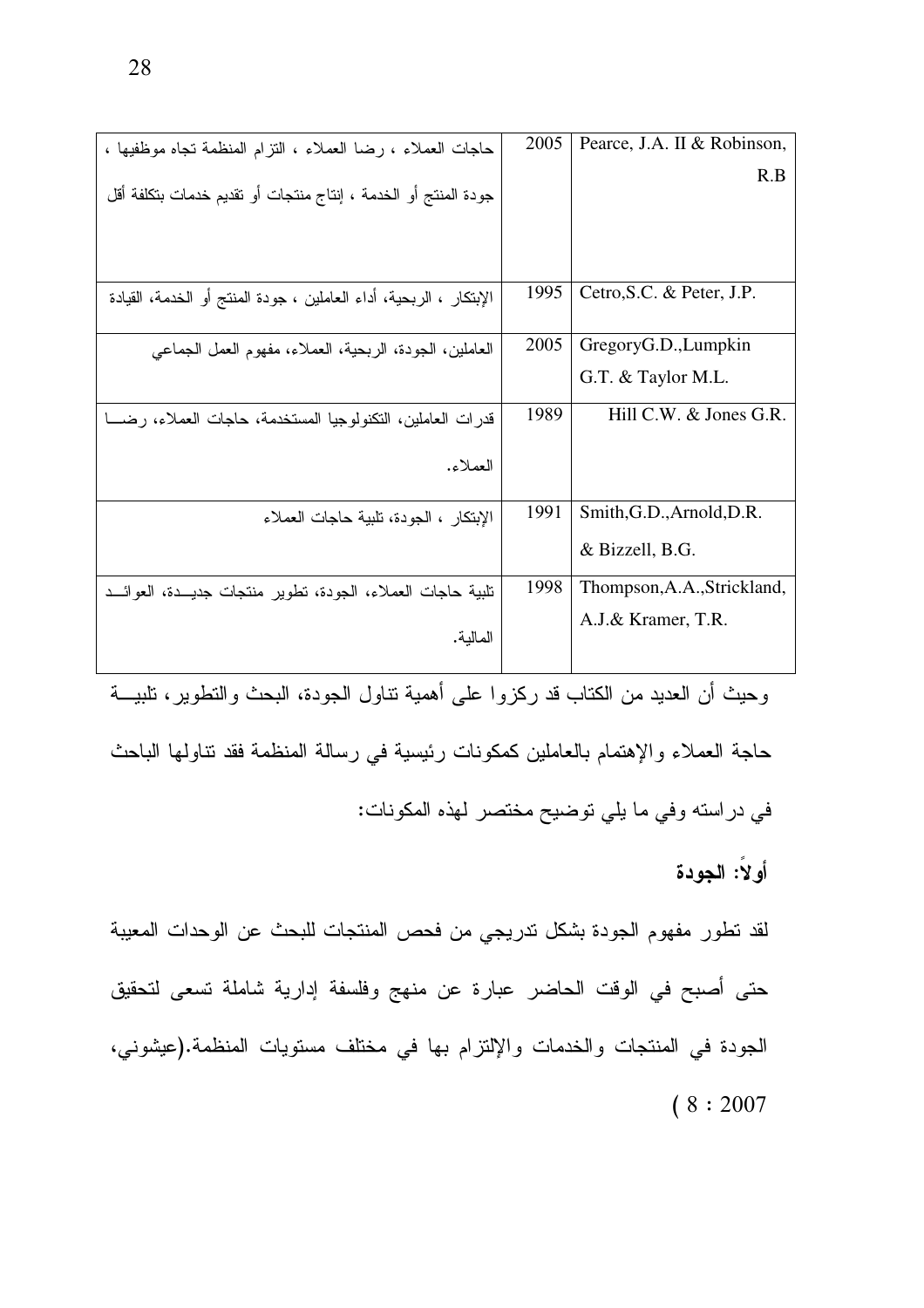ويشير Gryna, Chua & Defeo ( 2007:303) الى أنه في ظل بيئة العالم المتنافسة تسعى جميع المنظمات للحصول على ميزة نتافسية والتي يمكن الوصول اليها من خلال السعر، نلبية حاجة العملاء وكذلك عن طريق الجودة . فمن خلال النعرف على المستهلكين وتحليل احتياجاتهم ومعرفة جودة منتجاتنا مع منافسينا نستطيع أن نصل الىي أهداف الجو دة التي ستحقق لنا ميز ة تتافسية.

ويوجد ثلاثة مفاهيم أساسية نرتبط بمفهوم جودة المنتج وهي: (Amitava,2003:7-8) – جودة التصميم (Quality Of Design): تعني بتصميم المنتج بما يتوافق مع حاجة الزبون.

- جودة المطابقة (Quality Of Conformance): يجب أن يتوافق المنتج مع المعايير التي تم اختيار ها في مرحلة التصميم .
- جودة الأداء (Quality Of Performance) : نقيس مدى قيام المنتج بالغرض الذي صممت من أجله وتقيس كذلك مدى رضا الزبون عن المنتج.

وأشار Kotler & Keller ( 376-380 ) التي أن نمايز المنتج يكون بعدة أمور منها الشكل ،الحجم، جودة نصميمه، جودة المطابقة ، الديمومة، المعولية(Reliability) ، وسهولة الصيانة . في حين أن تمايز الخدمة تكون بسهولة طلب الخدمة ، سهولة التوصيل، تدريب الزبائن وتقدم النصيحة والمشورة، بالإضافة الى نقديم أمور الصيانة وخدمة ما بعد البيع.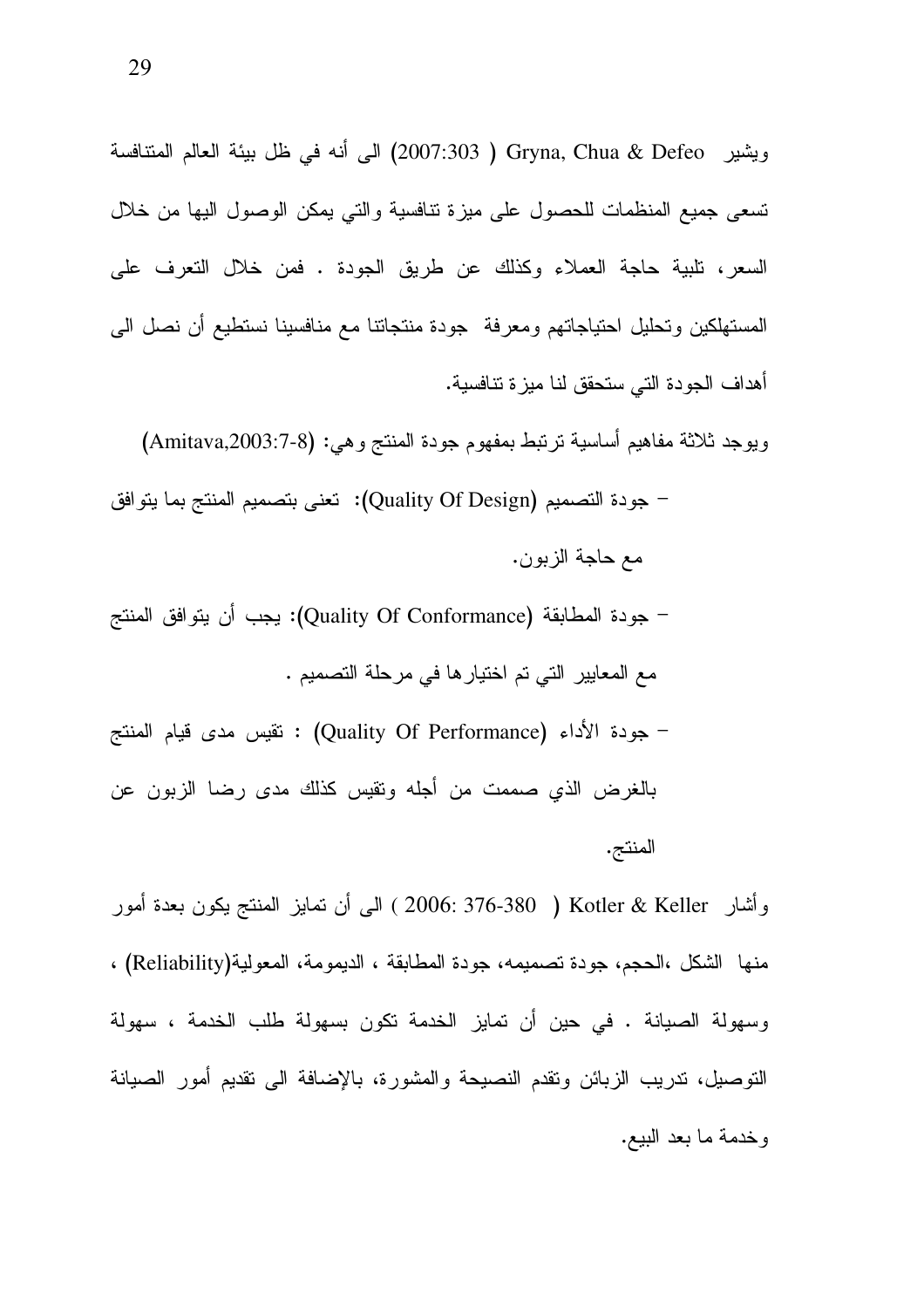ولا يقتصر مفهوم الجودة على القطاعات الصناعية ولكنه يمتد ليشمل قطاعات أخرى مثل الرعاية الصحية، التعليم، المنظمات غير الهادفة للربح والحكومات، و لا يتم التركيز فقط على جودة المنتج ولكنه بمتد ليشمل جودة الخدمة وجودة العمليات وجودة البيانات حيث أنه أصبح بالإمكان حاليا فياسهم جميعا وإجراء عمليات الضبط والنطوير لهم. ,Gryna) Chua & Defeo, 2007:10) ومن أجل تحقيق الجودة وبالتالبي رضا الزبون فمن الضروري عدم الإستناد البي المنهج النقليدي للوصول الى جودة المنتج أو الخدمة في نهاية العملية الإنتاجية للأسباب التالية :( عدد الو هاب، 2006)

- ان الضرر يكون قد تحقق بشكل فعلي.
- من المكلف جدا إنفاق الموارد لإكتشاف الأخطاء وتصحيحها أو ابعاد الأجزاء المتضررة وإعادة تشغيلها.
	- لا يمكن تحديد جميع الأخطاء .
- لذا علينا منع حصول ذلك ويكون الأساس في الوصول الى الجودة والذي يكمن في المنع(Prevention) وليس النقييم( Apprasial) ويمكن تحقيق ذلك من خلال الجودة الشاملة.

### ثانبا: البحث و التطوير

بعد الحرب العالمية الثانية لعب البحث والنطوير فاعدة أساسية في إمداد منظمات الأعمال بالميزة النتافسية حيث أن النطورات النكنولوجية في الصناعات المختلفة مثل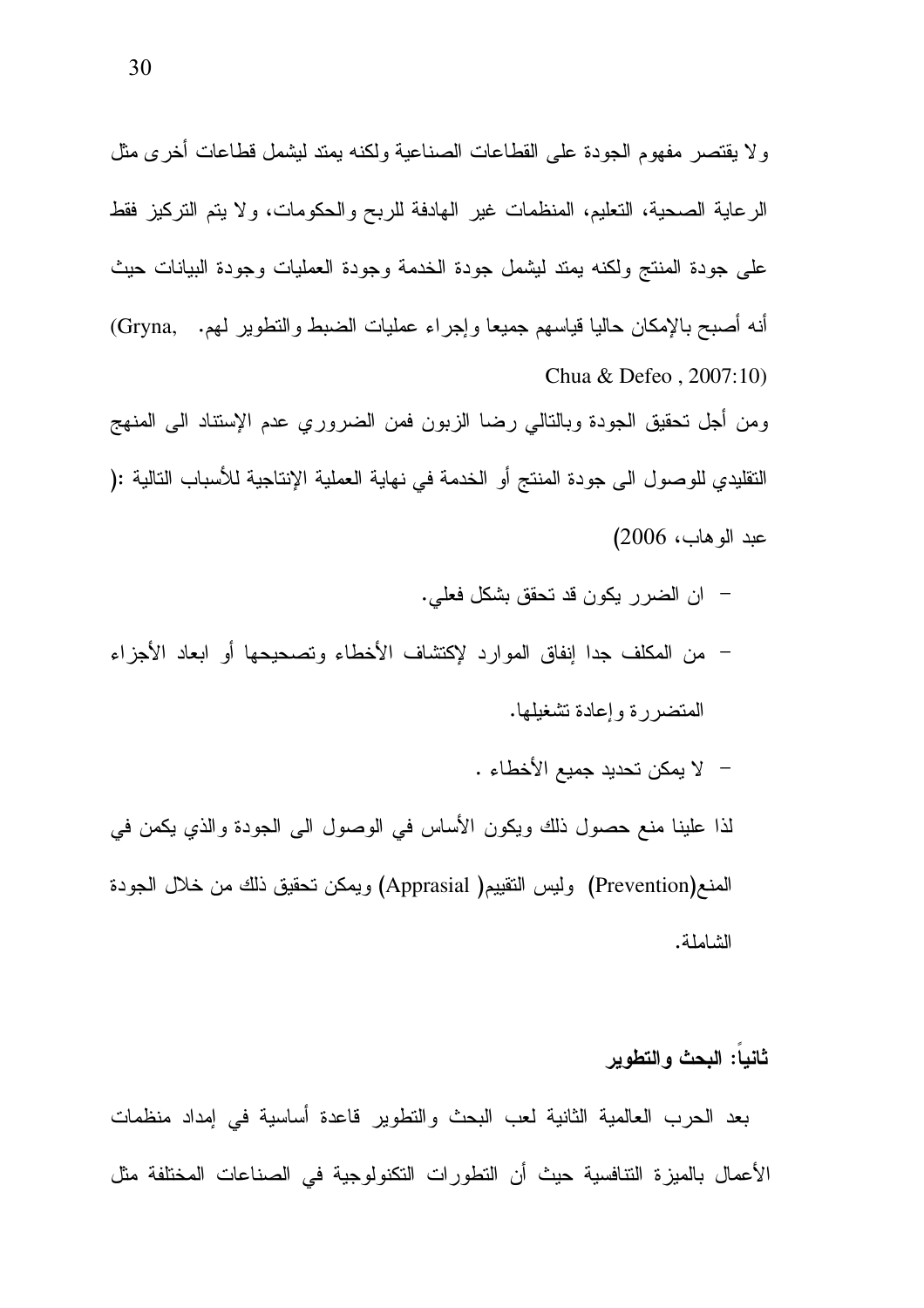$(258:2003)$ 

- المنافسة : وجود المنافسة يخلق ضغوط متبادلة على المنافسين من أجل التفوق ، وأحد الأساليب الأساسية في هذا النفوق هو نطوير المنتجات.
- نطور حاجات الزبون ونوعيتها : ويرجع ذلك الى نحسن مستوى المعيشة والمستوى النقافي العام في المجتمع.
- المساءلة القانونية: حيث أن إدارة الشركات مسؤولة عن أي منتجات ذات جودة رِ دِيئَةٍ و يمكن أن تضر بِالصحة العامة فهي بذلك تعمل جادة من أجل تحسين جو دة المنتجات وتطوير منتجات جديدة لتجنب المساءلة القانونية.
- النطور النكنولوجي : حيث أن النطور النكنولوجي السريع أدى الى نسار ع ظهور واختفاء المنتجات وقصر دورة حياتها مما يفرض على الشركات وضع برامج لنطوير منتجاتها لنفادى نقادمها.
- العولمة: وهو نيار قوي منتامي بسرعة فائقة حيث أن عددا منزايدا من الصناعات يتحول الى صناعات عالمية تعمل وتتنافس وفق قواعد ومعايير عالمية مما يحتم على الشركات النوجه للبحث والنطوير لإنتاج منتجات جديدة .

 $\ddot{\bullet}$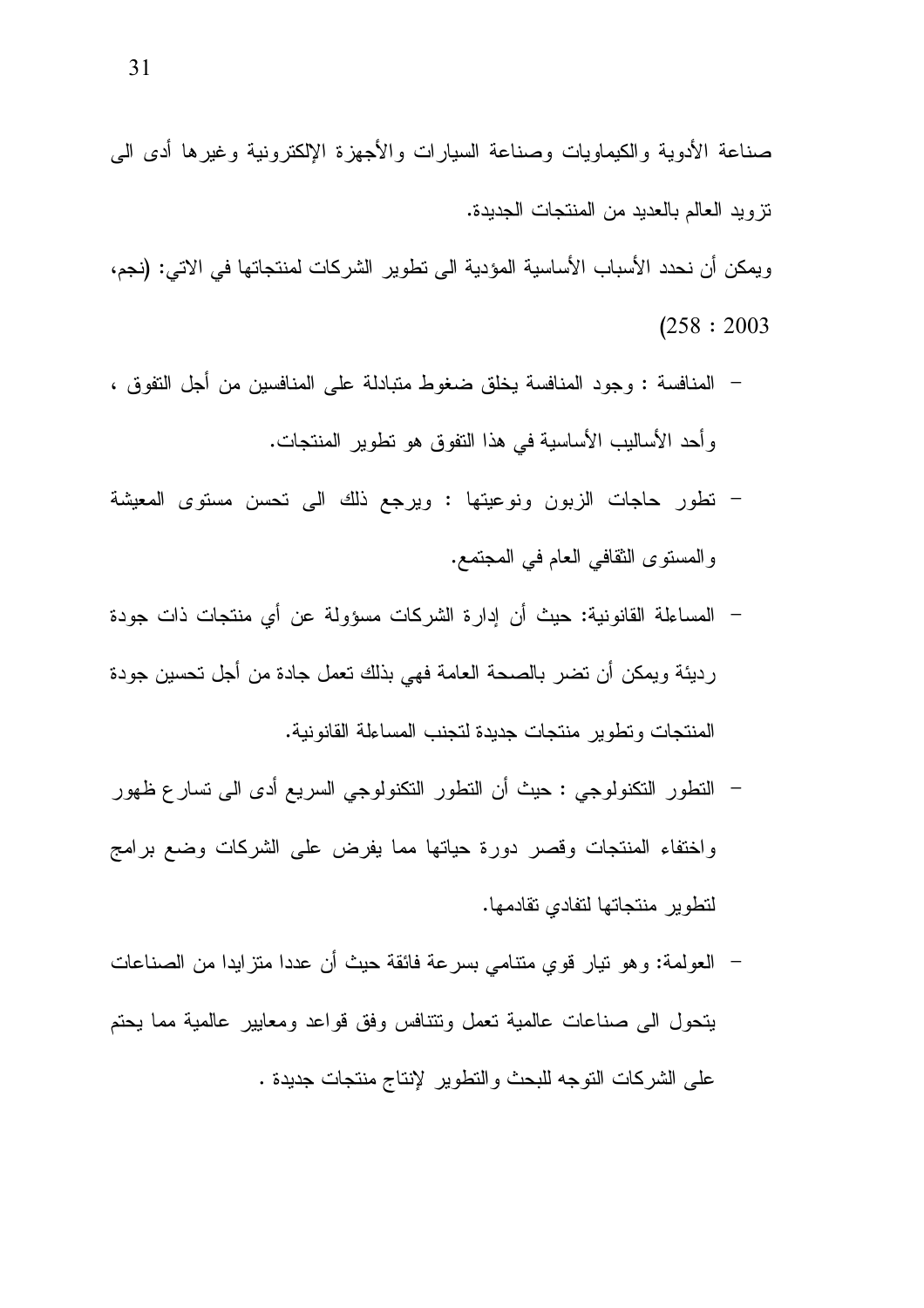وعالميا زاد الإنفاق على البحث والنطوير بنسبة (23%) من عام (2002-1991 ) وهو بذلك يستهلك جزء كبير من مصاريف الشركات وذلك للإعتقاد الراسخ بأن المنتجات الجديدة تستطيع أن تحقق ميزة تتافسية في ظل بيئة أصبحت المنافسة فيها تظهر من أي  $\cdot$  (Trott, 2005:248) مكان في العالم

ويشير كذلك Trott (253 :2005 ) إلى أن أهم الأنشطة التي نقوم بها أقسام البحث والنطوير بشكل عام في الشركات الصناعية هي ما يلي :

- 1. إكتشاف وتطوير تكنولوجيا جديدة .
- 2. نطوير النكنولوجيا المستخدمة في المنتجات القائمة وفي عمليات التصنيع . 3. فهم ودراسة نتائج البحوث التي نقوم بها الجامعات ومعاهد البحوث. و الجدول (2–4) يو ضح حجم إنفاق الشركات الصناعية على البحث و التطوير .

ويؤكد Nonaka (2007: 162 ) و Kuczmarski (1996:7 ) بان على جميع الإدارات العليا أن يؤمنوا بقوة الإبتكار في تأثيرها على زيادة العوائد وسعر السهم بالإضافة الى تحقيق رضا للزبائن والعاملين وكذلك في تأثيرها على تحقيق ميزة تنافسية . ويعتير الإبتكار أهم عنصر للتطور المستقبلي للمنظمات وأهم عنصر في نجاحها وهو المغذي الأساسي لنموها المستقبلي المربح ولبناء استثماراتها طويلة الأجل .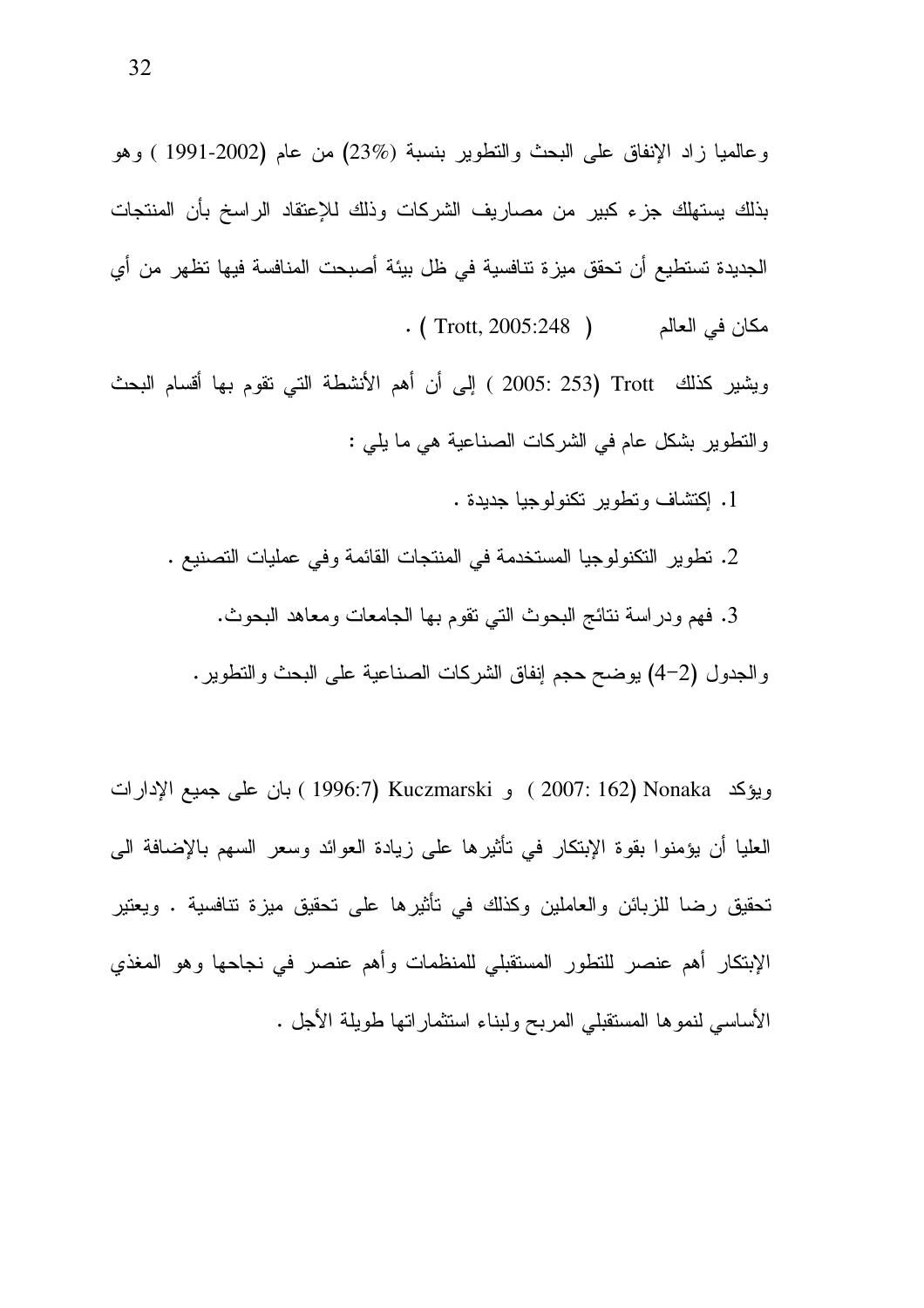| $(4-2)$ جدول                           |  |
|----------------------------------------|--|
| مصاريف البحوث والتطوير في قطاع الصناعة |  |

| مصاريف البحث والتطوير ( % من المبيعات) | قطاع الصناعة            |
|----------------------------------------|-------------------------|
| 18                                     | الأدوية                 |
| 9                                      | الفضاء                  |
| 9                                      | السيارات                |
| 7                                      | الصناعات الكيماوية      |
| 10                                     | الكهربائية والإلكترونية |
| 1.5                                    | الأغذية                 |
| 8                                      | الهندسية                |
| 22                                     | <b>IT Software</b>      |
| 6                                      | <b>IT Hardware</b>      |

<u>www.innovation.gov.uk</u>/projects/ rd- scoreboard(2003) : المصدر بتصرف من .

ثالثاً: تلبية حاجة العملاء

اصبح رضاء المستهلك وتحقيق رغباته ومبوله المرتكز الرئيسي لأي نشاط أعمال ، لمهذا لا بد من معرفة السلعة أو الخدمة التي يرغب العميل باقتنائها وما هي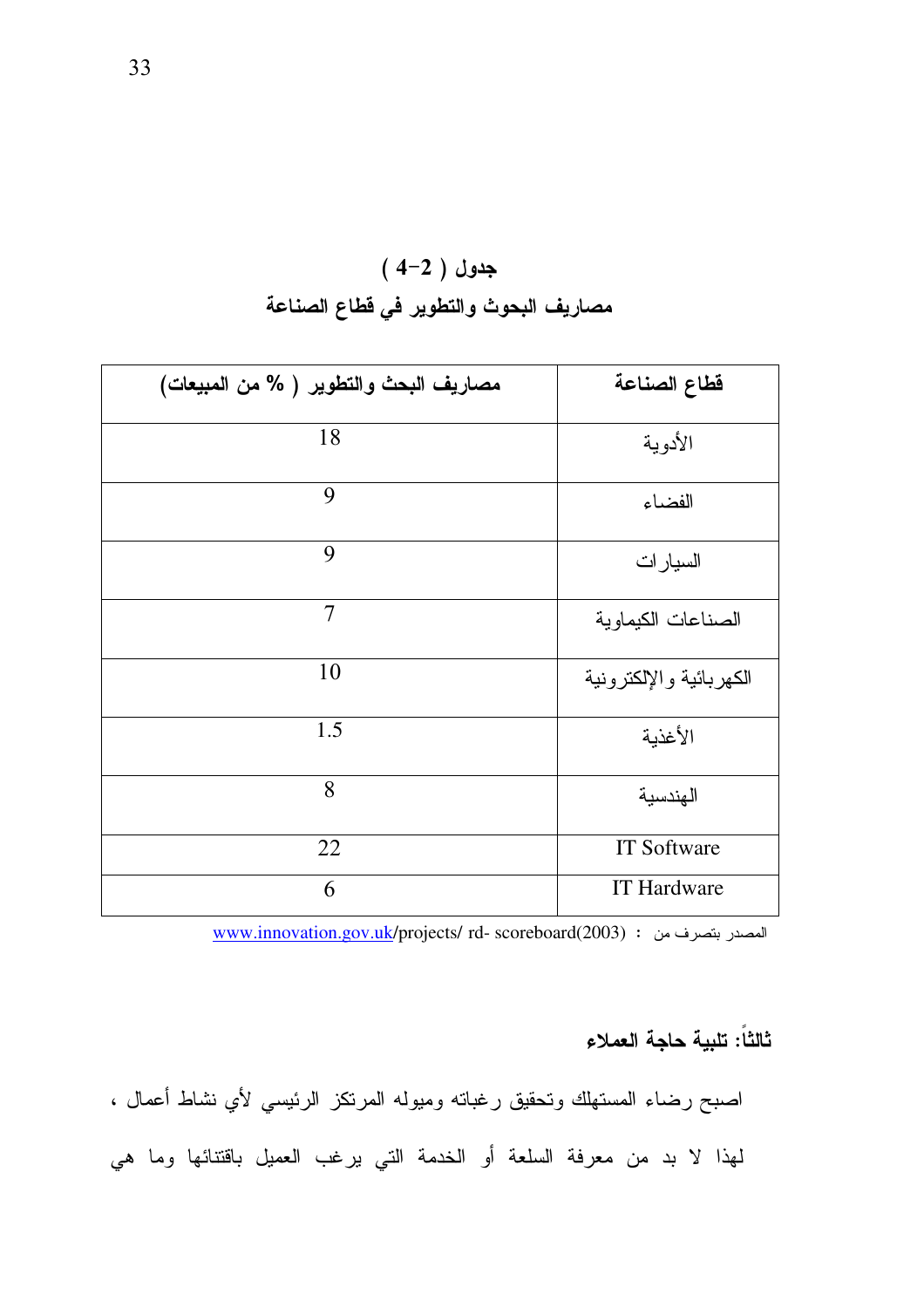المواصفات والسمات المميزة لمها وسبل النوصيل والقابلية على النطوير والنحسين وغيرها من العوامل النبي تأخذ ثلاثة اتجاهات هي (حمود، 2007 : 205) : 1. خدمات ما قبل البيع: والتي نتركز في الإتصال بالمستهلكين والتعرف على رغباتهم وحاجاتهم ومبولهم وانجاهاتهم في الطلب المرنقب على السلعة من خلال

دراسة سلوك المستهلك والنعرف على قدرانه الشرائية.

2. الخدمات المرافقة للبيع: ونلك الخدمات نتركز في نعريف المستهلك بالسلعة ومو اصفاتها وطرق استخدامها .

3. خدمات ما بعد البيع : ونتركز على سبل الإصلاح والصيانة أو الإستبدال للسلعة أو الأجزاء التي يتم تلفها عند الاستعمال .

فالمنظمة التي تعمل على المحافظة على عملائها أو تعمل على جذب عملاء جدد إليها تركز على توفير المستويات الثلاث أعلاه في الخدمة.

فقد استطاع Michael Dell أن يدخل طريقة جديدة لشركات الكمبيوتر حتى تنافس ليس فقط عن طريق التكنولوجيا ولكن عن طريق نلبية احتياجات العملاء بسرعة وفعالية وذلك ببيع أجهزة الكمبيونر مباشرة إلى العملاء بدون نعقيدات وسائل النوزيع  $\cdot$ (Teresko, 1998:50)

ويجب أن نعمل الشركات على در اسة سلوك المستهلك ونوجهانه ،فقد أشار & kotler Armstrong (2005:137) بأن سلوك المستهلك الشرائي نتأثر بالعوامل الثقافية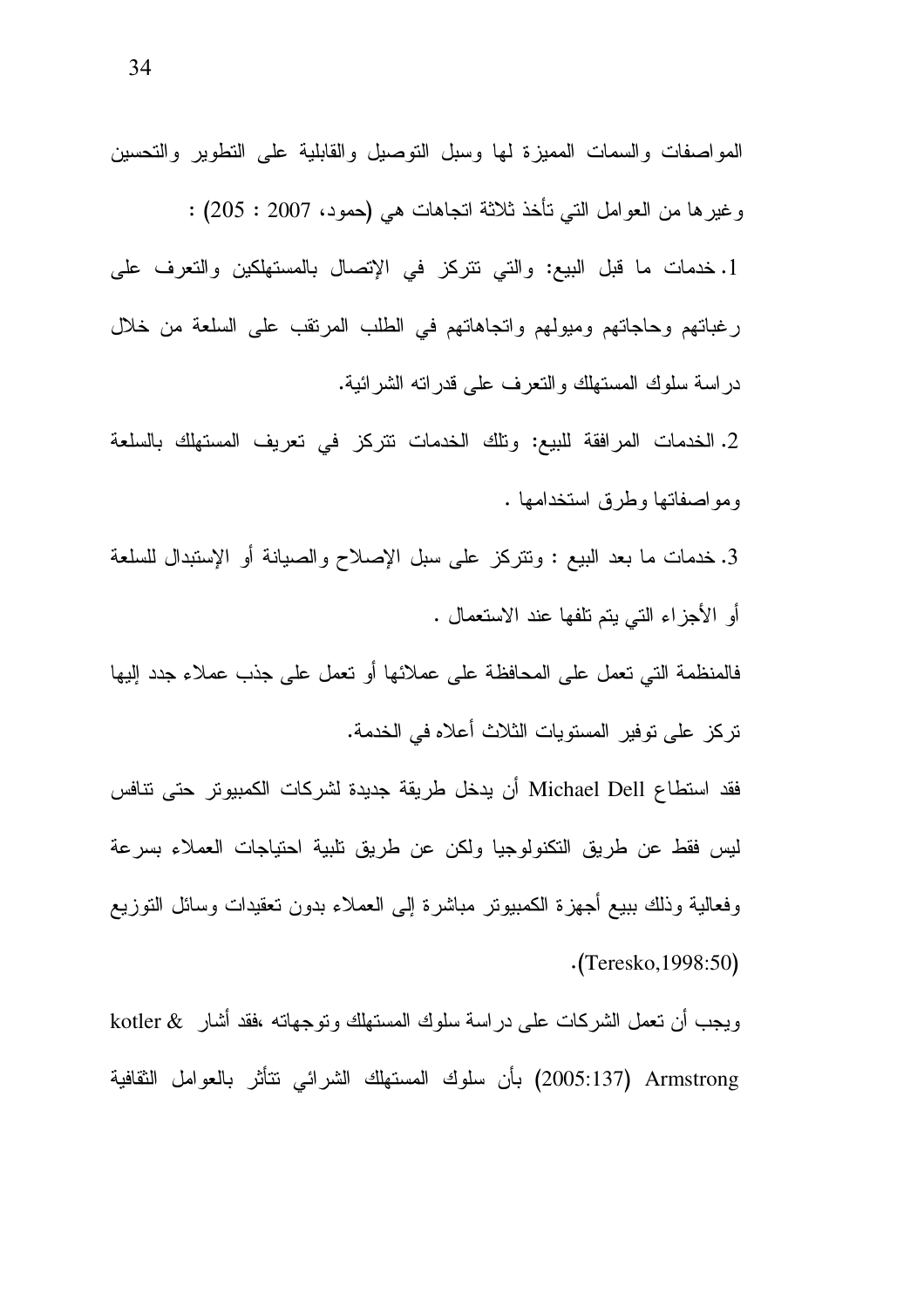والاجتماعية والشخصية والنفسية، ولا يستطيع التسويقيون ضبط هذه العوامل ولكن يجب عليهم أن يأخذو ها بالحسبان.

فالإستجابة السريعة لطلبات العملاء والسوق والتغيرات النكنولوجية بالإضافة البي السرعة في نزويد العملاء بما يحتاجونه من المنتجات المتوفرة والسرعة في تطوير المنتجات الجديدة كلها أصبحت من القواعد الأساسية في بناء ميزة تنافسية وفي تحقيق . ولاء العميل ( Kessler & Chakrabarti, 1996: 143 ).

ومن هنا يجب أن تعمل منظمات الأعمال على تحقيق ميزة تنافسية فيما تقدمه لعملائها من خلال نقديم السعر الذي ينسجم مع قيمة السلعة أو الخدمة التي يحصلون عليها بالإضافة الى التميز في تقديم الخدمة من خلال الإستعانة بالموظفين الأكفاء و أن يتم نزويد المنتج أو الخدمة بالمكان والزمان الذي يحقق رضا العميل وكذلك نقديم النوعية والجودة العالية التي تفوق المنافسين. ويشير MacCarthy (2008:26) في مجلة (Journal Of Financial Planning) بأن منظمات الأعمال التي تحقق ميزة تنافسية من خلال تمايز واضح لمنتجاتها بما يحقق قيمة للعميل تعتبر منظمات ناجحة والمنظمات التبي تفتقر لمهذا التمايز نكون أقل نجاحاً.

### رابعا: الإهتمام بالموارد البشرية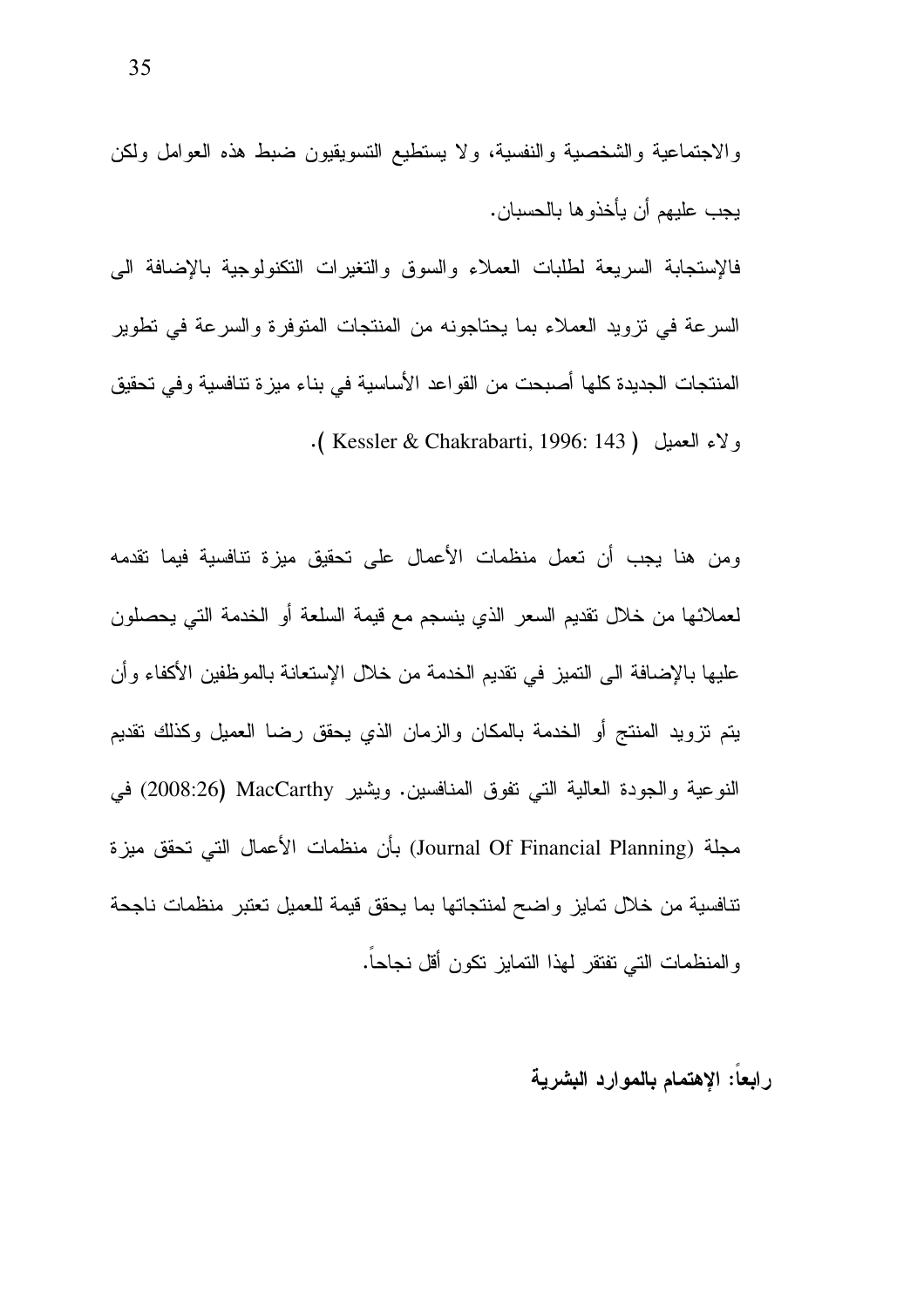تسعى المنظمات المعاصرة في ظل بيئة شديدة النتافسية الى كسب ميزة تنافسية على غيرها من المنظمات العاملة في نفس النشاط وذلك من خلال إضافة قيمة للعميل وتحقيق النميز عن طريق استغلال إمكانياتها ومواردها المختلفة والتبي يأتبي في مقدمتها الموارد البشرية (أبو بكر، 2008 : 13). فتحسين انتاجية العاملين ودفعهم للعمل الجاد يعتبر من أحد التحديات الحقيقية التي تواجه منظمات الأعمال في سعيها المستمر لكسب ميزة تنافسية.

ويعتبر المورد البشرى الدعامة الحقيقية التى نستند البها المنظمات الحديثة ويمثل الأداة الحقيقية لتحقيق أهداف المنظمة وذلك إذا ما نوفرت الظروف الإيجابية التبي ندفع الفرد داخل النتظيم البي العمل والعطاء .وأوضح Cusumano (2009:27) بأن معظم الشركات لا نكون قادرة على النكيف مع النغيرات الكبيرة والشركات الناجحة هي التي تتوافق خصائصها التركيبية مع متطلبات التغييرات البيئية الجديدة، فعندما تبدأ مبيعات الشركات بالنزول فلا بد لإدارة الشركات أن يركزوا على القدرات المميزة للشركة وعلى رأس مالها الفكري للنهوض مجددًا. وأشار & DeNisi Criffin (2008:6) بأن كثير من الخبراء يرون بأنه لا يوجد مصدر لنجاح المنظمات أهم من الموارد البشرية وعلى الإدارة العليا وإدارة الموارد البشرية أن تعتمد عليها في تحقيق الميزة النتافسية.

لذلك لا بد أن تعمل منظمات الأعمال على تمييز مواردها البشرية عن غيرها من المنظمات من خلال بناء أساس سليم في الإختيار والتعيين وكذلك التدريب المستمر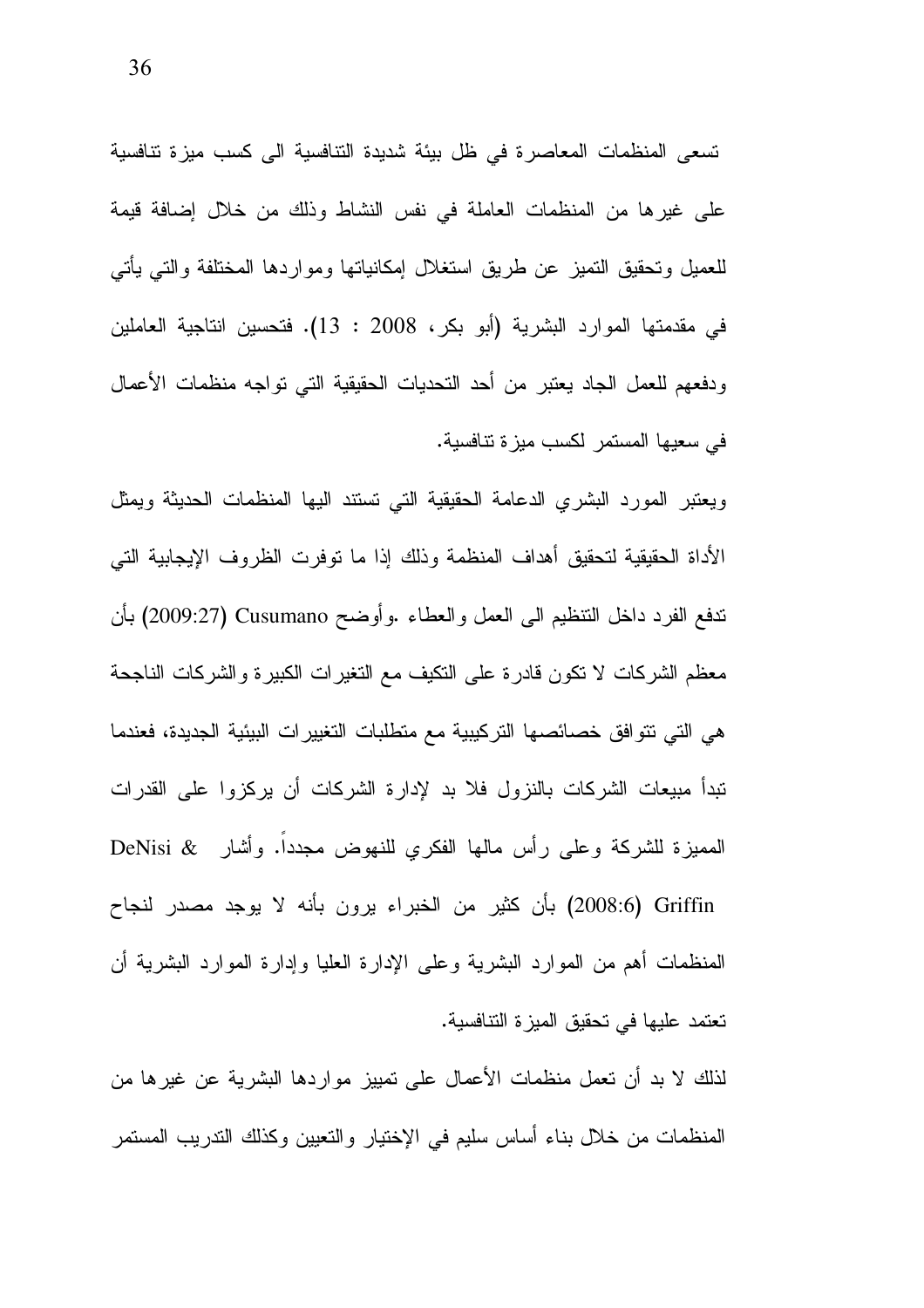وبناء الإنتماء الحقيقى لدى العاملين وحب العمل ، وتخفيض ضغوط العمل والإهتمام بالصحة العامة والسلامة المهنية مع وضع نظام للأجور والحوافز التي تحقق الرضا الوظيفي وتشجع على الإحتفاظ بالعاملين المتميزين.

وتجدر الإشارة إلى أنه منذ الثمانينات من القرن الماضي والخبراء يرون ان الميزة النتافسية القائمة على الجودة والثقة في العلامة التجارية للشركة والتطوير في المنتجات الذي يتحقق من خلال عنصر الابتكار نتمتع بمعدل أمان وقدرة على البقاء أكثر من نلك المزايا التي تعتمد على تكلفة عناصر الانتاج ووفورات الحجم أو استخدام التقنيات النكنولوجية الحديثة. (كراج وجرانت، 2003: 80) .

### خصائص الرسالة الفعّالة :  $3-2-2$

يوجد هناك عدد من الصفات التي ينبغي توفير ها في رسالة المنظمة حتى توصف بالرسالة الناجحة والفعّالـــة (الغـــالبي وإدريــس، 2007 : 194- 193)، Jauch and) (Glueck, 1988: 59) (اللسالم ، 2005 : 81 – 80)،(80 - 81) (Mechan, 2008:64) وهي:

- أن نكون رسالة المنظمة واضحة ومفهومة ومعبرة وبـــسيطة، وتعطـــي لجميــــع الأطراف مدلولات موحدة ومنسجمة سواء كانت هذه الأطراف داخل المنظمـــة أو خارجها.
- أن تكون رسالة المنظمة مختصرة بحدود 100 كلمة، تكفي للتدليل الواضح علـــي مضمونها ونبقى عالقة بأذهان الجميع.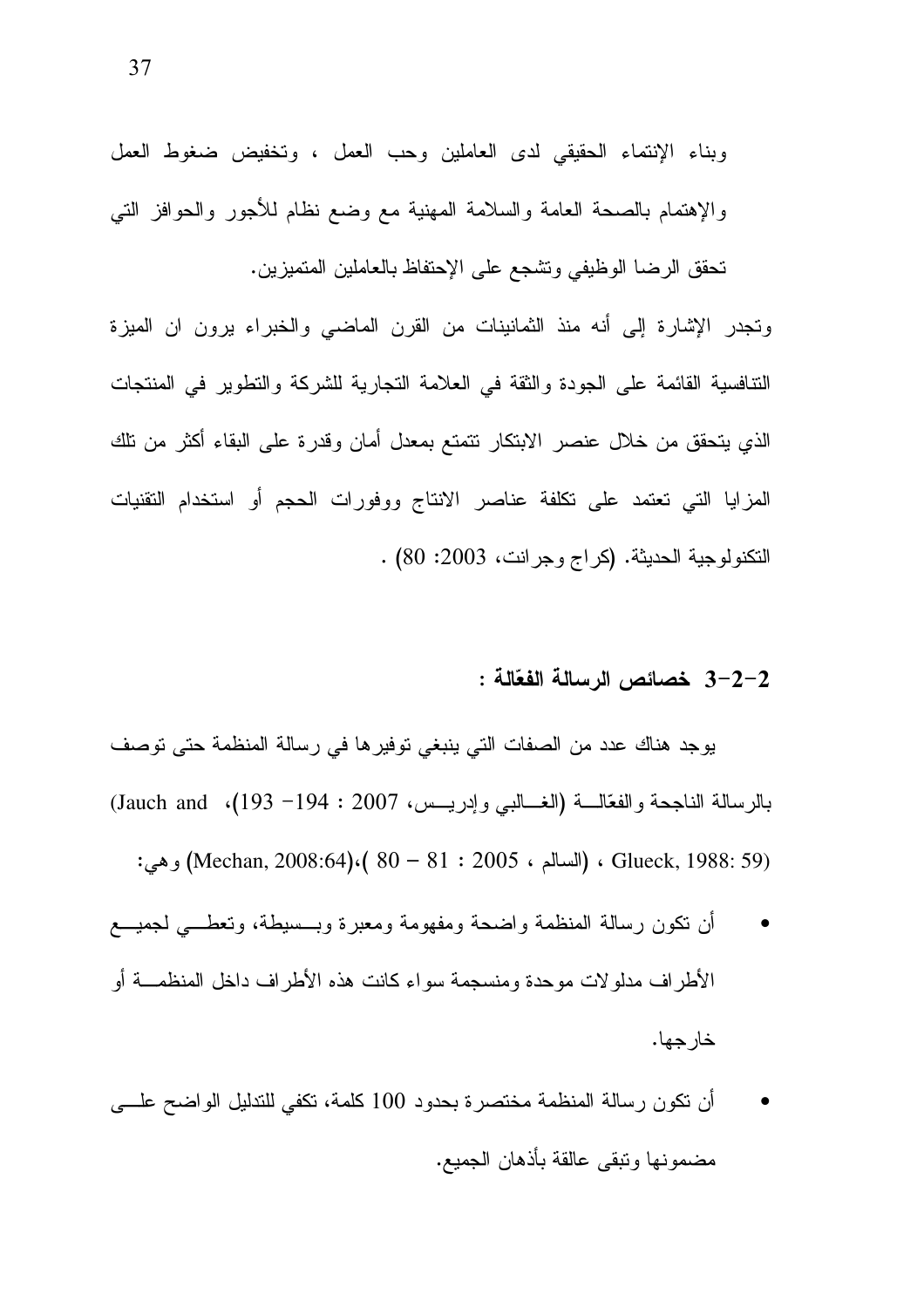- إمكانية نحويلها إلى خطط وسياسات وبرامج وليس مجرد شعارات لا نتحقق.
- أن تعكس رسالة المنظمة الصفات المميزة، بل أنها تمثّل شخصيتها وبصمة إبهامها التبي لا تفارقها ويعرفها من خلالها الجميع وليس معرفتها بإسمها المعلن في عقــد التأسيس.
- أن نتجه نحو الأسواق وحاجات العملاء مركزة على الخصائص المميـــزة التــــى نتفرد بتقديمها إلىى هؤلاء العملاء وإمكانية نعزيزها مستقبلا.
- أن نكون رسالة المنظمة واقعية وموضوعية نثير النحدي وليست مجرد شعارات، وهذه الواقعية تسمح للمديرين بتحقيق أهداف عالية ومتجددة.
- أن نَحث رسالة المنظمة وندعو إلىي النغيير المستمر، فبـــالرغم مـــن أن رســـالـة المنظمة لا تتغير باستمرار إلا أنها موجهه باتجاه تغييرات كبيرة في آليات عصــل المنظمة وأساليب تعاملها مع الأطراف الأخرى.
- أن تكون رسالة المنظمة متكيفة مع ما يحصل في البيئة المحيطة بالمنظمـــة مـــن نداعيات كبيرة وفي إطار النوقعات المستقبلية.
	- أن تكون رسالة المنظمة ذات طبيعة طويلة الأمد.
	- أن نتميز رسالة المنظمة بإثار ة الدافعية لدى الأفر اد العاملين.
- من المهم أن نتسجم رسالة المنظمة مع باقي مكونات الانجاه الاســـنراننيجي، وأن تعطي دعماً وتر ابطاً لـهذه المكونات.
	- أن ترتبط رسالة المنظمة بقيمها ومعتقداتها وتاريخها.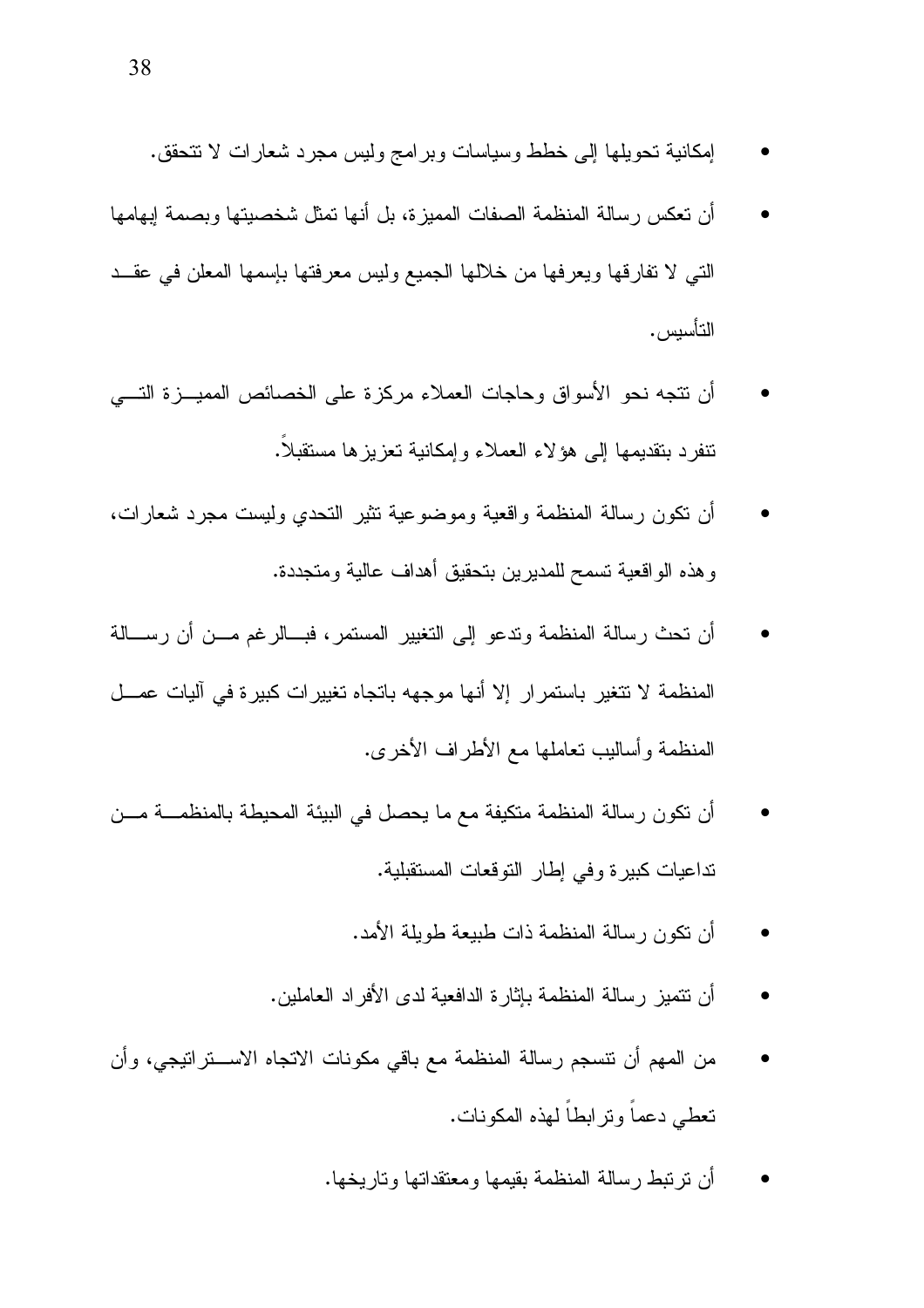- أن تحدد بوضوح الميدان الأساسي لعمل المنظمة.
- أن تحدد بوضوح ماذا نتنج المنظمة؟ ولمن هذا الإنتاج؟
- أن نعكس صباغة الرسالة القوى الدافعة للمنظمة، ونعكس هذه القـــوى مــــا بــــراه المديرون كنقاط قوة في المنظمة (مزايا تنافسية).
- أن نعكس الصفات المميزة والرئيسية للمنظمة في مجـــالات القـــيم والمعتقـــدات والفلسفة وبما يوضح نمط الإدارة السائدة فيها.
- أن نأخذ في الاعتبار عوامل التوسع المستقبلي والنمو المتوقــع فــي المنتجـــات و الأسواق و العملاء وتعدد شر ائحهم.
	- أن تعمل على تحقيق التكامل بين أجزاء ومكونات المنظمة.
- أن تصاغ الأسئلة بعناية فائقة في كلمات محددة بما يبين الاتجـــاه نحـــو الغايـــات و الأهداف الاستر اتبجية، ويجب أن بشغل فكر استر اتبجية المنظمة الإجابة علــــى

What business do we want to be in and when?? السؤال النالي

وعليه فلابد أن نكون رسالة المنظمة معروفة ومفهومة من قبل جميـــع العــــاملين باعتبارها خطوة أساسية وضرورية لتوجيه العاملين ونتمية استعدادهم للتحرك في الاتجاه المطلوب.ويشير (Kroger,2007) الى أن وجود نوجه محدد للأعمال في داخل المنسشأة يسهم في جعل المنظمة مبتكرة وفعالـــة وقـــادرة علــــي تحمـــل المخـــاطر، والتخطـــيط الاستراتيجي يسهم في وضع رسالة محددة للمنظمة بالإضافة الى وضع الغايات وتحقيــق ميز ة تنافسية وقدرة على تنسيق الأعمال داخل المنظمة.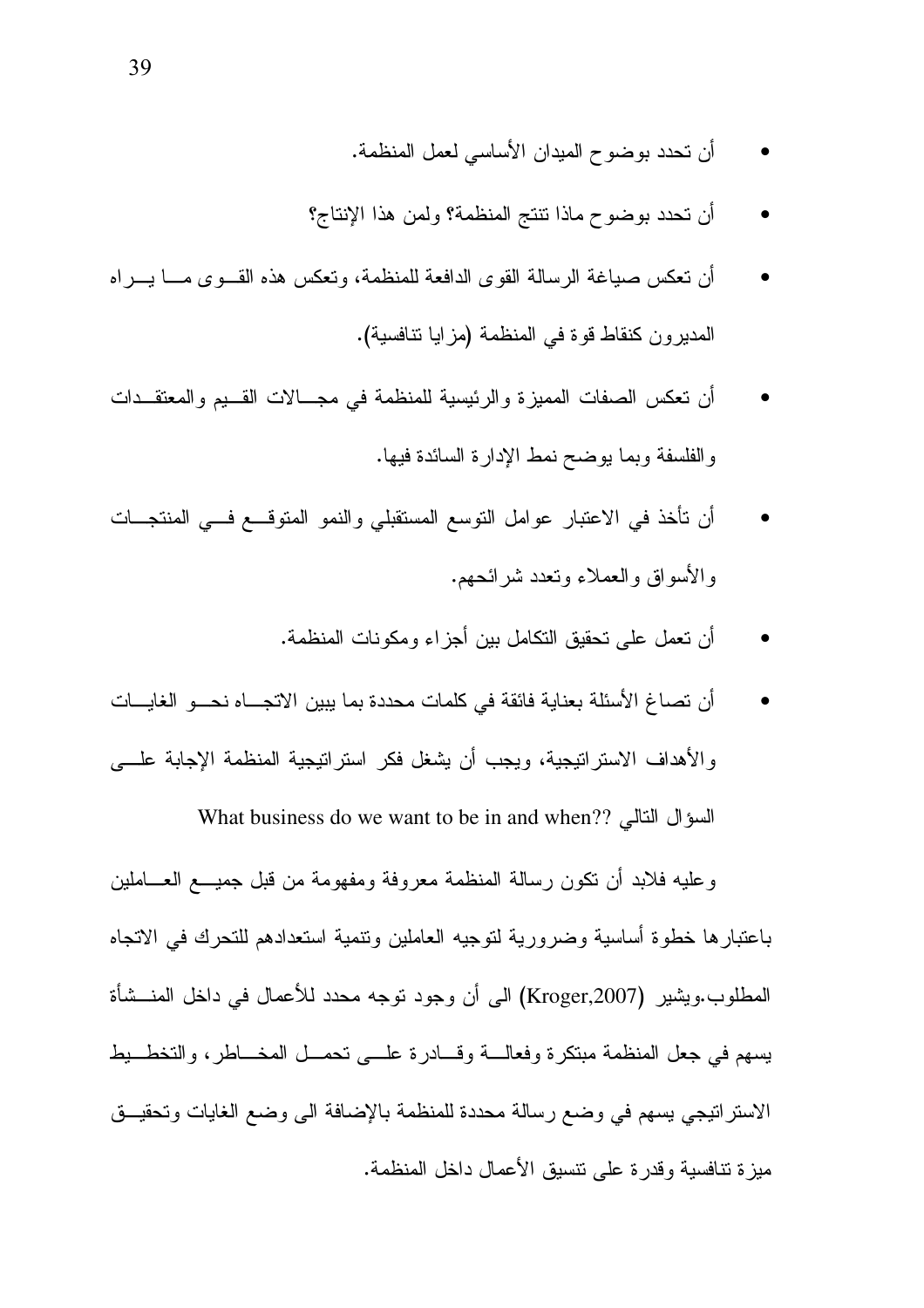إن الناس في حاجة إلى من يقنعهم بأن الإدارة تعرف إلى أيــن تريــد الـــذهاب بالمنظمة، وفي أي الأسواق يجب أن تركز أنشطتها، ومـــا هـــي التغييـــرات المحتمـــل مو اجهتها وكيف يمكن التعامل معها (المرسى، 2003: 54).

فبعدما نعين (Roger Smith) كرئيس مجلس إدارة لــشركة (General Motors) تحرك بسرعة لحل بعض المشاكل القائمة في الشركة وبدأ بتغيير استر اتيجيتها وكجزء من هذه العملية قام بتوزيع بطاقات سُميت (Culture Cards) على جميع المديرين في الشركة لكي تبقى في جيوبهم مكتوب عليها رسالة شـــركة General Motors الجديـــدة وذلـــك لتذكير هم باستمرار برسالة الشركة (Jauch and Glueck, 1988: 59) . فالرســالة كمـــا يقول Hader (2006: 6) يجب أن نكون أكثر من مجرد كلمات مكتوبة على قطعـــة ورق بل يجب أن تعبر عن أهداف حقيقية وقابلية للنحقق وتبنى عليها الخطـــة الإســـتراتيجية ، ويلتزم بها الإداريين والعاملين وتتسق عمل الفريق حولها بما يسهم في نطوير الأداء في المنظمة .

و لا بد في نهاية الحديث عن رسالة المنظمة أن نشير إلى الفرق في المفهوم بـــين ر سالة ورؤية المنظمة حيث أن وجود رؤية استر اتيجية واضحة ومميزة تعتبر بمثابة حجر الزاوية في بناء وتحقيق الاستراتيجية الفعّالة. إن المدير لا يستطيع ممارسة دوره سـواء كقيادي أو كصانع للاستراتيجية في ظل غياب مفهوم التوجه المستقبلي للنشاط. (إدريس  $(93:2007:$ والمرسى ، 2007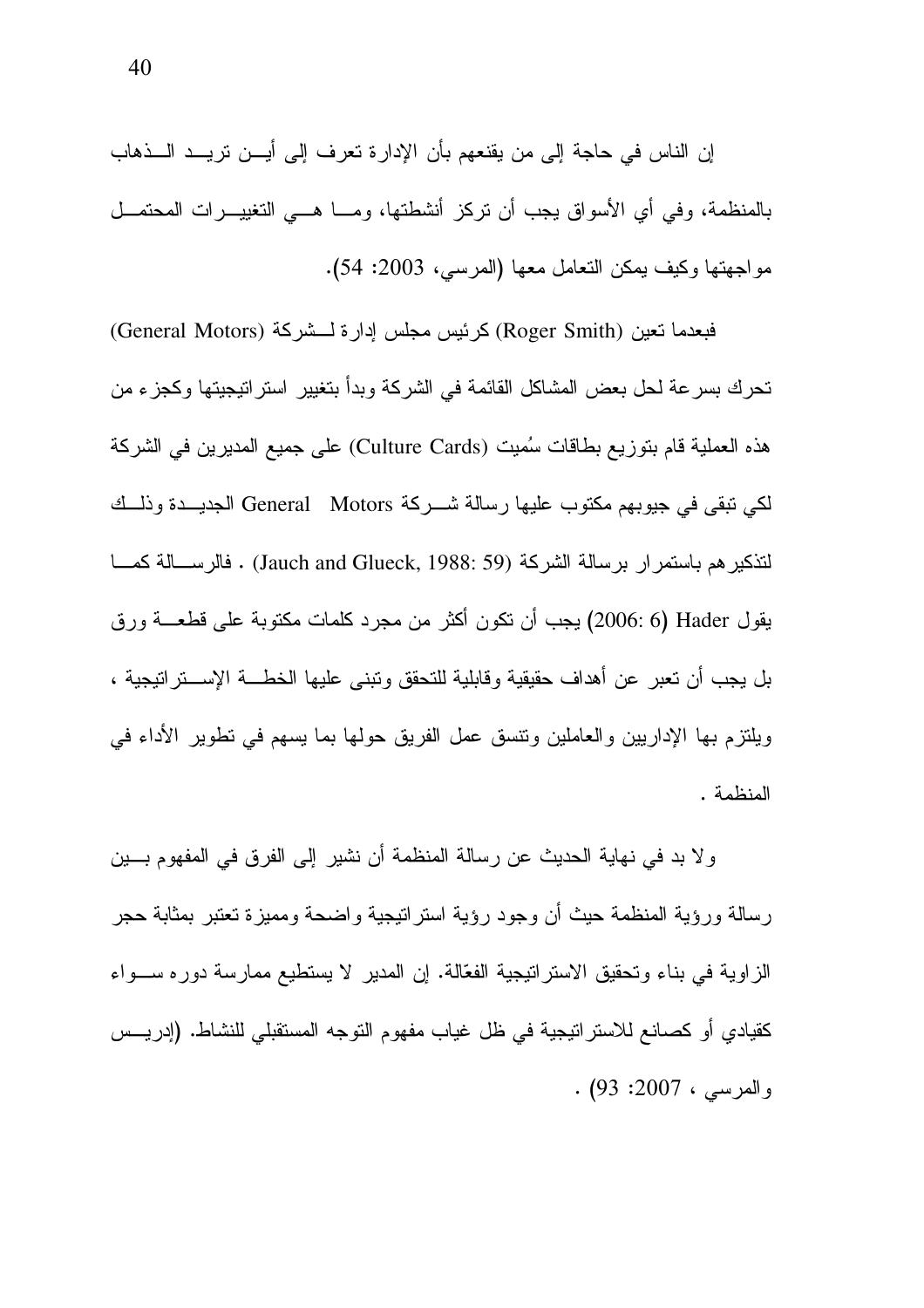فالرؤية الاستراتيجية تمثل خريطة مسار توضح مستقبل الشركة ، حيث توفر هذه الرؤية معلومات محددة عن النقنية والنركيز على العملاء والأسواق الجغرافية والإنتاجية التي يجب أن تتبعها الشركة والإمكانات التي يجب تطويرها ونوعية الشركة التي ترغب الإدارة في تحقيقها مستقبلاً (العمري والسامرائي، 2008: 45) ، فكثير مـــن المنظمـــات العالمية أمثال ماكدونالدز وديل و IBM وغيرها من الشركات الضخمة لم تصل إلى مـــا وصلت إليه إلا لكونها تمتلك رؤية واضحة المعالم وطموحة.

في حين أن رسالة المنظمة هي قائمة مكتوبة تتضمن إعلان المنظمــة لرؤيتهــا وفلسفتها والمجال الذي نعمل فيه ويميزها عن غيرها من المنظمات سواء كان هذا المجال يتعلق بالمنتجات التي تتتجها، أو أنواع المستهلكين الذين ترغب فسي إشــباع حاجــاتهم، أوالجانب النكنولوجي المستخدم (مرسى، 2008: 31).

من خلال ما تم استعراضه سابقاً بشأن رسالة المنظمة ورؤيتها بنبين لـــدينا بـــأن الهدف الأساسي من الرؤية الاستراتيجية هو توضيح اتجاه الشركة في حين أن مــضمون عمل الرسالة يتعامل مع مجال عمل الشركة الحالي أي كينونتها الحالية وما نقوم به حاليا وغالباً ما يركز مضمون رسالة الشركة على منتجات الشركة وخدماتها الحالية وعملائها و ما لها من تقنيات حالية و إمكانيات.

ويسصف Hinterhuber and Popp (1992: 106) فسي مجلسة (Harvard) (Business بأن الرؤية ضرورية كضرورة نجمة الشمال للبدوي ذلك أن البـــدوي فـــي الصحراء، حيث نغير العواصف الرملية معالم الأرضبي بشكل دائم، فإنه يتطلع إلى النجوم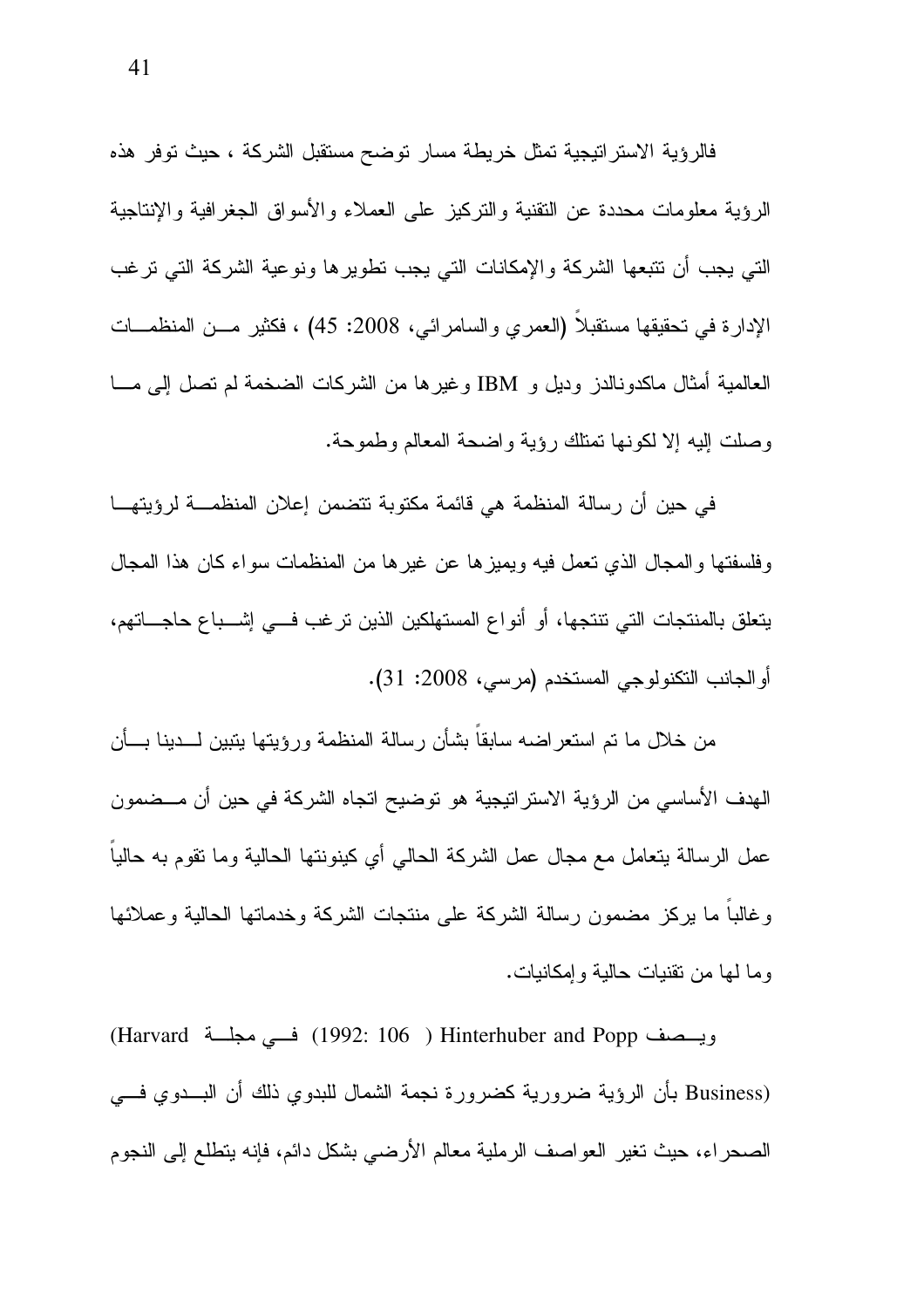في السماء ليهتدي إلى مساره الصحيح، فالنجوم هي ليست الهدف ولكنها نعطـــي الــــدليل الذي يمكن الاعتماد عليه في رحلتها، ولكن أي بدوي يأمل في الوصول بسلام فإنه ينبغي عليه أن يبقى نظر ، على الأرض لتجنب الرمال المتحركة، ومن هنا فإن رؤيسة المسدير للرؤية هي كنجم الشمال ليست هدفًا، ولكنها نقود حركة المنظمة في الاتجاه المطلوب .

ومن هنا فإننا نستطيع أن نقول بأن الهدف الأساسي لأي منظمة أعمال هو البقــاء أُطُولُ فَتَرَةٌ مُمَكِّنَةٌ في إِطْارِ الْبَيِئَةِ والْمُجْتَمَعِ الَّذِي تَعْمَلُ فَيْهِ، وَلَكِي يتحقق هذا لابد لمنظمة الأعمال أن تمتلك رؤية ورسالة واضحتين تقودها في المسسار السصحيح إلسي الهسدف المنشو د.

3–2 الميزة التنافسية

### 1-3-2 مفهوم الميزة التنافسية وأهميتها:

لقد حاول العديد من الباحثين في مجال الإدارة الاستراتيجية وضع مفهوم محدد للميزة التنافسية فقد عرفها Pitts and lei (1996: 68 ) على أنها " استغلال منظمة الأعمال لنقاط قوتها الداخلية في أداء الأنشطة الخاصة بها بحيث تتولد قيمة لا يستطيع المنافسون تحقيقها في أدائهم لأنشطتهم".

وعرفها Macmillan and Tampoe (2000: 89) بأنها " الوسيلة التي تستطيع منظمة الأعمال من خلالها الفوز على المنافسين ".

يشير مفهوم الميزة التنافسية إلى قدرة المنظمة على صياغة وتطبيق الاستر اتيجيات التي تجعلها في مركز أفضل بالنسبة للمنظمات الأخر ي العاملة في نفس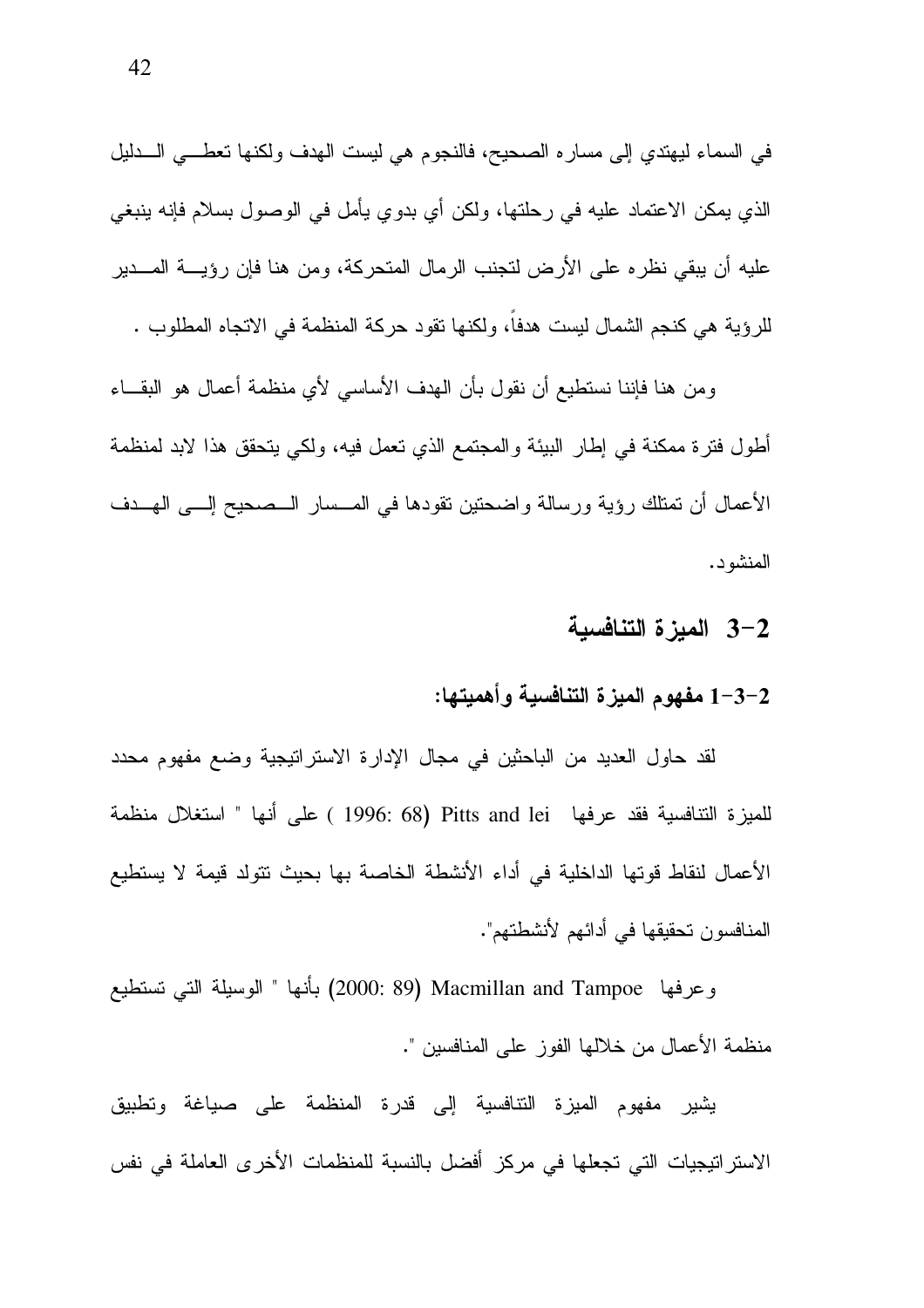النشاط، ونتحقق من خلال استغلال الأفضل للإمكانيات والموارد الفنية والمادية والمالية و التنظيمية بالإضافة البي القدرات والكفاءات والمعرفة وغيرها من الإمكانات التبي تتمتع بها المنظمة والتى تمكنها من تصميم وتطبيق استراتيجياتها التنافسية ويرتبط تحقيق الميزة التنافسية ببعدين أساسيين وهما القيمة المدركة لدى العميل، وقدرة المنظمة على تحقيق التميز (أبو بكر ، 2008: 14-13) .

وحدد Hill and Jones (113 (1989: 113) العوامل الأربعة الأساسية (شكل 2–2)، التي تبني المبزة النتافسية ونشمل الفعالية، الجودة، الابتكار ، والاستجابة للعملاء، ونستطيع أي شركة ان نتبناها بغض النظر عن صناعتها أو منتجاتها أو خدماتها التي نقدمها، وجميع هذه العناصر متكاملة مع بعضها البعض.

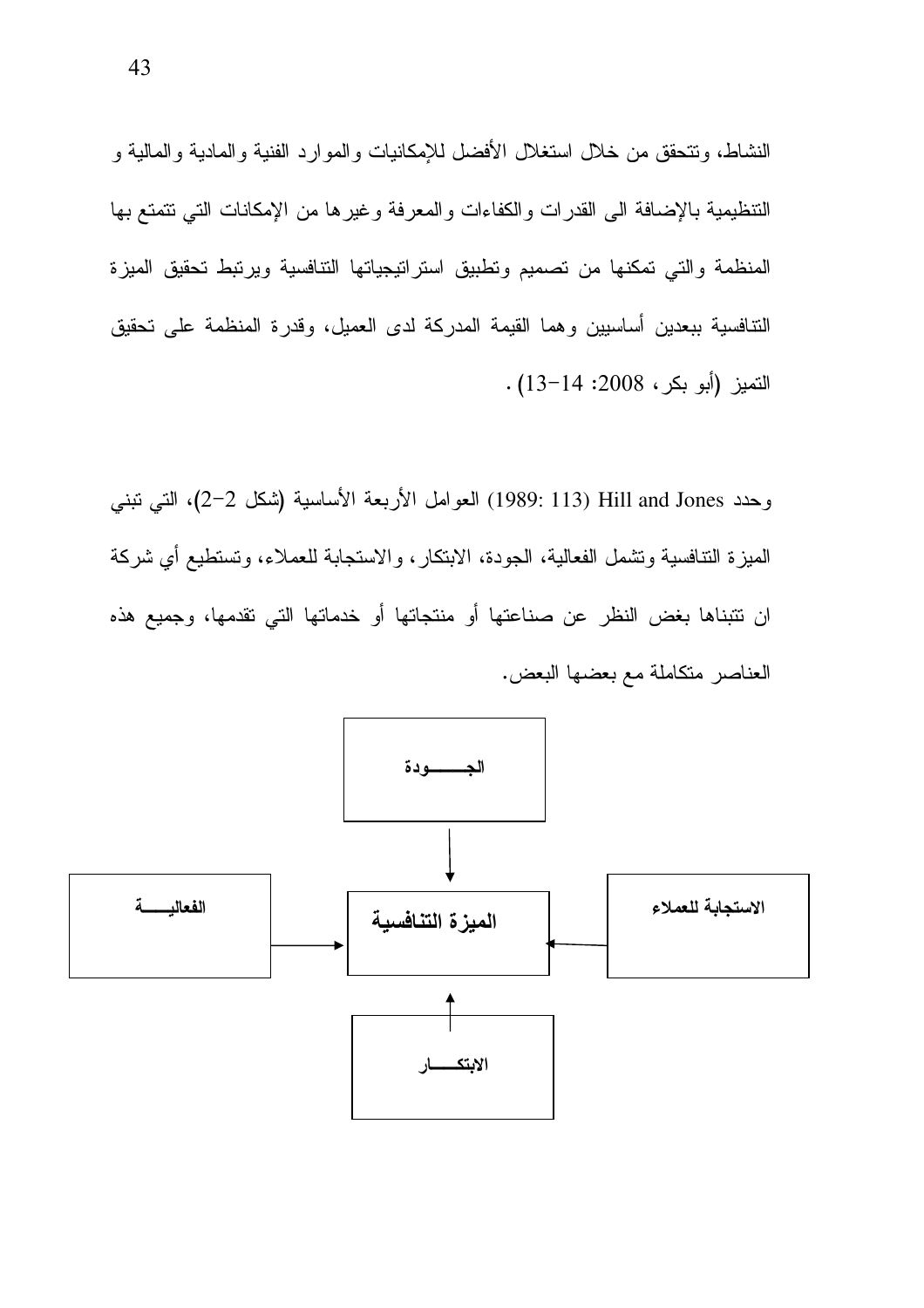### $(2-2)$  شكل العوامل الأساسبة لبناء المبز ة التنافسبة

Hill, C. W. & Jones, G. R., (1989). Strategic management an المصدر: بتصرف من integrated approach, (4th ed.), New York: Houghton Mifflin co., P 113. أما ( Porter) فقد أوضح بأن الميزة التنافسية لا يمكن فهمها إلا إذا ما نظرنا للمنظمة كوحدة واحدة، فالمنظمة ينشأ بداخلها العديد من الأنشطة المنفصلة، منها تصميم المنتجات، تصنيعها، تسويقها، وإيصالها للمشتري، وكل نشاط من هذه الأنشطة التي تقوم به المنظمة بمكن ان يخلق ميزة نتافسية للمنظمة من حيث الكلفة الأدنى أو التمايز وبالتالي فإن الأنشطة التي نقوم بها المنظمة بطريقة علمية، والنظر للكيفية التي نتفاعل هذه الأنشطة فيما بينها ضروري جداً لتحليل مصادر المبزة التنافسية (Porter, 1985: 33) .والشركات التـى نلتزم بـإستراتيجية واحدة (قيادة الكلفة أو التمايز أو التركيز) تتمتع بمستوى أداء أعلى من غيرها التي تستعمل أكثر من استراتيجية( Hudson,2001 ).

#### 2-3-2 خصائص ومصادر المبزة التنافسية:

يمكن توضيح خصائص وصفات الميزة التنافسية على النحو الآتى(بنى حمدان  $(356:2007:$ و إدريس، 2007

> 1– أنها نسببة، أي نتحقق بالمقار نة ولبست مطلقة. 2– أنها نؤدي إلى نحقيق النفوق والأفضلية على المنافسين. 3– أنها نتبع من داخل المنظمة و تحقق قبمة لمها.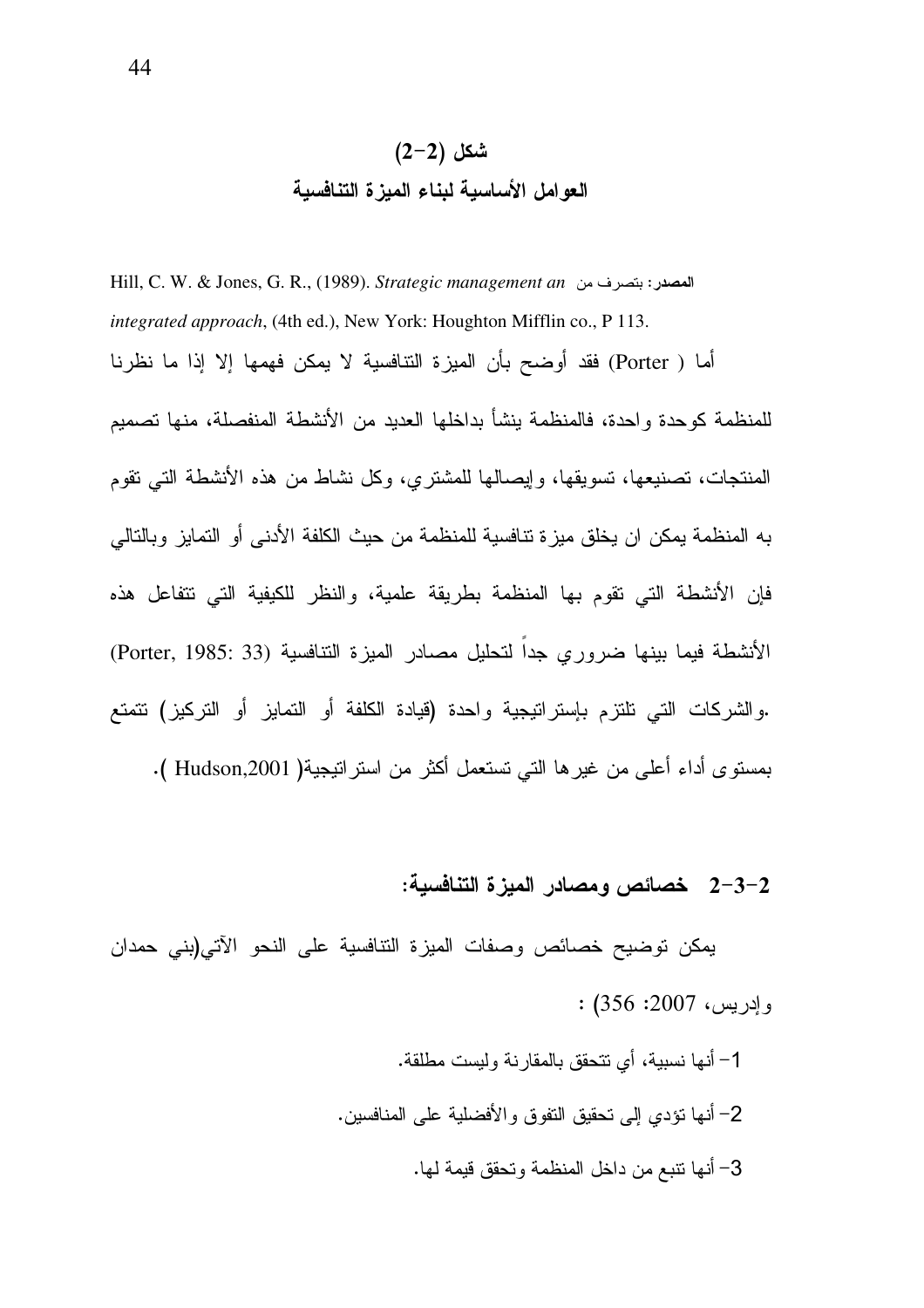4– نتعكس في كفاءة أداء المنظمة لأنشطتها أو في قيمة ما نقدم للمشترين أو كليهما. 5– تؤدي للتأثير في المشترين وإدراكهم للأفضلية فيما تقدم المنظمة وتحفزهم للشراء منها. 6–تتحقق لمدة طويلة ولا نزول بسرعة عندما يتم تطويرها وتجديدها.

ويحدد Pitts and Lei (1996: 70 ) مصادر المبزة النتافسية بالآتي:

- المصادر الداخلية المرتبطة بموارد المنظمة الملموسة وغير الملموسة مثل العوامل الأساسية للانتاج، الطاقة والموارد الأولية، قنوات النوزيع والموجودات وغيرها. وكذلك قد نتأتى المبزة التنافسية من النظم الإدارية المستخدمة والمطورة، أساليب التنظيم الإداري، طرق التحفيز ، مردودات البحث والتطوير والإبداع والمعرفة.
- المصادر الخارجية: وهي كثيرة ومتعددة ونتشكل من خلال متغيرات الببيئة الخارجية ونغير ها مما يؤدي إلى خلق فرص وميزات يمكن ان تستغلها المنظمة وتستفيد منها، كظروف العرض والطلب على المواد الاولية ،المالية، الموارد البشرية المؤهلة وغيرها.
- يمكن للمنظمة ان نتبنى ميز ة نتافسية من خلال خيار اتها الاستر اتيجية الخاصة بالتكامل الأفقى والعامودي والنتويع والنحالفات الاسترانيجية والعلاقة مع الأخرين.

#### 2–3–3 مؤشِّرات المبز ة التنافسبة:

هناك العديد من المؤشرات التي تستخدم للدلالة على امتلاك المنظمة للميزة النتافسية مثل الربحية، الحصة السوقية، حجم المبيعات، رضا المستهلك، قيمة السهم، نتوع المنتجات، القدرة على التصدير والفاعلية ( Silva &Tadahsi ,2005 )و ( Chang &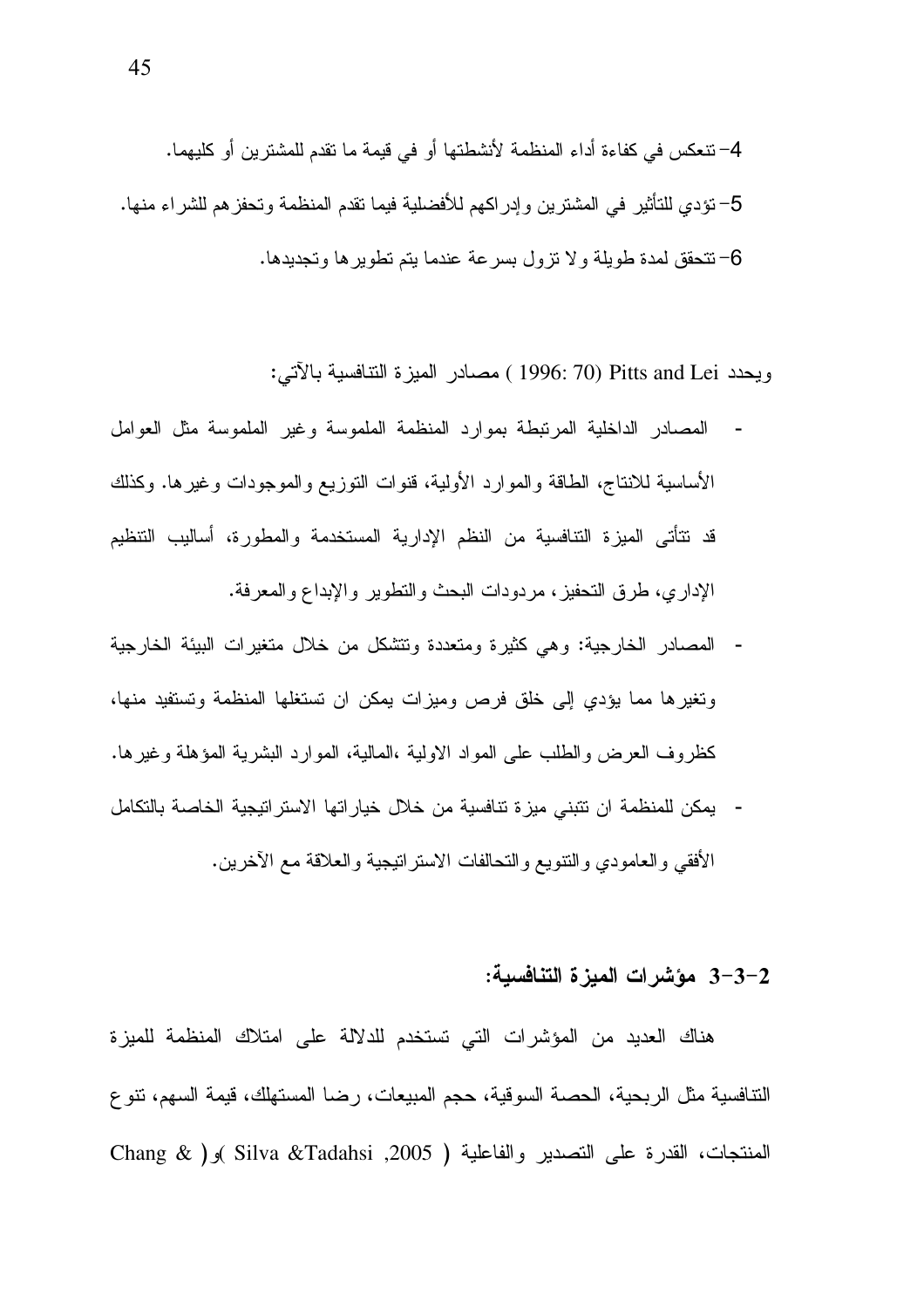Sinclair,2003 ) إلا ان أكثر المؤشرات استخداماً وشيوعاً هي مؤشرات الربحية، الحصبة السوقية، وحجم المبيعات (Day and Wensley, 1989:4) ، لما نتمتع به من مزايا مثل نوفر البيانات اللازمة لحسابها، وسهولة الحصول عليها، كما ان جميع نلك المؤشرات كمية، أي يمكن حسابها بدقة وسهولة على العكس من مؤشرات رضا المستهلك.

ويمكن باختصار تعريف هذه المؤشرات بما يلي:

أو لا: الريحية

تعرف الربحية على أنها مقياس يستعمل لنقييم أداء المشروعات عن طريق حساب نسبة صافى الدخل إلى الأصول أو الاستثمارات، ويمكن تعظيم الربحية عن طريق تحسين استثمارات المشروع، واستخدامات النقنيات الحديثة واستغلال الموارد بشكل أفضل (الوقفي، 1999: 86) . ثانيا:الحصة السوقية

يستخدم مقياس الحصـة السوقية للتمييز بين الرابحين والخاسرين في السوق حيث ان هذا المقياس يستخدم لحساب نصيب المنظمة من المبيعات في السوق، ومقارنته مع المنافسين الرئيسيين Day) and Wensley, 1989: 11)

ويعطي مقياس الحصة السوقية مؤشرا عن وضع المنظمة في السوق، وانخفاضه يدل على ان هناك مشكلة ما يتعين على الإدارة حلها.ويمكن قياس الحصة السوقية باستخدام ثلاث طرق (Kottler , 2000:214) :

1– الحصـة السوقية الإجمالية: وتحسب بقسمة مبيعات المنظمة على إجمالي المبيعات الكلية في السوق.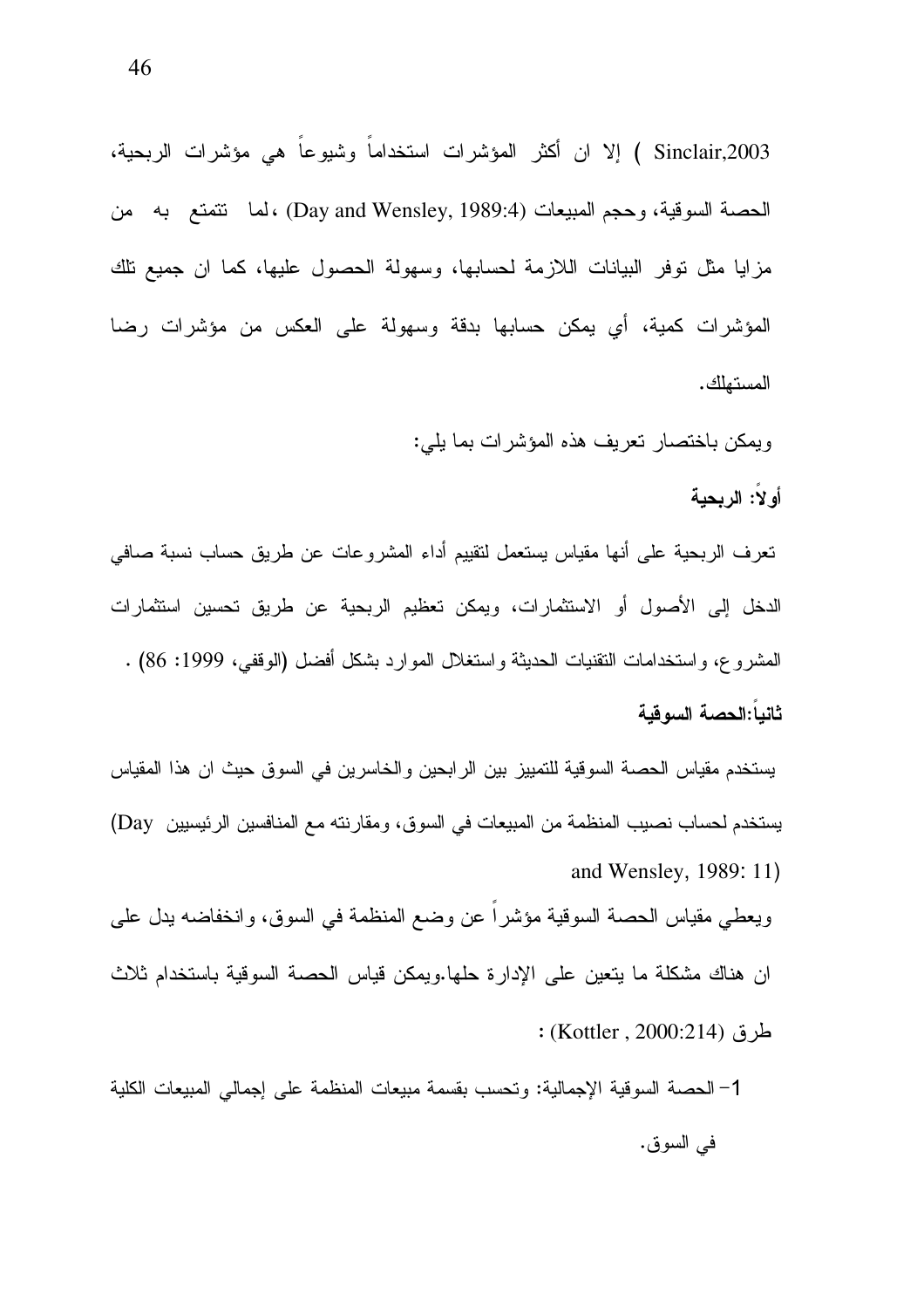- 2– الحصـة السوقية النسبية: وتحسب بقسمة مببعات المنظمة الكلبة على مببعات أكبر المنافسين في السوق.
- 3–حصة السوق المخدوم: وتحسب بقسمة مبيعات المنظمة على المبيعات الإجمالية للسوق المخدوم.

### ثالثاً: حجم المبيعات

يعتبر حجم المبيعات مؤشراً على نجاح أعمال المنظمة وعلى الحصة السوقية لمها وتسعى معظم المنظمات إلى وضع هدف محدد لمها لمقدار حجم المبيعات المراد تحقيقه، وذلك لمنابعة أداء المنظمة ودرجة نجاحها في تحقيق أهدافها.

### 2–4 الصناعة الدوائية البشرية الأردنيسة

### 1-4-2 نبذة عن الصناعة الدوائية البشرية الأردنيـــة:

تعود نشأة شركات الصناعات الدوائية البشرية في الأردن إلى عام 1962، إذ تم افتتاح أول شركة دوائية وهي الشركة العربية للصناعات الدوائية، ونزايد عدد شركات الصناعة الدوائية حتى وصل ثماني عشرة شركة مع نهاية القرن الماضي وبعد ذلك تم اندماج بعض الشركات مع بعضها ليصبح العدد خمس عشرة شركة - منها خمس شركات مساهمة عامة و الباقي ذات مسئولية محدودة أو ملكية خاصة- ويزيد عدد العاملين فيها على (4500) عامل وتبلغ نسبة تصدير الدواء الأردني إلى الخارج نحو (74%) من حجم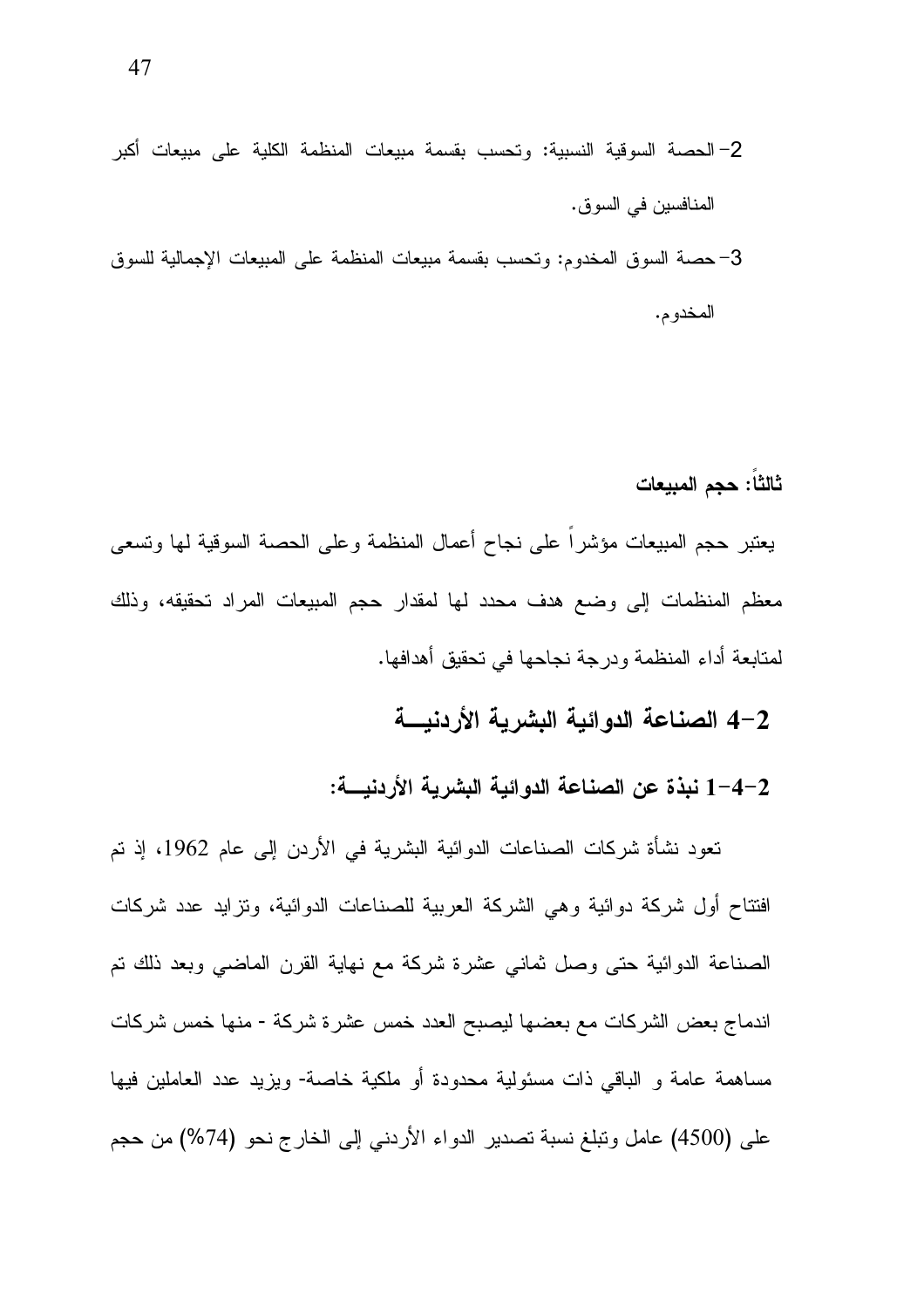إجمالي الانتاج، وقد اكتسبت صناعة الادوية الأردنية سمعة طيبة على المستوى المحلي و الإقليمي بسبب الجودة العالية لمنتجاتها.

هذا ونختلف هذه الشركات من حيث الحجم، ومقدار رأس المال المستثمر وطبيعة الانتاج وتميل هذه الشركات إلى التنويع في طبيعة المنتجات التي تتتجها حتى نتمكن من تلبية احتياجات السوق المحلي من جهة والسوق الخارجي من جهة أخرى. وأشار القضاة (2006: 103) إلى أنَّ أسواق العراق والمملكة العربية السعودية والـجزائر هي أهم أسواق الصادرات وتستقبل ما يقارب من (65%) من حجم صادرات قطاع الأدوية والتي من المنوفع ان يصل حجم مبيعات هذه الصناعة في عام 2010 إلى مليار دولار .

ونعتمد معظم شركات انتاج الدواء المحلية نطبيق مبادئ الممارسة الجيدة للتصنيع الدوائي ( Good Manufacturing practices) لانتاج سلع ذات مواصفات وجودة عالية نتوافق مع المواصفات والمعايير الدولية من أجل مواكبة الاسواق العالمية حيث حازت معظم هذه الشركات على شهادات المواصفات الأمريكية والأوروبية للتصنيع مثل EU Approval, ISO 9000، وشهادة المواصفة السويدية Sweden MPA Approval بالإضافة إلى حصول بعض الشركات على الــ FDA Approval مثل شركة الحكمة للأدوية التي تمكنت من دخول السوق الأمر يكية.

وتواجه شركات الصناعة الدوائية في الأردن مشكلة المنافسة الحادة من قبل شركات الأدوية الأجنبية التي لا تزال تستحوذ على (65%) من سوق الأدوية الأردني،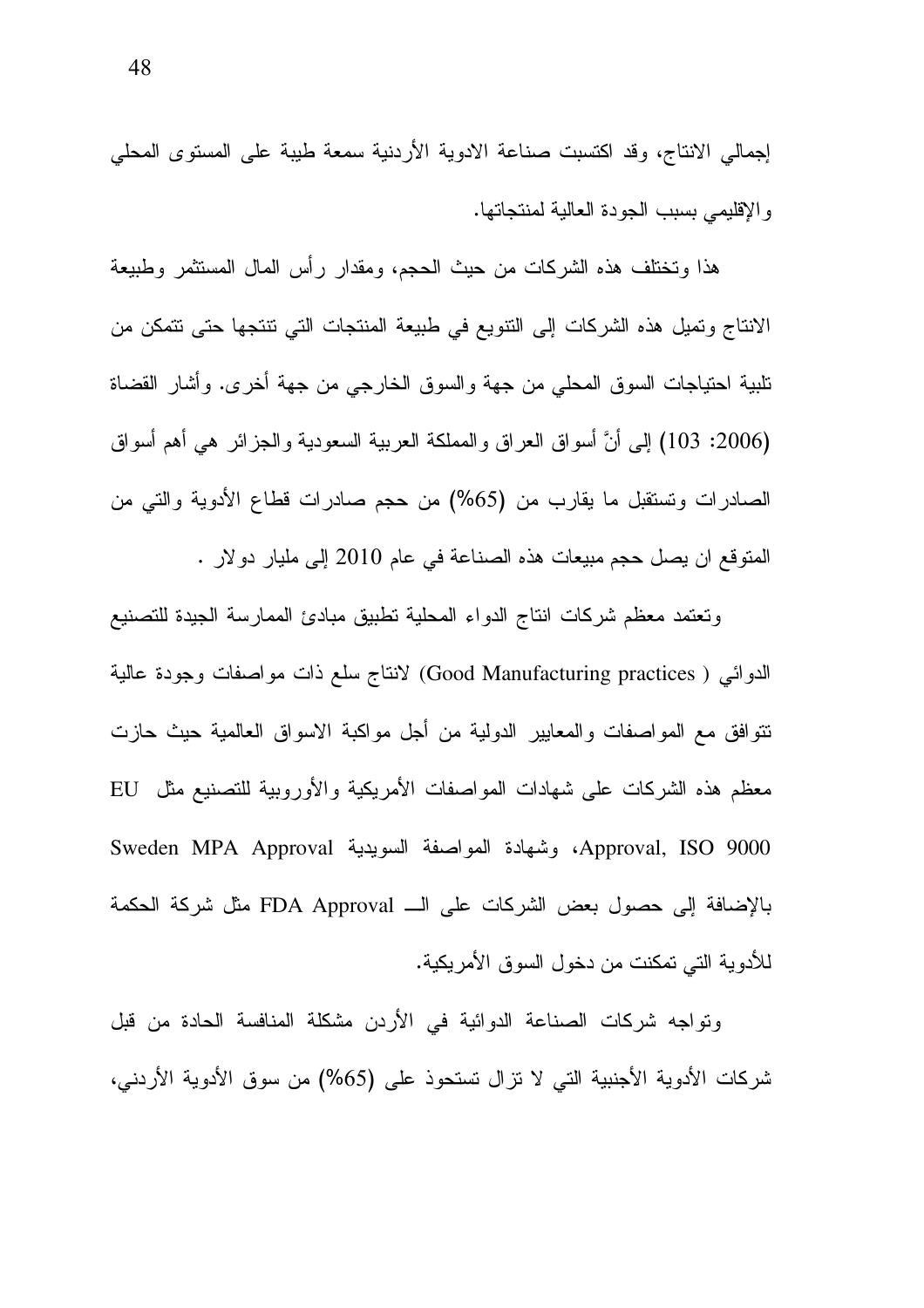2–4–2 العوامل المؤثرة في الانتاج الدوائي:

1–المواد الأولية ومواد التعبئة والتغليف:

تتحصر مصادر المواد الأولية المستخدمة في صناعة الأدوية فيما يلي:

- المصادر الطبيعية: وهي إما نباتية أو حيوانية أو معدنية، وقد كانت هذه المصادر هي المصدر الوحيد للمواد الأولية، إضافة على أن نلك المواد هي الأسلم من ناحية الاستطباب والمعالجة بها، إذ لا يوجد لها أثار جانبية ذات أهمية كبيرة عند استعمالها.
- المصادر التخليقية ( Synthetic): أي تركيب مواد أولية ليست موجودة في الطبيعة ، ونعتبر المصادر التخليقية هي أهم مصادر المواد الأولية ويوجد لها آثار جانبية وتحذير ات عديدة.
- المصادر نصف التخليقية ( Semi Synthetic): أي نركيب مواد أولية أصلها طبيعي وإجراء بعض المعالجات عليها للتغيير في نركيبها وانتاج مواد أخرى جديدة ولها من الاستطبابات والآثار الجانبية والتحذيرات كما هو الحال في المواد التخليقية.

وإذا ما نظرنا إلى طبيعة المنتجات الأولية التي يمكن تصنيعها ضمن حقل الصناعة الدوائية فإنها نقسم إلى أربعة أقسام (وزارة التخطيط، الفريق الوطني للتنافسية، 2007، بيانات غير منشورة ):

– الأدوية الخاضعة لنظام براءة الاختراع ( Patented Drugs)، وهي أدوية لا يمكن تصنيعها إلا من قبل الشركة المختر عة وذلك تحت طائلة المسؤولية.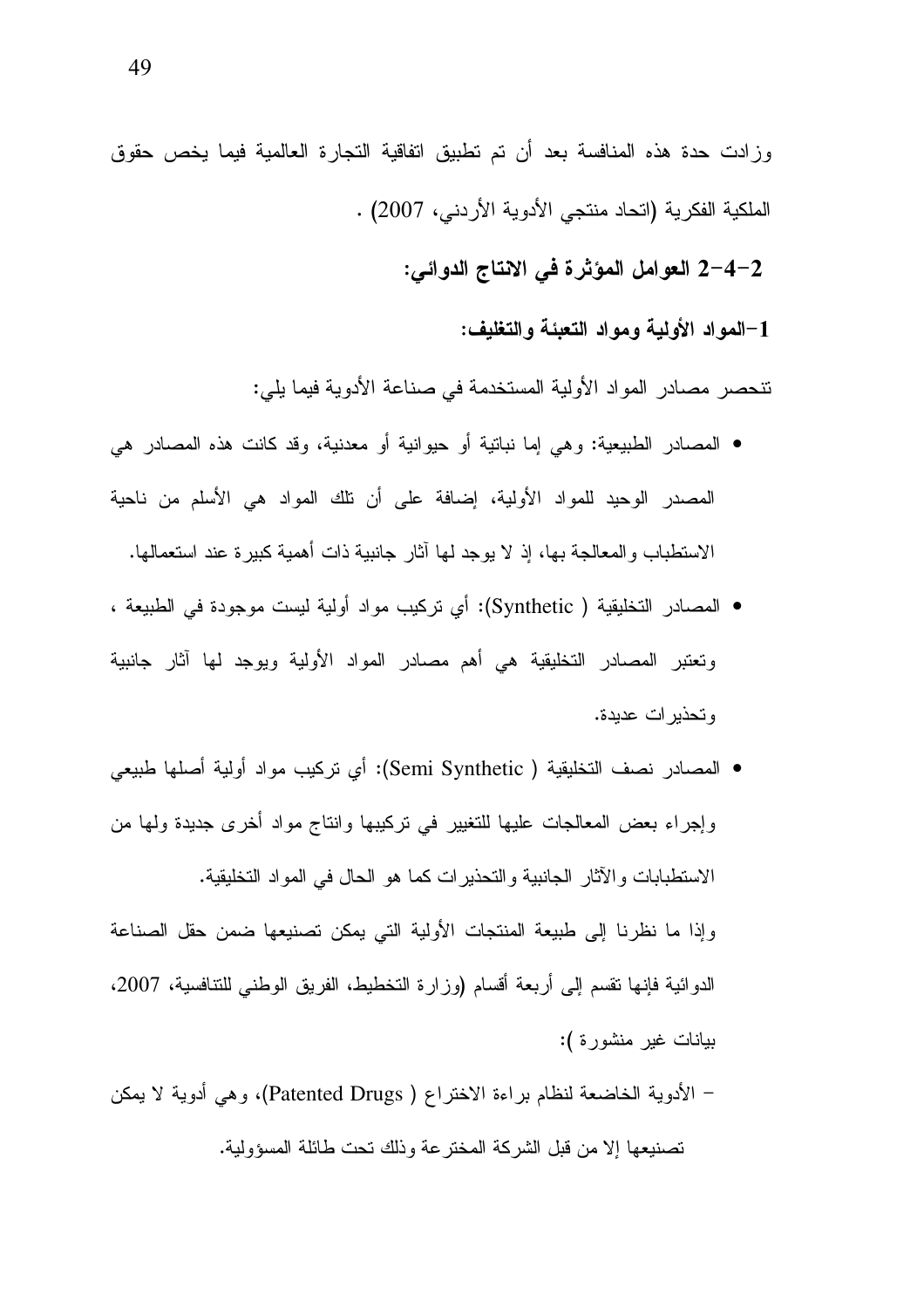- الأدوية الخاضعة لنظام براءة الاختراع ويعاد تصنيعها من قبل شركات مقلدة بدون اتفاق مسبق مع الشركة المخترعة. – الأدوية المنتهية براءة اختراعها ويمكن تصنيعها قانونياً من قبل أي شركة أخرى غير . (Generic Drugs ) الشركة المخترعة (
- الأدوية الخاضعة لبراءة الاختراع وتصنع من قِبل شركات أخرى ولكن بترخيص من الشركة المخترعة ( Under License Drugs)، ويشير (وهبة، 2001) بأن نسبة هذه الأدوية تصل فقط إلى(3%).

ونقوم الشركات الدوائية الأردنية باستيراد المواد الأولية من دول آسبوية مثل الهند والصين ودول أوروبا الغربية وأمريكا وكندا واليابان، ويتم في مختبرات التحليل في الشر كات الدو ائبة التأكد من مطابقة هذه المو اد لدساتير الأدوية العالمية من خلال تحليل عبنات منها.

وتعتبر المواد الأولية هي الركيزة الأساسية في صناعة الأدوية فإنه لابد من النَّوجه وبشكل كبير إلى هذا المجال وخصوصاً أن الأردن يفتقر إلى هذا المجال إلا عدد قليل من المصانع التي نتتج مادة السيفالوسبورينات (Cephalosporins) بالإضافة إلى شركة المركز العربي للصناعات الدوائية والتي نقوم بانتاج الكبسولات الجيلاتينية الصلبة الفارغة .

2-الأيدى العاملة: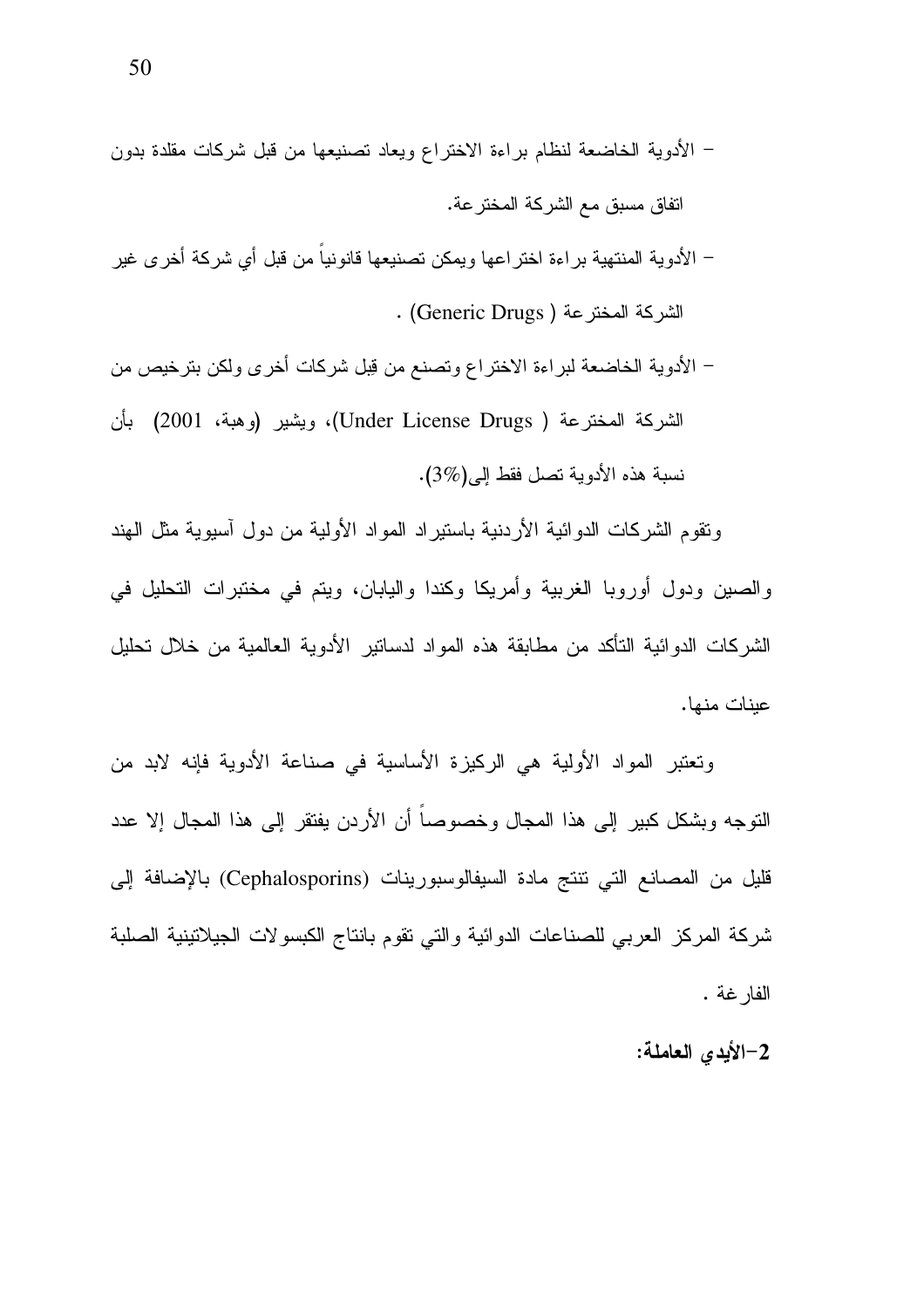إن الصناعة الدوائية نحتاج إلى أيدي عاملة على درجة عالية من التدريب والكفاءة والمهارة نظراً لخطورة ودقة طبيعة العمل الذي يتعامل مع مختلف المواد الأولية والكيماوية بالإضافة إلى ألات النصنيع المتعددة.

3–التكنولوجيا والبحث والتطوير:

تعتبر الصناعة الدوائية الأردنية من أهم الصناعات التي تعتمد على البحث والنطوير فهي في بلدان العالم المنقدم نستنزف أموالا ضخمة وذلك للحاجة المستمرة إلى أدوية جديدة، وأشار الرحاحلة( 1997: 42)، بأن الشركات العالمية نتفق على البحث والتطوير من (21%-12) من مبيعاتها السنوية، في حين ان الصناعات الدوائية الأردنية عاجزة عن اختراع أدوية جديدة، وتقدر نسبة ما ينفق على البحث والتطوير في الأردن بأقل من (2%) من مبيعات أي شركة كحد أقصىي وهي غير كافية لنطوير أدوية جديدة، مما ساهم بشكل كبير في سيطرة هذه الشركات على سوق الدواء العالمي والتحكم بالأسعار. ونقوم شركات الأدوية العالمية باحتكار النكنولوجيا المنقدمة في مجال الأدوية ونتمثَّل عملية الاحتكار هذه في ملكية التكنولوجيا وبراءات الاختراع ونظم حمايتها.

وتلعب التحالفات الحالية بين الشركات العالمية دورا مهما في سيطرة أدوية الشركات المتحالفة على الأسواق كأدوية رئيسة، يضاف إلى ذلك فإن توجهات شركات الأدوية العالمية الأوروبية والأمريكية نتجه انظارها إلى نقل مصانعها إلى المناطق ذات الكلفة المتدنية للبحث والنطوير والبنبي التحتية وأجرة الأيدى العاملة مثل أوروبا الشرقية والهند. وحسب القائمين على شركة Ranbaxy أكبر شركات الصناعة الدوائية في الهند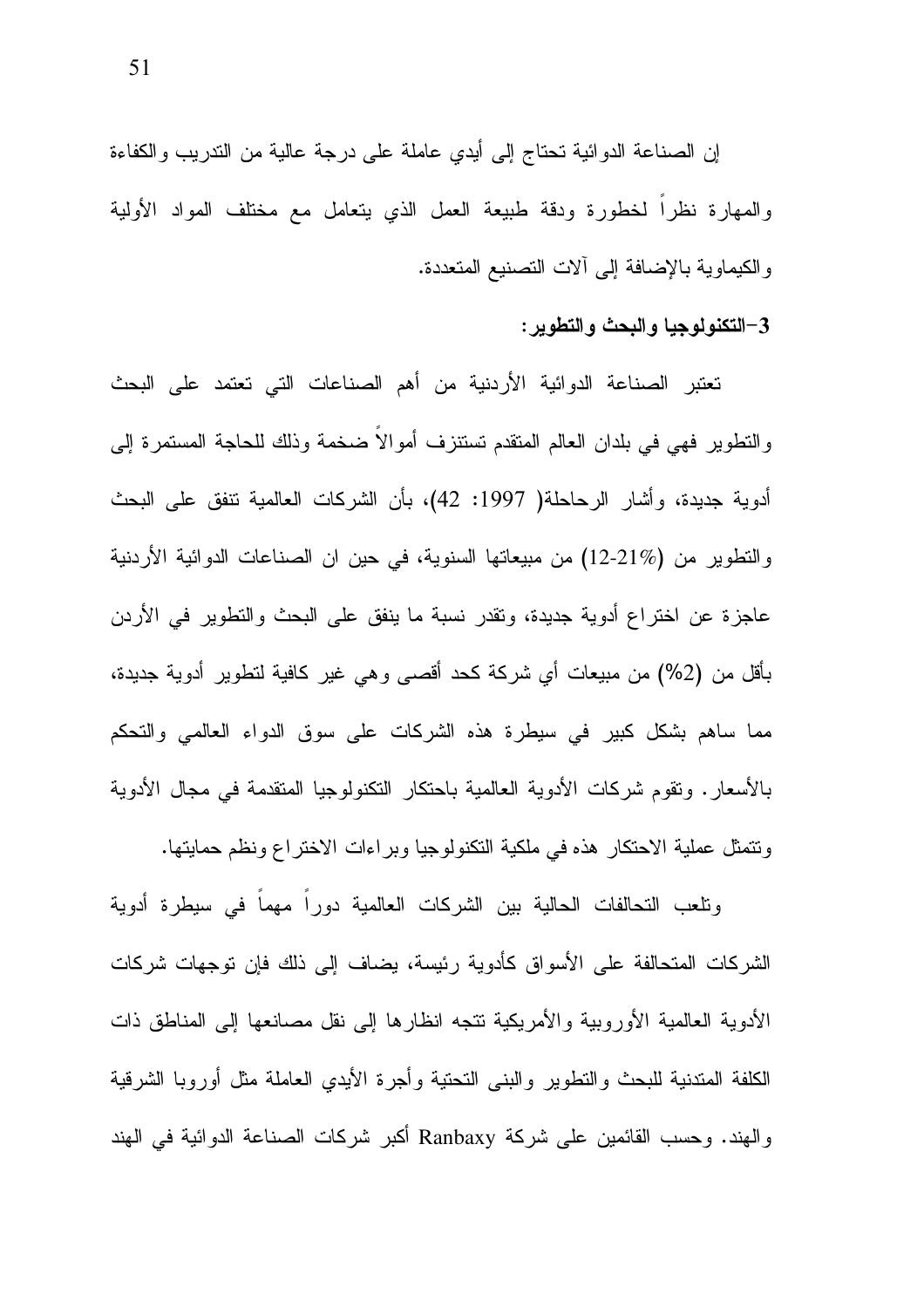فإن كلفة نطوير دواء جديد لديهم نتراوح بين (180–120) مليون دولار أمريكي وتعتبر كلفة متدنية مقارنة بكلفة تطوير دواء جديد في أوروبا وأمريكيا التي تبلغ (500) مليون  $\cdot$  (Jacob, 2004: 115)  $\lambda$ 

ويذكر Kingsbury( 2008:1) في مجلة (Time ) الأمريكية بأن شركة Roche السويسرية والتي تعتبر من أكبر خمس شركات أدوية في العالم قد حققت مبيعات بمقدار (43) مليار دولار في سنة 2007 ومحققه بذلك ربح يزيد على (10.5) مليار دولار ، ويصل نكلفة نطوير بعض العقاقير الجديدة لديها في بعض الأحيان الى مليار دو لار والذي يستغرق مدة زمنية قد تصل الى (12) عام لإتمامه.

ويوجد لدى جميع شركات انتاج الأدوية المحلية أقسام بحث ونطوير إلا أنَّ نلك الأقسام لا تقوم إلا باجر اء الدر اسات التالية (عثمان، 2003: 56) :

- دراسات نركيب ونوليف: دراسات نهدف إلى الوصول إلى نركيبة مشابهة للدواء الأجنبي - در اسات ثبات: در اسات تهدف إلى معرفة مدى قدرة المستحضر الصبدلاني على الحفاظ على خواصه الفيزيائية والكيميائية والعلاجية والجرثومية طيلة مدة خزنه .
- دراسات المكافئة الحيوية: وهي دراسات مقارنة بين الدواء الأصبل والدواء الذي تقوم الشركات المحلية بانتاجه .

وبالنظر إلى جميع أنواع الدراسات التي نقوم بها أقسام البحث والنطوير في الشركات المحلية فإنها تنصب على تقليد الأدوية الأصلية التي تختر عها الشركة الأم، في حين تركز شركات الدواء العالمية على نطوير المستحضر ات الدوائية الجديدة.

4–رأس المال المستثمر :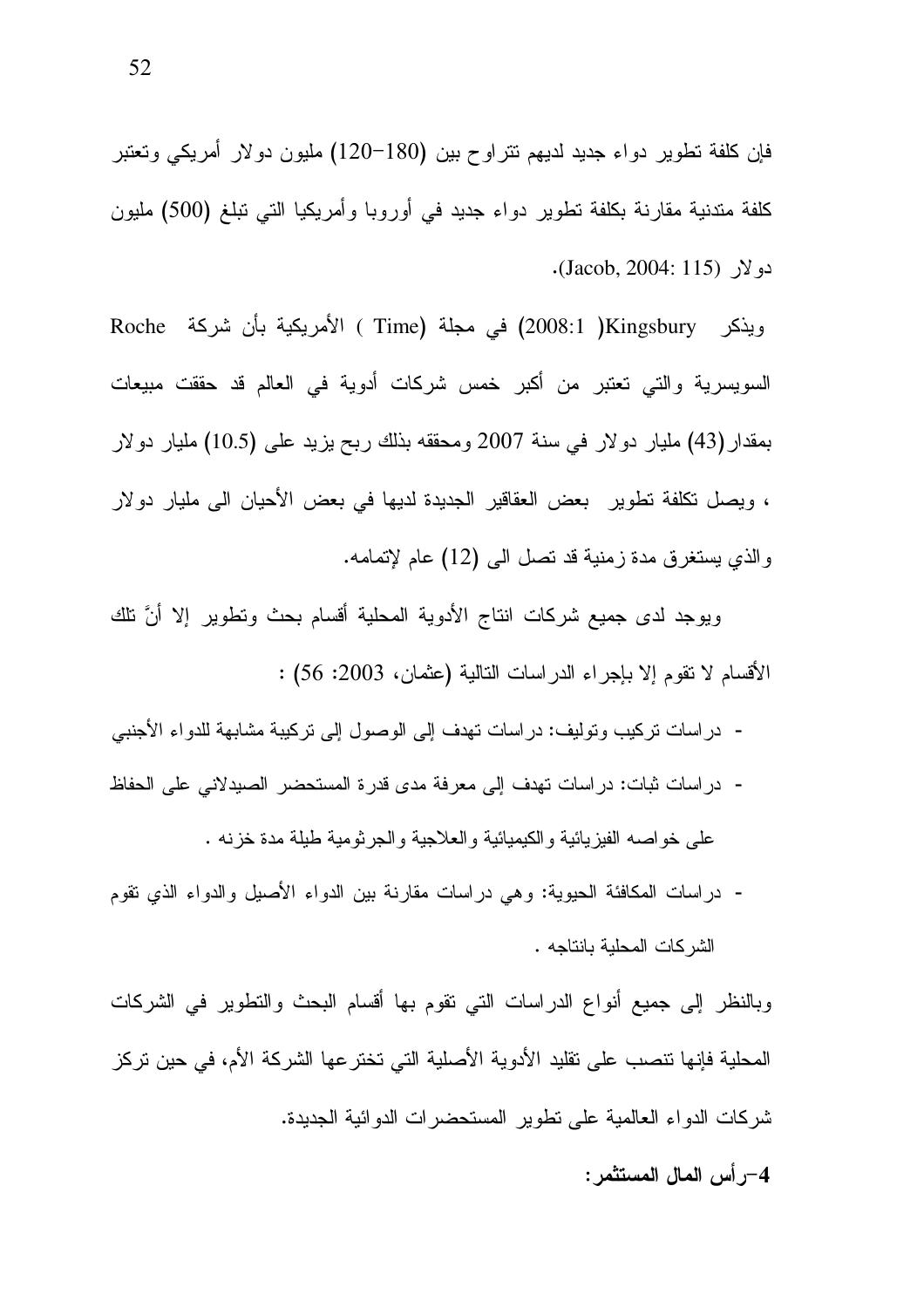يعتبر رأس المال أحد المدخلات الأساسيـــة لإقامة أي صناعة ويشكل أداة هامة لتشجيع الاستثمار في القطاع الصناعي بشكل عام والدوائبي بشكل خاص ويصل رأس المال المستثمر في قطاع الصناعة الدوائية في الأردن إلى (400) مليون دولار ، في حين يصل الاستثمار في الصناعات الدوائية في الوطن العربي إلى حوالي (4) مليار دولار  $(37:2008:$ الشياب،  $(37:2008)$ 

#### 2–4–3 الصعوبات والعقبات التي تواجه الشركات الدوائية البشرية الأردنيــــة:

- 1–نعد الشركات الدوائية الأردنيـــة صغيرة الحجم إذا ما فورنت بالشركات العالمية ولكنها كثيرة العدد وهي بهذا الواقع لا تستطيع الصمود أمام التطورات المتوقعة في مجال الصناعة الدوائية العالمية المتجهة نحو الاندماج وتضخيم رأس المال .
- 2– المنافسة التي تواجهها الشركات المحلية فيما بينها نظراً لتركيز ها على نفس المجموعات الدوائية وعدم بذل جهد كبير في مجال تطوير المنتجات الجديدة أو المنتجات القائمة (الرحاحلة، 1997: 56)
- 3–تتتج العديد من شركات الأدوية العربية كتلك الموجودة في مصر والسعودية وسوريا والإمارات نفس المجموعات الدوائية التي تتنجها الشركات الدوائية الأردنية مما يجعل عملية التصدير لهذه الأسواق صعبة وهذا يتطلب البحث عن أسواق جديدة .
- 4– عدم ثبات الأيدي العاملة الفنية بعد ندريبها وتأهيلها من قبل شركات صناعة الدواء المحلية بسبب انتقالها إلى فرص عمل جديدة أفضل من أجل الحصول على مربّبات وأجور أعلى (بدر، 2003: 45)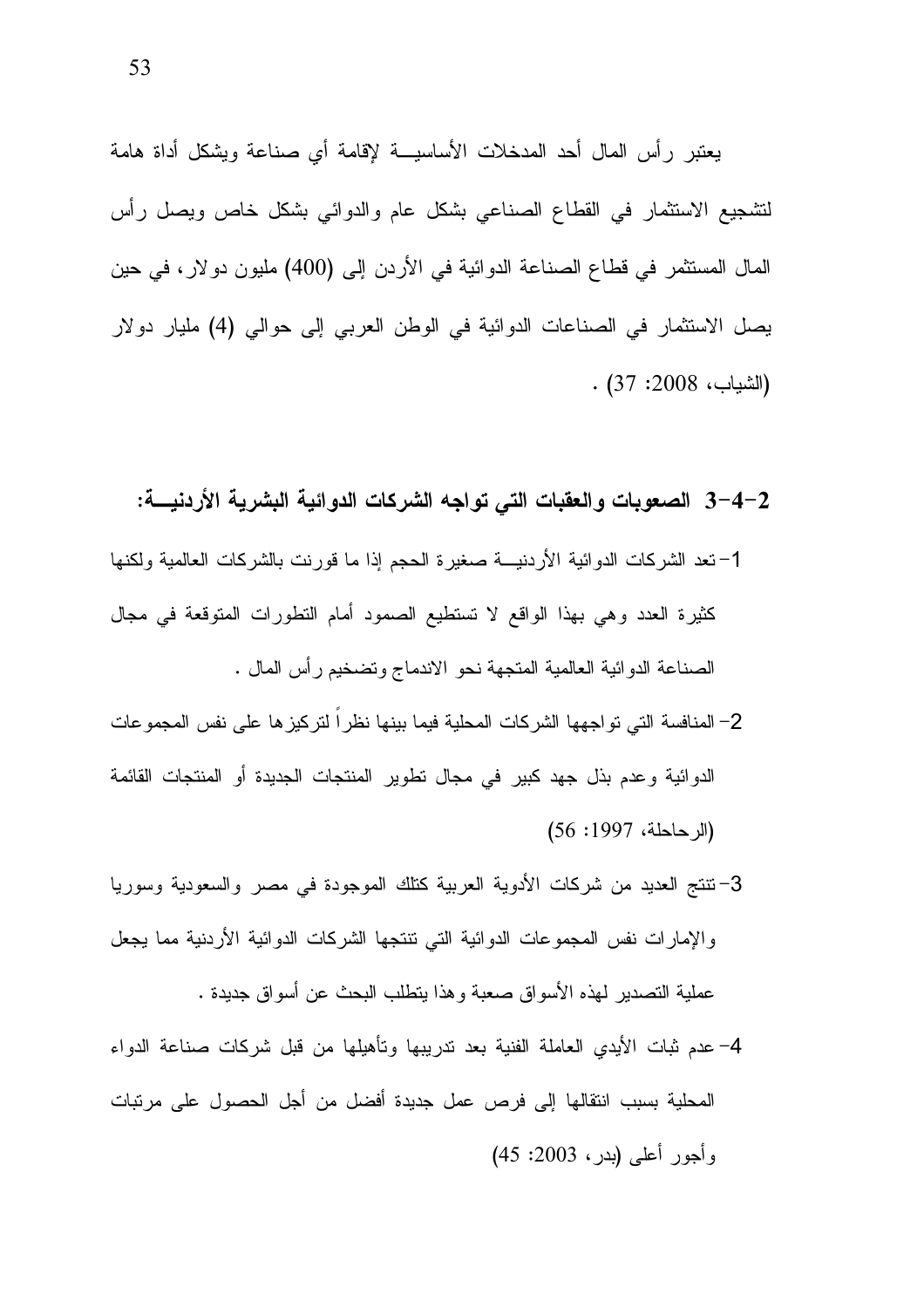- 5- تعتمد عمليـــــــــــ التسعير في وزارة الصحة الأردنية على سعر الدواء الموجود في السوق من قبل الشركات العالمية بحيث نكون أسعار الأدوية المحلية أقل من الأدوية المستوردة  $(56:1997:199)$ .
- 6–الاعتماد بنسبة نصل إلى أكثر من 90% على المواد الخام ومواد التعبئة والتغليف الأجنبية المسنوردة، والتي تتحكم الشركات الأجنبية بأسعار ها، ومدى جودتها ونقائها والذي ينعكس على قدرتها النتافسية(عثمان، 2003: 61)
- 7–ضعف الانفاق على البحث والنطوير سواء على المستحضرات القائمة أوالمستحضرات الجدبدة.
- 8–من أهم المعوفات الخارجية التي تواجه الصناعة الدوائية المحلية هي تطبيق بنود اتفاقية (تريبس) والتي بموجبها أصبح لزاماً على أكثر الدول النامية أن تجرى تعديلات في تشريعاتها بحيث تضمن أعلى قدر من الحماية للملكية الفكرية وتكون مشابهة لتلك السائدة في البلدان الصناعية وبالتحديد معايير الولايات المتحدة الأمريكية (عثمان،  $(61:2003)$
- 9–ضعف المساهمة المادية والفنية التي نقدمها شركات الأدوية الأردنية والمجلس الأعلى للعلوم و النكنو لو جبا و الجامعات لإقامة مر اكز أبحاث دو ائبة من أجل الو صو ل إلى أدو بة جدبدة ومتطورة.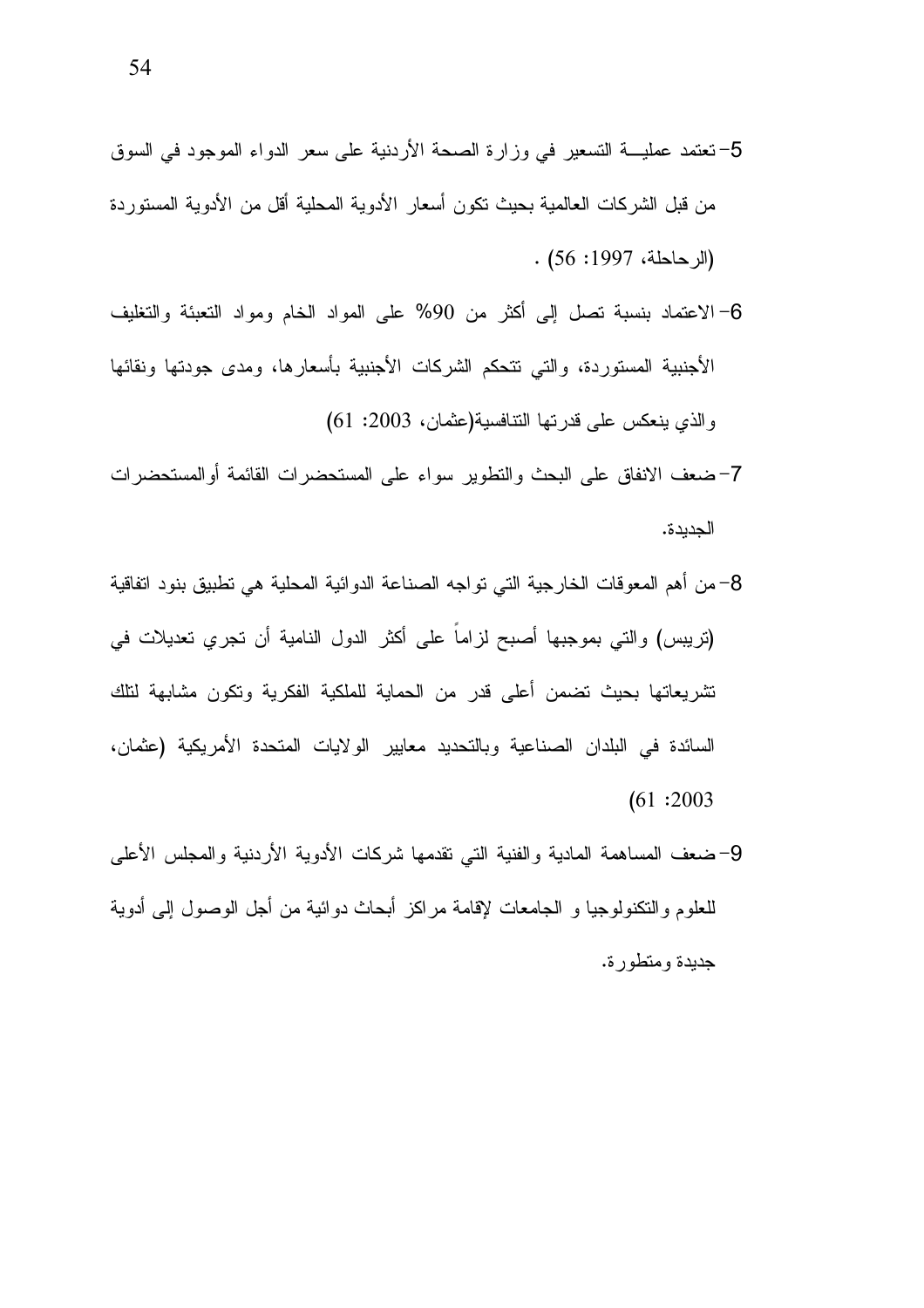### 5–5 الدراسات السابقة العربية والأجنبية

### 1-5-2 الدراسات العربية

1. دراسة (نصر:1990) بعنوان "الصناعة الدوائية في الأردن"

هدفت هذه الدراسة الى التعرف على طبيعة قطاع الصناعات الدوائية في الأردن و بيان أهم مصادر قوة الشركات الأجنبية في الأسواق الدوائية الأردنية المحلية, حيث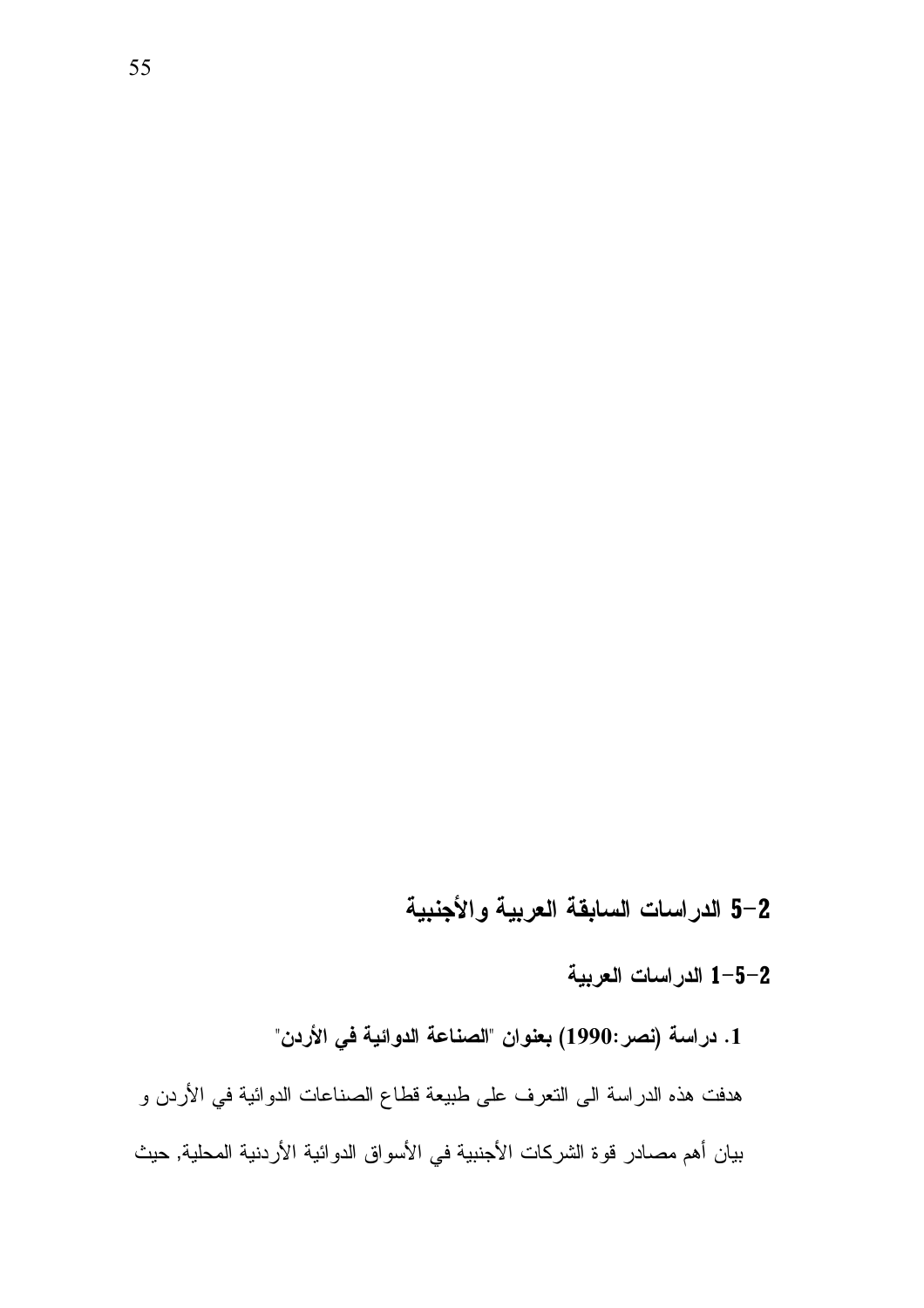بينت الدراسة أن أهم مصادر القوة للشركات الأجنبية هي التكنولوجيا,والتسويق بالإضافة للوفورات الداخلية و الخارجية. و قد نوصلت الدراسة الى مجموعة من النتائج أهمها:

أ)تتميز الصناعة الدوائية عن غيرها من الصناعات بأنها تتطلب انفاقاً كبيراً في مجال البحث و النطوير و يلعب التسويق دوراً هاماً في انجاحها, و يعد سوق الصناعة الدوائية سوقاً تنافسياً حاداً.

ب) تكمن أهم محددات الطلب على الدواء في الدخل، و زيادة عدد السكان.

وجاءت الدراسة بتوصيات أهمها بضرورة دعم الدولة للبحث والنطوير مع أهمية اهتمام الشركات برفع مستوى العاملين واستخدام التكنولوجيا في التصنيع. وتبرز أهميـــة هـــذه الدر اسة في بيان حدة المنافسة التي تشهدها الأسواق المحلية بالإضافة الى العوامل التـــي تستند اليها الشركات العالمية عند المنافسة في الأسواق العالمية.

2. دراسة(الرحاحلة،1997) "الصناعة الدوائية في الأردن: آثار الملكية الفكرية و تقدير الطلب على الصادرات"

وتهدف هذه الدراسة إلى تحليل الآثار الاقتصادية لاتفاقية حقوق الملكية الفكرية الخاصسة ببراءات الاختراع على الصناعة الدوائية، و مستهلكيها بشكل خاص و الإقتصاد الأردنبي بشكل عام بالإضافة إلى بيان العوامل المؤثرة على الطلب الخارجي علــي الــصادرات الدوائية الأردنية وتوصلت الدراسة إلى مجموعة من النتائج من أهمها :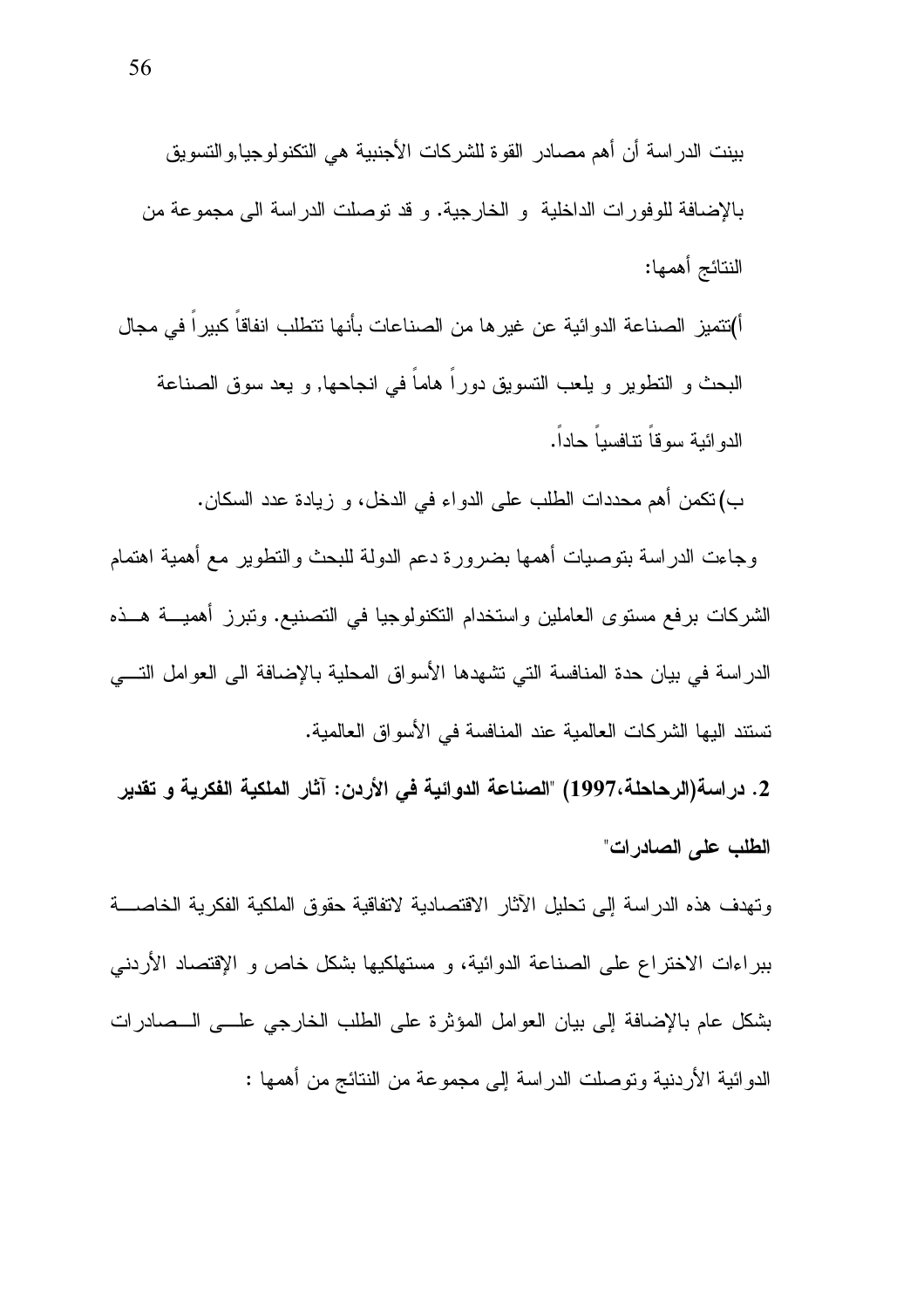- نشكل المجموعات الدوائية التي يتم إنتاجها محليا مانسبته(50%) مما هو متواجد في الأردن من مجموعات دوائية و (31.5%) من المجموعات الدوائية المعروضة عالمبا .
- لانتجاوز نسبة ما ينفق على البحث والنطوير (2%) من مبيعات أي شركة دوائية كحد أقصىي.
- أظهرت دراسة التوزيع الجغرافي للتجارة الخارجية بسأن السصادرات الدوائيسة الأر دنية لا ز الت متر كز ة في أسو اق الدول العر بية.

ونوصلت الدراسة كذلك الى عدد من النوصيات أهمها ما يلي :

- ضرورة زيادة الإنفاق على البحث والنطوير في شركات الأدوية الأردنية.
- إقامة مر اكز للأبحاث الدو ائبة بغبة النوصل إلى أدوبة جدبدة ومنطور ة ومحتكــر ة على مستوى الأسواق الخارجية مع التأكيد على جودة السلع المصدرة وتخفـــيض القيود على الصادرات الأردنية في الأسواق الخارجية.

وكما يتضح من هذه الدراسة فإن الشركات الدوائية المحلية نركز على نقليد الأدويسة الأجنبية ولا نعطي أعمال البحث والنطوير الاهتمام الكافي.

3. دراسة(طشطوش، 2000) بعنوان "تسويق الدواء في المملكة الأردنية الهاشمية"

وتهدف هذه الدراسة إلى النعرف على واقع نسويق الدواء فسى المملكـــة الأردنيـــة الهاشمية و على أهم العو امل النسويقية المؤثرة على قدرتها النتافسة في الأسواق المحليـــة والعالمية بالإضافة إلى معرفة اتجاهات المستهلكين نحو الصناعة الدوائية المحلية قياســـا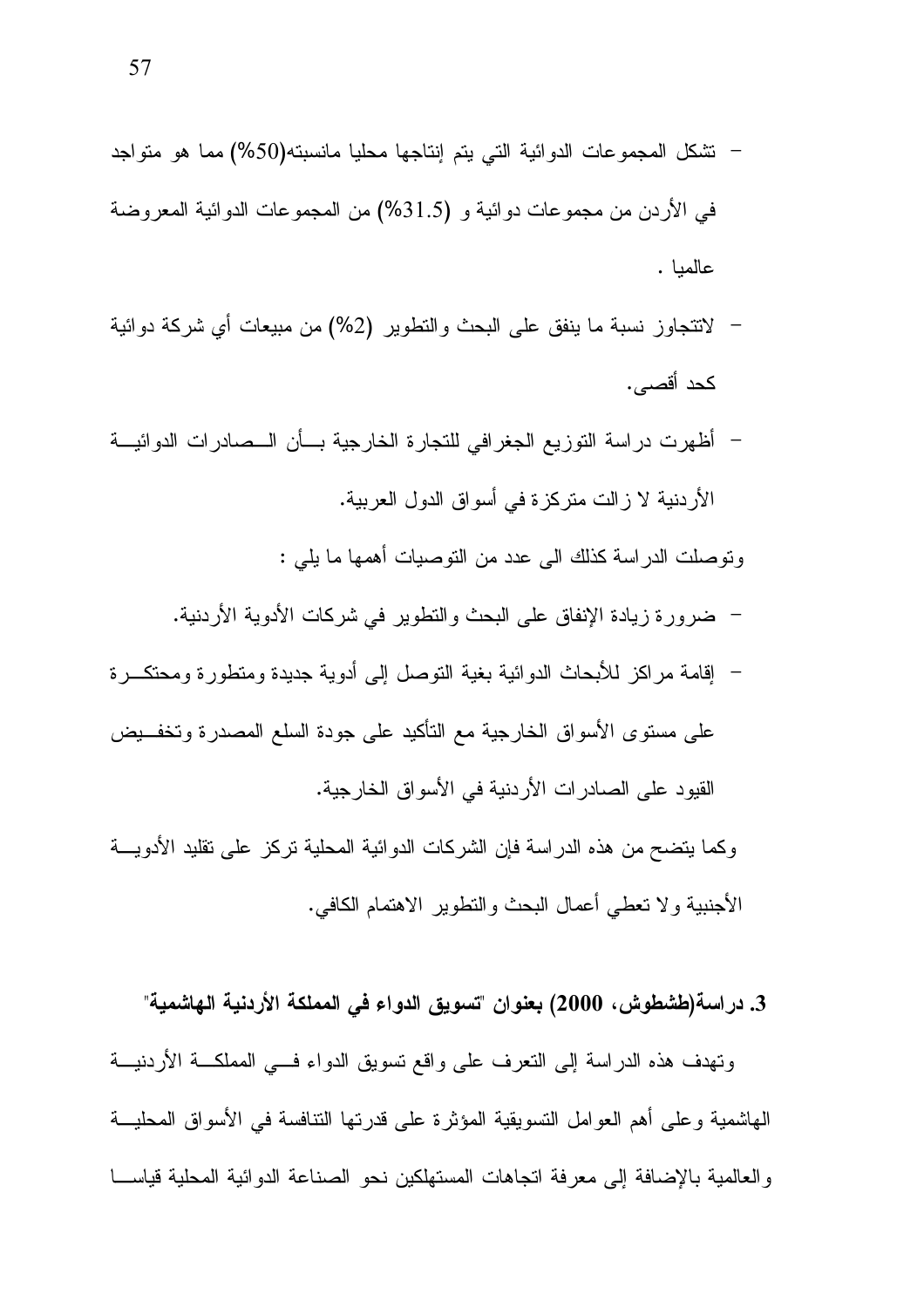– 66% من عينة الجمهور يفضلون شراء الدواء الأجنبي لجودته. – 57% من عبنة الأطباء بعتبر ون الدواء الأردنبي أقل جودة من الدواء الأجنبي. – أجمعت عينة الدراسة أن الدواء الأردني يتتاسب مع جودته . نلاحظ من النتائج التي توصلت اليها الدراسة أهمية جودة المنتج وسعره في تحقيق ميـــزة

تنافسية.

4. دراسة (جابر ، 2003) بعنوان " تأثير الاندماج على تنافسية الـــصناعات الدوائيـــة الأردنيسة".

هدفت هذه الدراسة الى دراسة تأثير الاندماج على نتافسية الــصناعات الدوائيـــة الأردنية، من خلال القاء نظرة عامة على وضع صناعة الأدوية في الأردن والتعرف على مساهمتها في الاقتصاد الوطني بالإضافة إلى تحليل المزايا التنافسية التسي نتمتـــع بهـــا، ودراسة الأثر المتوقع للإندماج بين شركتين أو أكثر من الشركات العاملة في القطاع على وضعها التنافسي .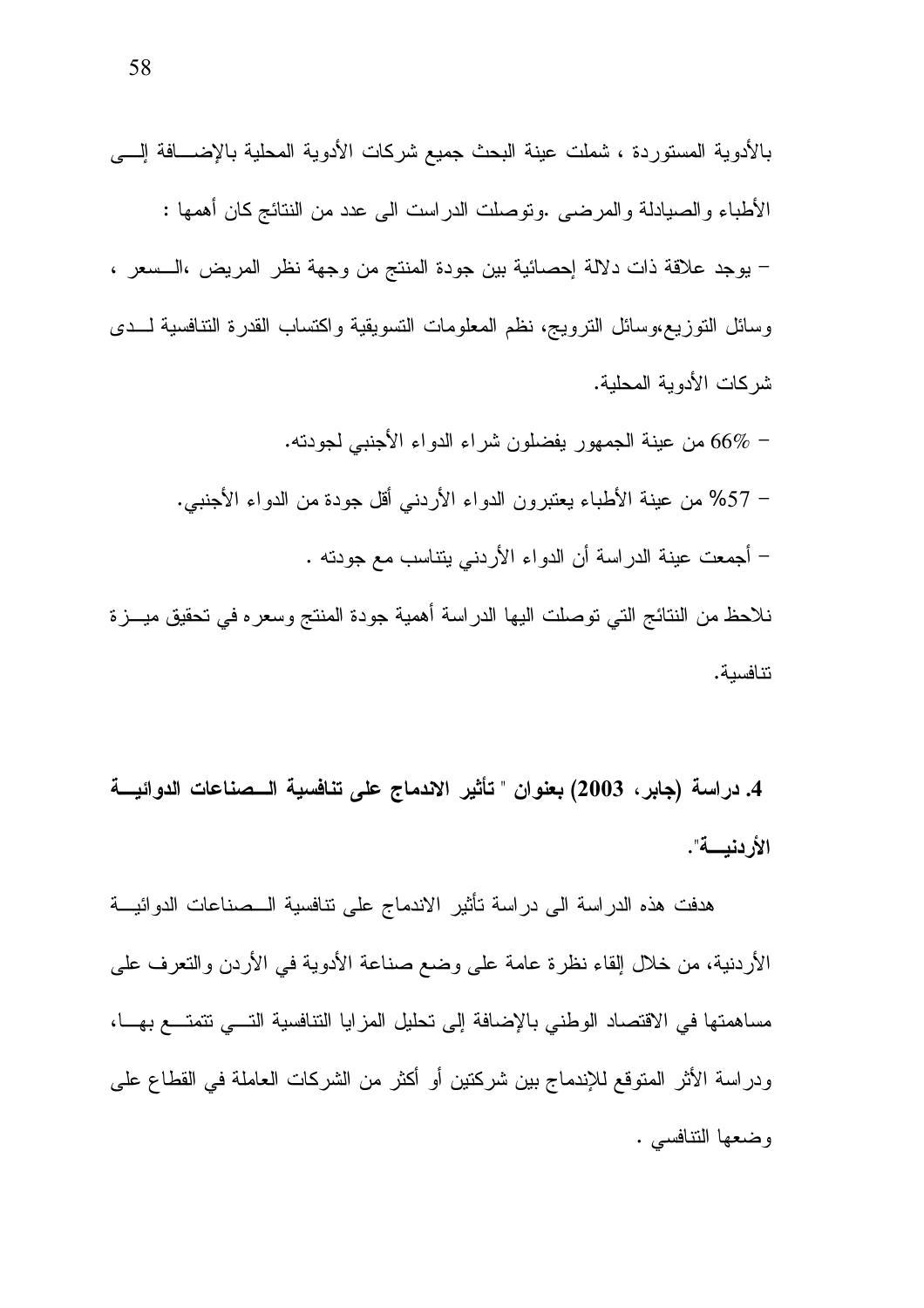اعتمدت الدراسة على البيانات المتوفرة (المنشورة وغير المنشورة) لــدى دائـــرة الإحصاءات العامة الأردنية لمدة ثلاث سنوات هـــ 1999، 2000، 2001، بالإضـــافة على البيانات التي توفرها مصادر البيانات الرسمية الأخرى محليا وعالميا حيث شـــملت الدراسة (15) شركة وقد تمت دراسة أثر الاندماج على التنافسية باستخدام نموذج كـــوب دوجلاس، وأهم النتائج التبي تم التوصل إليها ما يلبي:

- يؤثِّر الاندماج ممثلاً بزيادة كبيرة في رأس المال المستثمر وعدد العاملين لِيجابياً علـــي  $\overline{\phantom{a}}$ حجم الانتاج .
- للاندماج أثر في تخفيض مستوى كلفة انتاج الوحدة، وبالتالي تخفيض ســـعرها وزيــــادة ر بحبة الشركة وذلك من خلال زيادة الطاقة الانتاجية في الشركة.
- يتوقع أن يكون للاندماج أثر في زيادة الحصة السوقية للشركة وفي زيادة قدرتها علـــي الانفاق على البحث النطوير وتحسين جودة المنتجات بالإضافة إلى تحسين قدرة الشركة على نوظيف نكنولوجيا حديثة ورفع كفاءة الانتاج للعاملين من خلال ندريبهم ونطـــوير قدراتهم. وكما يتضح من هذه الدراسة أهمية رأس المال المستثمر الناتج مـــن عمليـــة الإندماج في تحقيق ميز ة تنافسية من خلال تأثير ه على الإنفاق على البحــث و التطـــو ير وكذلك الإنفاق على ندريب العاملين ومساهمته الفعالة في ربحية الشركات ونطورها .
- 5. دراسة (بدر ، 2003) بعنوان " دور نظم المعلومات في تحقيق ميزة تنافسية: دراسة في فطاع الصناعات الدوائية الأردنية" .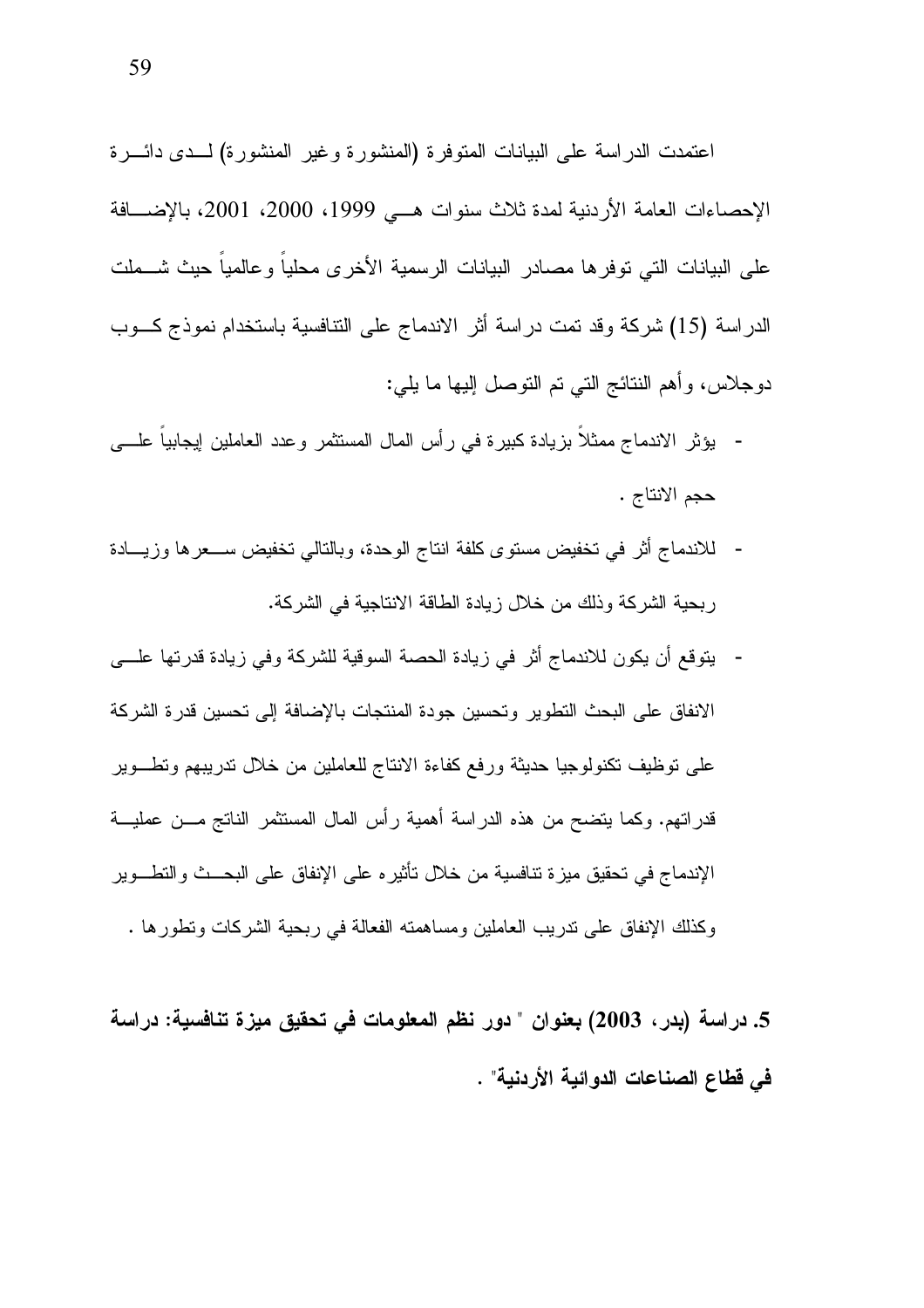تهدف هذه الدراسة الى التعرف على مدى نوفير المتطلبات التنظيمية والتكنولوجية لنظم المعلومات في شركات الصناعات الدوائية الأردنية، كما تهدف إلى معرفة مـــستو ي استخدام نظم المعلومات في تحقيق ميزة تنافسية.

اعتمد الباحث على مجتمع دراسة نكون من (14) شركة أدوية وقـــام بمـــسح شــــامل لمجتمع الدراسة وتم توزيع (110) استبيان على أقسام (نظم المعلومات، الانتاج، الموارد البشرية، النسويق، المبيعات، المالية والبحث والنطوير) في جميع شركات الأدوية، ومـــن أبرز النتائج التي توصل إليها:

- نتوفر لدى شركات انتاج الأدوية الأردنية المتطلبات التنظيمية لنظم المعلومات، كما نتوفر لدى هذه الشركات المتطلبات التكنولوجية لنظم المعلومات .
- نساهم نظم المعلومات في نحقيق ميزة نتافسية من خلال تأثيرها على أهم المتغيرات المتعلقة بالمبزة التنافسية وهي جودة المنتجات، الأداء المالي للشركات، السبطرة على الأسواق، الإبداع والتطوير وكفاءة العمليات.

6. دراسة (عثمان، 2003) بعنوان "أشــر الـعوامـــل الإســـتراتيجية و اســـتراتيجيات المنافسة على الميزة التنافسية لشركات إنتاج الأدوية الأردنية: دراسة ميدانية مسن منظور المدبرين."

وهدفت هذه الدراسة البي النعرف على أهم العوامل الاســـنراننيجية و الاســـنراننيجيات التنافسية التي من شأنها خلق ميزة تنافسية لشركات انتاج الأدوية المحليـــة. وتكـــون مجتمع الدر اسة من جميع شركات الأدوية الأردنيةو المنتمية للإتحاد الأردني لمنتجـــي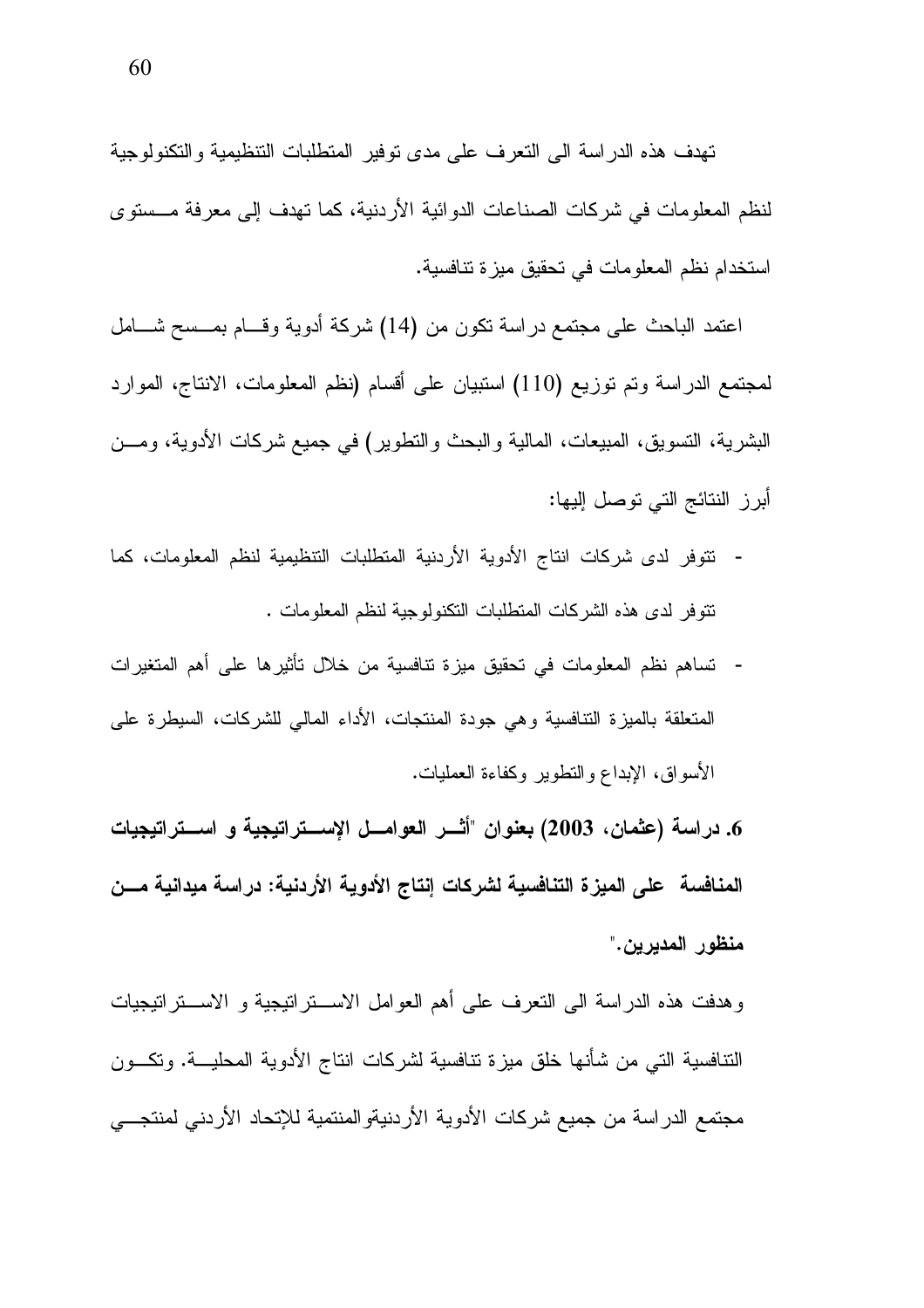و نوصلت الدراسة الى مجموعة من النتائج اهمها:

– تعاني شركات انتاج الأدوية المحلية من نقص شديد في رأس المسال المـــستثمر و الذي ينعكس سلباً على قدرتها على نطوير و ابتكار المنتجات الدوائية الجديـــدة ممـــا يضعف موقفها النتافسي في السوق المحلية والخارجية.

- أهم العوامل الاستر اتيجية التي تستخدمها شركات انتاج الأدوية المحلية هي الجودة و المرونة و الزمن.
- اهم الاستر اتيجيات التنافسية المستخدمة من وجهة نظر المديرين هي اســـتر اتيجية التمايز عن المنافسين اثناء تغطية كامل السوق و استراتيجية خفــض التكــاليف / قبادة الكلفة.
	- و خلصت الدراسة الى نقديم بعض التوصيات اهمها:

1) ضرورة العمل على زيادة رأس المال المستثمر في شركات انتاج الأدوية المحلية. 2) زيادة الاهتمام بعملية البحث و النطوير من أجل ابنكار الأدوية الجديدة و الحصول على براءات الإختراع كون ذلك يعد العامل الرئيسي في اكتساب الميـــزة التنافـــسية. وكما نشير نتائج هذه الدراسة فإن لجودة المنتجات والمرونة فسى نقسديم الخسدمات للعملاء والزمن دور أساسي في تحقيـــق ميــــزة نتـافـــسية وأن أهـــم الاســــتراتيجيات المستخدمة هي التمايز وقيادة الكلفة.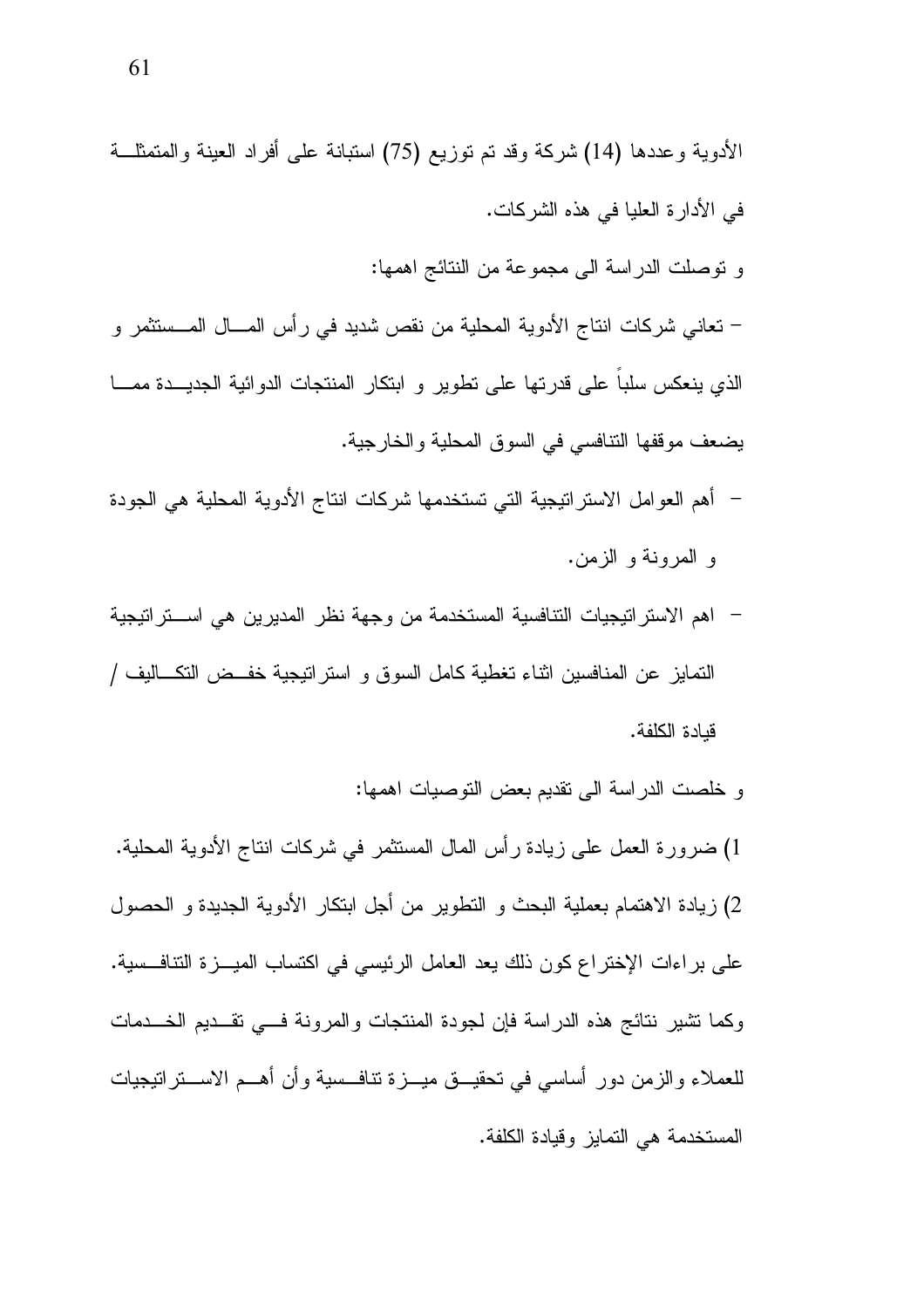7. در اسة (الفياض،2005) " تمكين العـــاملين كمـــدخل إدار ي وأشـــر ه علــــى القـــدر ة التنافسية"

هدفت الدراسة لبناء نموذج نظري يتضمن متغيري التمكين والقدرة التنافسية وتطبيقه على الشركات الصناعية الأردنية التي نتعامل مع طين البحر الميت وأملاحه وتنستج المسواد العلاجية والطبية والصحية وذلك لاستقصاء أثر التمكين على القدرة التنافسية فسي هــذه الشركات. حيث قام الباحث بتوزيع (160 ) نسخة من الاستبيان الخاص بالشركات التـــي نتنج الطين والمستلزمات العلاجبة والطبية على (15) شركة من أصل (63) شركة وتسم نوزيع (162) نسخة من الإســـتبانة الثانيـــة علــــى المستــشفيات الحكوميـــة والخاصــــة ومستودعات الأدوبة .

وتمخضت الدراسة عن مجموعة من النتائج أهمها :

- إن تطبيق التمكين يتم من خلال (إستخدام فسرق العمسل، وتكنولوجيسا الإنتساج، ونكنولوجيا الإنصال) ويؤدي إلى نعزيز القدرة النتافسية للشركة وذلك عن طريق تحقيق جودة المنتجات وملاءمة الأسعار ومرونة الإستجابة لطلبات العملاء.
- إن نكلفة التعليم والندريب الإجمالية للعاملين نعتمد علـــي حجـــم الـــشركة(عـــدد العاملين)
	- و في ضوء هذه النتائج أو صبي الباحث بمايلي :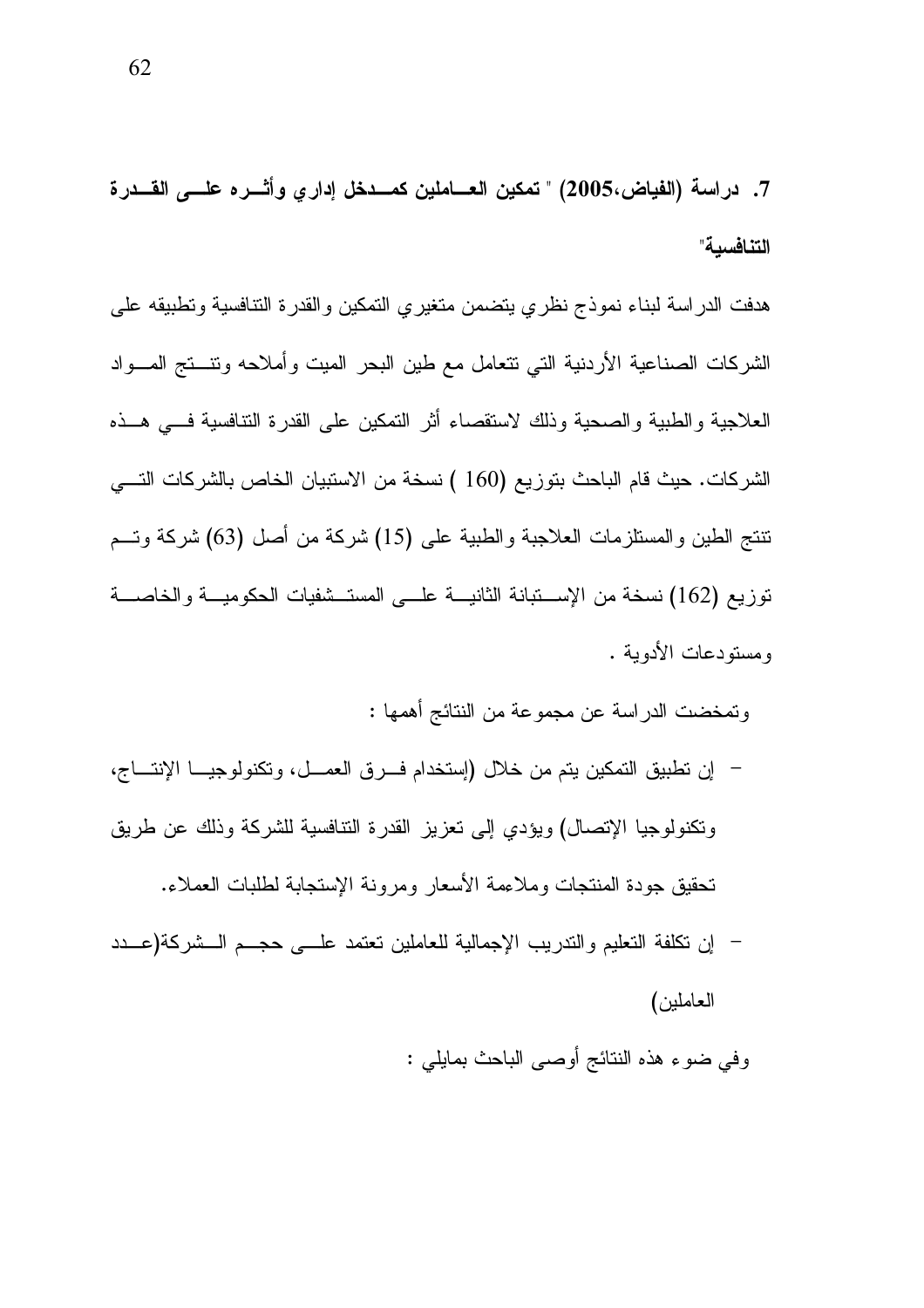- بناء نقافة مؤسسية مشتركة نتعلق بجودة السلع والخــدمات، وتخفــيض النكلفــة، و النعاون و النتسيق لما لذلك من أهمية في نسهيل نشكيل فرق العمل ونفعيل دورها في تعزيز القدرة التتافسية للشركة.
- مراجعة وتحليل سلسلة القيمة والتركيز على خفض النكلفة دون أي مساس بالجودة
- نطبيق مدخل النمكين في إدارة الموارد البشرية لما لذلك من إسهام فـــي نعزيـــز القدرة التنافسية.

تركز هذه الدراسة على أهمية الموارد البشرية كعنصر مهم في تحقيق ميزة تنافسية والتي تتطلب التوجه بإهتمام لرفع قدراته وتدريبه مما سينعكس على قدرة الــشركات في المنافسة.

9. در اسة( القضاة،2006) " أثر تبني استر اتيجية الجودة الشاملة في تحسين الموقف التنافسي: دراسة ميدانية لشركات الصناعة الدوائية الأردنية"

هدفت هذه الدراسة إلى تحديد أثر نبني استراتيجية الجودة الشاملة في تحـــسين الموقــف التنافسي لشركات الصناعة الدوائية الأردنية وتوصلت الدراسة إلى عدد من النتائج أهمها:

– وجود علاقة مباشرة وإيجابية بين نبنى استرانيجية الجـــودة الـــشاملة والموقــف النتافسي وكانت أقوى علاقة بين استراتيجية الجودة الشاملة وقدرة النفاذ للأسواق الخار جبة.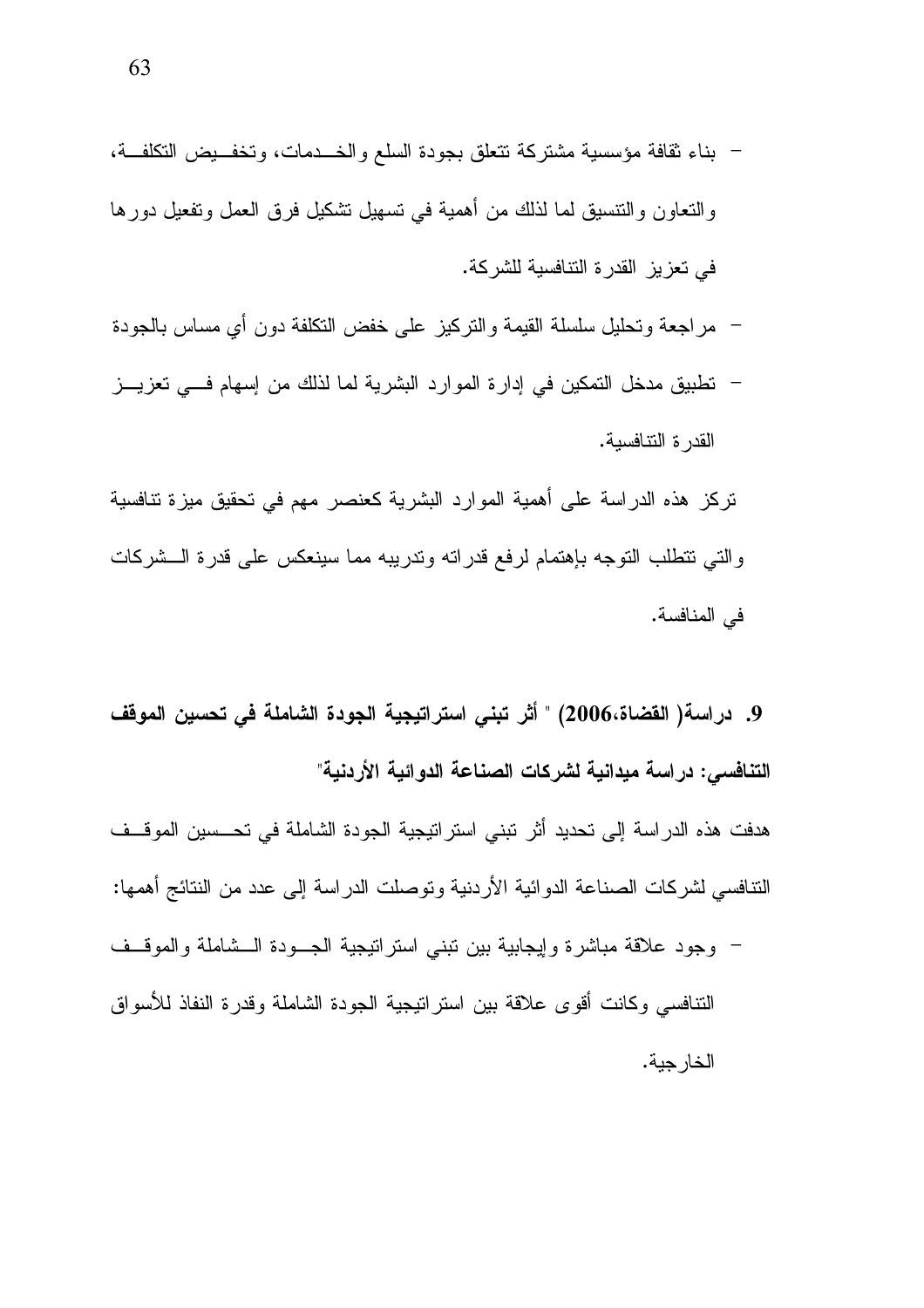– يعتبر متغيرا "ثقافة الجودة" و"التحسين المستمر" من أقوى عناصر الجودة الشاملة من حيث التأثير ِ على كل من متغير ات المو قف التنافسي الفر عية( الحصـة السوقية والأرباح وقدرة النفاذ للأسواق الخارجية وقيمة السهم ونتوع المنتجات).

وأوصت الدراسة بما يلي :

- ضرورة النعامل مع الجودة كمسألة استراتيجية لتحقيق المبزة التنافسية لما لها من أهمية في بقاء المنظمات واستمرارها.
- العمل على الدخول في تحالفات أو اتحادات أو عمليات انـــدماج بـــين شـــركات الصناعة الدوائية الأردنية لزيادة القدرة التنافسية على المستوى الدولي.
- العمل على نعزيز نقافة الجودة وتشجيع العاملين على المـــشاركة فـــي عمليـــات التحسين المستمر وإتاحة فرص الإبداع والابتكار ، واعتبار إستراتيجية الجسودة الشاملة مسؤولية مشتركة لجميع العاملين في المنظمة على اخـــتلاف مـــستوياتهم و أدو ار هم.

ويشير الباحث هنا الىي أهمية الجودة الشاملة كأحد المداخل الأساسية في تحقيق ميزة تنافسية وضروة لابد منها لضمان استمرار عمل المنظمات في سوق الأعمال .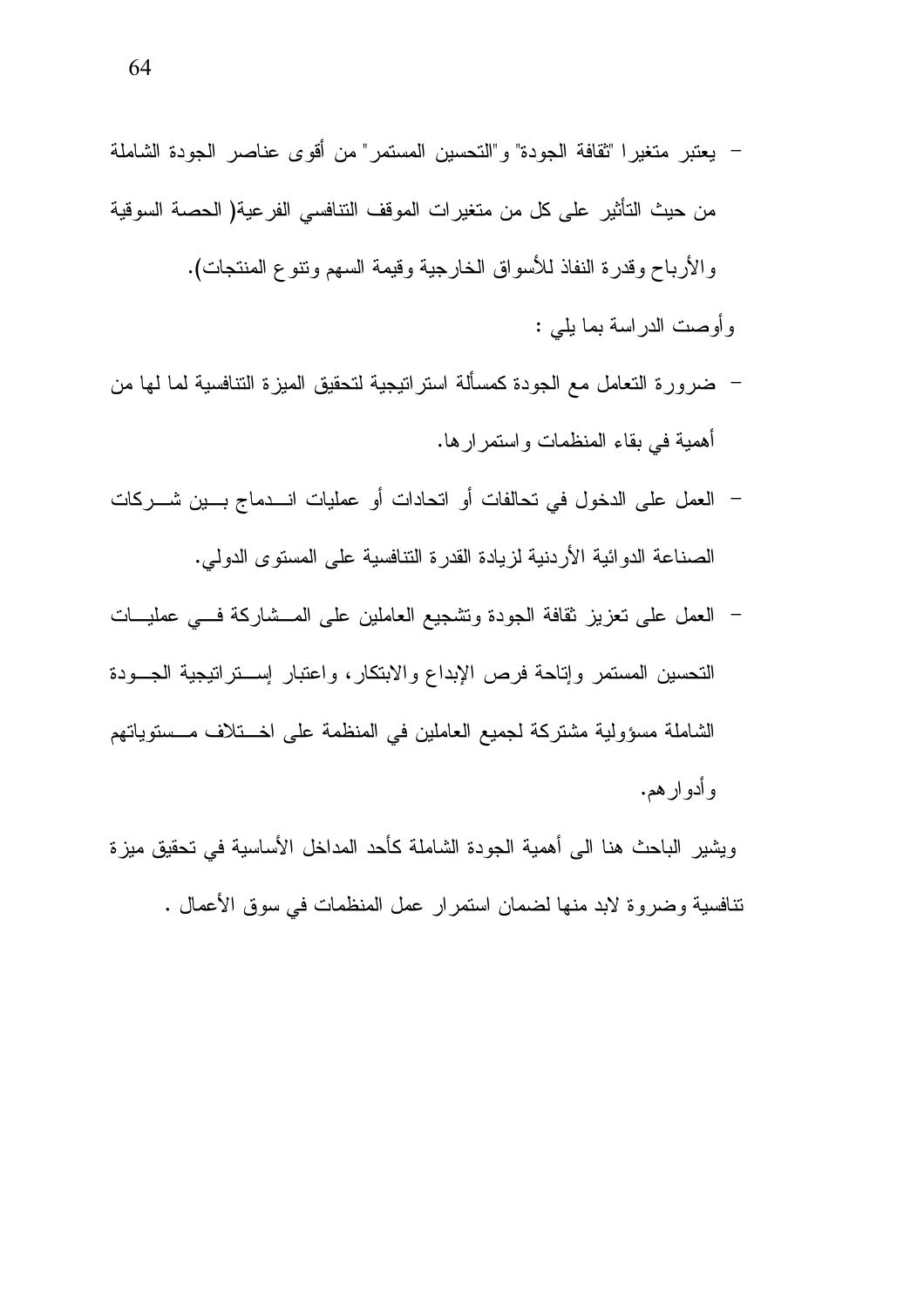### 2–5–2 الدر اسات الاجنبية

### 1. دراسة (1988 , Wood)، بعنوان:

#### **Strategic Planning in the United States Pharmaceutical Industry**

تهدف هذه الدراسة على تقييم شامل للتخطيط الاستراتيجي في مجــال الــصناعة الدو ائية في الو لايات المتحدة الأمر يكية، إذ تمت الدر اسة من خلال إرسال استبانة شـــاملة إلى (142) شركة أدوية في الولايات المتحدة الأمريكية ،وأهم النتائج التي توصلت إليهــا الدر اسة:

- تضع شركات الأدوية رؤية ورسالة واضحة وتضع كذلك أهداف واضحة ومحددة.
- تقوم الشركات الدوائية الأمريكية بعملية التخطيط الاستراتيجي من خلال أقسام خاصــــة يذلك داخل الشركات .
	- معظم الشركات تقوم بعملية تخطيط استراتيجي لمدة خمس سنوات قادمة.
- يوجد تباين واضح بين الشركات حول تحليل البيئة التي تعمل فيها الشركات حيث تشير الدر اسة على أن عدد كبير ٍ من الشر كات لا تقوم بتحليل البيئة بفعالية .

ونعكس هذه الدراسة إهتمام الشركات الدوائية الأمريكية في وضع رسالة ورؤية واضـــحة

وتمارس التخطيط الاستراتيجي لما له من أثر في تعزيز قدرتها التنافسية.

2. دراسة (Osman, A.Hamid M, 1992) بعنوان:

An Empirical Study of the Relationship between Organizational **Effectiveness** and Application of Strategic **Planning** for thePharmaceutical Industry in the United States.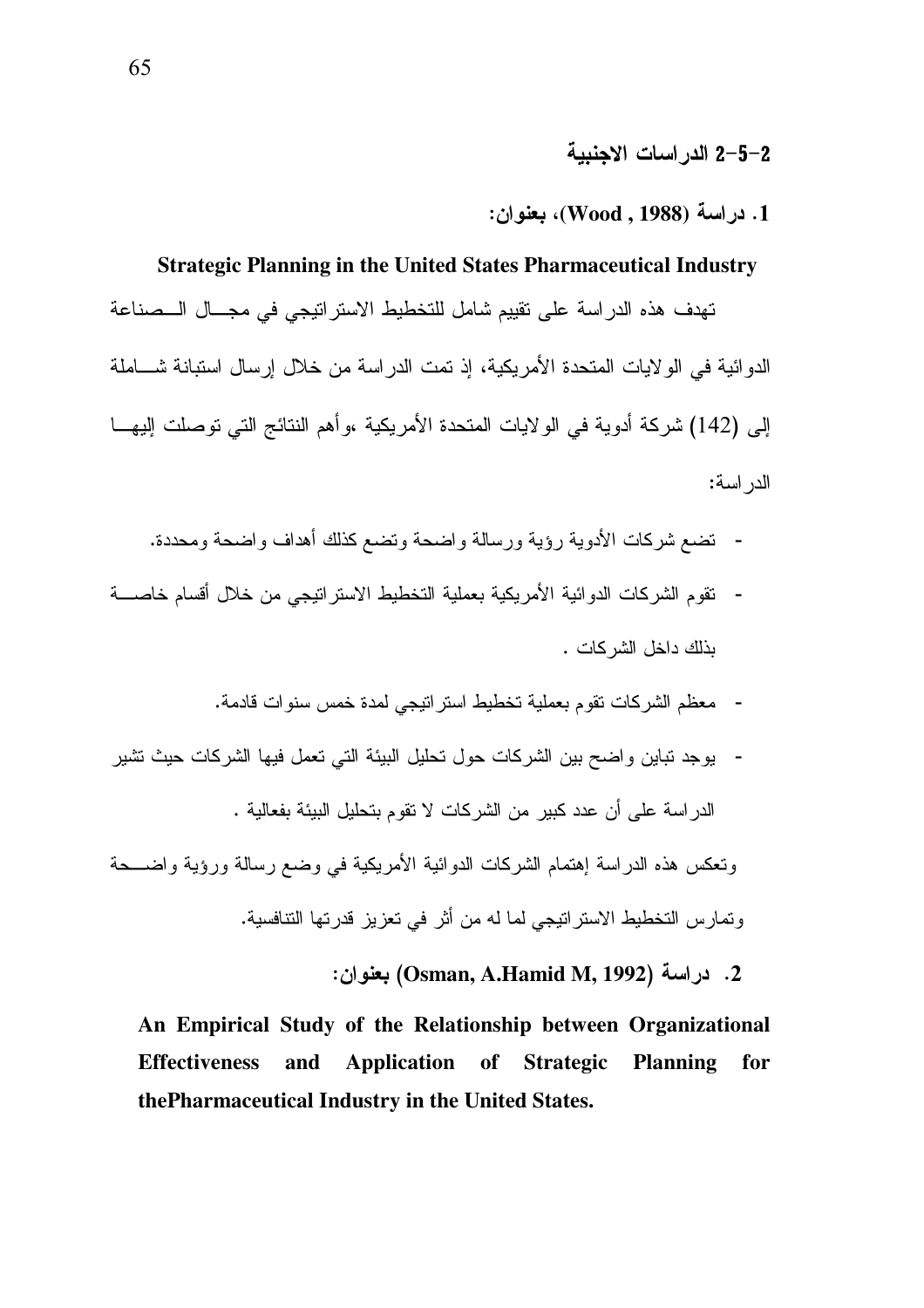وتهدف هذه الدر اسة إلى إيجاد العلاقة بين تطبيق التخطيط الاســـتر اتيجي و فعاليـــة المنظمة (Organizational Effectiveness) في مجال الصناعة الدوائية في الولايات المتحدة الأمريكية وتوصلت الدراسة إلى أن الشركات الـمعناعية الدوائيـــة تمـــارس التخطيط الاستراتيجي من خلال وضع رسالة للمنظمة, وضع الأهداف, تحليل البيئة و استخدام عناصر محددة لتخطيط الإنتاج, والتي أسهمت جميعاً إلى المساهمة في زيادة فعالبة المنظمة.

و نوصلت الدراسة إلى وجود علاقة فوية بين زيادة حجم المبيعات و الاستخدام الكبير لمصبادر المعلومات و تحليل البيئة و بين تحقيق فعالية المنظمة. وتتوافق هذه الدر اسة مع دراسة(Wood , 1988) في أهمية التخطيط الاستراتيجي و أُشــر وضــــع رســـالة محددة للمنظمة في زيادة فعاليتها.

3. دراسة (Hermel and Bartoli, 2001) بعنوان:

**Strategic and Organizational Innovations in the Pharmaceutical Industry Searching for Total Quality: The Case of Large European Pharmaceutical Company.** 

تهدف هذه الدر اسة الى تكوين فكرة تقود الى العلاقة المتكاملة والضرورية بين الجودة الشاملة والإدار ة الإستر اتبجبة , فاتساع دائر ة المشار كة في أنشطة الصناعات الدوائبة بوحب الربط بين الجودة والإستر انتحية.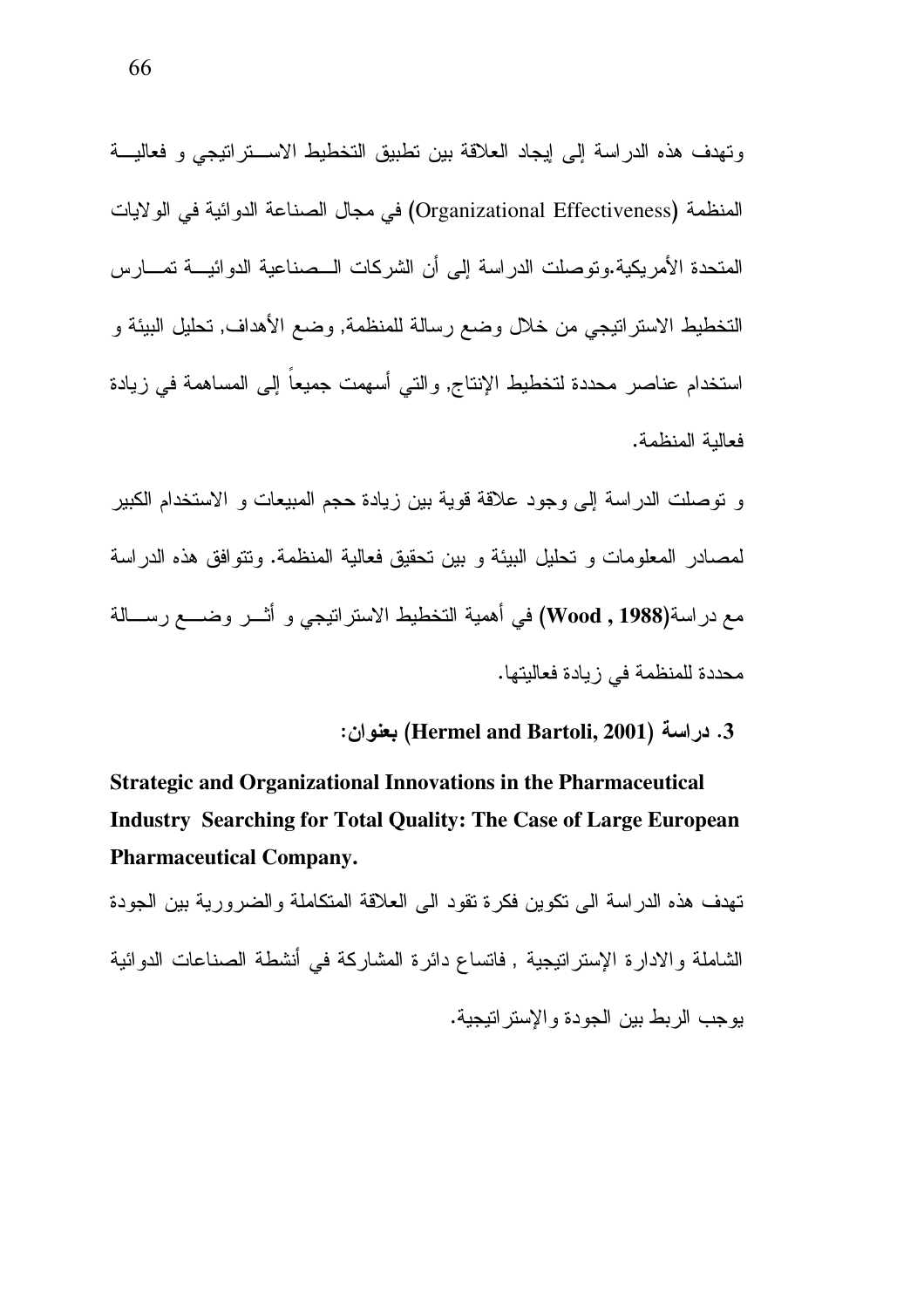تناولت الدر اسة احدى شركات الصناعات الدوائية الأور وبية الكبر ى كحالة در اســــة, حيث أجريت الدراسة في فرنسا على مجموعة Merck-Lipha للصناعات الدوائية و تعتبر من الشركات متوسطة الحجم و تضم 4300 موظف.

وقد خلصت الدراسة الى أهم النتائج التالية:

1) تعتمد كل من الإستراتيجية والجودة كل منهما على الآخر, فهناك علاقة تبادليـــة بين الإستراتيجية و الجودة, تظهر من وجهة نظر ادارية في البيئة المتغيرة و الأكثـــر تعقبدا.

2) أخذ مفهوم الإبداع مغزى جديد بعد تطوير منتجات جديـــدة و تكنولوجيـــا جديـــدة مخصصة لهذا القطاع, حيث ظهرت نتائج لهذه الإبداعات الإدارية والاستر اتيجية على الأداء يشكل عام. تؤكد هذه الدر اسة على أهمية الجودة و المنتجات الجديدة و التكنولوجيا على الأداء فسي شركات الأدوية .

4. دراسة (Namusonge, 2003) بعنوان:

Linking Competencies with Strategies: The case of small and medium size exporting firms in Kenya

تهدف الدراسة لتقييم أهمية قدرات المنظمة الاستراتيجيات التنافسية بين شركات التصدير الصغيرة والمتوسطة الحجم وإيجاد علاقة بين درجة تقدير مدراء الشركات لأهمية قدر ات المنظمة واستر اتبجيات المنظمة التنافسية.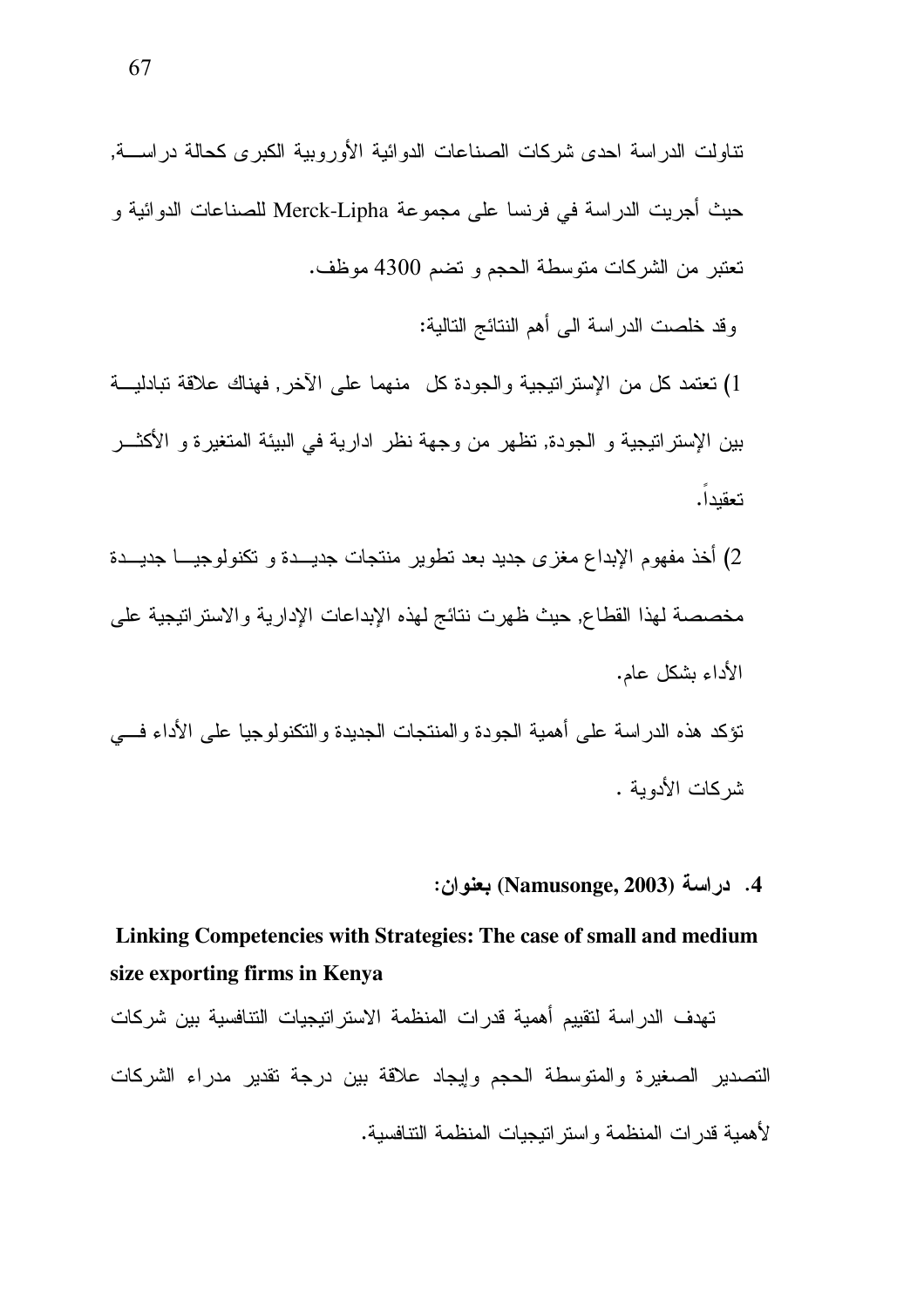إذ تم استخدام طريقة سحب العينة العشوائية الطبقية لاختيار (60) شركة تعمل في قطاع التصدير في مجالات التصنيع والزراعة والخدمات في كينيا حيث تم توزيع استبانة من نصميم الباحث للحصول على البيانات ،ونم الوصول للنتائج التالية:

- قدر ات المنظمات تختلف بين الشركات من قطاع إلى آخر .
- تختلف الشركات بين القطاعات المختلفة في استخدام الاستر اتبجيات التتافسية المستخدمة في نشاطات التصدير .
- يتنافس قطاع الخدمات بشكل كبير من خلال استر اتيجية التمايز في حين ينافس قطاع الصناعة بشكل كبير من خلال استراتيجية قيادة الكلفة وينافس قطاع الزراعة باستخدام استر اتبجبة التركبز .
- كبير بين شركات التصدير .

تؤكد هذه الدراسة على أهمية تطبيق استراتيجيات بورتر الشاملة لتحقيق ميزة تنافسية في أي محال أو أي صناعة.

6. دراسة(Chen and Tsannlin, 2004) بعنوان:

**TOM Implementation in a Healthcare and Pharmaceutical Logistics** Organization: The Case of Zuclling Pharma in Taiwan.

أجريت هذه الدراسة في شركة (Zuclling) للأدوية في تايون و تهـــدف الدراســــة الــــي الكشف عن اساليب و ادوات الجودة الفاعلة في أقسام النسويق والمبيعات فسي شــــركات الصيدلة والدواء و مؤسسات الرعاية الصحية, ووصف عمل هذه الأقسام و التغيير الــذي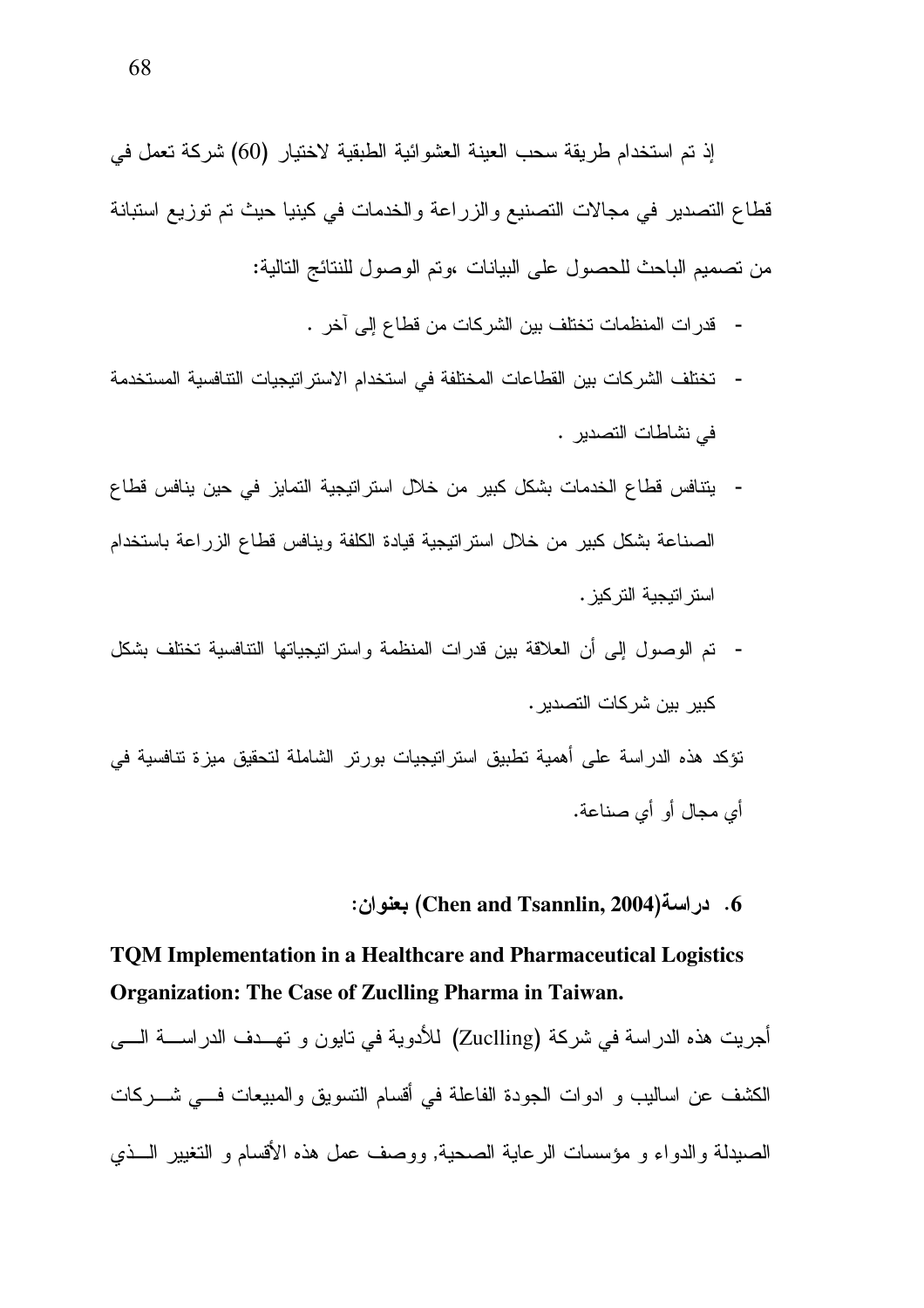ومعرفة اهمية الجودة بالنسبة للموظفين, و اهمية نكامل اقسام المبيعات و التسويق خلال فترة التطبيق. وقد توصلت الدراسة الى أبرز النتائج التالية:

1. إن ندريب العاملين على نشكيل مجموعات أو فرق النسويق و المبيعـــات تـــؤدي دور أ مهماً في خفض الكلفة و زبادة الأرباح و تحقيق الأهداف المتوقعة. 2. النزام الشركة و تشكيل فرق النسويق و المبيعات سيسهم بشكل فاعل فسي نقويسة

مركز الشركة التنافسي من خلال التحسين المستمر لأداء أعمالها.

وكما هو واضح فإن الجودة والإهتمام بالموارد البشرية لمهما دور كبير فسي تحقيق مىز ة تنافسية .

7. دراسة (Kroeger, 2007) بعنوان:

Firm Performance as a function of Entrepreneurial Orientation and **Strategic Planning Practices "** 

تهدف هذه الدراسة إلى إيجاد العلاقة بين قدرة المنظمة على المسح البيئي، والتخطيط ومرونة التخطيط ووضع نوجه محدد للأعمال وبين أداء المنظمة، تم كذلك دراسة تأثير البيئة الخارجية على أداء المنظمة .

تم أخذ عينة لهذا البحث تشمل مالكي ومديري الأعمال الصغيرة في الشمال الشرقي من ولاية أوهايو في الولايات المتحدة الأمريكية، وخلصت الدراسة إلى: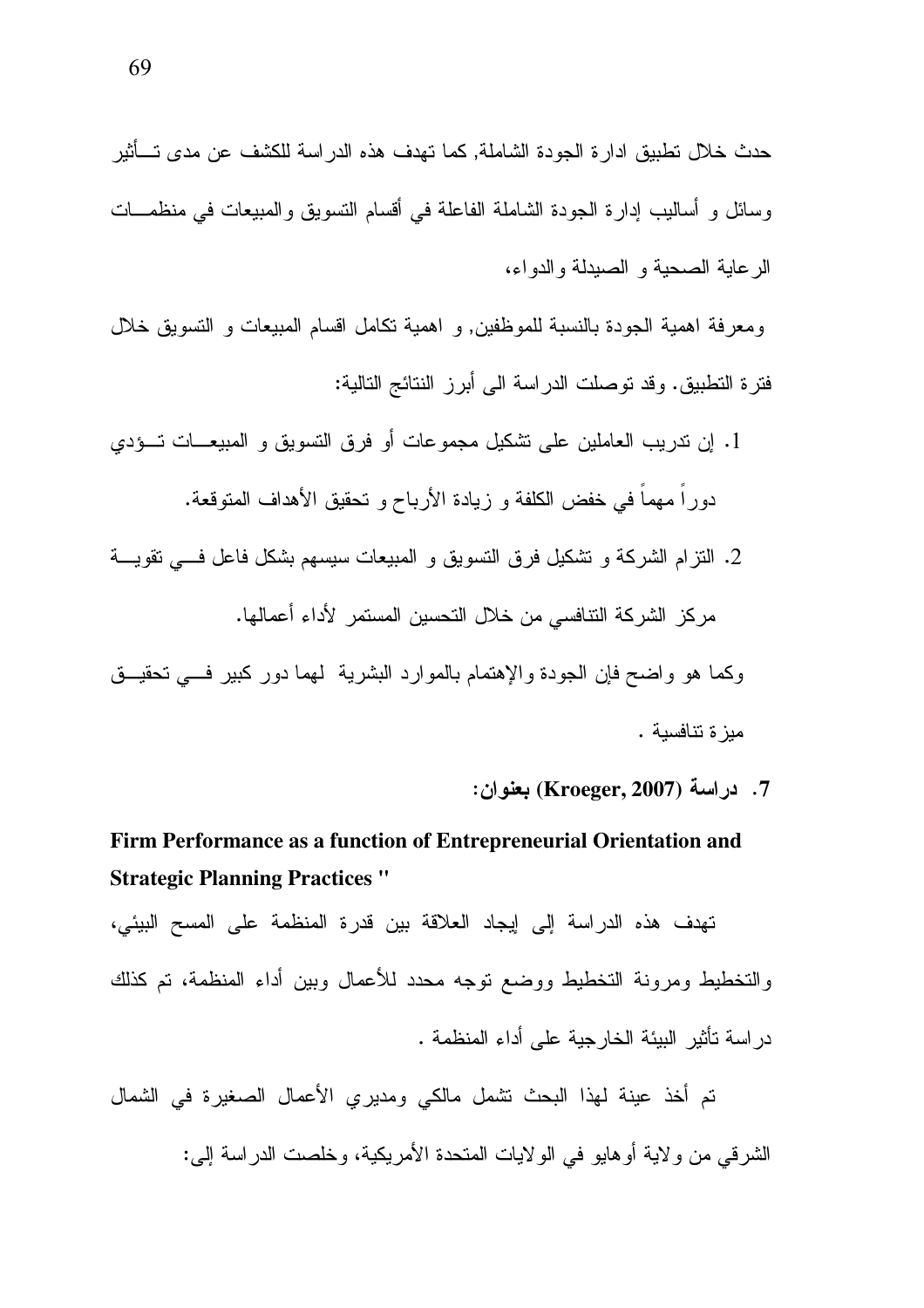- وجود نوجه محدد للمنظمات وله علاقة إبجابية على أداء المنظمة .
- لم يتم إثبات العلاقة الإيجابية بين التخطيط الاستر اتيجي و أداء المنظمة .
- يوجد علاقة واضحة بين حالات عدم التأكد البيئي في التأثير على العلاقة بين توجه المنظمة و أدائها .

ركزت هذه الدراسة على أهمية الإدارة الاستراتيجية و تحديد اتجاه محدد لمنظمة الأعمال في التأثير على أدائها حيث أن لهما الأثر الكبير في توجيه الأعمال لتحقيق الأهداف المنشو دة.

### 2–6 ما يميز الدراسة الحالية عن الدراسات السابقة

من خلال مر اجعة الدر اسات السابقة العربية والأجنبية ذات العلاقة بموضـــو ع الدر اســـة ظهرت العديد من الدراسات التي نتاولت جانب المبزة النتافسية فـــي شـــركات الأدويــــة والعوامل المؤثرة عليها مثل الإندماج بين الشركات، نظم المعلومات، استرانيجية تــسعير الأدوية،الملكية الفكرية، وكذلك أثر العوامل الإستراتيجية، تمكـــين العــــاملين و الجـــودة الشاملة على القدر ة التنافسية لشر كات الأدوية. كما تطر قت العديد مـــن الدر اســـات الــــى الإستراتيجيات التنافسية والتخطيط الإستراتيجي وأثره علىي أداء المنظمات بالإضافة إلسي أثر تبني البحث والتطوير للتغليف في رسالة الشركات علـــي تطــوير الأعمـــال فـــي المستقبل .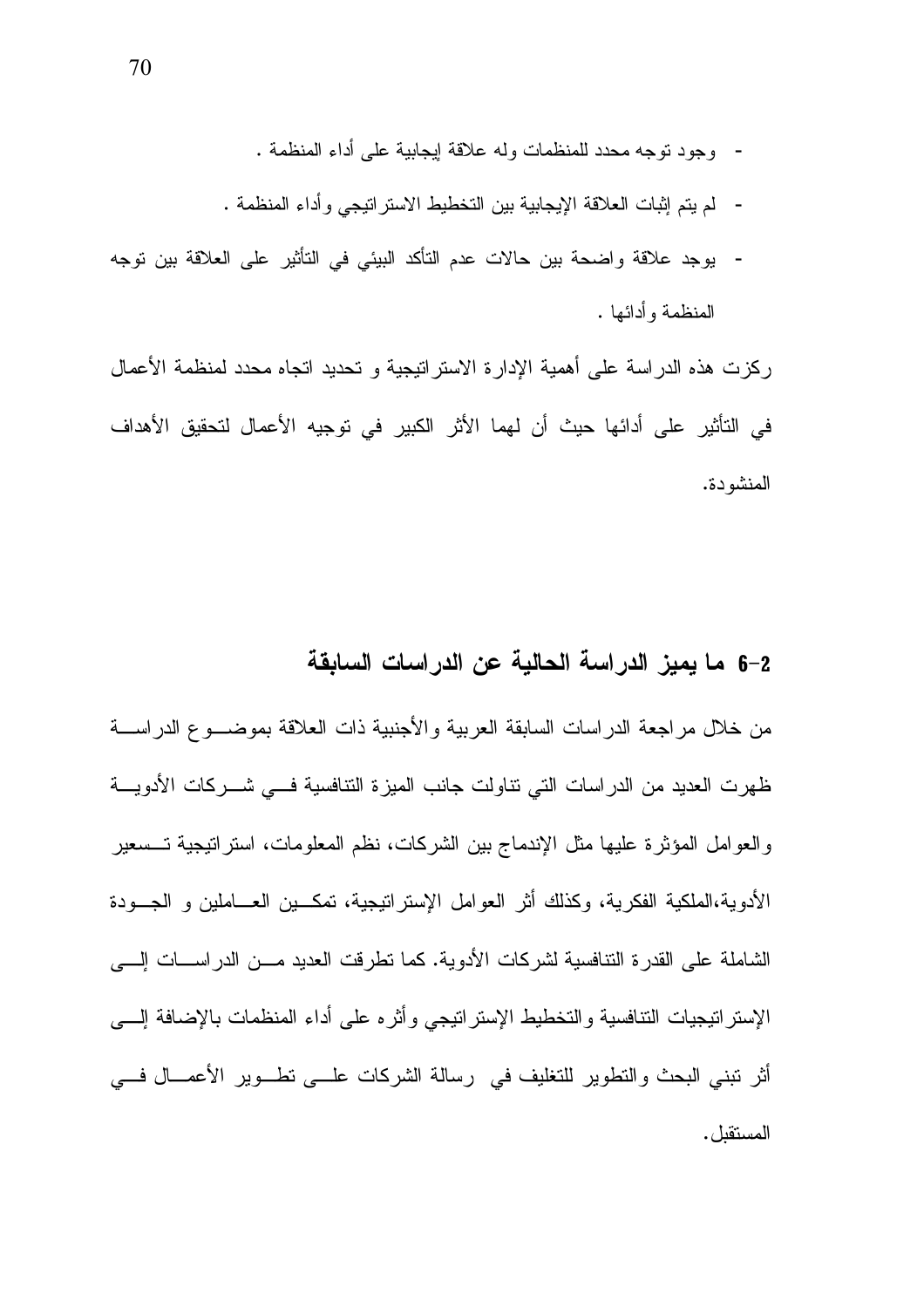ونتوافق الدراسة الحالية مع الدراسات السابقة في أنها نتعامــل مـــع الـجـــودة والبحـــث والنطوير ونلبية حاجة العملاء والإهتمام بالعاملين كعوامل قد نساهم فسي نحقيــق ميـــزة تتافسية لشر كات الأدوية الأر دنية .

أما ما يميز الدراسة الحالية عمن سبقها من الدراسات والأبحاث هو نطرقهــــا لموضــــو ع رسالة المنظمة حيث تبحث في أثر رسالة المنظمة في تحقيق الميزة التنافسية في ســـوق الأدوية الأردنبي من خلال مكوناتها المتمثلة في الجودة والبحــث والنطــوير والإهتمـــام بالعاملين ونلبية حاجة العملاء وهي من الدراسات القليلة التي نتطرق ونتتاول هذا الجانب . فقد جاءت هذه الدراسة لتوضح أهمية رسالة المنظمة في إتخاذ القرارات التي تتخــذها الشركات فيما يتعلق بقضايا متعددة نتعلق بالمنافسة على المستويين المحلي والخـــارجي . فهي بذلك أسهمت بشكل منو اضبع في إظهار ٍ أهمية رسالة المنظمة في الشركات الدو ائيسة الأر دنبة .

# الفصل الثالث منهجية الدراسة

1-3 منهج البحث المستخدم 2-3 مصادر الحصول على البيانات 3-3 مجتمع الدراسة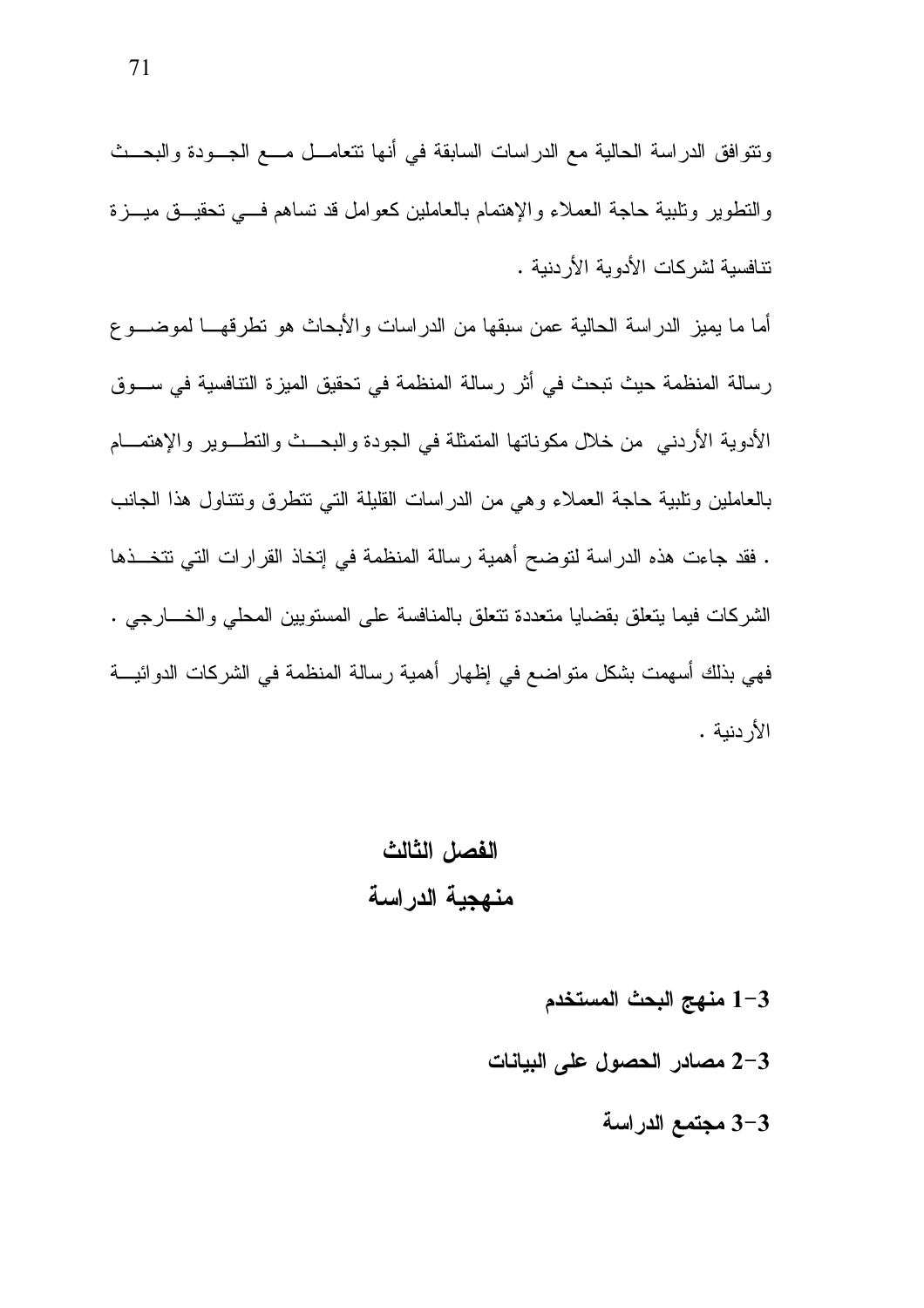- 4-3 عينة الدراسة
- 3–5 أداة الدراسة
- 6-3 نموذج الدراسة
- 7-3 إجراءات الدراسة
- 8–8 التصميم الإحصائي المستخدم في الدراسة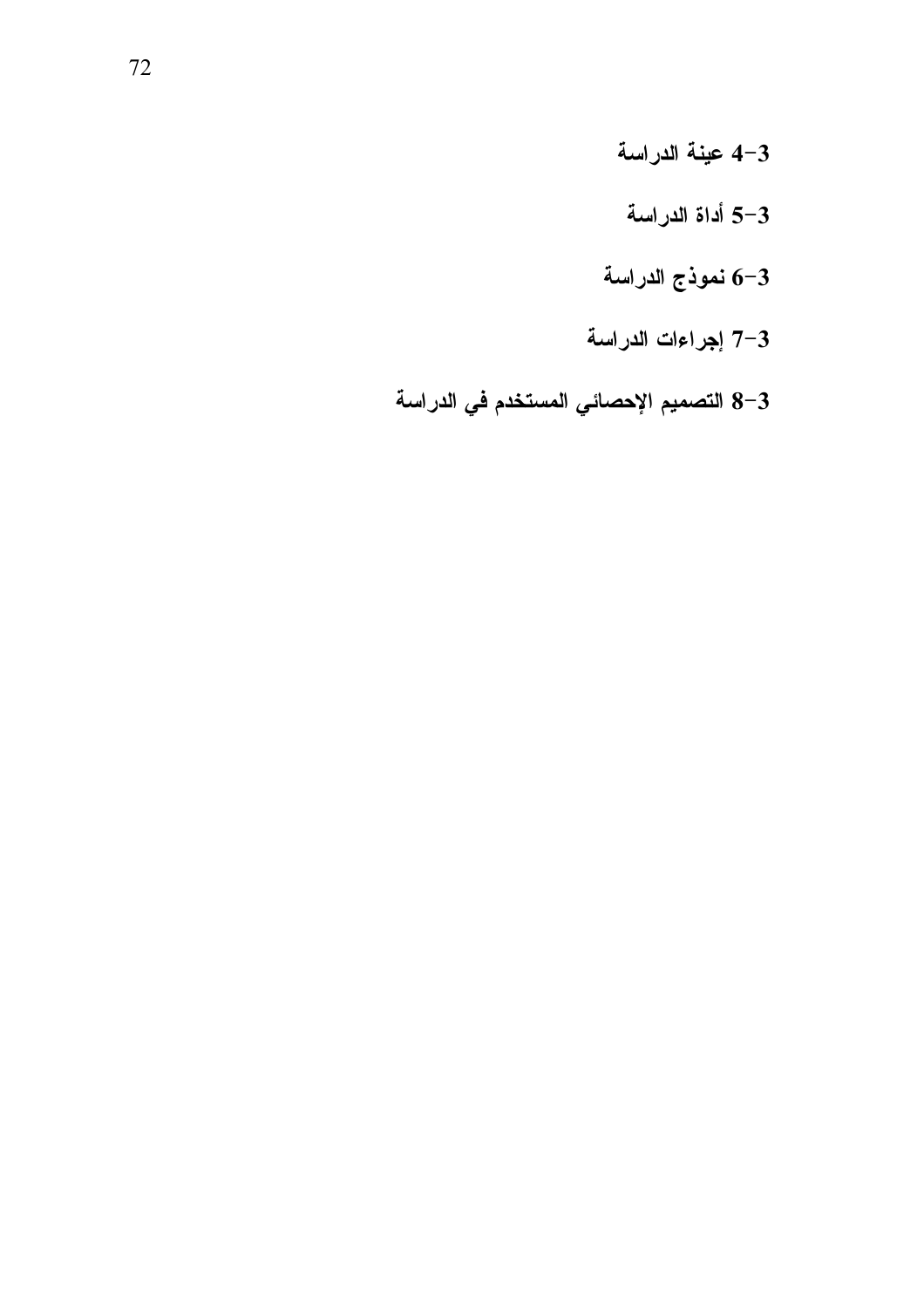### 1-3 منهج البحث المستخدم:

تم اتباع المنهج الوصفى التحليلي في إجراء الدراسة، لما يمتاز به من توفير للبيانات والحقائق عن المشكلة موضع البحث، إضافة إلى نفسير ها والوقوف على دلالتها . 2-3 مصادر الحصول على البيانات

أولاً: المصادر الأولية:

الاستبانة والتي أعدت خصيصا لجمع البيانات التي نتعلق بموضوع الدراسة، وهي عملية منفردة من تصميم الباحث.

ثانباً: المصادر الثانوبة:

تم تحديد الإطار النظري للدر اسة بالاعتماد على:

- الكتب والدوريات والمجلات والنشرات والدراسات الجامعية التي نتاولت الموضوع محل  $\sim$   $-$ الدر اسة .
	- استخدم الباحث الشبكة العالمية للمعلومات (الانترنت) للحصول على  $\overline{\phantom{a}}$ المعلومات الضروربة لإجراء الدراسة.

### 3-3 مجتمع الدر اسة:

يتكون مجتمع الدراسة من شركات الأدوية البشرية الأردنية المساهمة العامة المنتمية للاتحاد الأردني لمنتجى الأدوية وعددها (5) شركات والمذكورة في الجدول رقم (3–1).وقد تم إختيار مجتمع الدراسة هذا وذلك لكون أن جميع هذه الشركات مسجلة في سوق عمان المالي وبالنالي بسهل الوصول والإطلاع على بياناتها المالية .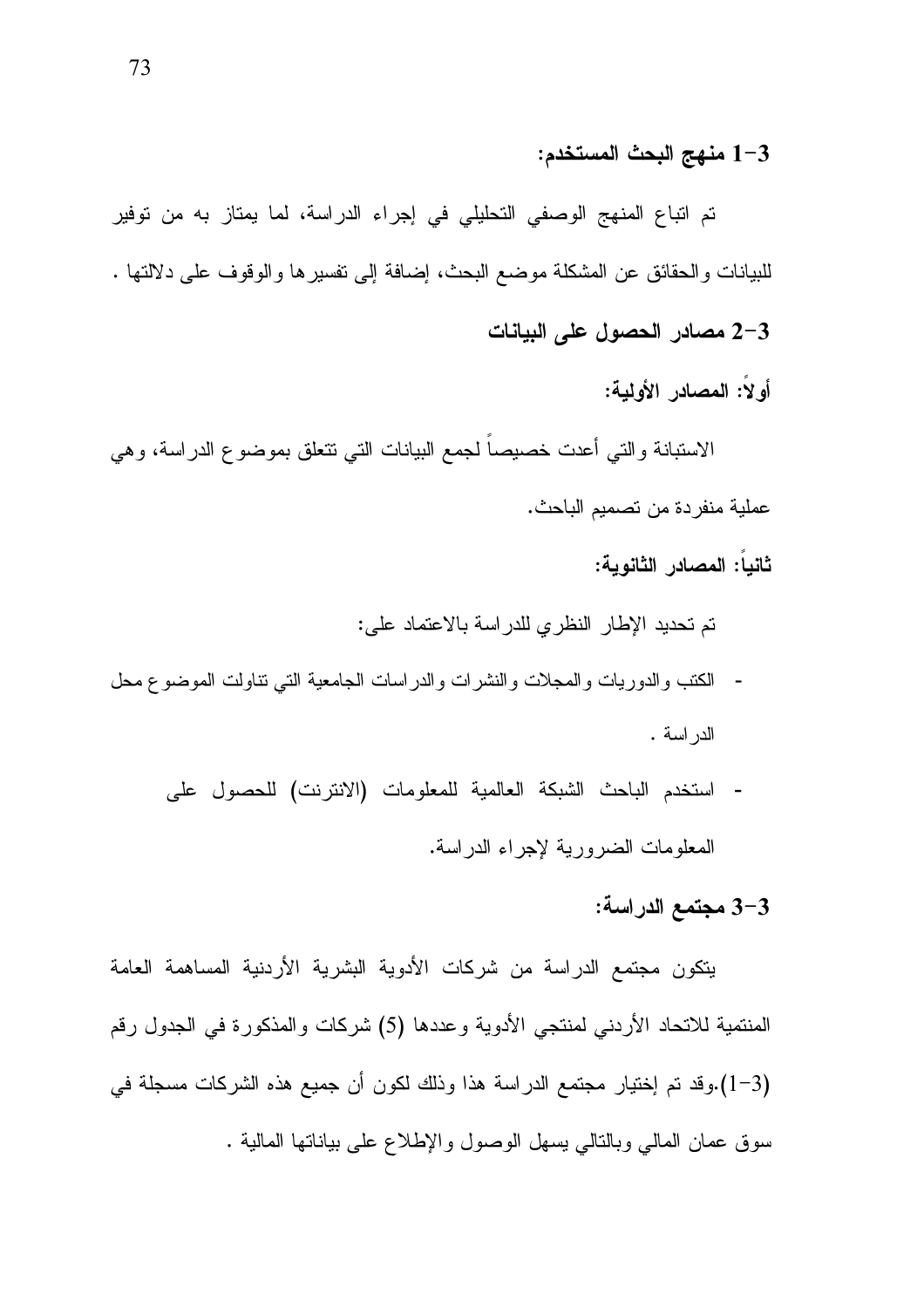## 4-3 عينة الدراسة:

لغايات تحقيق أهداف الدراسة تم اختيار عينة مكونة من جميع مديري شركات الأدوية البشرية الأردنية المساهمة العامة، حيث تم توزيع الاستبانة على جميع المديرين'') في نلك الشركات و بلغ عدد الاستبانات التي تم توزيعها (92) استبانة على جميع أفراد العينة وتمكن الباحث من استعادة (67) استبانة أي بمعدل استجابة بلغ (73%) ويعتبر هذا معدلاً مقبولاً للأغراض الإحصائية.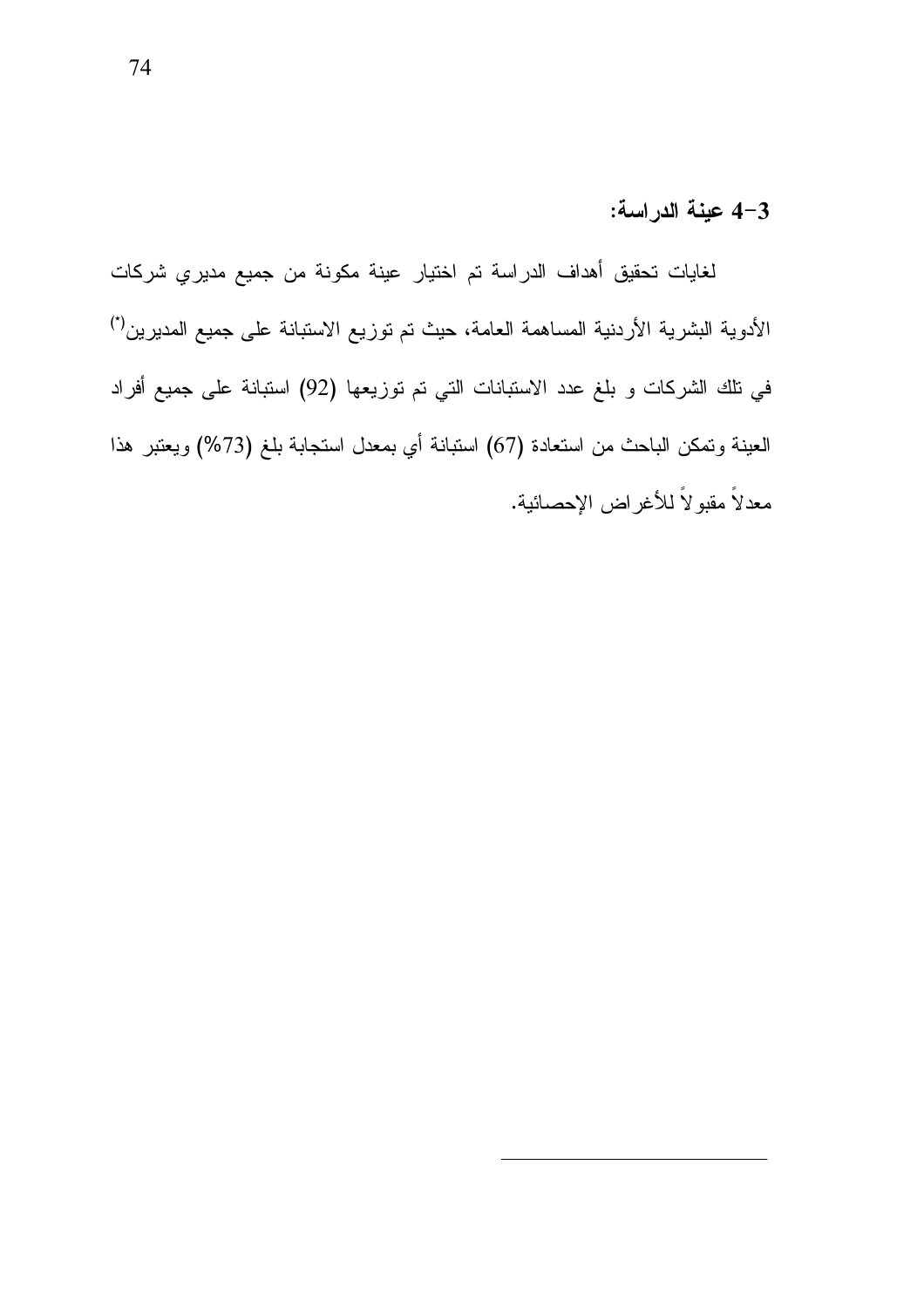(\*) يقصد بالمديرين لأغراض هذا البحث كل من مديري الإدارة العليا (المدير العام أو نوابه أومستشاريه)، ومديري جميع الأنشطة الوظيفية كالانتاج والتسويق والمالية والتخطيط والجودة والمواد والمشتريات والبحث والتطوير وغيرها، بالإضافة إلى رؤساء الاقسام في تلك الدوائر .

## $(1-3)$  جدول أسماء مجتمع الدراسة من شركات الأدوية الأردنية المساهمة العامة

| اسم الشركة                                                        | الرقم |
|-------------------------------------------------------------------|-------|
| شركة دار الدواء للتنمية والاستثمار                                |       |
| الشركة الأردنية لإنتاج الأدوية                                    |       |
| المركز العربي للصناعات الدوائية والكيماوية                        | 3     |
| شركة الحياة للصناعات الدوائية                                     |       |
| شركة الشرق الأوسط للصناعات الدوائية والكيماوية والمستلزمات الطبية |       |

3-5 أداة الدراسة:

بعد ان تم تحديد مشكلة الدراسة، وأسئلتها وفرضياتها، قام الباحث بإعداد أداة الدراسة والمتمثلة في الإستبانة

1–3–5 مراحل بناء أداة الدراسة:

المرحلة الأولى: قام الباحث بصياغة فقرات الاستبانة بما يتوافق مع أسئلة وفرضيات الدراسة من أجل الوصول إلى الأهداف.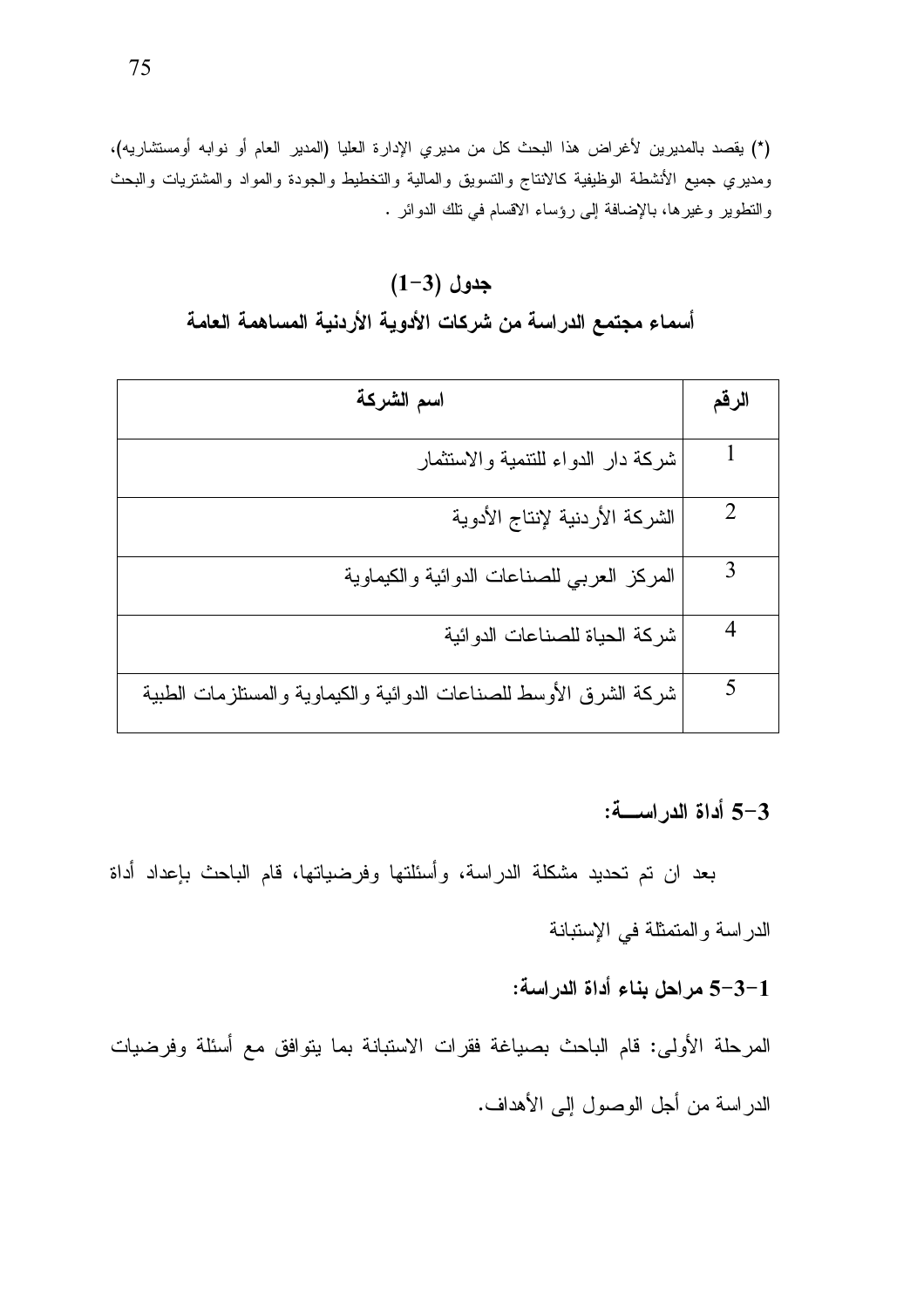المرحلة الثانية: تم عرض الاستبانة على عدد من الأساتذة المختصين في عدد من الجامعات الأردنية وعددهم سبعة (أنظر الملحق رقم 1 ) ، للنأكد من أنَّ فقرات الاستبانة ذات علاقة بأبعاد الدر اسة .

المرحلة الثالثة: تم عرض الاستبانة على ثلاثة مديرين في كل من الشركة الأردنية لانتاج الأدوية وشركة دار الدواء ، وذلك للتأكد من وضوح عبارات الاستبانة وسهولة فهمها وتغطيتها لجميع جوانب الدراسة .

ومن خلال المرحلتين السابقتين (الثانية والثالثة) تم إعادة صياغة بعض الفقرات في الاستبانة بحيث تصبح مفهومة للمستجيبين، وتم حذف بعض الفقرات لتصبح بصورتها النهائية، على النحو النالي أنظر (الملحق رقم 2).

- اشتمل الجزء الأول على المعلومات الشخصية والوظيفية لعينة الدراسة (الجنس، العمر،  $\overline{\phantom{a}}$ المركز الوظيفي، التحصيل العلمي وعدد سنوات الخبرة) .
- اشتمل الجزء الثاني على مكونات المتغير المستقل للدر اسة(رســالة المنظمــة) المتمثلة في (الجودة، البحث والنطوير، الاهتمام بالموارد البشرية ونلبيـــة حاجــــة العملاء) حيث تم قياس أثر كل مكون من هذه المكونات من خلال الأســئلة مـــن (13-1، 32-18، 34-37، 73-59) على النوالي.
- يحتو ي الجزء الثالث من الاستبانة على الفقرات التي تقيس أثر مكونات المتغيـــر المستقل (الجودة، البحث والنطوير، الاهتمام بسالموارد البسشرية ونلبيسة حاجسة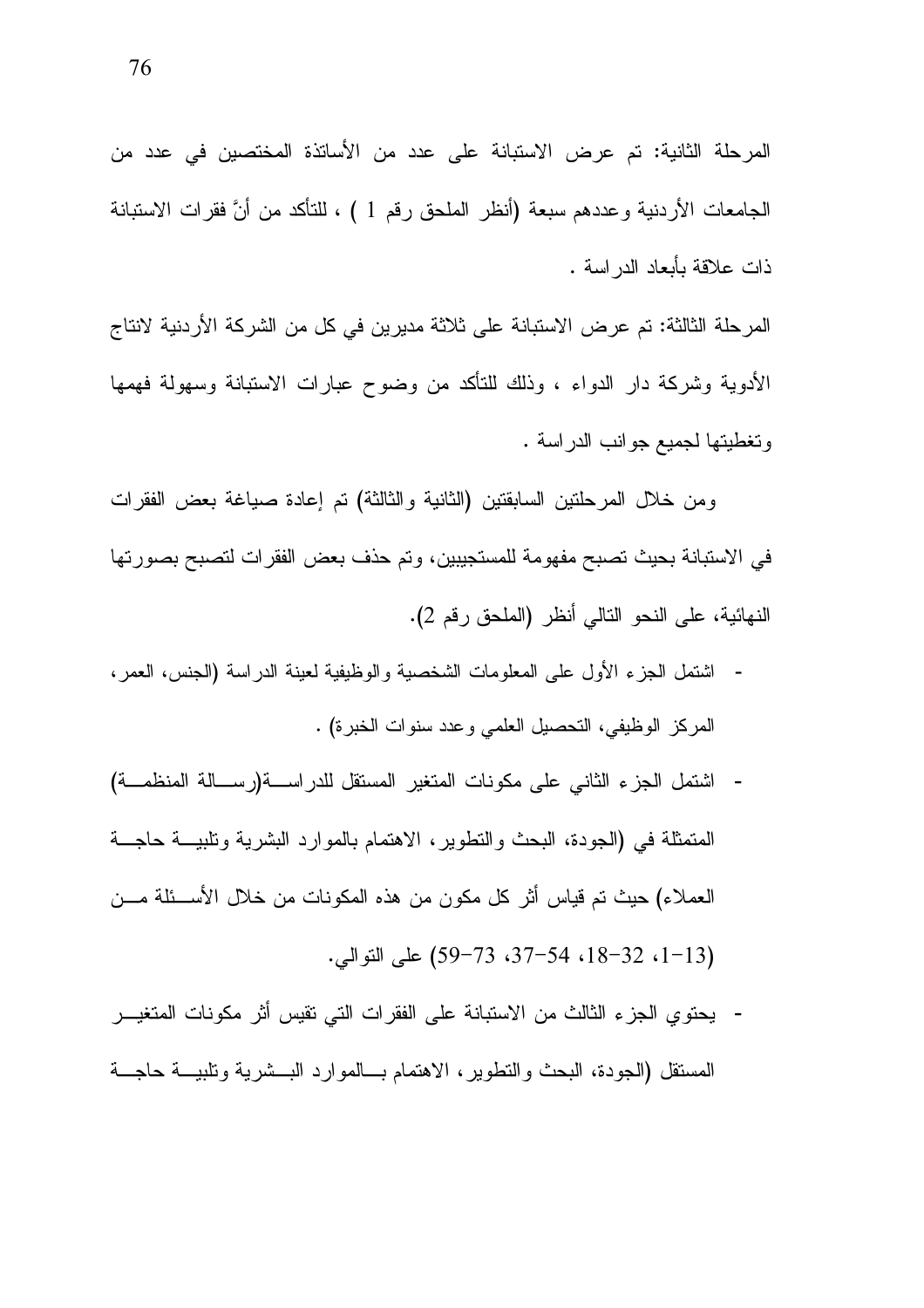العملاء) على المتغير التابع (الميزة النتافسية) وذلك من خلال الاسئلة (17-14، 33-36، 58-55، 77-74) على النوالمي .

3-3-2 اختيار مقياس الاستبانة:

لقد تم اختيار مقياس ليكرت ( Likert) الخماسي، والسبب في ذلك انه يعتبر من أكثر المقابيس استخداماً لقياس الأراء لسهولة فهمه وتوازن درجاته وقد اعتمدت عليه العديد من الدر اسات الأجنبية التي تتخصص في در اسة بيان الأثر ، حيث يشير أفر اد العينة الخاضعة للاختبار على مدى موافقتهم على كل عبارة من العبارات التي يتكون منها مقياس الاتجاه المقترح، وقد ترجمت الاستجابات على النحو التالبي:

| غير موافق بشدة | غير موافق | محائد    | موافق    | موافق بشدة |
|----------------|-----------|----------|----------|------------|
| (1) درجة       | (2) درجة  | (3) درجة | (4) درجة | (5) درجة   |

ولتحديد درجة الموافقة حددت ثلاثة مستويات هي (مرتفعة، متوسطة، ومنخفضة) بناءاً على المعادلة الآتبة:

$$
1.33 = 4 = 1 - 5 = 1 - 5 = 1 - 5 = 1 - 5 = 1 - 5 = 1 - 5 = 3 - 3 = 3
$$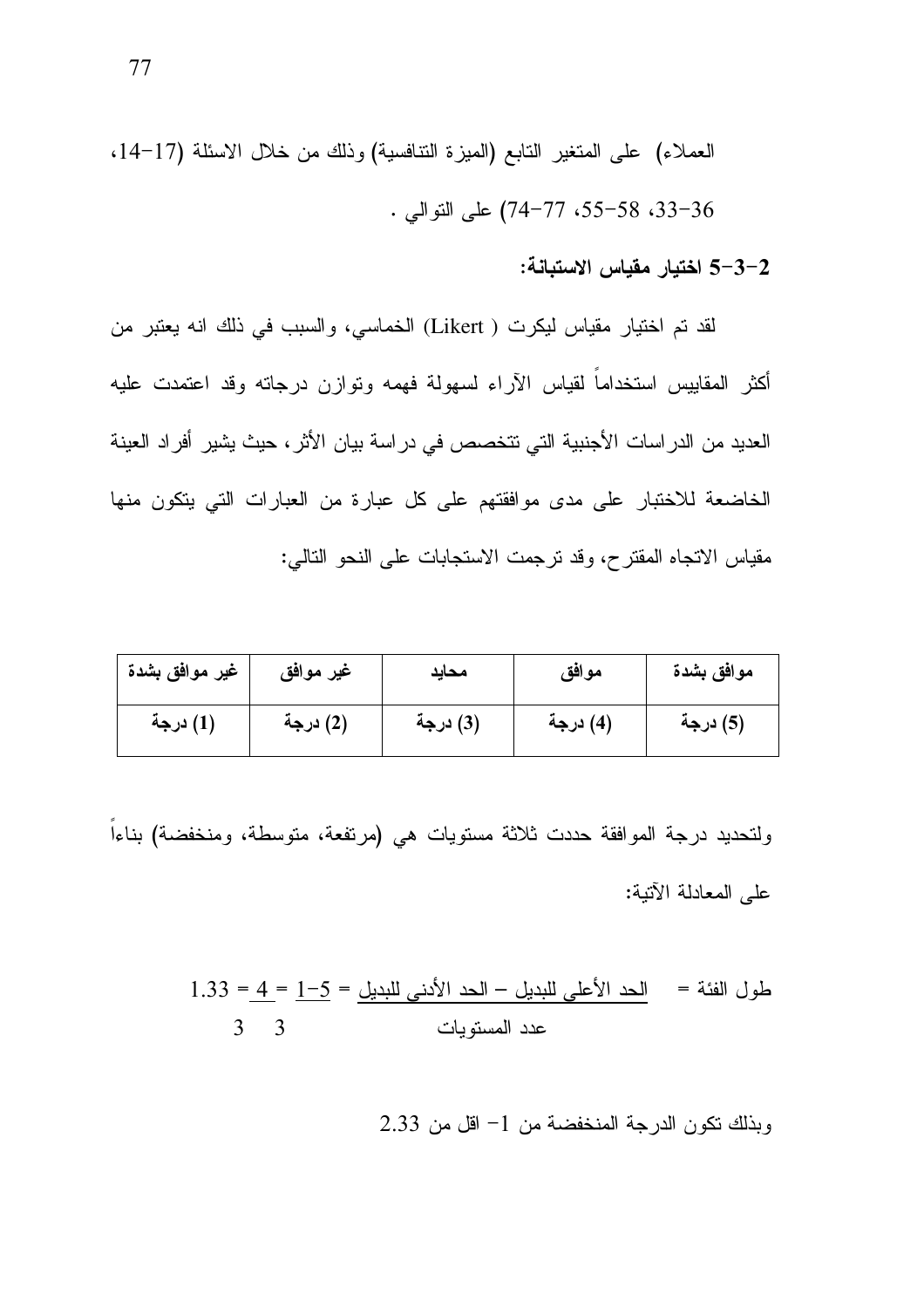والدرجة المتوسطة من 2.34-3.66

و الدرجة المرتفعة من 3.67 فأكثر

3–3–5 الاختبارات الخاصة بأداة الدراسة (الاستبيان):

أو لا: صدق الأداة:

يعني صدق الاداة أنها نتضمن فقرات ذات صلة بمتغيرات الدراسة وأنها تعمل على قياسها بدقة ووضوح، وللتأكد من ذلك فقد تم عرض الاستبانة على سبعة من الأساتذة المختصين (انظر الملحق رقم 1)، بالإضافة على أنه قد قام الباحث بعرض الاستبانة على ثلاثة مديرين في شركتي أدوية أردنيتين للإستئناس بآرائهم في طبيعة الأسئلة الموضوعة ومدى تغطيتها لجوانب الدر اسة .

وبالتعاون مع الأستاذ الدكتورالمشرف فقد تم الأخذ بملاحظاتهم وتعليقاتهم وتعديل فقرات الاستبانة بما يتناسب مع قياس متغير ات الدر اسة.

ثانباً: ثبات الأداة:

للحصول على أداة قادرة على جمع معلومات دقيقة لابد ان نكون نلك الأداة قادرة على إعطاء إجابات ثابتة نسبيا، ويعد الثبات من منطلبات أداة الدراسة، ولقياس الثبات تم استخدام برنامج الحزم الإحصائية للعلوم الاجتماعية (SPSS) لاستخراج معامل الاتساق الداخلي كرونباخ – ألفا (Cronbach-Alpha)، ونبين نتائج الجدول رقم (3–2) أن قيمة ألفا (α) لجميع مجالات الدراسة في الاستبانة قد حصلت على نسبة أعلى من (0.60)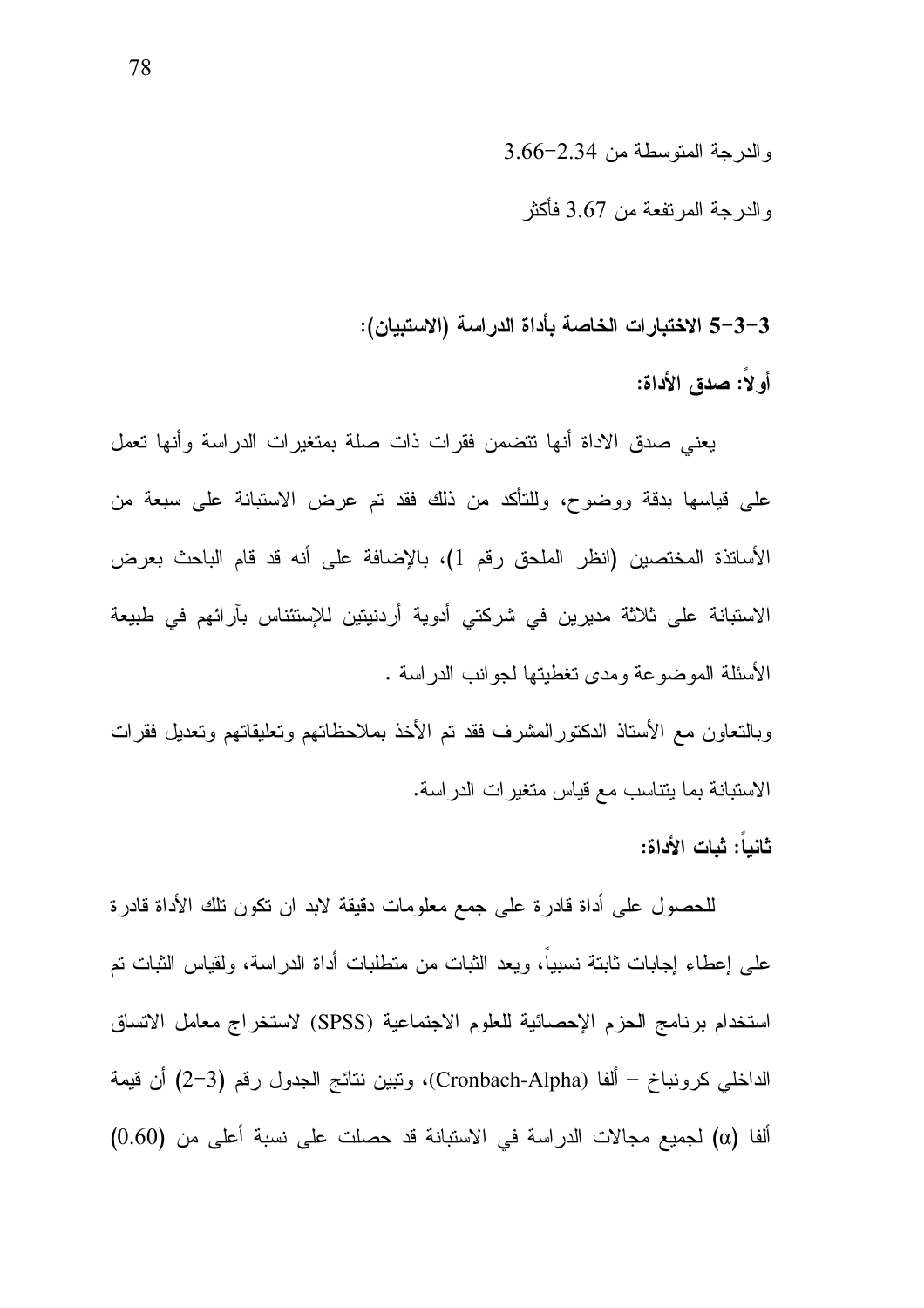وهذا يمثل قيمة جيدة لثبات الاتساق الداخلي وهي نسبة مقبولة ونتاسب الأبحاث في مجال الأعمال (Sekaran, 2003: 288)

## $(2-3)$  جدول رقم

## معاملات الثبات لأداة الدراسة

| قيمة كرونباخ ألفا | المكونات           |
|-------------------|--------------------|
| 0.90              | الجودة             |
| 0.90              | البحث والتطوير     |
| 0.94              | الموارد البشرية    |
| 0.89              | نلبية حاجة العملاء |
| 0.97              | الدرجة الكلية      |

3-6 نموذج الدراسة:

المتغير المستقل

المتغير التابع

مكونات الرسالة الجودة – جودة المنتج - جودة المواد الخام البحث والتطوير – تقديم منتجات جديدة – تطوير المنتجات الحالية تلبية حاجة العملاء – السعر – النوع – سرعة الإستجابة

الميزة التنافسية –حجم المبيعات –الحصة السوقية –صافي الربح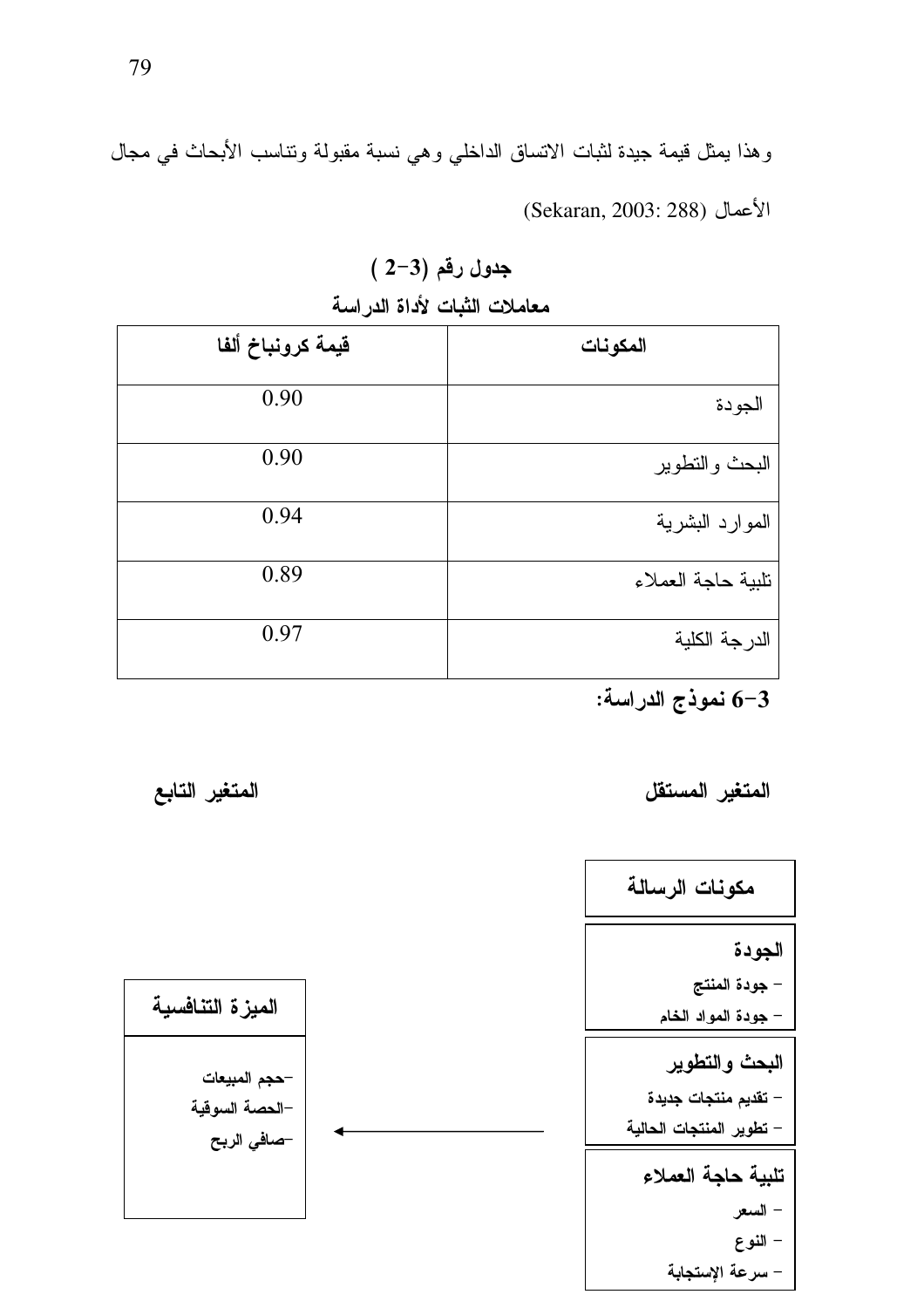الاهتمام بالموارد البشرية – التدريب المستمر – السلامة المهنية

 $(1-3)$  شكل رقم نموذج الدراسة

7-3 إجراءات الدراسة:

تم توزيع الاستبانة على المديرين في شركات الأدوية بالتعاون مع رئـــيس قـــسم شؤون الموظفين أو مدير الموارد البشرية في نلك الشركات باستثناء الــشركة الأردنيـــة لانتاج الأدوية حيث تم توزيع جميع الاستبانات في داخل الشركة يدوياً وذلك لكوني أحـــد العاملين في هذه الشركة .

8–8 التصميم الإحصائي المستخدم في الدر اسة: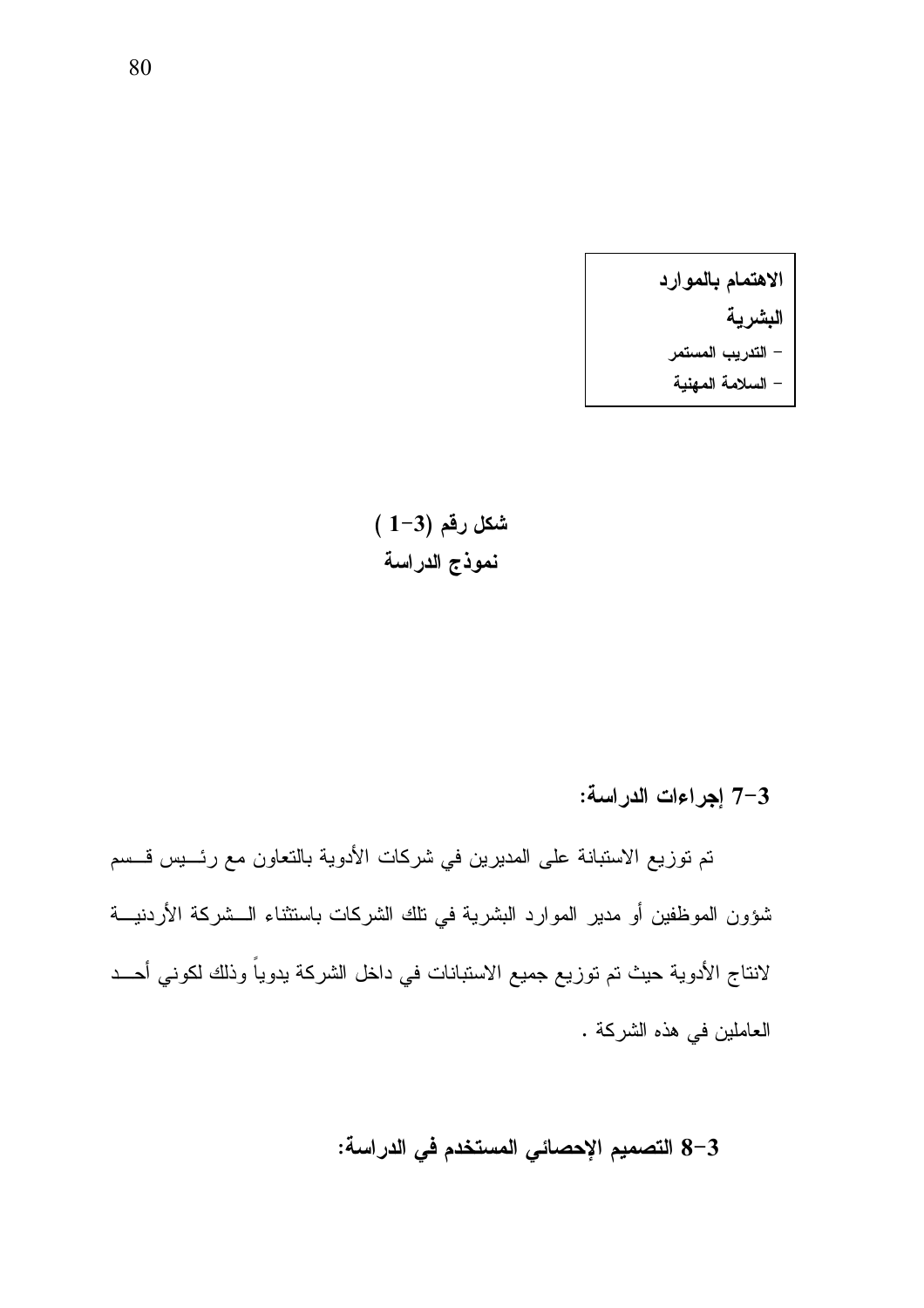للإجابة على أسئلة الدراسة واختبار فرضياتها قام الباحــث باســتخدام الأســـاليب الإحصائية المناسبة والتبي نتألف مما بلبي:

- المتوسطات الحسابية، التكرارات والنسب المئوية لتحديد معدل استجابة أف راد العينة  $\overline{\phantom{a}}$ لمتغير ات الدر اسة.
	- الانحرافات المعيارية لقياس درجة النشنت المطلق لقسيم الإجابات عسن وسطها الحسابي.
		- معامل الانساق الداخلي كرونباخ ألفا (Cronbach-Alpha).
	- تحليل الانحدار البسيط وذلك لقياس الأثر بين المتغير المستقل و المتغير التابع.
		- تحليل الإنحدار الخطي المتعدد لإختبار الفرضية الرئيسة الأولى .

# الفسصل الرابع مناقشة نتائج التحليل الإحصائى واختبار الفرضيات

- 1-4 المقدمة
- 2-4 عرض بيانات عينة الدراسة
	- 3-4 اختبار فرضيات الدراسة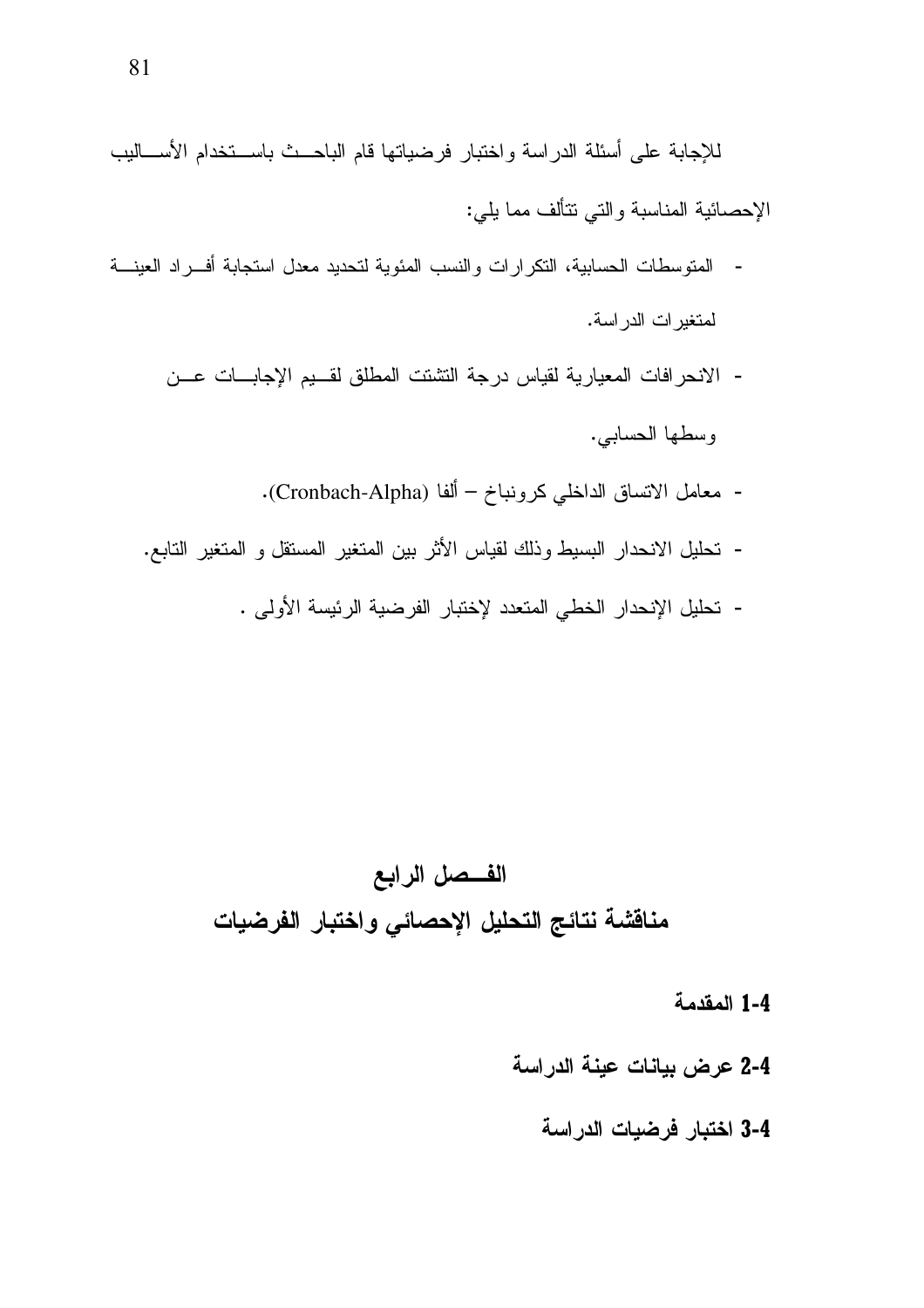## 1-4 المقدمة

يهدف هذا الفصل إلى عرض نتائج التحليل الإحصائي التي تم التوصل إليها من خلال استخدام برنامج الحزم الإحصائية للعلوم الاجتماعية SPSS، حيث سيتم اختبار الفرضيات.

## 2-4 عرض بيانات عينة الدراسة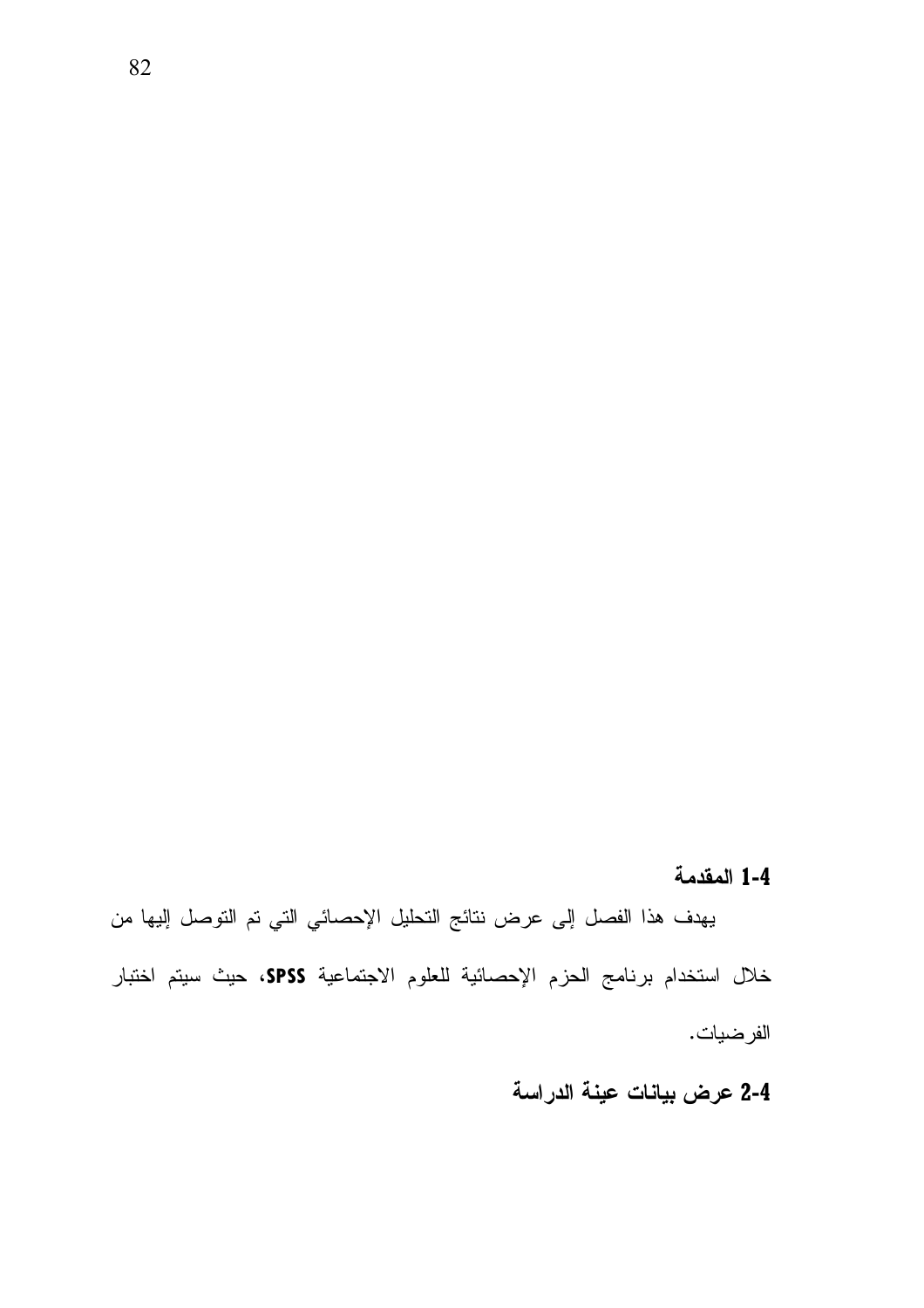يتناول هذا الجزء خصائص عينة الدراسة من الشركات والعملاء من حيث الجنس، والعمر، والمركز الوظيفي، والتحصيل العلمي، وعدد سنوات الخبرة، ويظهر الجدول (4–1) نلك الخصائص.

جدول (4–1)

|  |  | وصف أفراد عينة الدراسة |  |
|--|--|------------------------|--|
|  |  |                        |  |

 $\overline{\mathbf{r}}$ 

| النسبة المئوية<br>(%) | التكرار        | الفئة                       | المتغير        | الرقم                   |
|-----------------------|----------------|-----------------------------|----------------|-------------------------|
|                       |                |                             |                |                         |
| 58.2%                 | 39             | نكر                         | الجنس          | $\mathbf{1}$            |
| 41.8%                 | 28             | أنشى                        |                |                         |
| 16.4%                 | 11             | 30 سنة فمادون               |                |                         |
| 50.7%                 | 34             | من31–40                     | العمر          | $\overline{2}$          |
| 20.9%                 | 14             | من41–50                     |                |                         |
| 11.9%                 | 8              | 51 سنة فأكثر                |                |                         |
| .0%                   | $\bf{0}$       | مدیر عام                    |                |                         |
| 3.0%                  | $\overline{2}$ | نائب مدير عام               | المركز الوظيفى | 3                       |
| 28.4%                 | 19             | مدير إحدى الإدارات الرئيسية |                |                         |
| 68.7%                 | 46             | رئيس قسم                    |                |                         |
| 1.5%                  | 1              | دبلوم كلية مجتمع            |                |                         |
| 65.7%                 | 44             | بكالوريوس                   |                | $\overline{\mathbf{4}}$ |
| 26.9%                 | 18             | ماجستير                     | التحصيل العلمى |                         |
| 6.0%                  | 4              | لاكتوراه                    |                |                         |

| تابع / جدول (4–1)     |         |       |         |        |  |  |  |
|-----------------------|---------|-------|---------|--------|--|--|--|
| النسبة المئوية<br>(%) | التكرار | الفئة | المتغير | الر قم |  |  |  |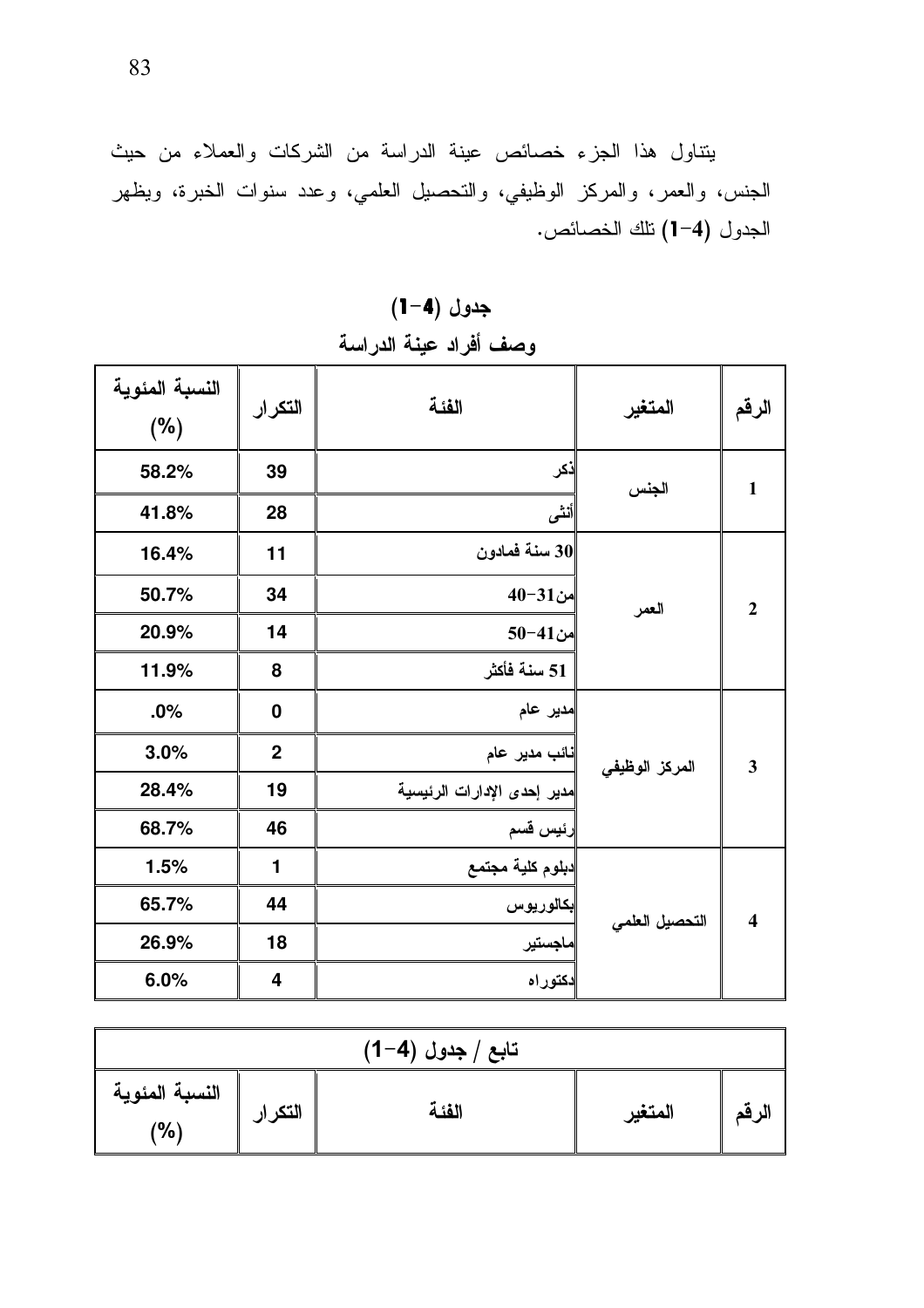| 0.0%  |    | أقل من سنة   |                  |  |
|-------|----|--------------|------------------|--|
| 10.4% |    | من1–5 سنوات  | عدد سنوات الخبرة |  |
| 20.9% | 14 | من 6–10سنوات |                  |  |
| 68.7% | 46 | أكثر من 10   |                  |  |

يبين الجدول **(4-1)** من حيث الجنس أن ما نسبته (58.2%) من الذكور، وما نسبته (41.8%) من الإناث ويرجع السبب في انخفاض نسبة الإناث مقارنة الى الذكور

هو أن إقبال الإناث على العمل في مجال الصناعة الدوائية هو أقل من إقبال الذكور لكون أن معظم طبيعة أعمال الصناعة الدوائية نتطلب جهد جسدي ونعامل كبير مع المواد الألات وهو ما تحاول العديد من الإناث تجنبه وتوصلت الكيميائية والألات دراسة(عثمان،2003) و (القضاة،2006 ) من خلال دراستيهما على قطاع الصناعة الدوائية لنفس هذه النتيجة ولكنهما فسرا ذلك بإنخفاض نسبة مشاركة الإناث في نولي المراكز الإدارية العليا في شركات الصناعة الدوائية في الأردن، وفيما يتعلق بالعمر فقد تبين أن ما نسبته (16.4%) هم أعمارهم 30 **سنة فما دون** فيما تبين أن ما نسبته (50.7%) أعمارهم من 31 – 40 سنة وأن (%20.9) أعمارهم من 41 – 50 سنة، وأن (11.9%) أعمارهم **من 51 فأكثر** ويتبين من هذه النتيجة أن معظم المتوسطات العمرية لأفراد عينة الدراسة تقع ضمن الفئة العمرية (31–40) سنة لكون أن معظم الذين أجابوا على الإستبيان هم رؤساء الأقسام وغالبيتهم من فئة الشباب وتتوافق هذه النتيجة مع دراسة (القضاة،2006) . أما ما يتعلق بالمركز الوظيفي فقد تبين أن (3.0%) نائب مدير عام، وأن ما نسبته (28.4%) من مديري إحدى الإدارات الرئيسة، وأن (%68.7) من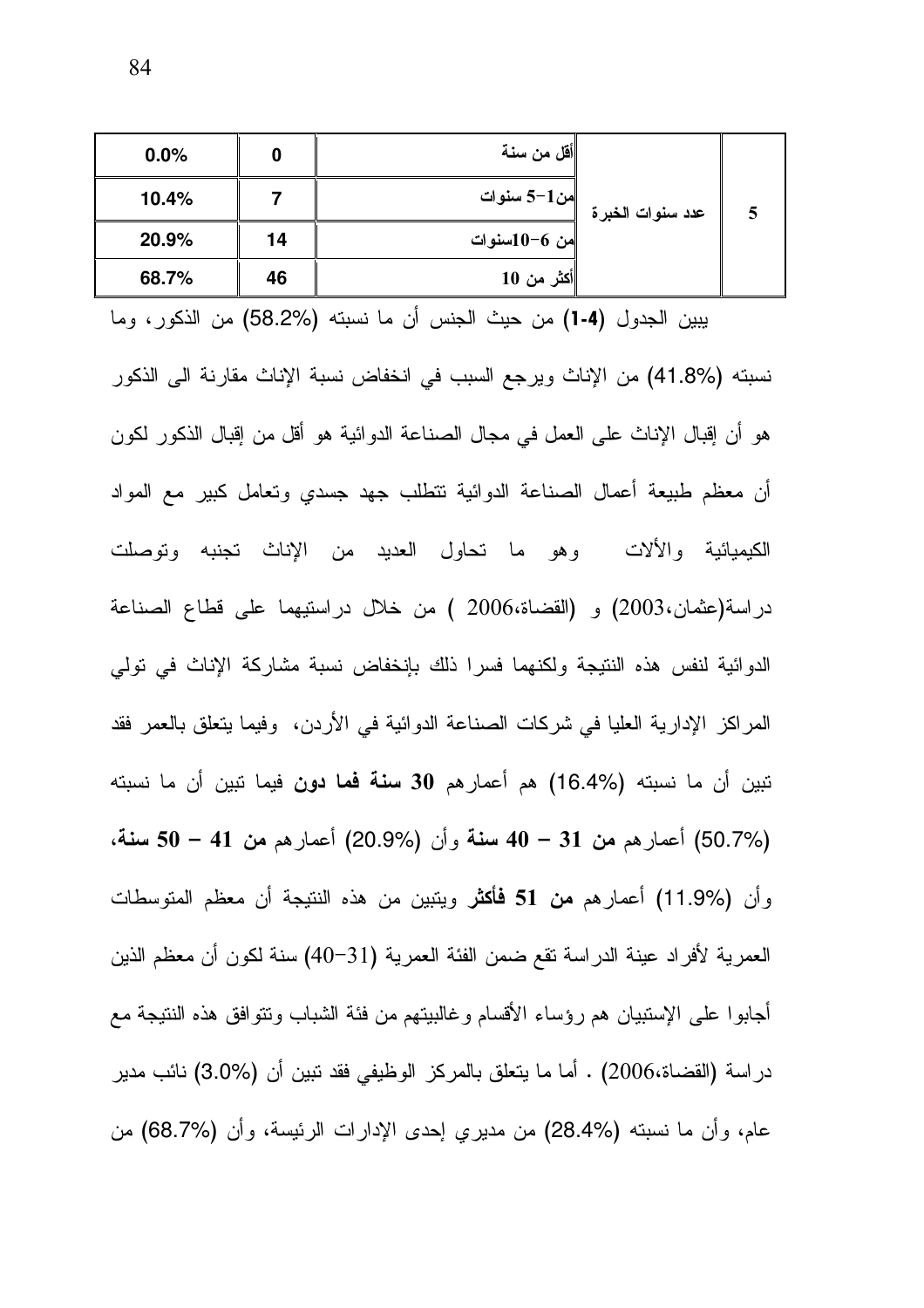رؤساء الأقسام و كما يلاحظ بأنه لم يقم أي مدير عام بالإجابة على أي استبيان ونسبة الإجابة لمركز نائب المدير العام نساوي فقط (%3.0) وربما يعود ذلك لإنشغالهم الدائم وعدم النَّفر غ . أما ما يتعلَّق بالتحصيل العلمي فقد نبين أن (1.5%) من حملة دبلوم كلَّية المجتمع، وأن (%65.7 ) من حملة البكالوريوس، وأن ما نسبته (%26.9) من حملة الماجستير، وأن (%6.0) من حملة الدكتوراه وإن دل ذلك على شيء فإنما بدل على المستوى التعليمي العالي الذي يتمتع به أفراد العينة ، ولعل ذلك ضروري جدا في مجال الصناعة الدوائية والتبي تعتبر صناعة حساسة ونتطلب مستويات تعليمية ومهارة عالية ويتوافق هذا مع دراسة (عثمان،2003). أما ما يتعلق بعدد سنوات الخبرة تبين أن (10.4%) هم ممن لديهم خبرة 5 سنوات فمادون، وأن (20.9%) هم من الذين لديهم خبرة تتراوح بين 6 – 10 سنوات، فيما تبين أن ذوى الخبرة أكثر من 10 سنوات شكلوا (68.7%) ومن خلال هذه النتائج يتضح أن معظم أفراد العينة نزيد خبرتهم عن 10 سنوات والذي يعطي مؤشر على مدى أهمية وحساسية العمل والذي بتطلب أشخاص ذوى خبرة طويلة في مجال عملهم .

وللتعرف على أثر رسالة المنظمة في تحقيق ميزة تنافسية في شركات الأدوية الأردنية استعان الباحث بكل من المتوسطات الحسابية والانحرافات المعيارية، ودرجة أهمية الفقر ة و مسنو ي المو افقة.

أولا : الجودة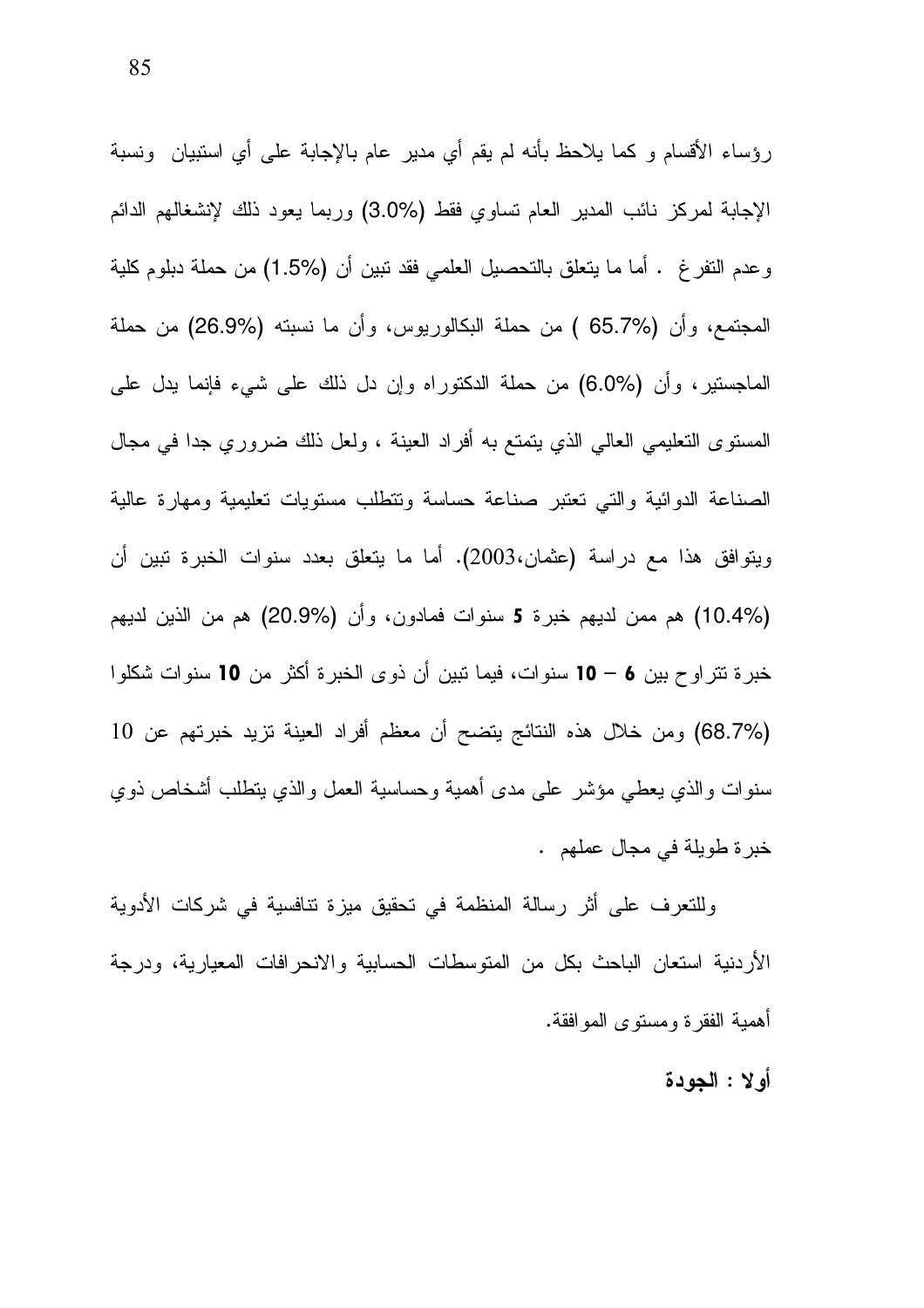حققت الجودة وكما هو موضح بالجدول (4–2) وسطاً حسابياً عاماً بلـــغ (4.35) وبانحراف معياري عام بلغ (0.41). أما على مستوى الفقرات فقد نراوحت قيم الوســط الحسابي بين (4.55) لــ " المطابقة للمواصفات والمعايير الدولية هي المرجعية الرئيسية لإنتاج سلع الشركة " حيث كان الانحراف المعياري (0.53) وبين أقل قيمة وسط حسابي حققتها فقر ة " تولَّى إدار ة الشركة أهمية قصوى لمسألة الجودة مما انعكس على انخفـــاض معدل المعيب (Defect) في منتجات الشركة " بلغت (3.96) وبانحراف معيـــاري بلـــغ (0.66).في الواقع نتوافق النتائج التي تم الحصول عليها مع ما هو مطبق فعليــا علـــي أرض الواقع حيث نعتمد معظم شركات انتاج الدواء المحلية نطبيـــق مبــــادئ الممارســــة الجيدة للتـــصنيع الـــدوائي ( Good Manufacturing Practices) لانتـــاج ســـلع ذات مو اصفات وجودة عالية نتو افق مع المو اصفات و المعايير الدوليـــة مـــن أجـــل مو اكبـــة الاسواق العالمية حيث حازت معظم هذه الشركات على شهادة المو اصـــفات الأوروبيـــة للتصنيع (European Approval)، وشـــهادة المواصـــفة الــسويدية Sweden MPA Approval ، وكذلك شهادة ISO 9000 بالإضافة إلى أن بعض الشركات تسعى للحصول على الــ FDA Approval حتى نتمكن من دخول الــسوق الأمريكيـــة وتعمـــل معظـــم الشركات علىي استخدام مواد أولية عالية الجودة ونقوم بإختيار مورديها علىي أساس ذلسك مما جعل الجودة عامل اساسي في مواجهة المنافسة في السوق وتتفق هذه النتيجة مسع نتائج كل من (طشطوش،2000) و (عثمان،2003) التبي أشارت إلى اعتمـــاد الـــشركات الدوائية الأردنية على عامل الجودة في اكتساب الميزة التنافسية . إن التـــزام الـــشركات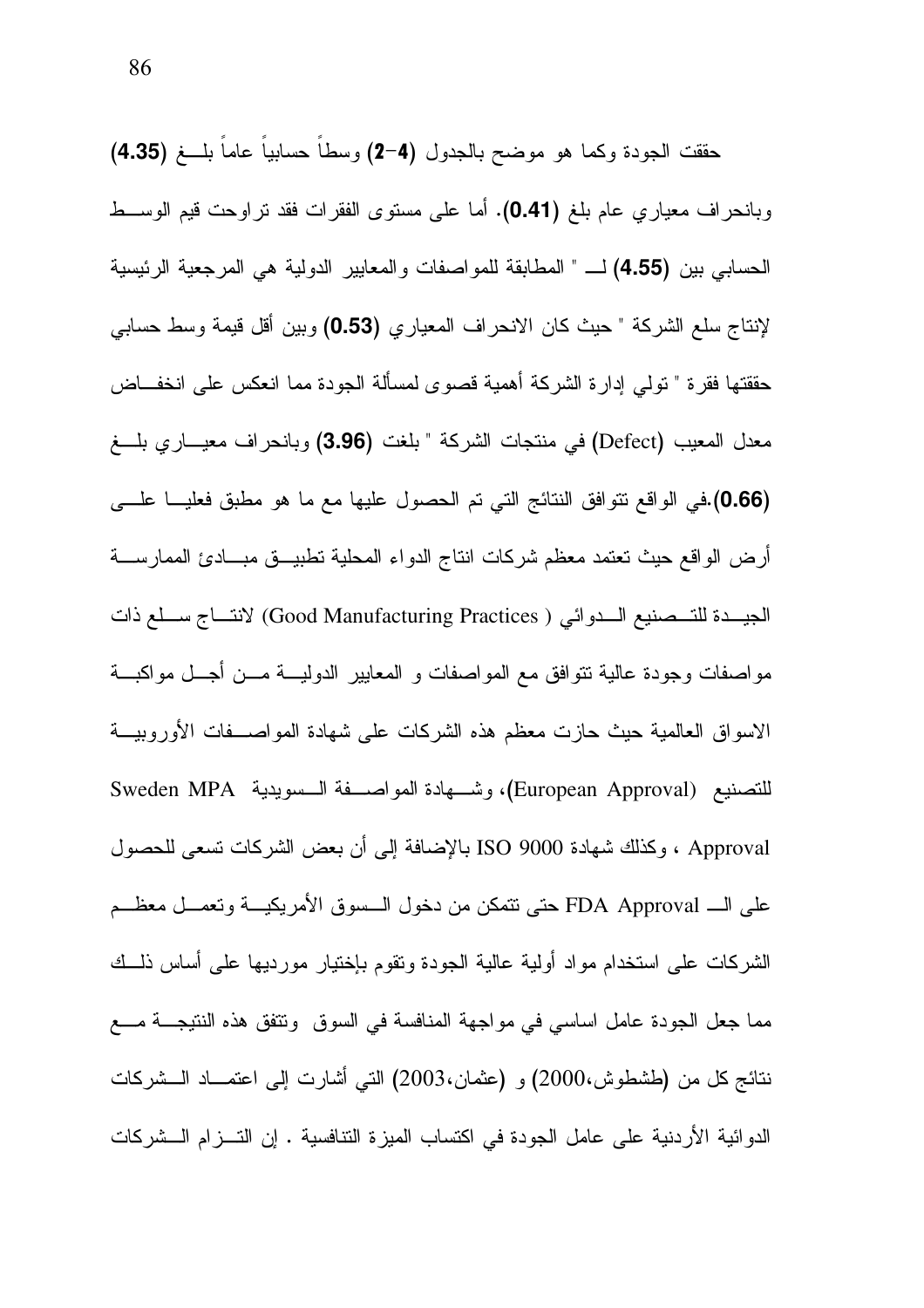بالجودة لا يعني أنها تطبق مبادئ الجودة الشاملة حيث تعني الأخيرة تبني الجودة في كافة أجزاء المنظمة من المسوردين حتسى الزبسائن (Heizer and Render, 2006: 196 ) ونطبيق مبادئ الجودة الشاملة في التصنيع يدفع إلى نوقي العيب قبل وقوعــه وبالتــالى ينعكس على انخفاض مستوى المعيب في منتجات الشركة ، في حين أن الالتزام بجـــودة المنتج لو حده لن نتعكس بشكل كبير على انخفاض مستوى المعيب. وتتفق هذه النتيجة مع نتائج در استي (Chen and Tsannlin,2004 ) و (القضاة،2006 ) ، والتـي أشارت بـــأن النزام الشركة بتطبيق إدارة الجودة الشاملة سيسهم بشكل فاعل في تقوية مركز السشركة النتافسي من خلال التحسين المستمر لأداء أعمالها، وهذا يفسر انخفاض مستوى الأهميـــة لفقرة " تولى إدارة الشركة أهمية قصوى لمسألة الجودة مما انعكس على انخفاض معدل المعيب (Defect) في منتجات الشركة " .

### $(2-4)$  جدول

المتوسطات الحسابية والانحرافات المعيارية ومستوى الموافقة لإجابات أفراد عينة الدراسة عن الجودة في رسالة الشركة

| الرقم | الفقرة                                                                                                      | المتوسط<br>الحسابى | الانحراف<br>المعيار ي | مستوى<br>الأهمية | درجة<br>المو افقة |
|-------|-------------------------------------------------------------------------------------------------------------|--------------------|-----------------------|------------------|-------------------|
| 2     | المطابقة للمواصفات والمعايير الدولية هي المرجعية<br>الرئيسية لإنتاج سلع الشركة                              | 4.55               | 0.53                  | 1                | مرتفعة            |
| 5     | يتميز المنتج النهائي لشركتنا بالجودة العالية                                                                | 4.48               | 0.61                  | $\mathbf{2}$     | مرتفعة            |
| 13    | تقوم شركتنا بممارسة أصول التصنيع الجيد Good<br>(Manufacturing Practices) للحصول على<br>أدوية ذات جودة عالية | 4.48               | 0.53                  | 3                | مرتفعة            |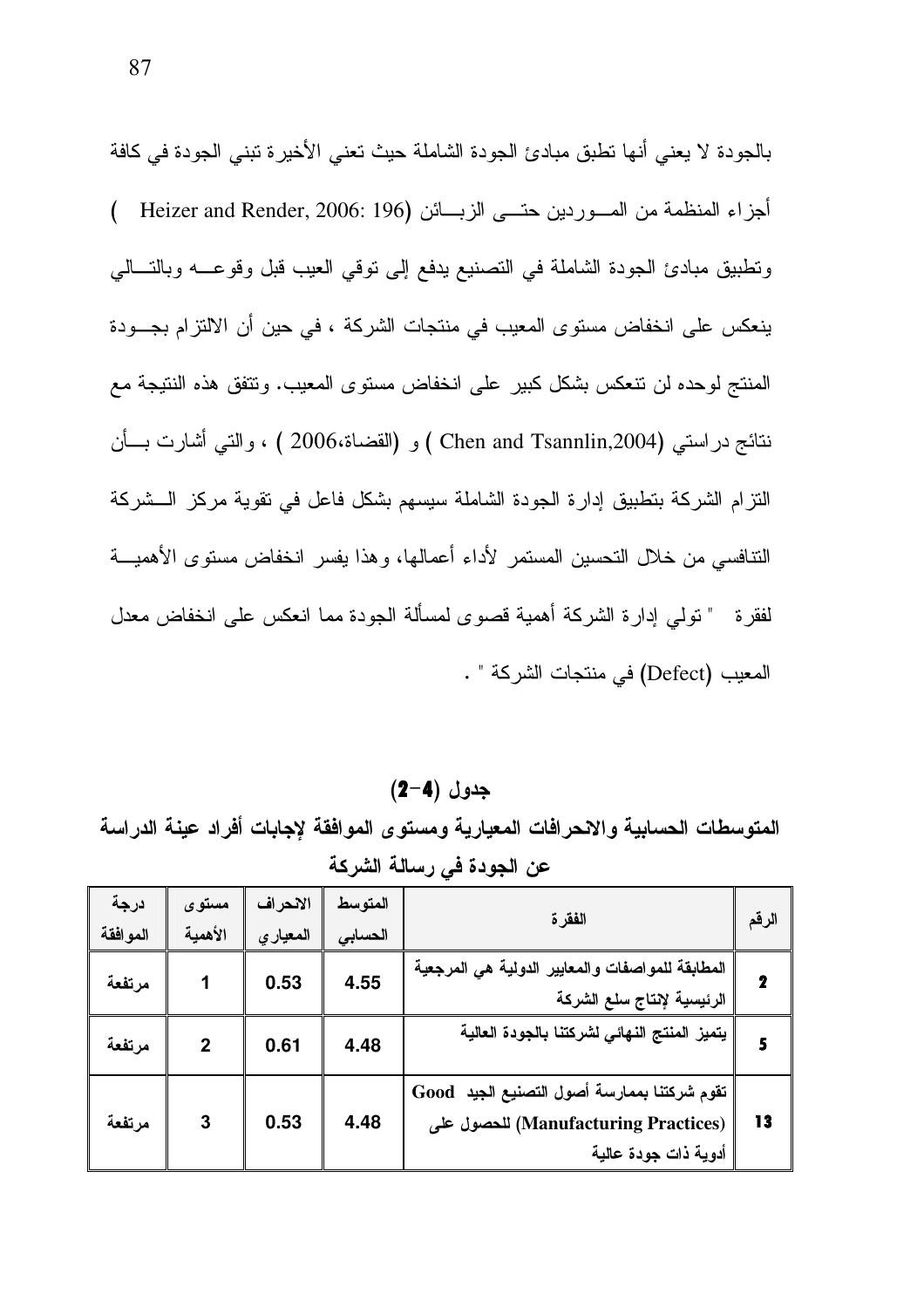| 9            | تستخدم شركتنا أنظمة فحص و سيطرة و رقابة<br>على منتجاتها                                                     | 4.46               | 0.53                  | 4                | مرتفعة           |
|--------------|-------------------------------------------------------------------------------------------------------------|--------------------|-----------------------|------------------|------------------|
| 10           | تدعم الإدارة العليا كل المبادرات لتحسين صورة<br>منتجات شركتنا                                               | 4.46               | 0.53                  | 4                | مرتفعة           |
| 3            | الجودة العالية للمواد الأولية تحتل الاهتمام الرئيسي<br>لدى إدارة الشركة                                     | 4.39               | 0.63                  | 5                | مرتفعة           |
| 6            | تعد الجودة عامل رئيسي لدى شركتنا في عملية<br>مواجهة المنافسة                                                | 4.39               | 0.65                  | 6                | مرتفعة           |
| 4            | تقوم شركتنا باختيار مورديها على أساس جودة<br>المواد الخام التي يقدمونها                                     | 4.33               | 0.61                  | 8                | مرتفعة           |
| 7            | تعتمد شركتنا على إجراء التفتيش الدوري<br>الداخلي((Internal Audit  ) للتأكد من جودة<br>المنتج الذي تنتجه     | 4.30               | 0.65                  | 9                | مرتفعة           |
| $\mathbf{1}$ | تتبنى الشركة الجودة في رسالتها بشكل صريح                                                                    | 4.27               | 0.79                  | 10               | مرتفعة           |
|              | تابع/ جدول (4–2)                                                                                            |                    |                       |                  |                  |
| الرقم        | الفقرة                                                                                                      | المتوسط<br>الحسابى | الانحراف<br>المعيار ي | مستوى<br>الأهمية | درجة<br>الموافقة |
| 12           | تبني إدارة الشركة استراتيجيتها التنافسية على<br>أساس تقديم منتجات ذات جودة عالية                            | 4.27               | 0.59                  | 10               | مرتفعة           |
| 8            | أصبح تبني الجودة في رسالة الشركة شعار لاهتمام<br>المديرين والعاملين                                         | 4.25               | 0.70                  | 12               | مرتفعة           |
| 11           | تولى إدارة الشركة أهمية قصوى لمسألة الجودة مما<br>انعكس على انخفاض معدل المعيب (Defect) في<br>منتجات الشركة | 3.96               | 0.66                  | 13               | مرتفعة           |
|              | المتوسط الحسابي والانحراف المعيارى العام                                                                    | 4.35               | 0.41                  |                  |                  |

ثانيا: البحث والتطوير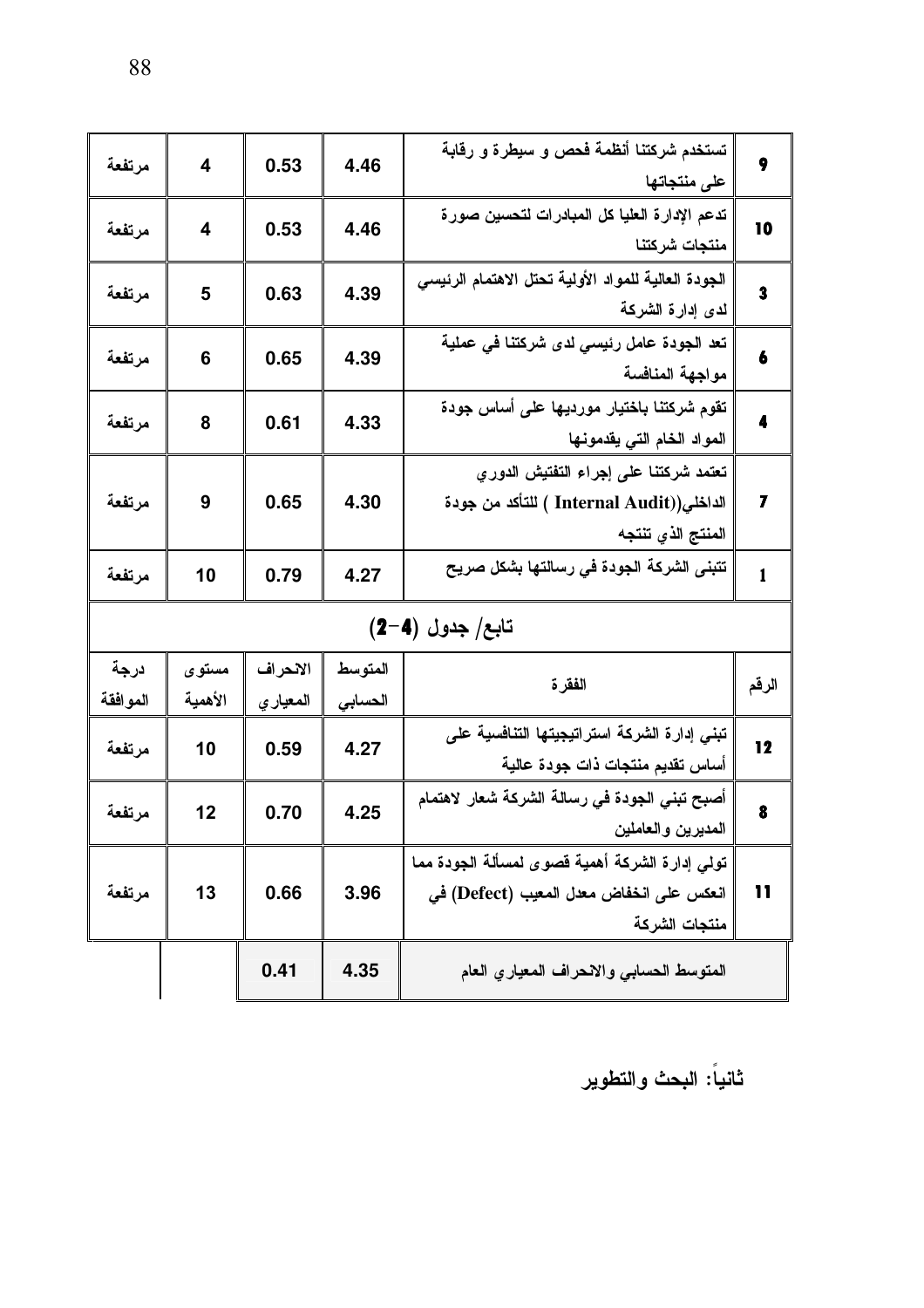متغير البحث والنطوير في رسالة الشركة حقق وسطاً حسابياً عام بلـــغ (3.66) وبانحراف معياري عام (0.45). أما على مستوى الفقرات فقد نراوحــت قـــيم الوســـط الحسابي بين (4.33) لـــ " يعد إنتاج منتجات جديدة أو نطوير المنتجات الحالية تعزيـــزا لمقدرة الشركة على المنافسة " حيث كان الانحراف المعياري لها (0.64) وبين أقل قيمة وسط حسابي حققتها فقرة " يتم إعداد موازنة البحث و التطوير على أساس نــسبة مـــن: صافي الأرباح السنوية" بلغت (2.72) وبانحراف معياري (0.90). وكما هـــو موضــــح  $-4$  بالجدول ( 4-3).

النتائج أعلاه منطقية ويمكن تفسيرها من خلال أن جميع الشركات الدوائية تـــدرك جيدا أن النغير النكنولوجي والنسويقي وكذلك النغير فسي حاجسات ورغبسات الزبسائن و الأسو اق يجعل من غير الممكن المحافظة على المركز النتافسي فـــي الـــسوق بــــالمنتج الحالي بدون تغيير أو تعديل أو بدون إنتاج منتجات جديدة لأن الشركة التـــي لا تطـــور منتجاتها ستواجه خطر النقادم حيث أن المنافسين سوف يط ورون منتجساتهم ليجعلسوا منتجات الشركات الأخرى خارج الإستعمال وذلك لكون أن المنافسة تخلق ضغوطا متبادلة على جميع المتنافسين من أجل التفوق. وتتوافق هذه النتيجة مع در اســــة ( Hermel and Bartoli,2001 ) والتي تشير بأن الإبداع أخذ مغزى جديد بعد نطوير منتجـــات جديـــدة وتكنولوجيا جديدة لقطاع الصناعة الدوائية والتبي بدورها أثرت بشكل عسام علسى الأداء. ونتوافق كذلك مع در اسة(عثمان،2003) و الذي أشار بأن الإهتمام بعملية البحث و النطوير من أجل إبتكار الأدوية الجديدة والحصول على براءات الإختراع يعد العمل الرئيسي فـــي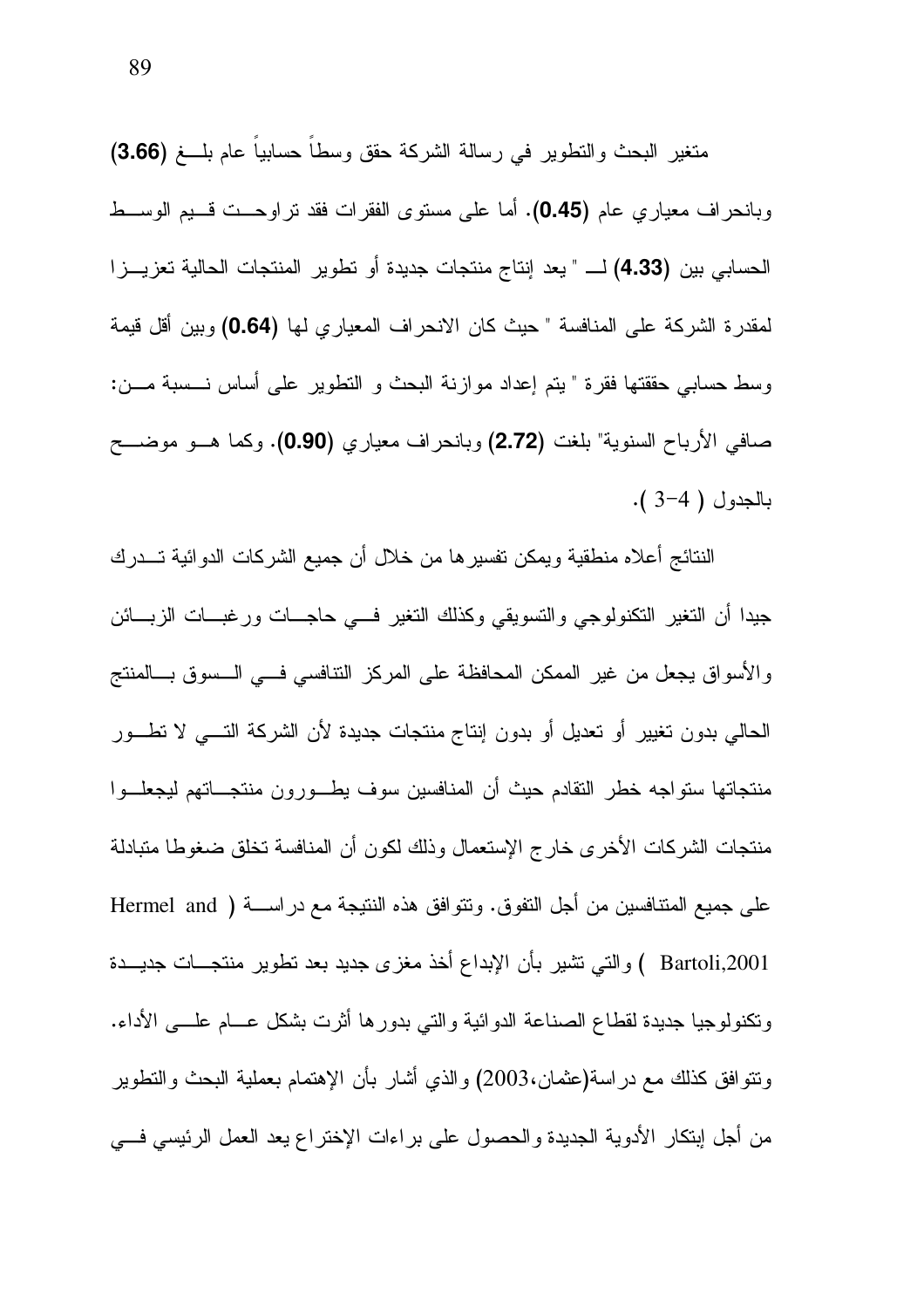إكتساب الميزة النتافسية . أما في ما يتعلق بحصول فقرة " يتم إعداد موازنــــة البحـــث و النطوير على أساس نسبة من: صافى الأرباح السنوية" على أقل قيمــــة وســـط حـــسابـي وبالنالبي الأقل من ناحية الأهمية لكون أن جميع شركات الأدوية المساهمة العامــــة هــــي شركات ذات رؤوس أموال متواضعة إذا ما قورنت بالشركات العالمية وبالنظر إلىي جميع أنواع الأبحاث التي تقوم بها أقسام البحث والتطوير في الشركات المحلية فإنهـــا تتـــصب على نقليد الأدوية الأصلية التي تختر عها الشركة الأم، في حين تركز شـــركات الــــدواء العالمية على نطوير المستحضرات الدوائية الجديدة والتي نكلفها مبالغ طائلة قد نصل إلى 500 مليون دو لار أمريكي لكل منتج جديد (Jacob,2004:115) و هو مبلغ يتجاوز إجمالي الإستثمارات في قطاع الصناعة الدوائية في الأردن والتـــي تـــصل إلــــي 400 مليـــون دولار (الشياب، 2008 : 37 ) . ونتفق هذه النتيجة مع دراسة (الرحاحلة،1997) والتسي تشير إلى أنه لا تتجاوز نسبة المنفق على البحث والتطوير (2%) من مبيعات أي شــــركة دوائية كحد أقصبي، ونتفق هذه النتيجة كذلك مع دراسة (نصر ،1990 ) والتبي أشارت بأن سوق الصناعة الدوائية يعد سوق نتافسي حاد ويتطلب الإنفاق الكبير في مجال البحــوث والنطوير . أما فيما يتعلق ببقية البنود في جدول (4–3) فإنها حصلت على مستوى أهمية بين المتوسطة والمرتفعة والتي يرى الباحث من واقع عمله في مجال الصناعة الدوائيـــة ولغترة زمنية تقارب ال(10) سنوات أن هذه المستويات مبالغ فيها ويعود السبب بأن عينة الدراسة هي من المديرين والذين يسعون دائما إلى إظهار الصورة المـــشرقة لـــشركاتهم وخصوصا في هذا المجال .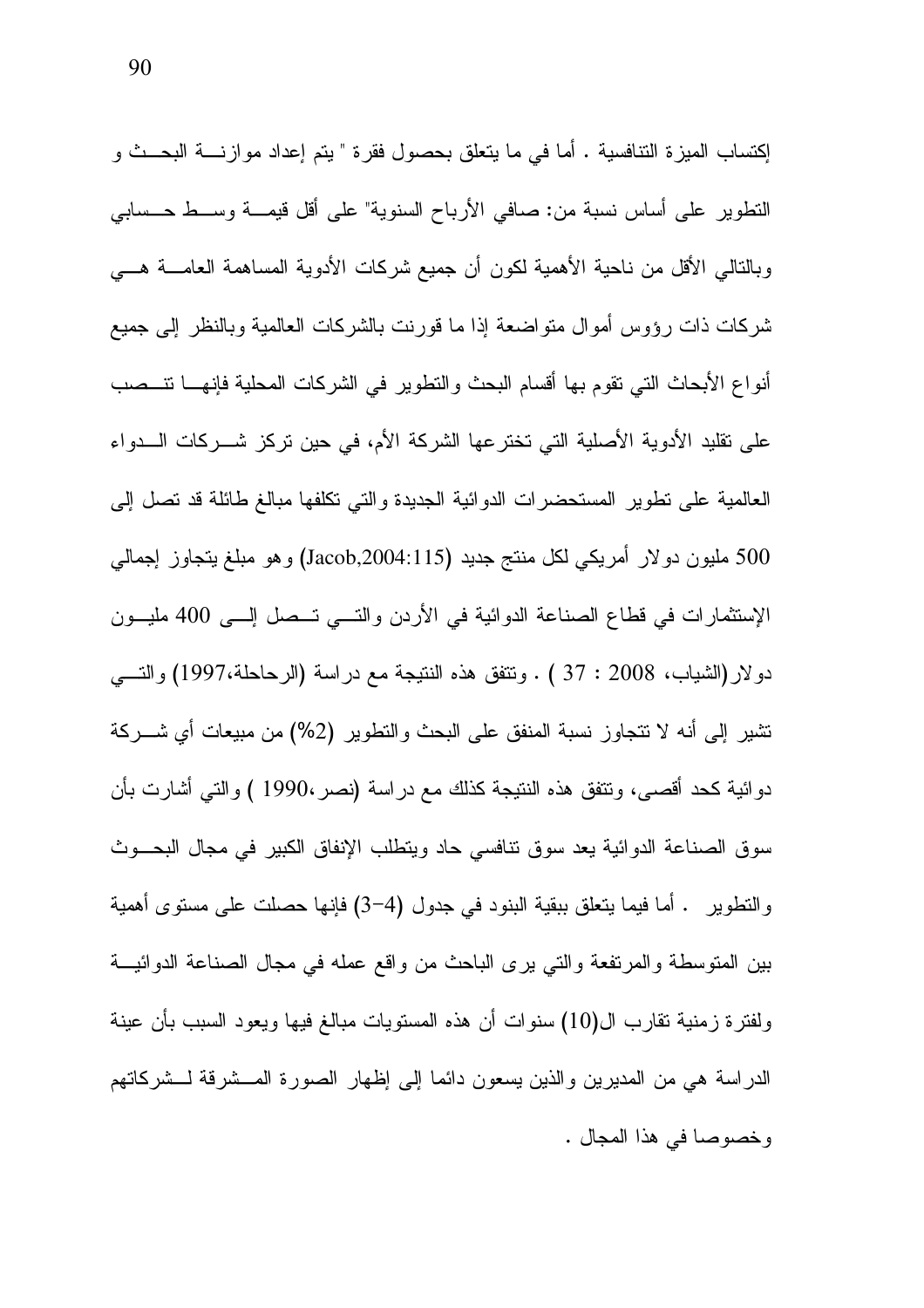## $(3-4)$  جدول

المتوسطات الحسابية والانحرافات المعيارية ومستوى الموافقة لإجابات أفراد عينة الدراسة عن البحث والتطوير فى رسالة الشركة

|       | الفقرة                                                                                                                                 | المتوسط | الانحراف  | مستوى        | درجة     |
|-------|----------------------------------------------------------------------------------------------------------------------------------------|---------|-----------|--------------|----------|
| الرقم |                                                                                                                                        | الحسابى | المعيار ي | الأهمية      | الموافقة |
| 23    | يعد إنتاج منتجات جديدة أو تطوير المنتجات الحالية<br>تعزيزا لمقدرة الشركة على المنافسة                                                  | 4.33    | 0.64      | 1            | مرتفعة   |
| 32    | منتجات الشركة لها القدرة على الدخول إلى أسواق<br>جديدة داخليا و خارجيا                                                                 | 4.30    | 0.72      | $\mathbf{2}$ | مرتفعة   |
| 18    | تتبنى شركتنا البحث عن منتجات جديدة في رسالتها                                                                                          | 4.17    | 0.57      | 3            | مرتفعة   |
| 19    | تتبنى رسالة شركتنا استمرارية تطوير منتجاتها                                                                                            | 4.09    | 0.65      | 4            | مرتفعة   |
| 31    | تولي إدارة البحث والتطوير في الشركة أهمية كبيرة<br>من حيث تصميم وتطوير منتجاتها                                                        | 3.90    | 0.76      | 5            | مرتفعة   |
| 29    | تتبنى إدارة الشركة إستراتيجية التمايز التنافسية في<br>تقديم منتجات جديدة                                                               | 3.85    | 0.74      | 6            | مرتفعة   |
| 20    | ينصب جهد البحث و التطوير لدينا لتطوير المنتجات<br>الحالية                                                                              | 3.82    | 0.80      | 7            | مرتفعة   |
| 24    | أدى تبني البحث و التطوير في رسالة شركتنا إلى<br>دفع مديري الشركة و العاملين في البحث و التطوير<br>إلى العمل بجد و اهتمام في هذا المجال | 3.82    | 0.76      | 7            | مرتفعة   |
| 30    | المناخ التنظيمي السائد في الشركة يشجع على<br>الإبداع و الابتكار                                                                        | 3.66    | 0.86      | 9            | مرتفعة   |
| 25    | تسعى شركتنا لإنتاج منتجات متميزة عن جميع<br>منافسيها في السوق                                                                          | 3.57    | 0.96      | 10           | متوسطة   |
| 26    | يركز البحث والتطوير في شركتنا على استخدام<br>التقنيات المتطورة للإنتاج                                                                 | 3.54    | 0.73      | 11           | متوسطة   |

| تابع / جدول (4–3) |  |                              |                                          |         |       |  |  |
|-------------------|--|------------------------------|------------------------------------------|---------|-------|--|--|
|                   |  |                              | المتوسط    الانحراف    مستوى    درجة<br> | الفقر ة | الرقم |  |  |
| المو افقة         |  | الحسابي   المعياري   الأهمية |                                          |         |       |  |  |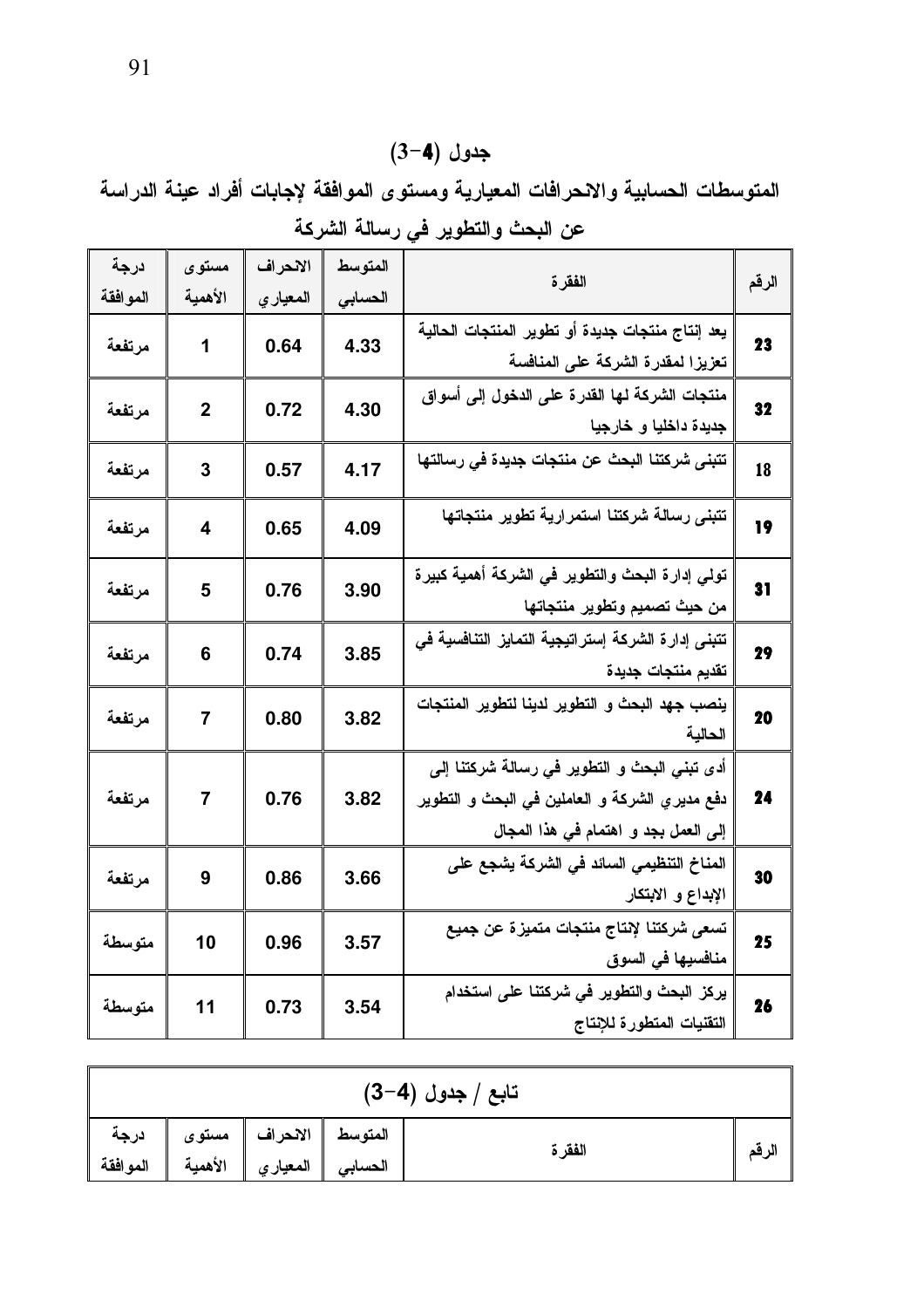| متوسطة | 12 | 0.86 | 3.46 | تحرص إدارة الشركة على مشاركة الموردين في<br>عملية تطوير منتجاتها عبر تنظيم ورش عمل<br>مشتركة | 28 |
|--------|----|------|------|----------------------------------------------------------------------------------------------|----|
| متوسطة | 13 | 0.76 | 3.45 | يتم إجراء الدراسات الاستطلاعية بشكل دوري<br>للتعرف على احتياجات السوق                        | 27 |
| متوسطة | 14 | 0.92 | 2.97 | يتم إعداد موازنـة البحث و التطوير على أساس<br>نسبة من:المبيعات السنوية                       | 22 |
| متوسطة | 15 | 1.01 | 2.91 | تسعى شركتنا إلى تركيز البحث و التطوير من أجل<br>تقليل التكاليف                               | 21 |
| متوسطة | 16 | 0.90 | 2.72 | يتم إعداد موازنـة البحث و التطوير على أساس<br>نسبة من :صافي الأرباح السنوية                  | 22 |
|        |    | 0.45 | 3.66 | المتوسط الحسابى والانحراف المعياري العام                                                     |    |

ثالثاً: الاهتمام بالموارد البشرية

أوضحت نتائج متغير الإهتمام بالموارد البشرية في رسالة الشركة وكما هو موضح بالجدول (4–4) وسطاً حسابياً عام بلغ (3.51) وبانحراف معياري عام (0.55). أما على مستوى الفقرات فقد تراوحت قيم الوسط الحسابي بين (4.12) لـــ " توفر الشركة الخدمات الطبية اللازمة لضمان الصحة الجسمية و النفسية للعاملين" حيث كان الانحراف المعياري لمها (0.69) وبين أقل قيمة وسط حسابي حققتها فقرة " تحرص إدارة الشركة على إعلام جميع العاملين برسالة الشركة منذ الأيام الأولى لعملهم " بلغت (2.73) وبانحراف معياري (1.16).

يمكن تفسير النتائج التي تم الحصول عليها من أن شركات الأدوية المحلية هي من الشركات التي تتتمي للقطاع الصحي في الأردن وهي بالتالي أجدر أن تقوم بتوفير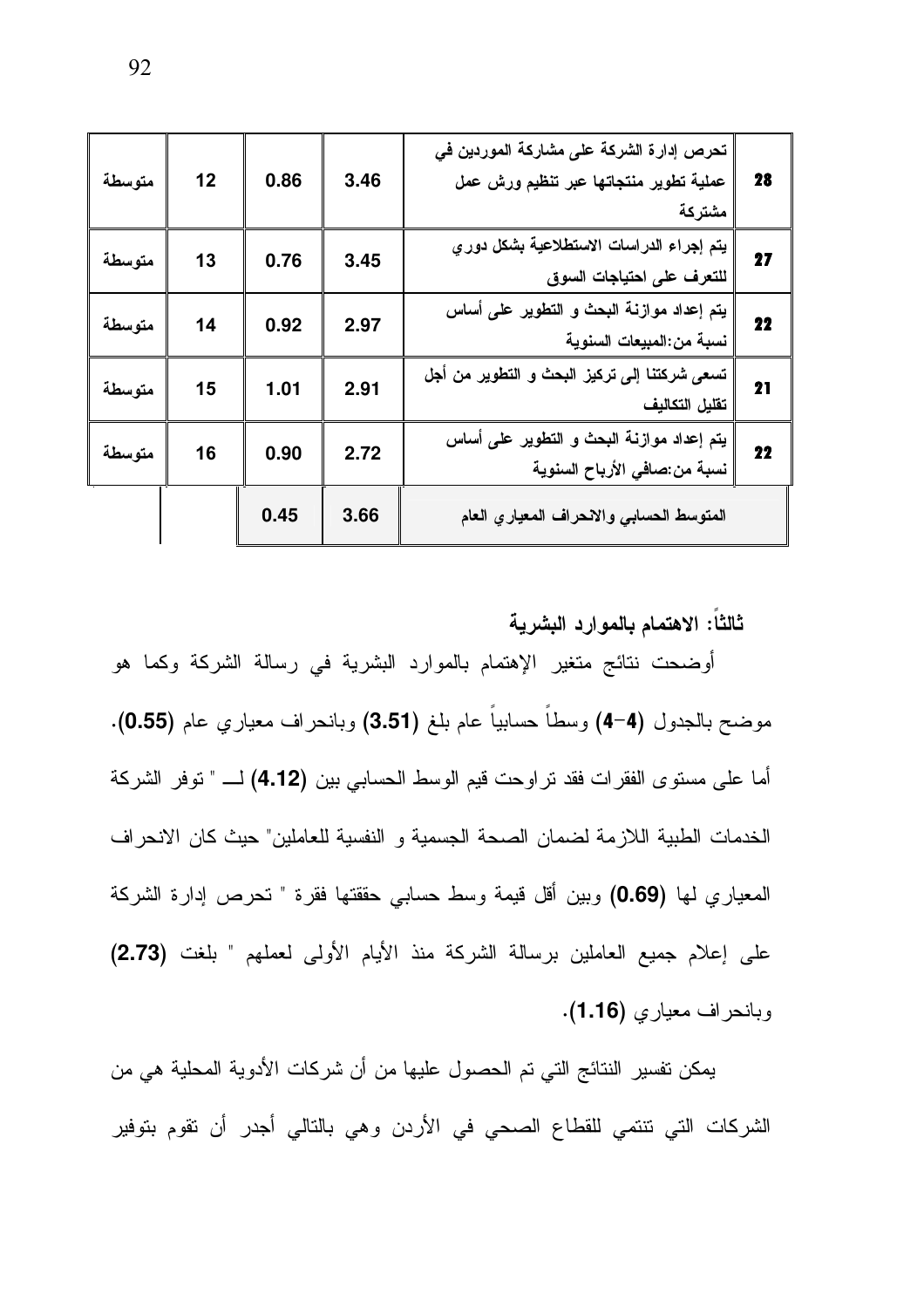الخدمات الصحية للعاملين فيها ويمكن إيعاز السبب كذلك إلىي أن طبيعة العمل في الصناعات الدو ائية نتميز بدرجة من الخطورة وذلك من خلال التعامل مع مختلف المواد الأولية والكيميائية وكذلك النعامل مع مختلف الألات والأجهزة وهكذا بمكن نفسير حصول فقرة " توفر الشركة الخدمات الطبية اللازمة لضمان الصحة الجسمية و النفسية للعاملين" على قيمة أعلى وسط حسابي ويمكن أن يدُعم هذا النفسير حصول الفقرات التالية(51,50,49, 54,52 ) على درجة موافقة مرتفعة كما هو واضح في الجدول (4-4) أدناه والني نتثنير إلىي أن الشركات نقوم بتحديد إجراءات السلامة العامة والصحة المهنية ونقوم بندريب العاملين على إجراءات السلامة المهنية بالإضافة إعداد برامج نثقيف ونوعية ووضع نظام نقارير للتبليغ عن الحوادث المهنية.

أما في ما يتعلق بحصول فقرة " تحرص إدارة الشركة على إعلام جميع العاملين برسالة الشركة منذ الأيام الأولى لعملهم " على أقل قيمة وسط حسابي بلغت (2.73) وأُعلِّي قَيمة إنحراف معياري بلغت (1.16) إنما نعكس النباين الواضح في إجابات المديرين على هذا الجانب وعدم إعطائه الأهمية الكافية والتي قد نكون أسبابها راجعة إلى أن الإدارات في شركات الأدوية المساهمة العامة تنظر إلى موضوع رسالة الشركة على أنه موضوع يعني الإدارة فقط ولا يوجد داعي لإبلاغ العاملين به وخصوصا الأيام الأولىي لمعملهم والنبي نتظر الإدارة دائما إلىي هذه الأيام بأنها فنرة الندريب النظرية والعملية والنبي يجب أن يركز العامل فيها على فهم أصول وقواعد العمل الصحيحة في صناعة تتميز بنوع من الدقة والحساسية . ويمكن نفسير مستوى الأهمية المرتفعة للبنود التي نشير إلى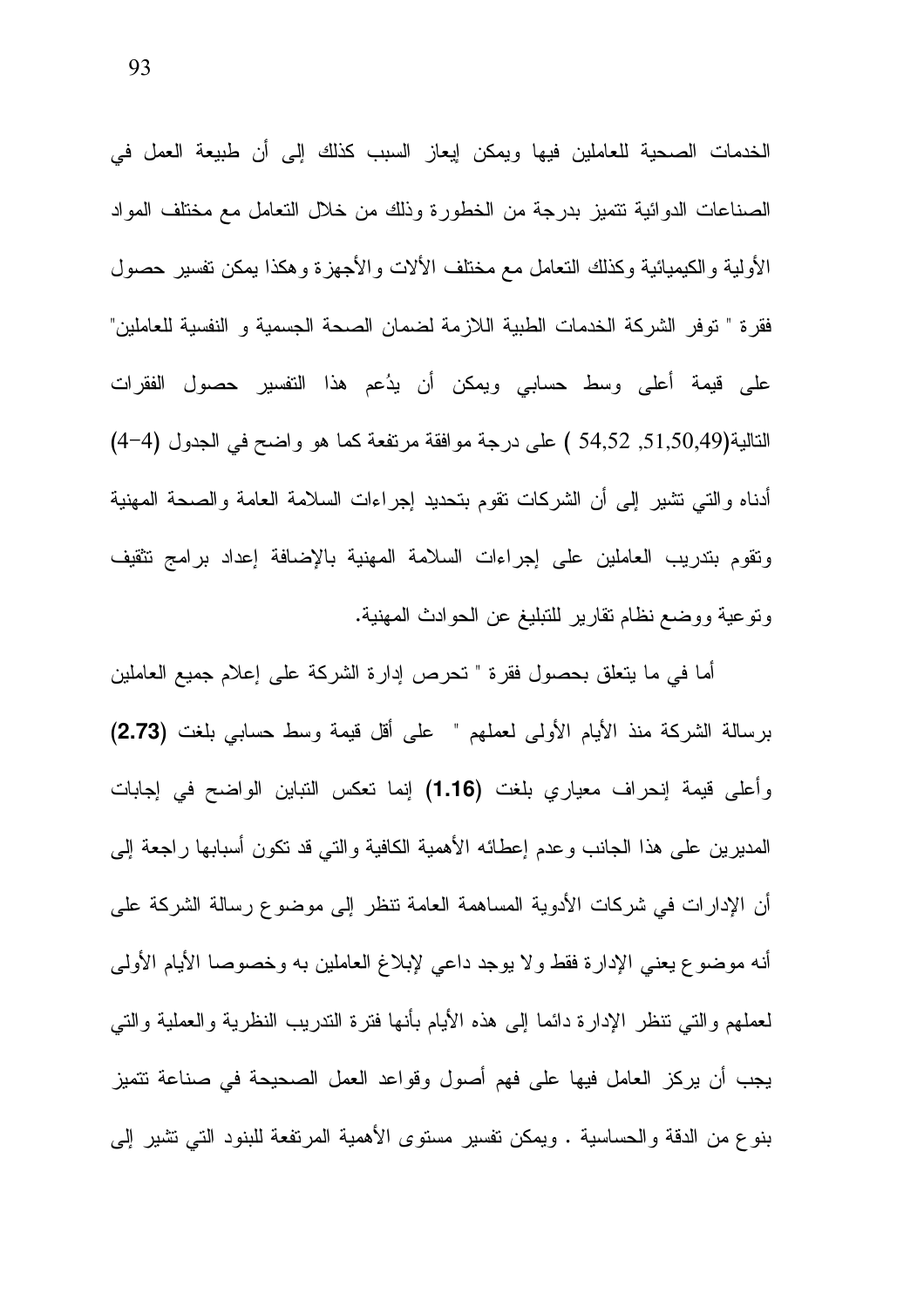إهتمام الشركات بتدريب ونمكين العاملين هو ربما لإيمان إدارات هذه الشركات بأن الصناعة الدوائية هي صناعة سريعة النطور ويوجد بها ما هو جديد كل يوم ونعمل في بيئة منافسة عالية والتي تستوجب الإهتمام بتتمية قدرات العاملين من خلال التدريب المستمر والتي قد نتعكس على جودة المنتج الذي نتنجه وتحقيق ميزة نتافسية .ونتوافق هذه النتيجة مع دراسة (الفياض،2005 ) و (نصر،1990) ، والتبي أشارت بأن برامج تمكين العاملين تعزز القدرة النتافسية لمنظمات الأعمال.

ويتضح من مستوى الأهمية المتوسطة للفقرات (4,41,43,44,45 ) والتي نتاولت جانب الحوافز الذي نقدمه شركات الأدوية المساهمة العامة لموظفيها بأنه نظام ضعيف ولم يسهم بشكل فعال في نحسين إنتاجية العاملين والحفاظ عليهم وربما يعود السبب في ذلك الى سياسة تخفيض النفقات التي تتبعها معظم الشركات الدوائية وربما كذلك لنظرتها إلى أن الأجور التي يتقاضاها العاملين في الصناعة الدوائية تعد بعض الشيء مرتفعة والتبي يجب بدورها أن تحفزهم ونزيد ولائهم لأعمالهم .

#### $(-4)$  جدول

المتوسطات الحسابية والانحرافات المعيارية ومستوى الموافقة لإجابات أفراد عينة الدراسة عن الموارد البشرية في رسالة الشركة

| الرقم | الفقر ة                                                                              | المتوسط<br>الحسابى | الإنحراف<br>المعيار ي | مستوى<br>الاهمية | درجة<br>الموافقة |
|-------|--------------------------------------------------------------------------------------|--------------------|-----------------------|------------------|------------------|
| 53    | توفر الشركة الخدمات الطبية اللازمة لضمان الصحة<br> <br>   الجسمية و النفسية للعاملين | 4.12               | 0.69                  |                  | مرتفعة           |
| 50    | تقوم إدارة الشركة بتحديد إجراءات السلامة و الصحة<br>   المهنية العامة لجميع العاملين | 4.07               | 0.66                  |                  | مرتفعة           |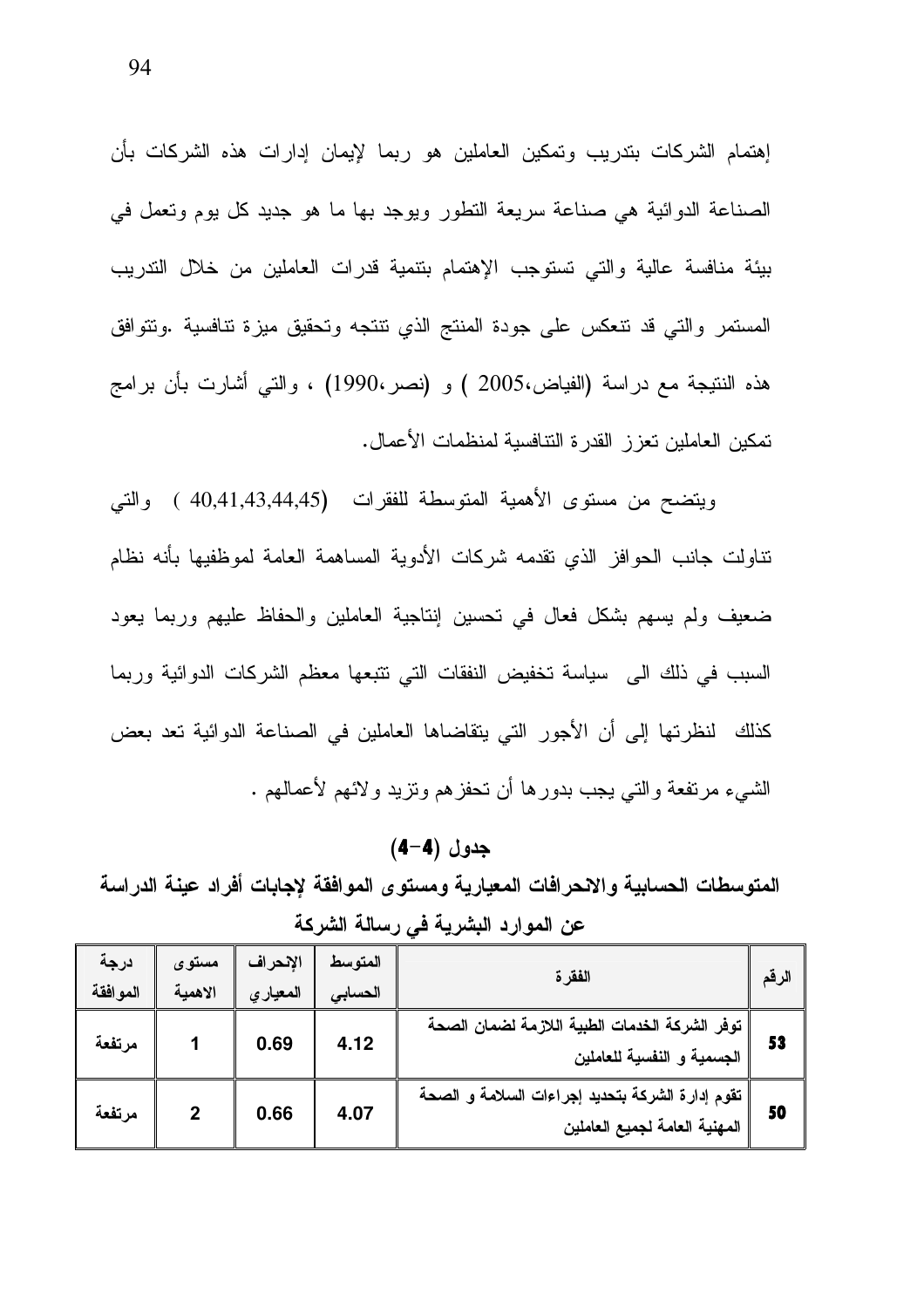| 54    | يتم تدريب جميع العاملين على إجراءات السلامة<br>المهنية و استخدام معداتها                | 4.00    | 0.67      | 3       | مرتفعة   |  |  |  |
|-------|-----------------------------------------------------------------------------------------|---------|-----------|---------|----------|--|--|--|
| 49    | تعمل إدارة الشركة على إيجاد الظروف المادية و<br>النفسية المناسبة للعاملين لأداء أعمالهم | 3.87    | 0.85      | 4       | مرتفعة   |  |  |  |
| 51    | يوجد في الشركة نظام تقارير للتبليغ عن الحوادث و<br>تحديد مواقعها و تحليل أسبابها        | 3.85    | 0.78      | 5       | مرتفعة   |  |  |  |
| 52    | يتم نشر الوعي الوقائي بين العاملين من خلال إعداد<br>برامج تثقيف و توعية                 | 3.81    | 0.76      | 6       | مرتفعة   |  |  |  |
|       | تابع / جدول (4-4)                                                                       |         |           |         |          |  |  |  |
|       |                                                                                         | المتوسط | الإنحراف  | مستوى   | درجة     |  |  |  |
| الرقم | الفقر ة                                                                                 | الحسابى | المعيار ي | الاهمية | الموافقة |  |  |  |
| 38    | تحرص إدارة الشركة على التطوير المستمر لقدرات<br>العاملين                                | 3.72    | 0.69      | 7       | مرتفعة   |  |  |  |
| 48    | انعكس الاهتمام بالعاملين بشكل إيجابي على تحسين<br>جودة منتجات الشركة                    | 3.70    | 0.78      | 8       | مرتفعة   |  |  |  |
| 39    | تحرص الإدارة العليا على إتاحة المعلومات و المعرفة<br>للعاملين بشكل دائم                 | 3.66    | 0.81      | 9       | مرتفعة   |  |  |  |
| 46    | يخضع العاملون لدورات تدريبية مستمرة                                                     | 3.64    | 0.69      | 10      | متوسطة   |  |  |  |
| 44    | يسهم نظام الحوافز في الشركة في دعم إنتاجية العاملين                                     | 3.19    | 0.86      | 11      | متوسطة   |  |  |  |
| 45    | يعمل نظام الحوافز على رفع معنويات العاملين تجاه<br>أعمالهم                              | 3.19    | 0.86      | 11      | متوسطة   |  |  |  |
| 41    | تلاحظ إدارة الشركة بأن هناك ازدياد فى ولاء العاملين<br>و انخراطهم في أعمال الشركة       | 3.18    | 0.85      | 13      | متوسطة   |  |  |  |
| 40    | برامج التحفيز في الشركة تتيح الاحتفاظ بالعاملين<br>المتميزين                            | 3.15    | 0.97      | 14      | متوسطة   |  |  |  |
| 47    | ترى الإدارة بأن التدريب انعكس بشكل إيجابى على<br>الإنتاجية مما أدى إلى خفض التكاليف     | 3.13    | 0.95      | 15      | متوسطة   |  |  |  |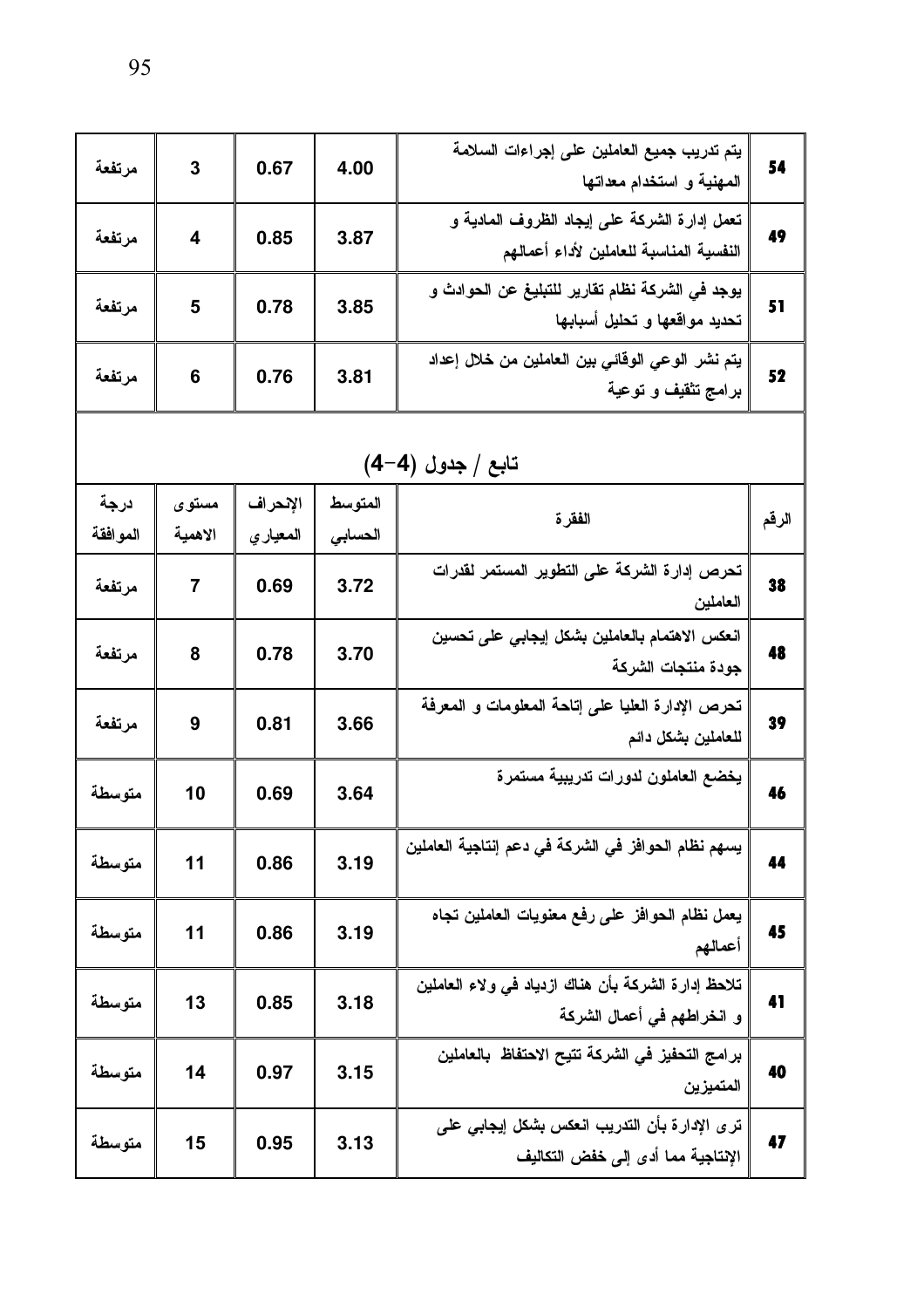| متوسطة | 16 | 0.89 | 3.07 | يعتبر نظام الحوافز في الشركة نظام فعال و مناسب                                              | 43 |
|--------|----|------|------|---------------------------------------------------------------------------------------------|----|
| متوسطة | 17 | 0.90 | 3.03 | برامج تمكين العاملين تحمل الشركة أعباء مالية أكثر<br>من الفوائد                             | 42 |
| متوسطة | 18 | 1.16 | 2.73 | تحرص إدارة الشركة على إعلام جميع العاملين برسالة<br> <br>   الشركة منذ الأيام الأولى لعملهم | 37 |
|        |    | 0.55 | 3.51 | المتوسط الحسابي والانحراف المعياري العام                                                    |    |

رابعاً: تلبية حاجة العملاء

نتثمير نتائج متغير نلبية حاجة العملاء أنه حقق وسطاً حسابياً عام بلغ (3.92) وبانحراف معياري عام (0.45). أما على مستوى الفقرات فقد نراوحت قيم الوسط الحسابي بين (4.28) لـــ " تدرك الإدارة العليا بأن تلبية احتياجات و رغبات العملاء يتم من خلال تعريفهم بشكل مستمر بمنتجاتها " حيث كان الانحراف المعياري (0.67) وبين أقل قيمة وسط حسابي حققتها فقرة " نترى الإدارة بأن تخفيض سعر المنتجات لا علاقة له بجودة المنتج " بلغت (3.10) وبانحراف معياري (1.02). كما هو موضح بالجدول (4- $\cdot (5)$ 

نشير نتائج الفقرة الأولى من جدول (4-5) والتي حصلت على درجة موافقة مرتفعة تم التعبير عنها بالوسط الحسابي (4.28) ودرجة تشتت منخفضة بين إجابات العاملين والتبي تم التعبير عنها بالإنحراف المعياري وقيمته (0.67) إلى الإجماع فيما بين الإدارات في شركات الأدوية المساهمة العامة بأن تلبية احتياجات ورغبات العملاء نتم من خلال تعريفهم بشكل مستمر بمنتجاتها وكذلك بتزويدهم بكل ما هو جديد عن منتجاتهم.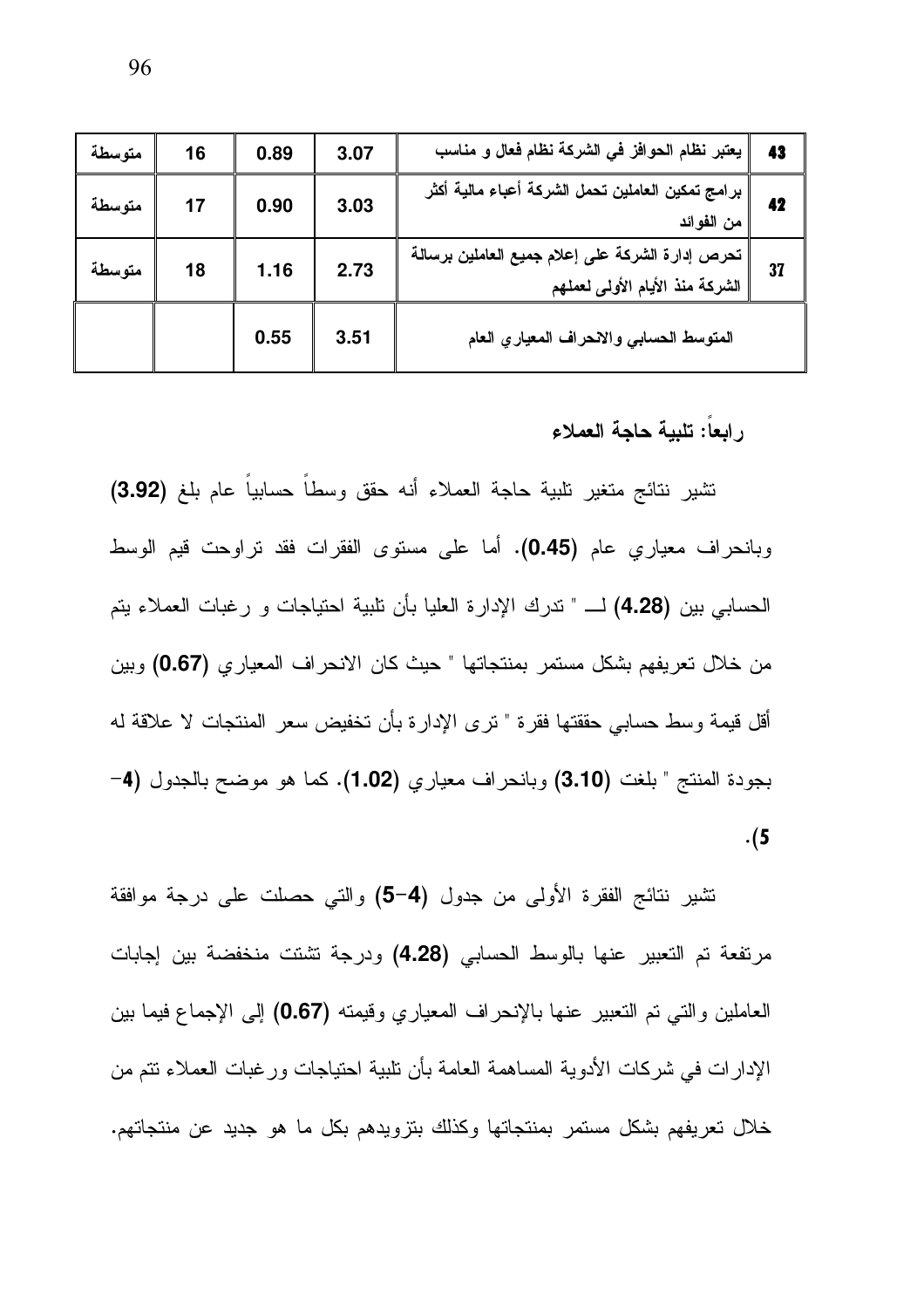ويتفق الباحث مع هذه النتيجة وذلك لكون أن العقود الأخيرة شهدت تنافسا حادا بين الشركات سواء كانت خدمية أو اِنتاجية في سعيها الدؤوب نحو إرضاء المستهلك لكونه الغاية والهدف الأخير .

يتضح من خلال الإطلاع على بقية الفقرات في جدول (4-5) بوجود درجة موافقة مرتفعة على الفقرات التي نتعلق بإدراك المديرين بضرورة تلبية احتياجات ورغبات عملائها من خلال نقديم الخدمة في الوقت المناسب وبدون نأخير ومن خلال تتظيم اللقاءات الدورية لتعزيز العلاقة معهم أو من خلال تقديم منتجات بسعر منخفض والتي تهدف جميعا إلى الوصول إلى الهدف الأسمى وهو تحقيق رضا العميل ، ونتوافق هذه الننتيجة مع دراسة (عثمان،2003) والتي أشارت بأن أهم العوامل الإستراتيجية التي تستخدمها شركات الأدوية الأردنية هي الجودة،المرونة،الزمن،والسعر .

#### $(-4)$  جدول

المتوسطات الحسابية والانحرافات المعيارية ومستوى الموافقة لإجابات أفراد عينة الدراسة عن تلبية حاجة العملاء في رسالة الشركة

| درجة<br>الموافقة | مستوى<br>الاهمية | الإنحراف<br>المعيار ي | المتوسط<br>الحسابى | الفقر ة                                                                                             | الرقم |
|------------------|------------------|-----------------------|--------------------|-----------------------------------------------------------------------------------------------------|-------|
| مرتفعة           | 1                | 0.67                  | 4.28               | تدرك الإدارة العليا بأن تلبية احتياجات و رغبات<br>العملاء يتم من خلال تعريفهم بشكل مستمر بمنتجاتها  | 70    |
| مرتفعة           | $\mathbf{2}$     | 0.62                  | 4.28               | تؤمن إدارة شركتنا بضرورة تزويد عملائنا بكل ما<br>هو جديد عن منتجاتنا                                | 71    |
| مرتفعة           | 3                | 0.70                  | 4.25               | تدرك الإدارة العليا بأن تلبية احتياجات و رغبات<br>العملاء يتم من خلال تقديم الخدمة في وفتها المناسب | 69    |
| مرتفعة           | 4                | 0.74                  | 4.22               | يمثل رضا العملاء هدفا استراتيجيا للإدارة العليا في<br>شركتنا                                        | 64    |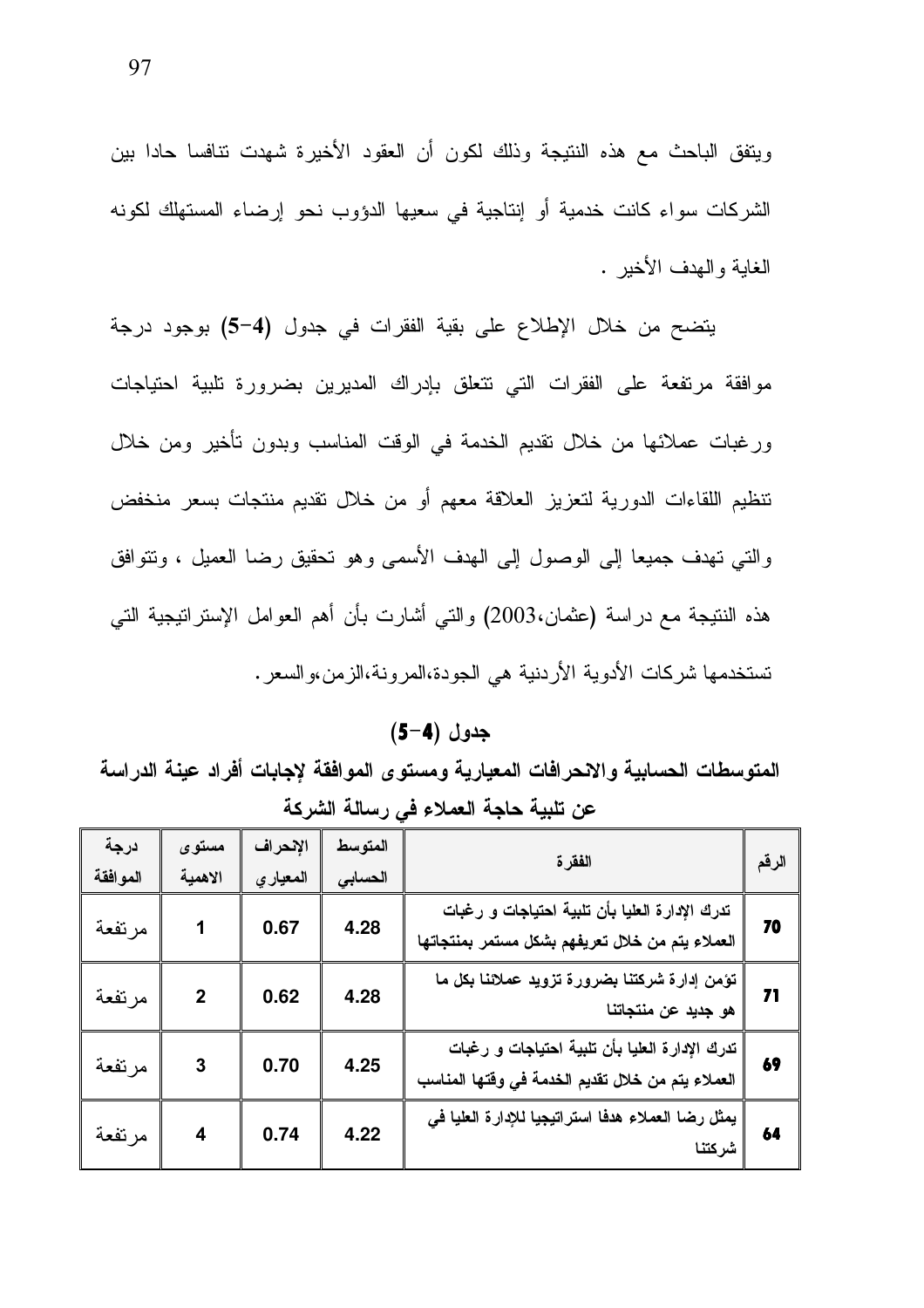| 65    | يعد السعر عامل رئيسي لدى شركتنا في عملية<br>مواجهة المنافسة                                 | 4.21               | 0.79                  | 5                | مرتفعة           |
|-------|---------------------------------------------------------------------------------------------|--------------------|-----------------------|------------------|------------------|
| 60    | إستراتيجيات التنافس في الشركة تقوم على أساس<br>تحقيق قيمة عليا للعملاء                      | 4.01               | 0.77                  | 5                | مرتفعة           |
| 72    | يتم تزويد عملائنا بالأدوية المطلوبة في الوقت<br>المناسب و بدون تأخير                        | 4.01               | 0.81                  | 6                | مرتفعة           |
| 59    | تتبنى شركتنا الاهتمام بتلبية حاجة العملاء في<br>رسالتها                                     | 4.00               | 0.63                  | 8                | مرتفعة           |
| 68    | تدرك الإدارة العليا بأن تلبية احتياجات و رغبات<br>العملاء يتم من خلال تقديم منتج بسعر منخفض | 3.96               | 0.86                  | 9                | مرتفعة           |
| 61    | تحرص إدارة الشركة من خلال تسويقها على تنظيم<br>لقاءات دورية بهدف تعزيز العلاقة مع عملائها   | 3.88               | 0.83                  | 10               | مرتفعة           |
| 63    | تمثل منتجاتنا قيمة عليا لدى العملاء مقارنة مع<br>المنافسين                                  | 3.63               | 0.89                  | 11               | متوسطة           |
|       | تابع / جدول (4-5)                                                                           |                    |                       |                  |                  |
| الرقم | الفقر ة                                                                                     | المتوسط<br>الحسابى | الإنحراف<br>المعيار ي | مستوى<br>الاهمية | درجة<br>الموافقة |
|       | يتم إجراء الدراسات الاستطلاعية بشكل دوري                                                    |                    |                       |                  |                  |
| 62    | للتعرف على احتياجات و رغبات العملاء و توقعاتهم<br>المستقبلية                                | 3.54               | 0.82                  | 12               | متوسطة           |
| 67    | تسعى شركتنا إلى تحقيق ميزة تنافسية من خلال<br>خفض التكاليف                                  | 3.48               | 0.96                  | 13               | متوسطة           |
| 66    | تر ي الإدار ة بأن تخفيض سعر المنتجات لا علاقة له<br>بجودة المنتج                            | 3.10               | 1.02                  | 14               | متوسطة           |

\* تحقيق الميزة التنافسية في شركات الصناعة الدوائية الأردنية المساهمة العامة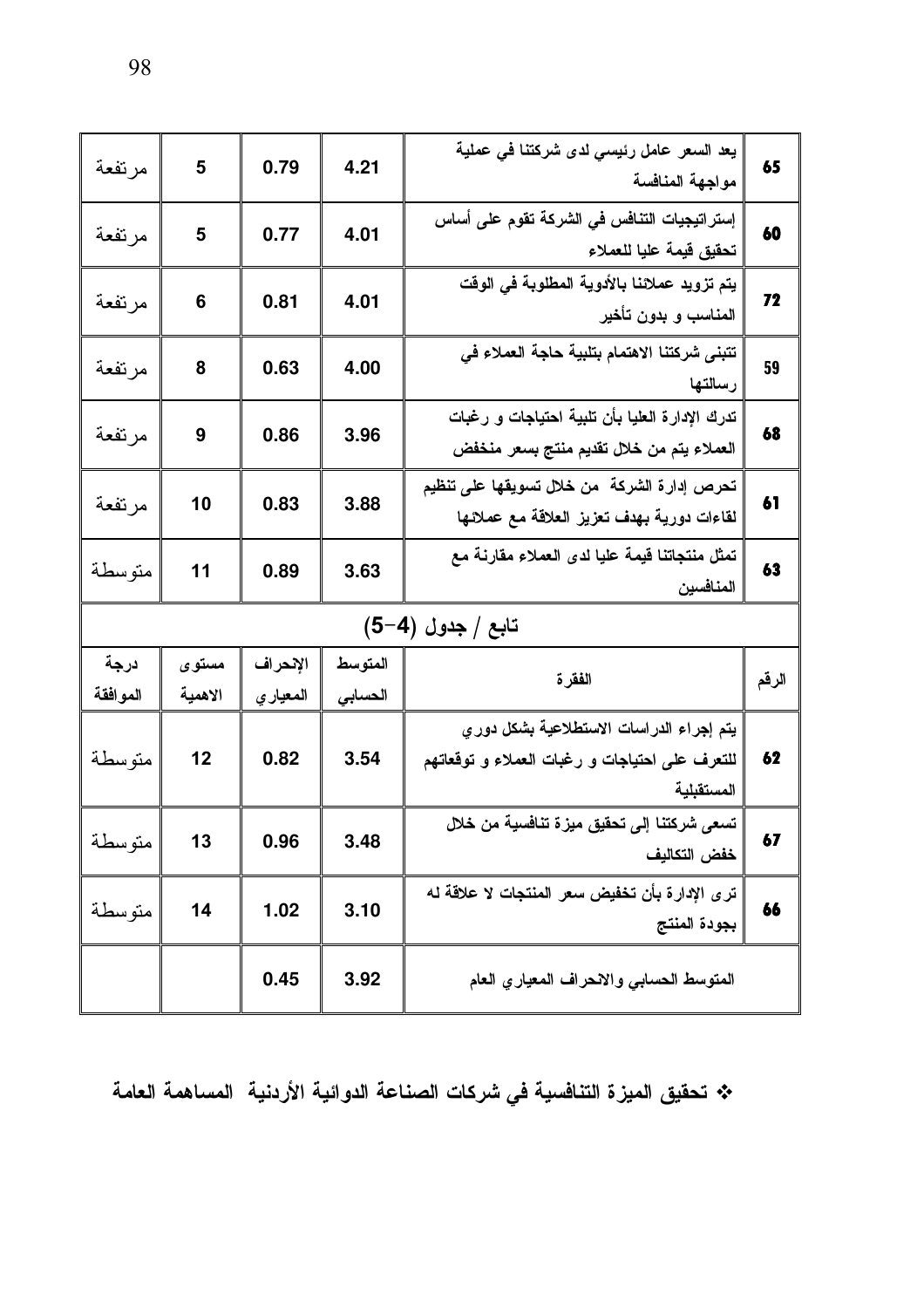لقد جاءت عملية وصف الميزة النتافسية لشركات الصناعة الدوائية الأردنية المساهمة العامة من خلال ثلاثة مؤشرات تم إعتمادها لهذه الدراسة وهي (المبيعات السنوية، الحصة السوقية،وصافى الأرباح) لاخر ثلاث سنوات قبل إجراء الدراسة وقد نبين من خلال تحليل عينة الدراسةما يلي :

فيما يتعلق بالميزة التنافسية المرتبطة بالجودة المذكورة في رسالة الشركة فإنها حققت وسطا حسابيا عاما بلغ (3.48) وبانحراف معياري بلغ (0.71) ، في حين حققت الميزة النتافسية المرتبطة بالبحث والنطوير المذكورة في رسالة الشركة وسطا حسابيا عاما بلغ (3.09) وبانحراف معياري بلغ (0.74) ، وحققت الميزة النتافسية المرتبطة بالموارد البشرية المذكورة في رسالة الشركة وسطا حسابيا عاما بلغ (2.93) وبانحراف معياري بلغ (0.83) ، وأخيرًا حققت الميزة النتافسية المرتبطة بتلبية حاجة العملاء المذكورة في رسالة الشركة وسطا حسابيا عاما بلغ (3.58) وبانحراف معياري بلغ (0.73). كما هو موضح بالجدول (4-6).

يتبين من النتائج أن مؤشرات الميزة التنافسية المتمثلة في زيادة المبيعات السنوية في السنوات الثلاث الأخير ة، زيادة الحصة السوقية في السنوات الثلاث الأخير ة، زيادة صافي الأرباح السنوية في السنوات الثلاث الأخيرة، والنفوق على المنافسين في السوق في السنوات الثلاث الأخيرة لجميع العناصر المستقلة (الجودة، البحث والتطوير،الاهتمام بالموارد البشرية و تلبية حاجة العملاء ) المذكورة في رسالة الشركة قد حصلت جميعا على درجة أهمية متوسطة والسبب في ذلك قد يعود لكون أن رسائل شركات الأدوية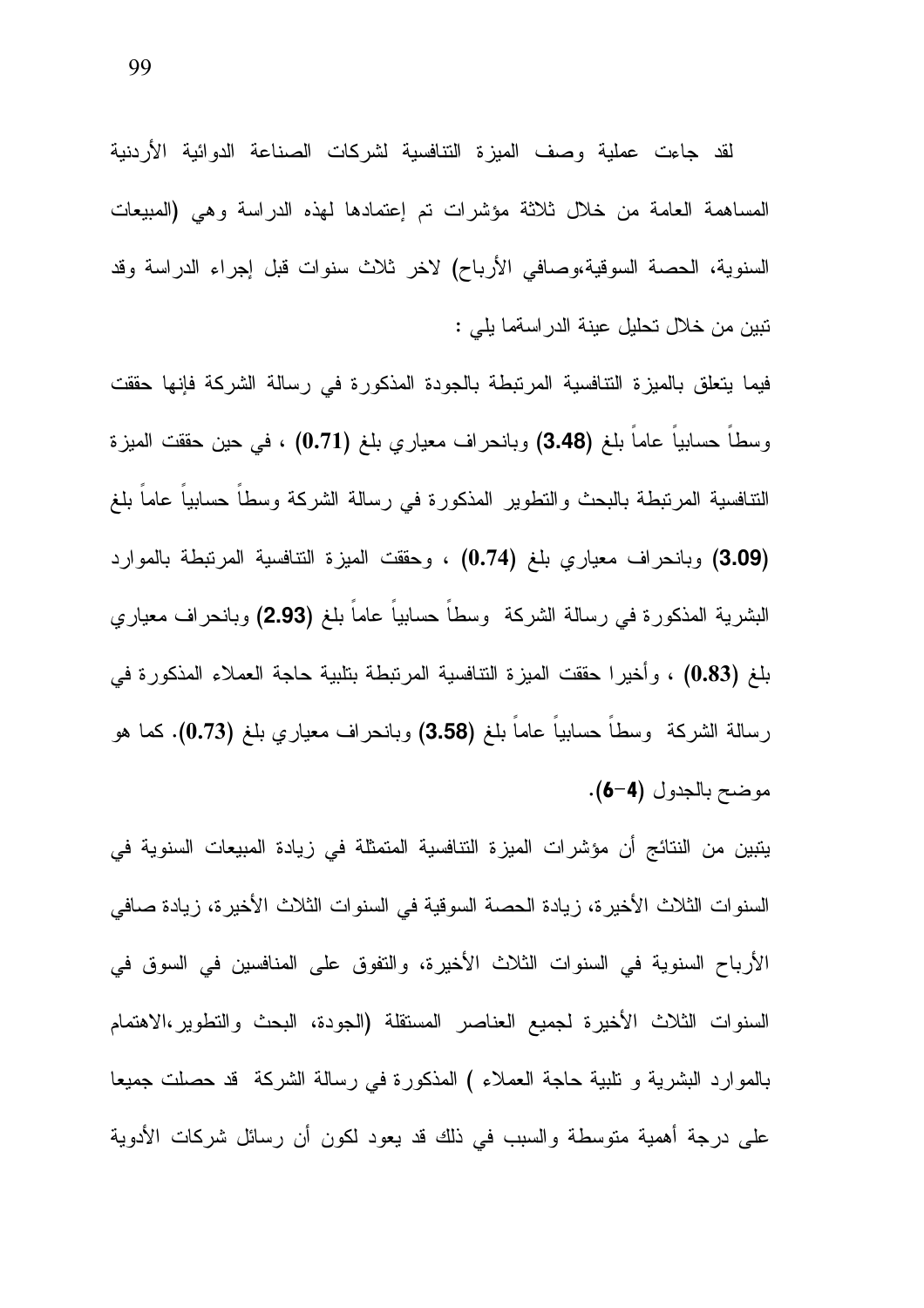المساهمة العامة (أنظر ملحق 3) نتباين في اشتمالها على المكونات المستقلة في رسالتها فبعضها يحتوي على جميع هذه المكونات والبعض الأخر لا يحتوي إلا على مكون واحد أو اثنين مما قد ينعكس على إجابات العينة . ويمكن أن نفسر النتائج من منطلق آخر وهو أن أفراد الإدارة لدى هذه الشركات لا يرون ذلك الأثر الكبير الذي ممكن أن يُحدثه تبني الجودة و البحث والنطوير و الإهتمام بالموارد البشرية و نلبية حاجة العملاء في رسالة شركات الأدوية الأردنية المساهمة العامة في تحقيق الميزة التنافسية.

#### $(6-4)$  جدول

المتوسطات الحسابية والانحرافات المعيارية ومستوى الموافقة لإجابات أفراد عينة الدراسة عن الميزة التنافسية للأبعاد الأريعة

| درجة<br>الموافقة | الانحراف<br>المعيار ي | المتوسط<br>التسابى | الفقرة                                                  | الرقم | البعد  |
|------------------|-----------------------|--------------------|---------------------------------------------------------|-------|--------|
| متوسطة           | 0.79                  | 3.64               | زيادة المبيعات السنوية في السنوات الثلاث<br>الأخير ة    | 14    | الجودة |
| متوسطة           | 0.75                  | 3.51               | زيادة الحصة السوقية في السنوات الثلاث الأخيرة           | 15    |        |
| متوسطة           | 0.76                  | 3.43               | زيادة صافي الأرباح السنوية في السنوات الثلاث<br>الأخيرة | 16    |        |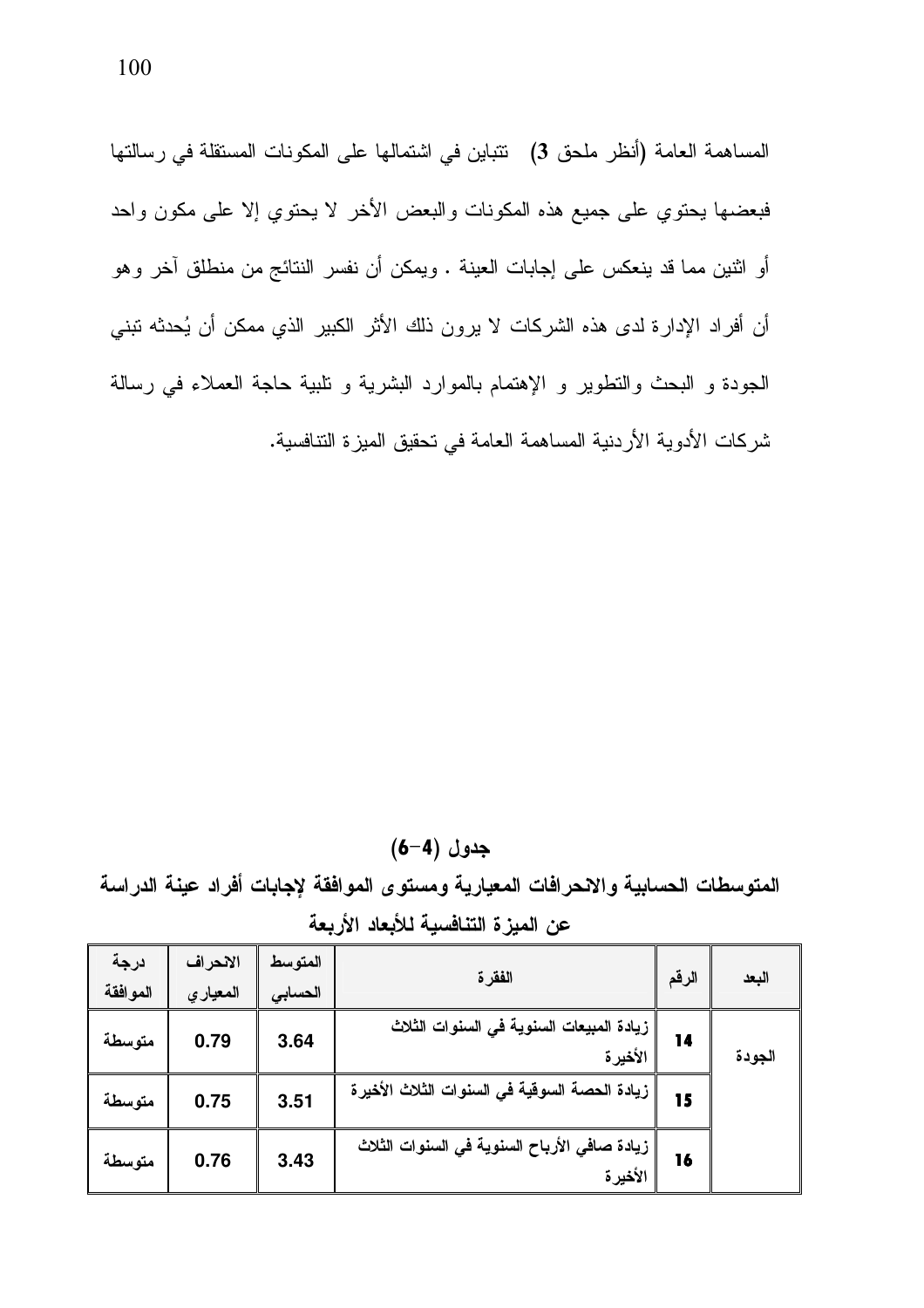| متوسطة | 0.79 | 3.34 | التفوق على المنافسين في السوق في السنوات<br>الثلاث الأخيرة | 17 |          |
|--------|------|------|------------------------------------------------------------|----|----------|
|        | 0.71 | 3.48 | المتوسط الحسابي والانحراف المعيار يالعام                   |    |          |
| متوسطة | 0.82 | 3.24 | زيادة المبيعات السنوية في السنوات الثلاث<br>الأخير ة       | 33 |          |
| متوسطة | 0.82 | 3.13 | زيادة الحصة السوقية في السنوات الثلاث الأخيرة              | 34 | البحث    |
| متوسطة | 0.76 | 3.10 | زيادة صافي الأرباح السنوية في السنوات الثلاث<br>الأخير ة   | 35 | والتطوير |
| متوسطة | 0.80 | 2.90 | التفوق على المنافسين في السوق في السنوات<br>الثلاث الأخيرة | 36 |          |
|        | 0.74 | 3.09 | المتوسط الحسابي والانحراف المعياري العام                   |    |          |

| تابع / جدول (4–6) |                       |                    |                                                          |       |         |  |  |  |  |  |
|-------------------|-----------------------|--------------------|----------------------------------------------------------|-------|---------|--|--|--|--|--|
| درجة<br>الموافقة  | الانحراف<br>المعيار ي | المتوسط<br>الحسابى | الفقر ة                                                  | الرقم | البعد   |  |  |  |  |  |
| متوسطة            | 0.84                  | 2.96               | زيادة المبيعات السنوية في السنوات الثلاث<br>الأخيرة      | 55    | الموارد |  |  |  |  |  |
| متوسطة            | 0.86                  | 2.93               | زيادة الحصة السوقية في السنوات الثلاث الأخيرة            | 56    | البشرية |  |  |  |  |  |
| متوسطة            | 0.85                  | 2.94               | زيادة صافي الأرباح السنوية في السنوات الثلاث<br>الأخير ة | 57    |         |  |  |  |  |  |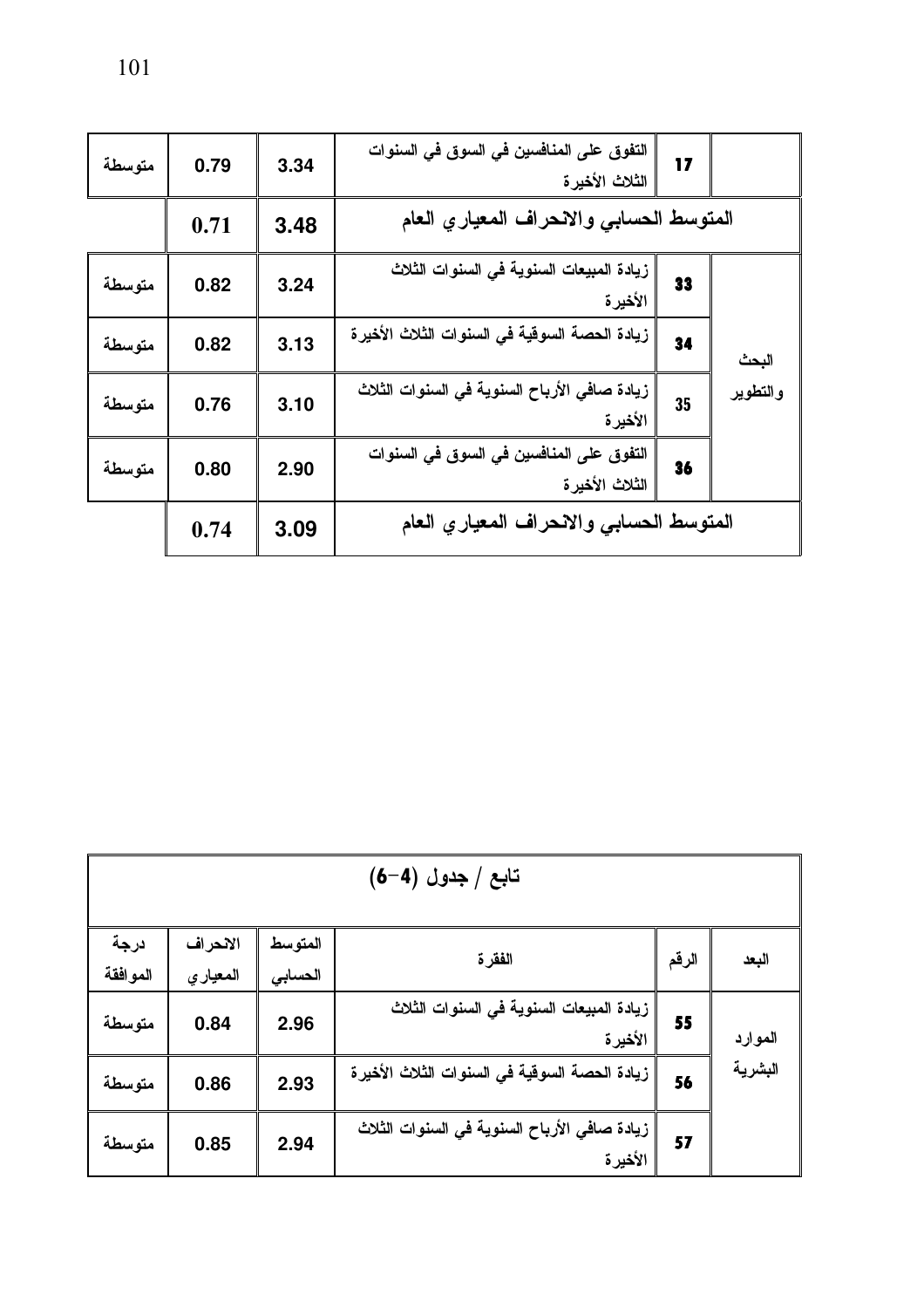| متوسطة | 0.83 | 2.87 | التفوق على المنافسين في السوق في السنوات<br>الثلاث الأخيرة | 58 |               |
|--------|------|------|------------------------------------------------------------|----|---------------|
|        | 0.83 | 2.93 | المتوسط الحسابي والانحراف المعيار يالعام                   |    |               |
| مرتفعة | 0.76 | 3.72 | زيادة المبيعات السنوية في السنوات<br>الثلاث الأخير ة       | 73 | نلبية<br>حاجة |
| متوسطة | 0.77 | 3.64 | زيادة الحصة السوقية في السنوات الثلاث<br>الأخيرة           | 74 | العملاء       |
| متوسطة | 0.84 | 3.58 | زيادة صافي الأرباح السنوية في السنوات<br>الثلاث الأخيرة    | 75 |               |
| متوسطة | 0.83 | 3.39 | النفوق على المنافسين في السوق في<br>السنوات الثلاث الأخيرة | 76 |               |
|        | 0.73 | 3.58 | المتوسط الحسابى والانحراف المعيار ي العام                  |    |               |

3-4 اختبار فرضيات الدراسة عمل الباحث في هذا الجانب على اختبار فرضيات الدراسة، من خلال استخدام الأسلوب الإحصائي المناسب، والتي تم صباغتها على أساس مشكلة الدراسة وأسئلتها، وذلك كما بلي: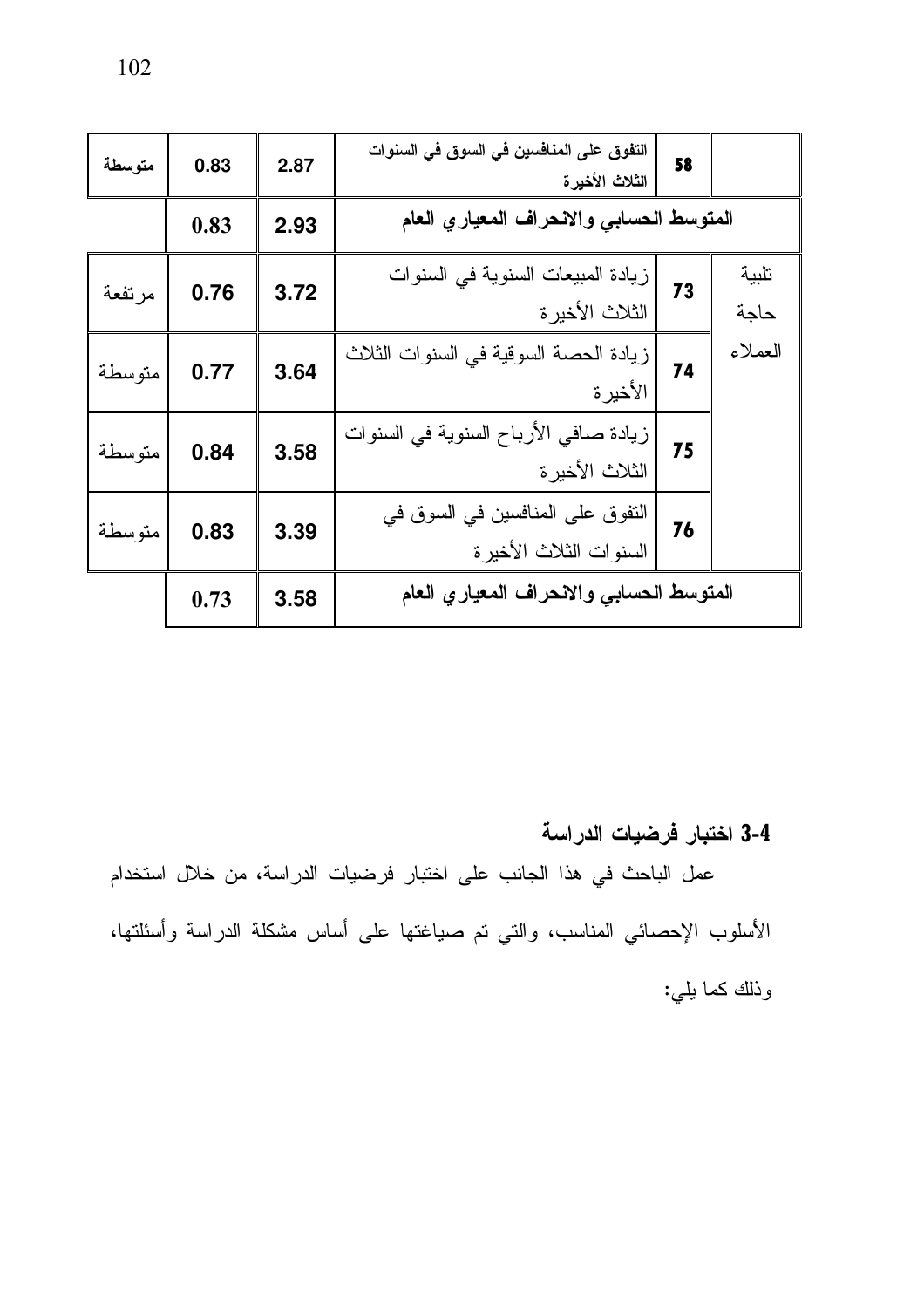# 

H0-1: لا يوجد أثر لرسالة المنظمة في تحقيق ميزة تنافسية في شركات الأدوية البشرية الأردنية عند مستوى دلالة معنوية (0.05).

لاختبار هذه الفرضية تم استخدام الانحدار الخطى المتعدد لتحديــد أثـــر رســـالة المنظمة في تحقيق ميزة تنافسية في شركات الأدوية البشرية الأردنية ، وكما هو موضح بالجدول (4-7).

تحليل الانحدار المتعدد لأثر رسالة المنظمة في تحقيق ميزة تنافسية في شركات الأدوية البشرية الأردنية

 $(7-4)$  جدول

| Sig.*<br>مستوى<br>الدلالة | β<br>معامل<br>الإنحدار | المحسوبة | (R <sup>2</sup> )<br>معامل<br>التحديد | (R)<br>الارتباط | البيان                                                                        |
|---------------------------|------------------------|----------|---------------------------------------|-----------------|-------------------------------------------------------------------------------|
| 0.023                     | 0.350                  | 37.894   | 0.368                                 | 0.61            | أثر تبنى الجودة فى رسالة<br>شركات الأدوية البشرية<br>الأر دنية                |
| 0.007                     | 0.441                  | 45.375   | 0.586                                 | 0.74            | أثر تبنى البحث والتطوير<br>في رسالة شركات الأدوية<br>البشرية الأردنية         |
| 0.072                     | 0.200                  | 36.136   | 0.632                                 | 0.72            | أثر تبنى تلبية حاجة<br>العملاء في رسالة شركات<br>الأدوية البشرية الأردنية     |
| 0.006                     | 0.369                  | 32.243   | 0.675                                 | 0.60            | أثر تبنى الاهتمام<br>بالعاملين في رسالة<br>شركات الأدوية البشرية<br>الأر دنبة |

\* يكون الارتباط ذات دلالة إحصائية عند مستوى (0.05 ≥ 0.05)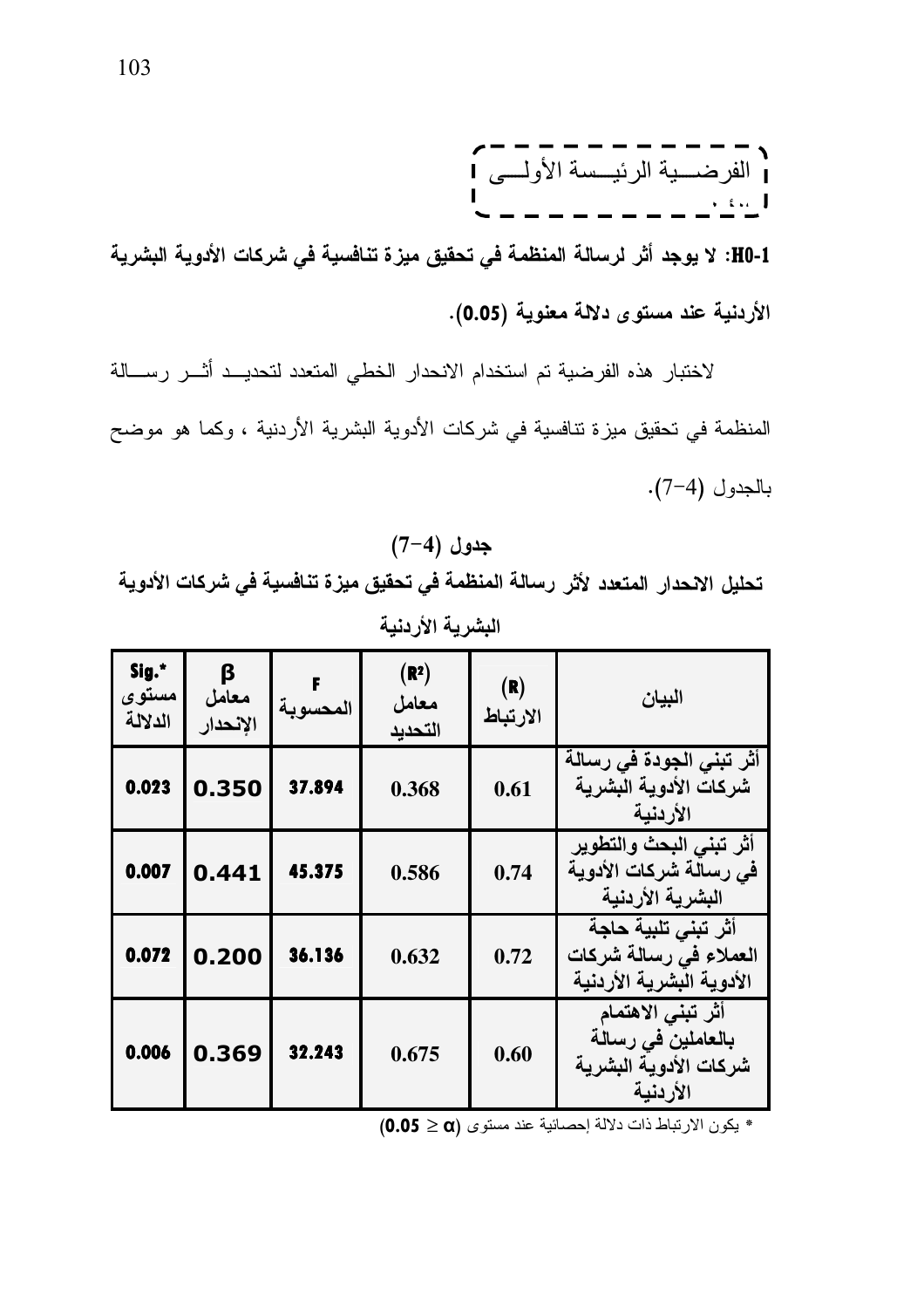يتبين من خلال النتائج الموضحة في الجدول (4–7) وجود علاقـــة ارتبـــاط ذات دلالة إحصائية بين رسالة المنظمة (تبني الجودة تبني البحث والتطوير ، تبني تلبية حاجـــة العملاء، تبني الاهتمام بالعاملين) وتحقيق ميزة تنافسية في شـــركات الأدويــــة البـــشرية الأردنية ، إذا بلغت معاملات الإرتباط (**0.61) ، (0.74) ، (0.72) ، (0.60) ،** علـــي التوالي عند مستوى (α ≤ 0.**05)،** وبمعـــاملات تحديـــد بلغـــت (0.368) (0.586) ، (0.586) (0.632) ، (0.675) ، على النوالي، كما بلغت قيمة درجة النأثير (0.350) ، (0.441) **(0.441**) ، **(0.200) (0.369)** ، على النوالي، وهذا يعني أن الزيادة بقيمة واحـــدة فـــي ننبنـــي الجودة تبني البحث والتطوير ، تبني تلبية حاجة العملاء، تبني الاهتمام بالعاملين يؤدي إلىي زيادة في تحقيق الشركات للميزة النتافـــسية بقيمـــة **(0.350) ، (0.441) ، (0.200)** ، (0.369) ، على النوالي ولكل منغير . ونؤكد معنوية هذه العلاقة قيم الإحصائي (F) و هي  $(36.136)\cdot (45.375)\cdot (37.894)$  دالة عند مستوى الدلالة  $(\alpha \leq 0.05$  ) بقيمة بلغت ، (32.243) ، على النوالي، وعليه ترفض الفرضية العدمية (الصفرية) والتسي تسنص  $:$   $\mathbb{L}$ 

 $\overline{a}$ الأردنية عند مستوى دلالة معنوية (0.05) لا يوجد أثر لرسالة المنظمة في تحقيق ميزة تنافسية في شركات الأدوية البشرية

وبناءً على ما سبق يمكن اشتقاق نموذج الانحدار المتعدد الذي يوضح العلاقـــة بـــين المتغيرات المستقلة جميعها كوحدة واحدة مع المتغير التـــابـع ، وتتمثـــل هـــذه الـعلاقـــة بالنموذج الرياضـي التالـي:  $Y = a + b_1X_1 + b_2X_2 + b_3X_3 + b_4X_4$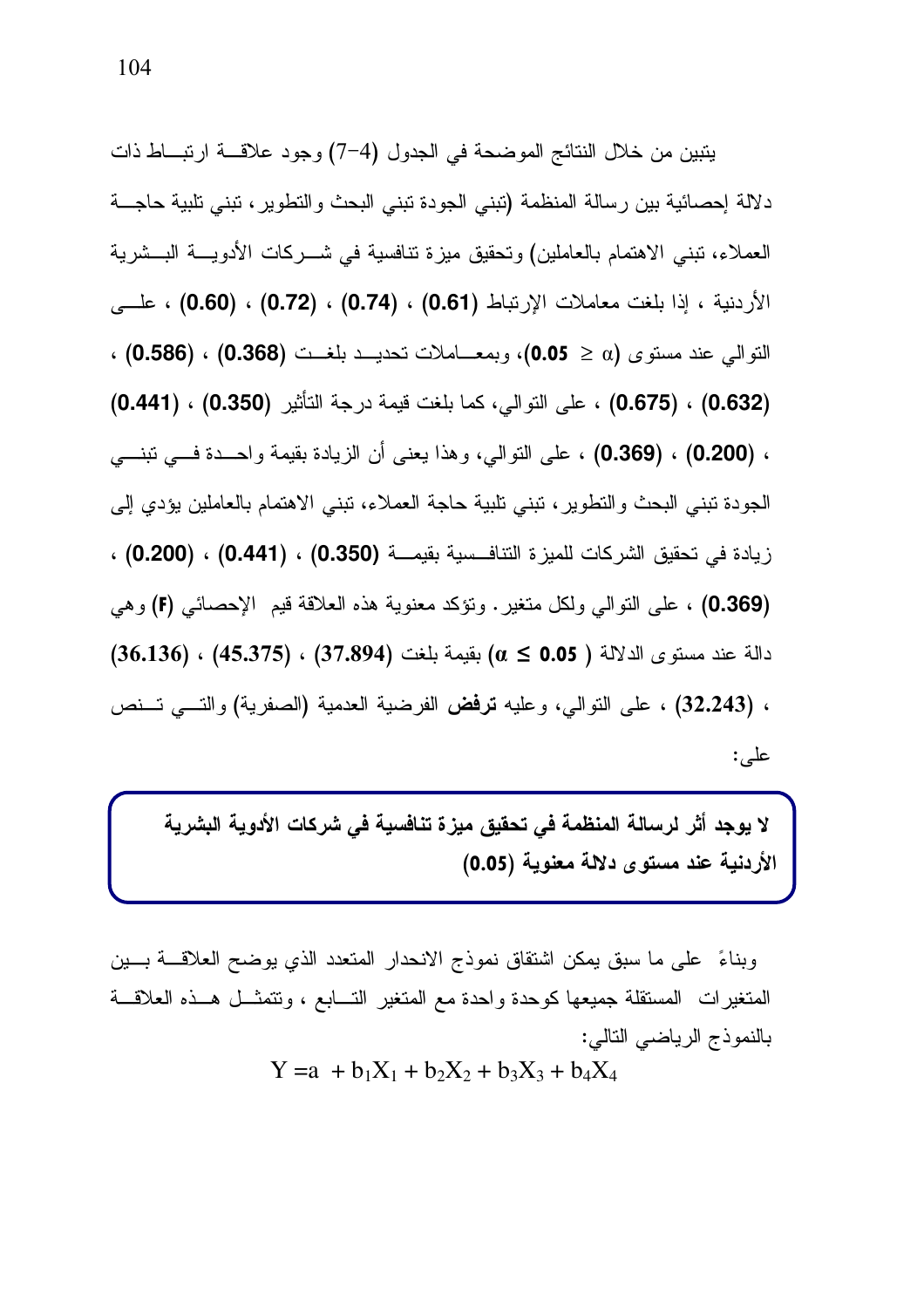ويتفرع عن الفرضية الرئيسة الأولى الفرضيات الفرعية التالية:

الفرضية الفرعية الأولى :

H0-1-1: لا يوجد أثر لتبني الجودة في رسالة شركات الأدوية البشرية الأردنية وتحقيــق الميزة النتافسية عند مستوى دلالة معنوية (0.05).

لاختبار هذه الفرضية استخدم الباحث أسلوب تحليل الانحدار الخطى البسيط لإيجاد أثر تبني الجودة في رسالة شركات الأدوية البشرية الأردنية وتحقيق الميــزة التتافــسية ، وكما هو موضح في الجدول (4-8 ).

#### $(8-4)$  جدول

تحليل الانحدار البسيط لأثر تبني الجودة في رسالة شركات الأدوية البشرية الأردنية وتحقيق الميزة التنافسية

| Sig.*<br>مستوى<br>الدلالة | β<br>معامل<br>الإنحدار | $\mathbf{F}$<br>المحسوبة | (R square)<br>معامل التحديد | (R)<br>الارتباط | البيان                                                                                   |
|---------------------------|------------------------|--------------------------|-----------------------------|-----------------|------------------------------------------------------------------------------------------|
| 0.000                     | 0.767                  | 16.005                   | 0.20                        | 0.45            | أثر نبني الجودة في رسالة<br>شركات الأدوية البشرية<br>الأردنية وتحقيق المبزة<br>التنافسية |

\* يكون الارتباط ذات دلالة إحصائية عند مستوى (0.05 ≥ 0.05)

105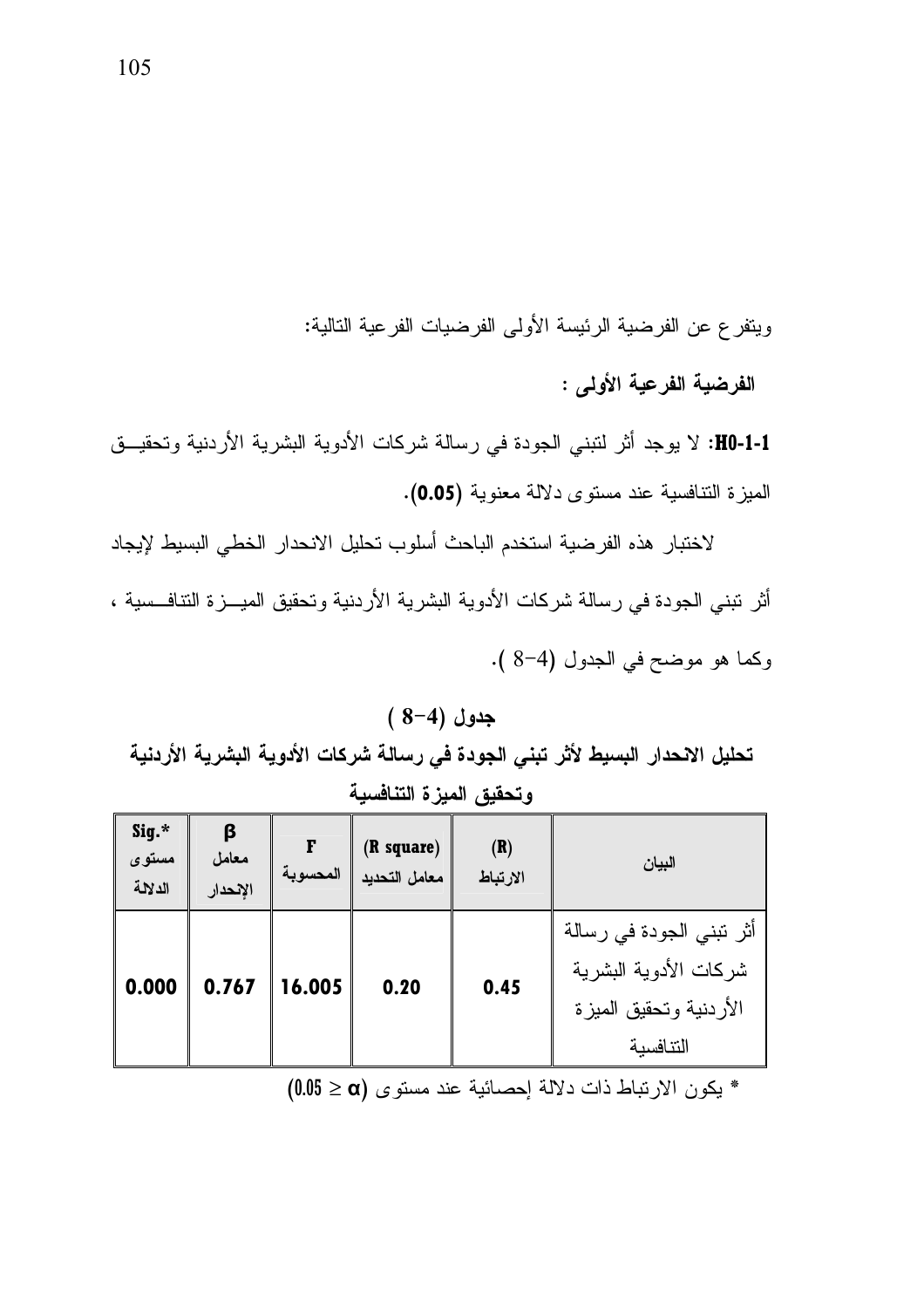يوضح الجدول (4–8) العلاقة بين نبني الجودة في رسالة شركات الأدوية البشرية الأردنية وتحقيق الميزة النتافسية. حيث أظهرت نتائج التحليل الإحصائي وجود علاقة ارتباط ذات دلالة إحصائية بين تبني الجودة في رسالة شركات الأدوية البشرية  $0.05 \geq$ الأردنية وتحقيق الميزة النتافسية، إذا بلغ معامل الارتباط (0.45) عند مستوى ( $\leq 0.05$ )، وبمعامل تحديد بلغ (0.20)، أي أن ما قيمته (0.20) من التغيرات في الميزة التنافسية ناتج عن التغير في تبني الجودة في رسالة شركات الأدوية البشرية الأردنية ، كما بلغت فيمة درجة التأثير (0.767)، وهذا يعني أن الزيادة بقيمة واحدة في تبني الجودة في رسالة شركات الأدوية البشرية الأردنية يؤدي إلى زيادة في الميزة التنافسية بقيمة (0.767). وتؤكد معنوية هذه العلاقة قيمة F المحسوبة والتي بلغت (16.005) وهي دالة عند مستوى (Ω ≤ 2 0.05)، وبهذا النتيجة بتم **رفض** الفرضية الفرعية الأولى، التي نتص على:

لا يوجد أثر لتبني الجودة في رسالة شركات الأدوية البشرية الأردنية وتحقيق الميزة التنافسية عند مستوى دلالة معنوية (0.05).

الفرضية الفرعية الثانية :

H0-1-2: لا يوجد أثر لنبني البحث والنطوير في رسالة شركات الأدوية البشرية الأردنية وتحقيق الميزة التنافسية عند مستوى دلالة معنوية (0.05).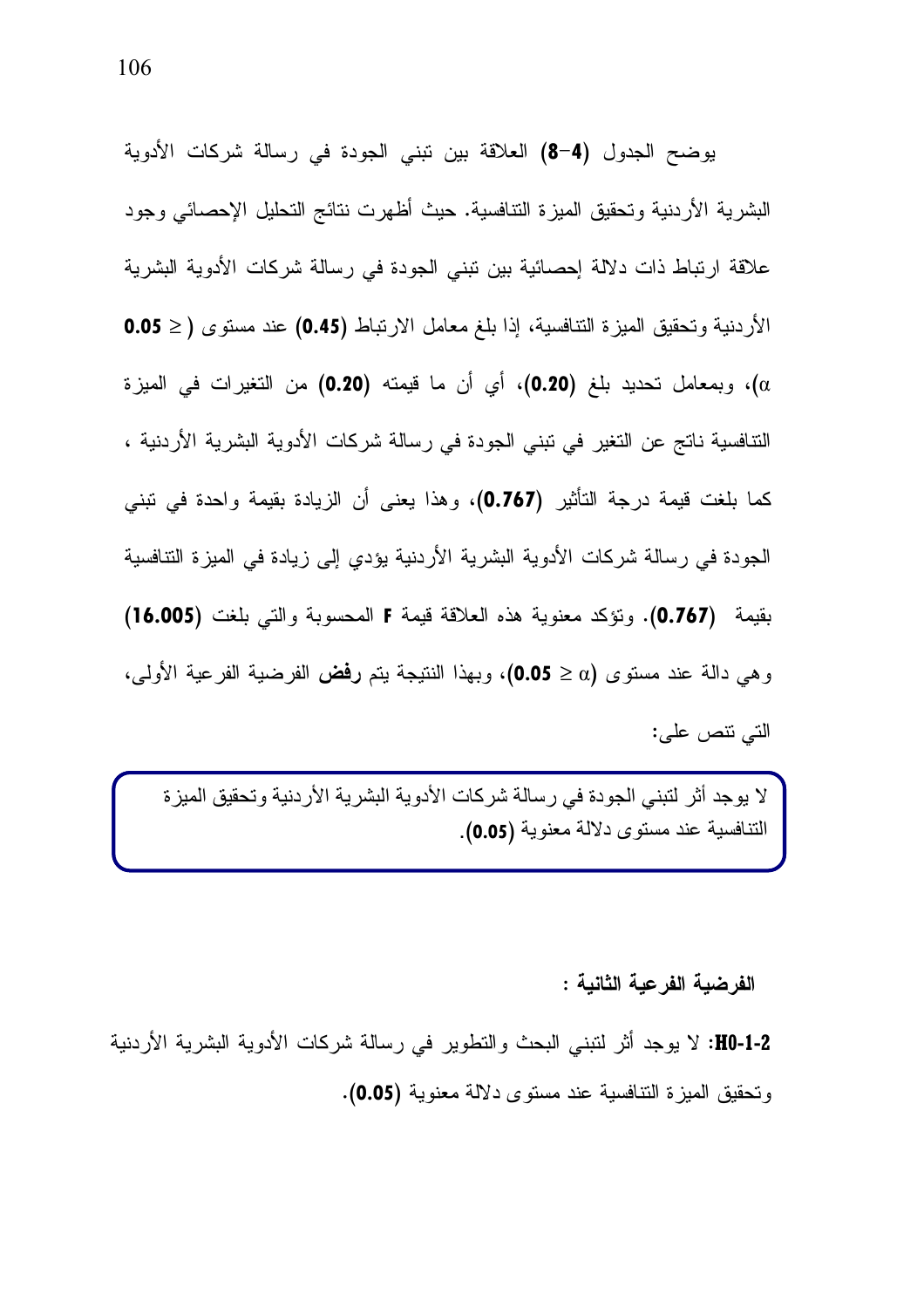لاختبار هذه الفرضية استخدم الباحث أسلوب تحليل الانحدار الخطى البسيط لإيجاد أثر تبني البحث والنطوير في رسالة شركات الأدوية البشرية الأردنية وتحقيــق الميـــزة التنافسية ، وكما هو موضح في الجدول (4-9 ).

 $(9-4)$  جدول تحليل الانحدار البسيط لأثر تبني البحث والتطوير في رسالة شركات الأدوية البشرية الأردنية وتحقيق الميزة التنافسية

| Sig.*<br>مستوى<br>الدلالة | β<br>معامل<br>الإنحدار | F<br>المحسوبة | (R square)<br>معامل التحديد | (R)<br>الارتباط | البيان                                                                                             |
|---------------------------|------------------------|---------------|-----------------------------|-----------------|----------------------------------------------------------------------------------------------------|
| 0.000                     | 1.214                  | 73.966        | 0.53                        | 0.73            | أثر ننبنى البحث والنطوير<br>في رسالة شركات الأدوية<br>البشرية الأردنية وتحقيق<br>الميز ة التنافسية |

\* يكون الارتباط ذات دلالة إحصائية عند مستوى (0.05 ≥ 0.05)

يوضح الجدول ( 4–9) العلاقة بين تبني البحث والتطوير في رسالة شركات الأدوية البشرية الأردنية وتحقيق الميزة التنافسية. حيث أظهرت نتائج التحليل الإحصائي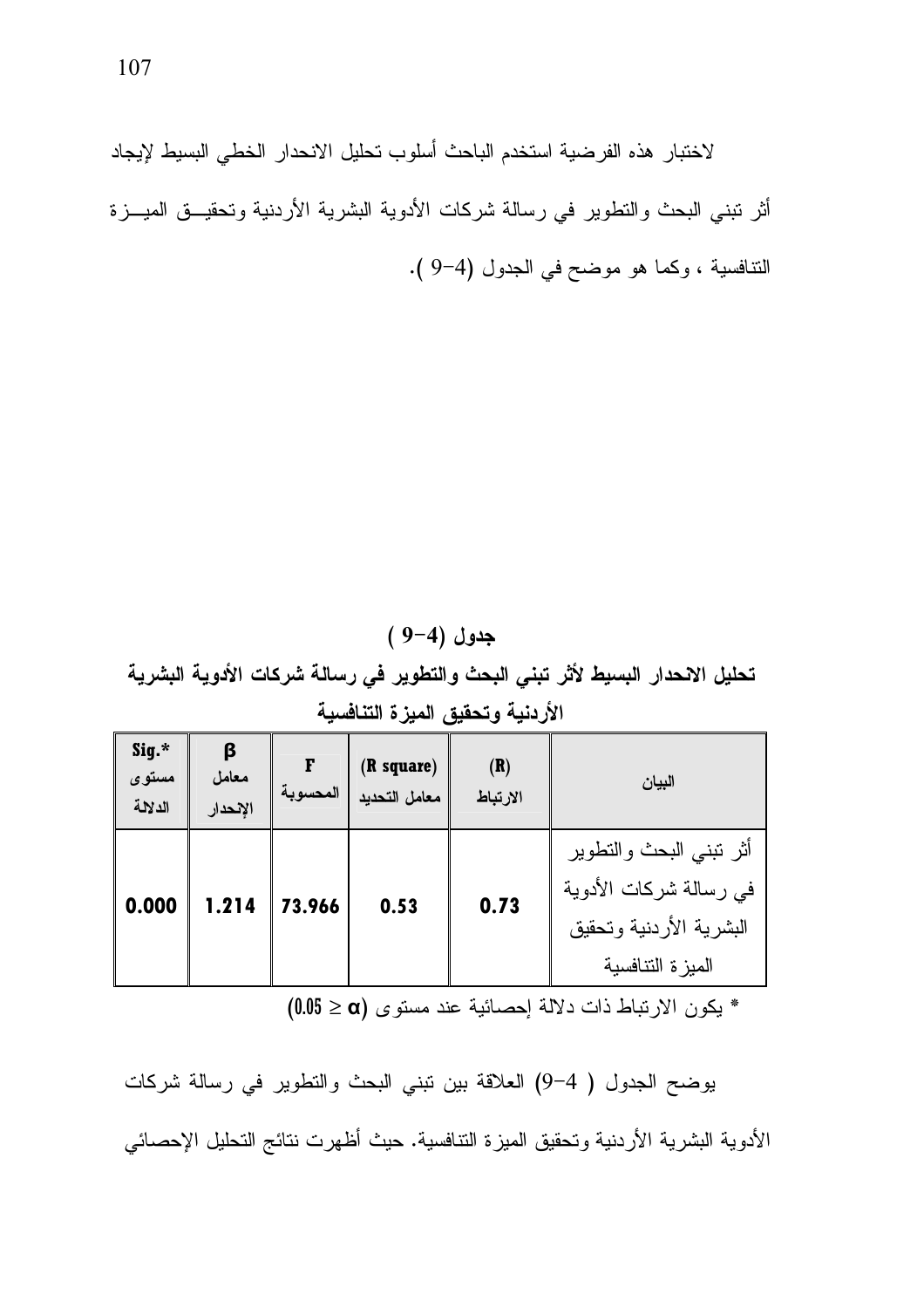وجود علاقة ارتباط ذات دلالة إحصائية بين تبني البحث والتطوير في رسالة شركات الأدوية البشرية الأردنية وتحقيق الميزة التنافسية، إذا بلغ معامل الارتباط (0.73) عند مستوى (0.0 < 0.05)، وبمعامل تحديد بلغ (0.53)، أي أن ما قيمته (0.53) من التغيرات في الميزة التنافسية ناتج عن التغير في تبني البحث والتطوير في رسالة شركات الأدوية البشرية الأردنية ، كما بلغت قيمة درجة التأثير (1.214)، وهذا يعني أن الزيادة بقيمة واحدة في نبني البحث والنطوير في رسالة شركات الأدوية البشرية الأردنية يؤدي إلى زيادة في الميزة التنافسية بقيمة (1.214). وتؤكد معنوية هذه العلاقة قيمة F المحسوبة والتي بلغت (73.966) وهي دالة عند مستوى (a ≤ 0.05)، وبهذا النتيجة بتم رفض الفرضية الفرعية الثانية، التي نتص علي:

لا يوجد أثر لتبني البحث والتطوير في رسالة شركات الأدوية البشرية الأردنية وتحقيق الميزة التنافسية عند مستوى دلالة معنوية (0.05).

الفرضبة الفرعبة الثالثة :

3-H0-1: لا يوجد أثر لنبني نلبية حاجة العملاء في رسالة شـــركات الأدويــــة البـــشرية الأردنية وتحقيق الميزة التنافسية عند مستوى دلالة معنوية (0.05).

لاختبار هذه الفر ضية استخدم الباحث أسلوب تحليل الانحدار الخطى البسيط لإيجاد أثر تبني تلبية حاجة العملاء في رسالة شركات الأدوية البشرية الأردنية وتحقيق الميـــزة التنافسية ، وكما هو موضح في الجدول (4-10).

 $(10-4)$  جدول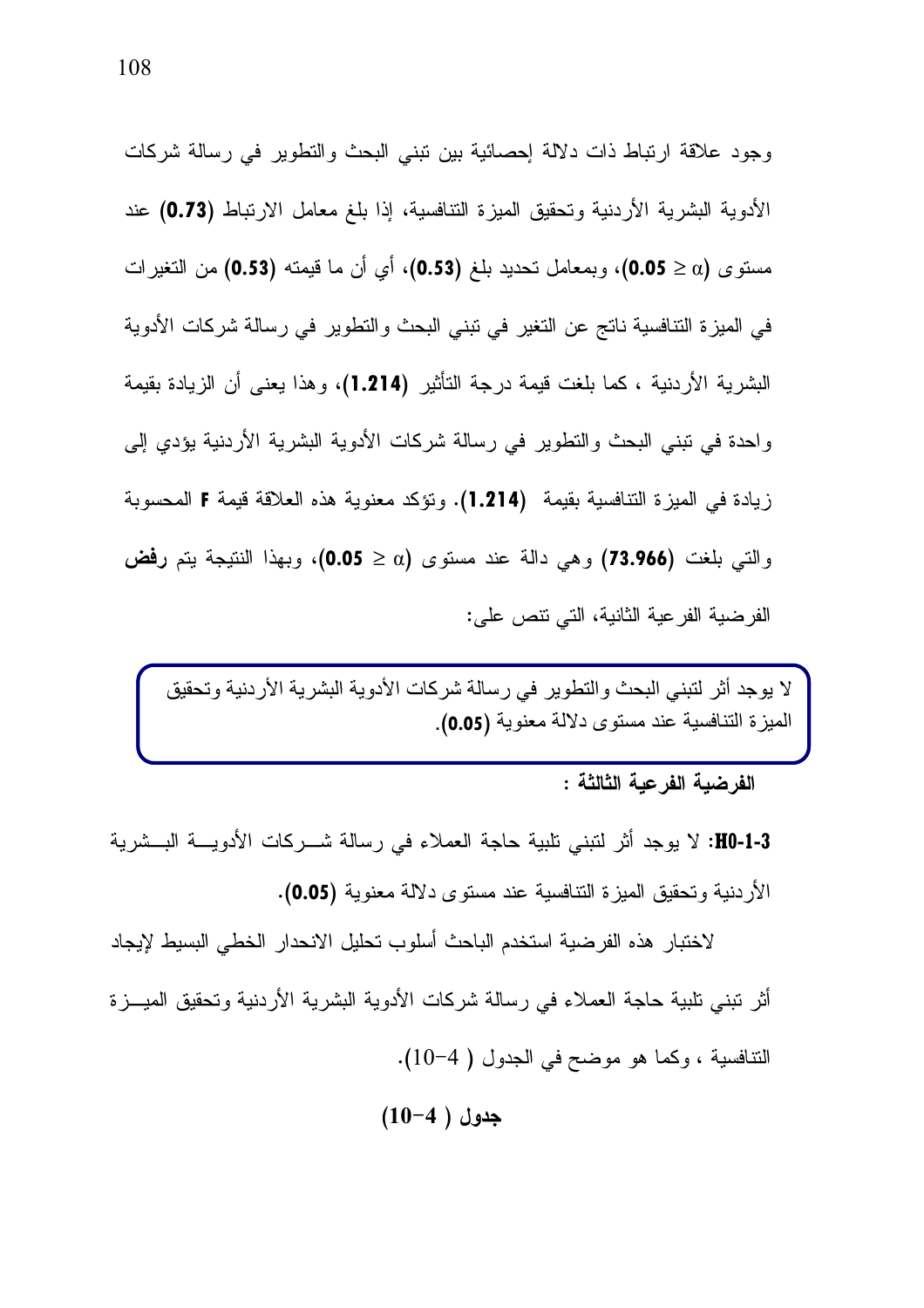| Sig.*<br>مستوى<br>الدلالة | β<br>معامل<br>الإنحدار | F<br>المحسوبة | (R square)<br>معامل التحديد | (R)<br>الارتباط | البيان                                                                                               |
|---------------------------|------------------------|---------------|-----------------------------|-----------------|------------------------------------------------------------------------------------------------------|
| 0.000                     | 1.155                  | 65.344        | 0.50                        | 0.71            | أثر تبني تلبية حاجة<br>العملاء في رسالة شركات<br>الأدوية البشرية الأردنية<br>وتحقيق المبزة التنافسية |

تحليل الانحدار البسيط لأثر تبني تلبية حاجة العملاء في رسالة شركات الأدوية البشرية الأردنية وتحقيق الميزة التنافسية

 $(0.05 \geq \alpha)$  يكون الارتباط ذات دلالة إحصائية عند مستوى  $\alpha$ 

يوضح الجدول ( 4–10) العلاقة بين تبني تلبية حاجة العملاء في رسالة شركات الأدوية البشرية الأردنية وتحقيق الميزة التنافسية. حيث أظهرت نتائج التحليل الإحصائي وجود علاقة ارتباط ذات دلالة إحصائية بين نبني تلبية حاجة العملاء في رسالة شركات الأدوية البشرية الأردنية وتحقيق الميزة التنافسية، إذا بلغ معامل الارتباط  $(0.50)$  عند مستوى  $\alpha$   $\geq 0.05$ ، وبمعامل تحديد بلغ  $(0.50)$ ، أي أن ما قيمته  $(0.71)$ من النغيرات في الميزة التنافسية ناتج عن النغير في نبني نلبية حاجة العملاء في رسالة شركات الأدوية البشرية الأردنية ، كما بلغت قيمة درجة التأثير (1.155)، وهذا يعني أن الزيادة بقيمة واحدة في تبني تلبية حاجة العملاء في رسالة الشركة الأردنية لإنتاج الأدوية يؤدي إلى زيادة في الميزة النتافسية بقيمة (1.155). وتؤكد معنوية هذه العلاقة قيمة F المحسوبة والتبي بلغت (65.344) وهي دالة عند مستوى (0.0 < 0.05)، وبهذا النتيجة يتم **رفض** الفرضية الفرعية الثالثة، التي تتص على: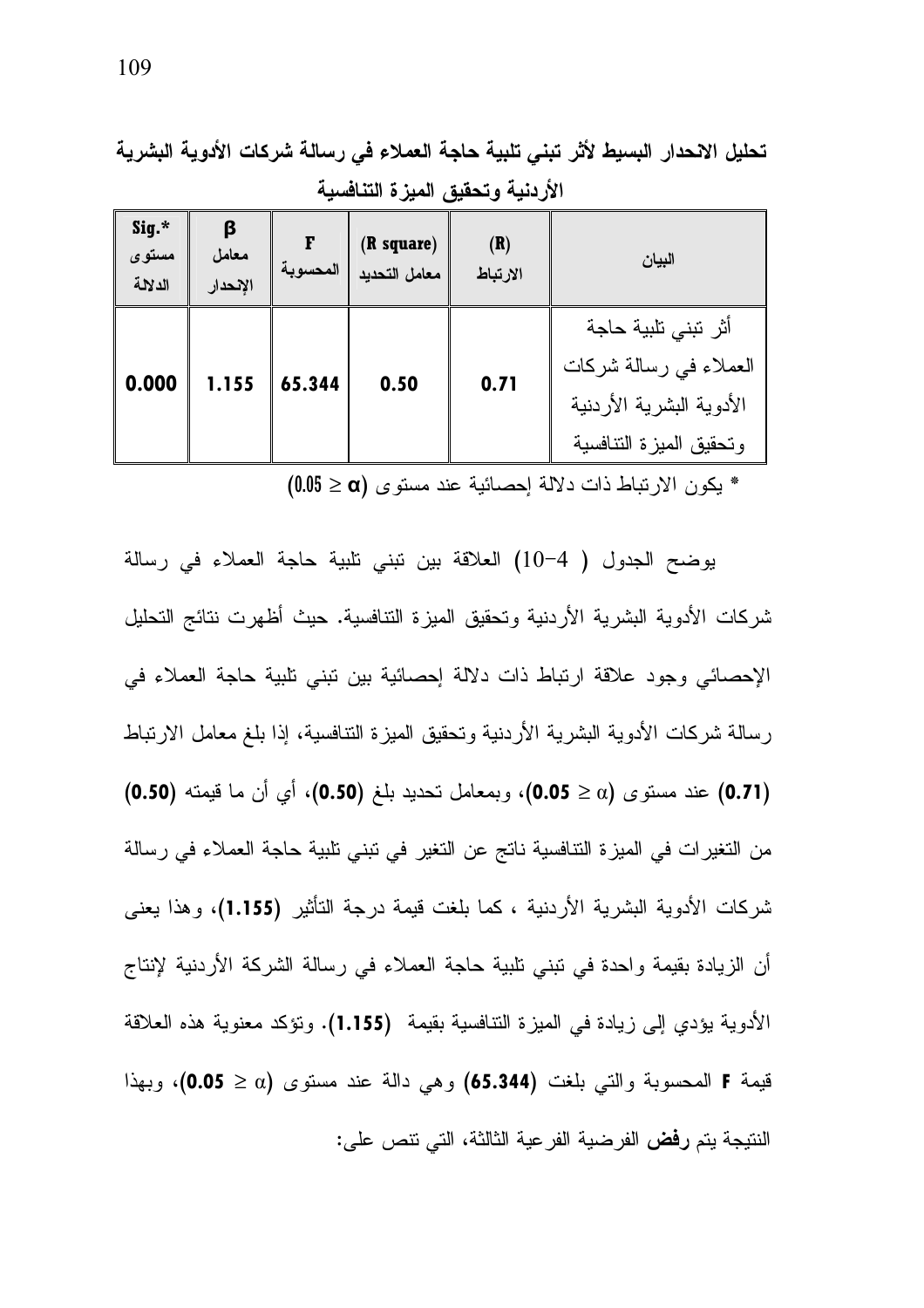لا يوجد أثر لتبني تلبية حاجة العملاء في رسالة الشركة الأردنية لإنتاج الأدوية وتحقيق الميزة التنافسية عند مستوى دلالة معنوية (0.05).

الفرضية الفرعية الرابعة :

H0-1-4: لا يوجد أثر لننبي الاهتمام بالموارد البشرية في رسالة شركات الأدوية البشرية الأردنية وتحقيق الميزة التنافسية عند مستوى دلالة معنوية (0.05).

لاختبار هذه الفرضية استخدم الباحث أسلوب تحليل الانحدار الخطى البسيط لإيجاد أثر تبني الاهتمام بالموارد البشرية في رسالة شركات الأدوية البشرية الأردنية وتحقيــق الميزة التتافسية ، وكما هو موضح في الجدول ( 4-11).

### $(11-4)$  جدول

تحليل الانحدار البسيط لأثر تبني الاهتمام بالموارد البشرية في رسالة شركات الأدوية البشرية الأردنية وتحقيق المبزرة التنافسية

| Sig.*<br>مستوى<br>الدلالة | β<br>معامل<br>الإنحدار | F<br>المحسوبة | (R square)<br>معامل التحديد | (R)<br>الارتباط | البيان                                                                                                       |
|---------------------------|------------------------|---------------|-----------------------------|-----------------|--------------------------------------------------------------------------------------------------------------|
| 0.000                     | 0.984                  | 49.019        | 0.43                        | 0.66            | أثر ننبنى الاهتمام بالموارد<br>البشرية في رسالة شركات<br>الأدوية البشرية الأردنية<br>وتحقيق المبزة التنافسية |

\* يكون الارتباط ذات دلالة اِحصائية عند مستوى (0.05 ≥ 0.05)

يوضح الجدول (4–11) العلاقة بين تبني الاهتمام بالموارد البشرية في شركات الأدوية البشرية الأردنية وتحقيق الميزة التنافسية. حيث أظهرت نتائج التحليل الإحصائي وجود علاقة ارتباط ذات دلالة إحصائية بين تبني الاهتمام بالموارد البشرية في رسالة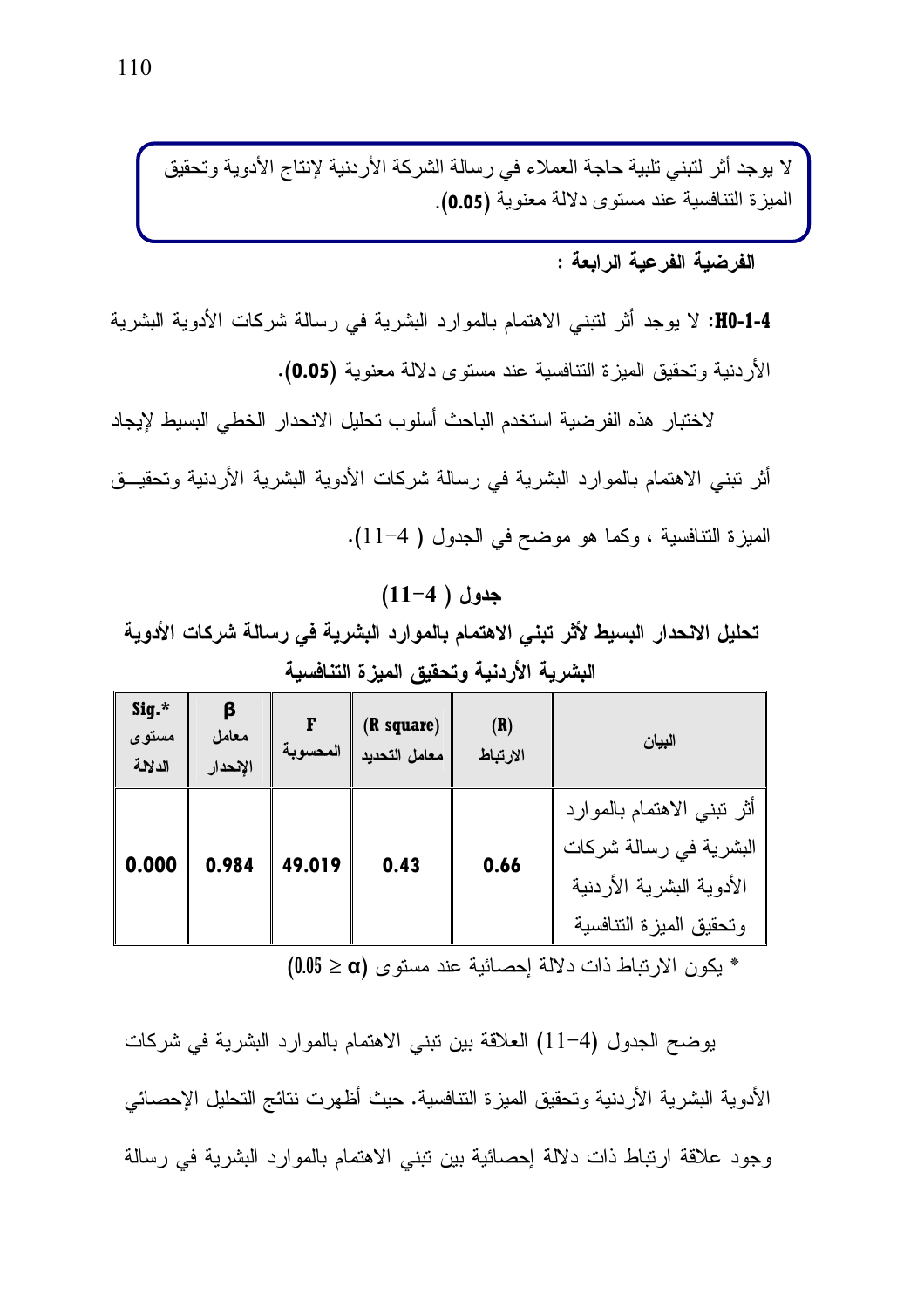شركات الأدوية البشرية الأردنية وتحقيق الميزة التنافسية، إذا بلغ معامل الارتباط (0.66) عند مستوى (0.05  $\alpha$ )، وبمعامل تحديد بلغ (0.43)، أي أن ما قيمته (0.43) من التغيرات في الميزة التنافسية ناتج عن التغير في تبني الاهتمام بالموارد البشرية في رسالة شركات الأدوية البشرية الأردنية ، كما بلغت قيمة درجة التأثير (0.984)، وهذا يعني أن الزيادة بقيمة واحدة في تبني الاهتمام بالموارد البشرية في رسالة شركات الأدوية البشرية الأردنية يؤدي إلى زيادة في الميزة التنافسية بقيمة (0.984). وتؤكد معنوية هذه العلاقة قيمة F المحسوبة والتي بلغت (49.019) وهي دالة عند مستوى (Ω.05 ≥ 0.05)، وبهذا النتيجة يتم رفض الفرضية الفرعية الرابعة، التي تتص على:

لا يوجد أثر لتبني الاهتمام بالموارد البشربة في رسالة الشركة الأردنية لإنتاج الأدوية وتحقيق الميزة التنافسية عند مستوى دلالة معنوية (0.05).

> الفسصل الخامس الإستنتاجات والتوصيات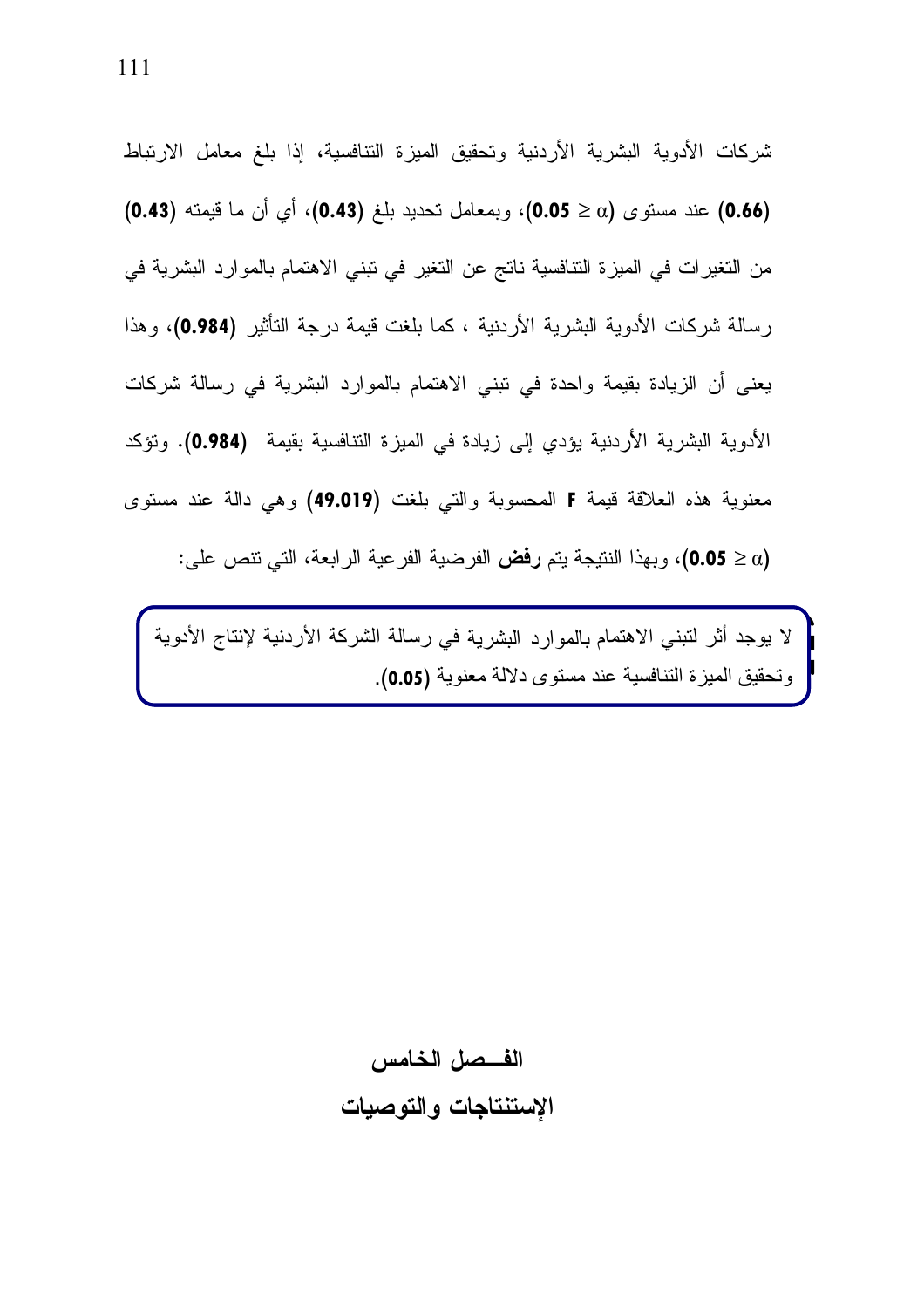- 1-5
- 5-2 النتائج المستمدة من الدراسة الميدانية
- 3-5 النتائج المستمدة من اختبار فرضيات الدراسة
	- 4-5 التوصيات
	- 5-5 مقترحات الدر اسات المستقبلية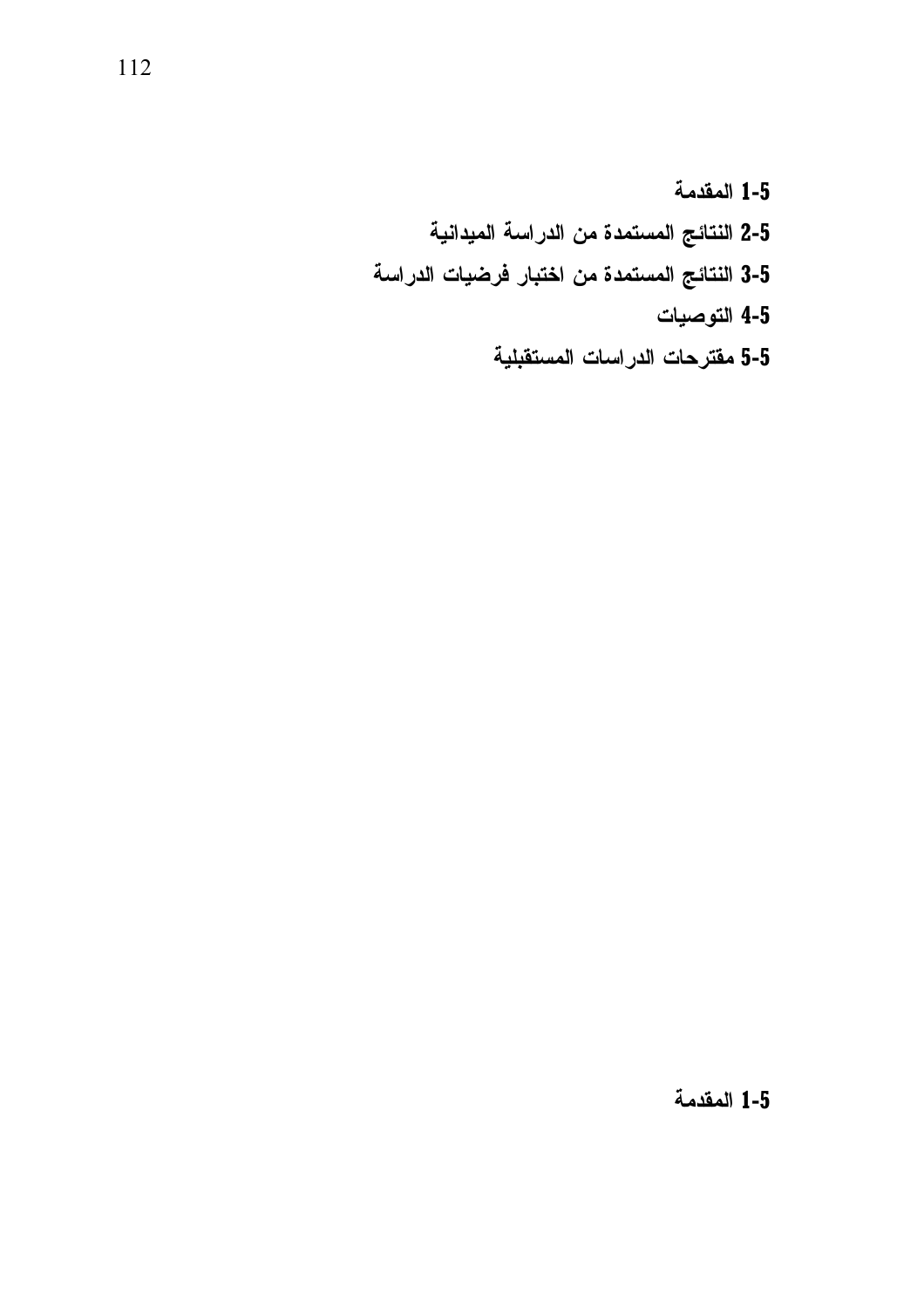هدفت الدراسة الحالية إلى بيان أثر رسالة المنظمة في شركات الأدوية البــشرية الأردنية في تحقيق ميزة تنافسية في سوق الأدوية الأردني. وقد أثارت الدراسة جملة من النساؤلات وقدمت أيضا فرضيات نعلقت بطبيعة العلاقة بين متغيرات الدراسة، ونوصلت إلى عدة استتناجات ساهمت في حل مشكلة الدراسة والإجابة عن تساؤلاتها وفرضـــباتها، وكما يلي:

5-2 النتائج المستمدة من الدر اسة المبدانية

- نشير نتائج التحليل الإحصائي إلى أن من أهم المكونات التي تستخدمها شـــركات الأدوية الأردنية في إعداد رسالتها هي الجودة و البحــث والنطـــوير و الإهتمــــام بالموارد البشرية و تلبية حاجة العملاء حيث بلغ الوسط الحــسابي لهــا (4.35 ، 3.66 ، 3.51 ، 3.92 ) على النوالي ، وبذلك نقع الجودة وتلبية حاجة العصـلاء ضمن الموافقة المرتفعة ببنما حصل البحث والنطوير والإهتمام بالموارد البسشرية على الموافقة المنوسطة .
- وأشارت النتائج كذلك الى أثر نضمين رسالة شركات الأدوية الأردنية لعناصـــر الجودة و البحث والنطوير و الإهتمام بالموارد البشرية و نلبية حاجة العملاء على تحقيق الميزة التنافسية حيث أشار الوسط الحسابي العسام (3.48 ، 3.09 ،3.23 3.58٠ ) على النوالي إلى درجة موافقة متوسطة للجميع كانت أعلاهـــا للجـــودة وأدناها للإهتمام بالموارد البشرية.و يتبين من النتائج أن مؤشرات الميزة التنافسية المتمثلة في زيادة المبيعات السنوية في السنوات الثلاث الأخيرة، زيسادة الحــصة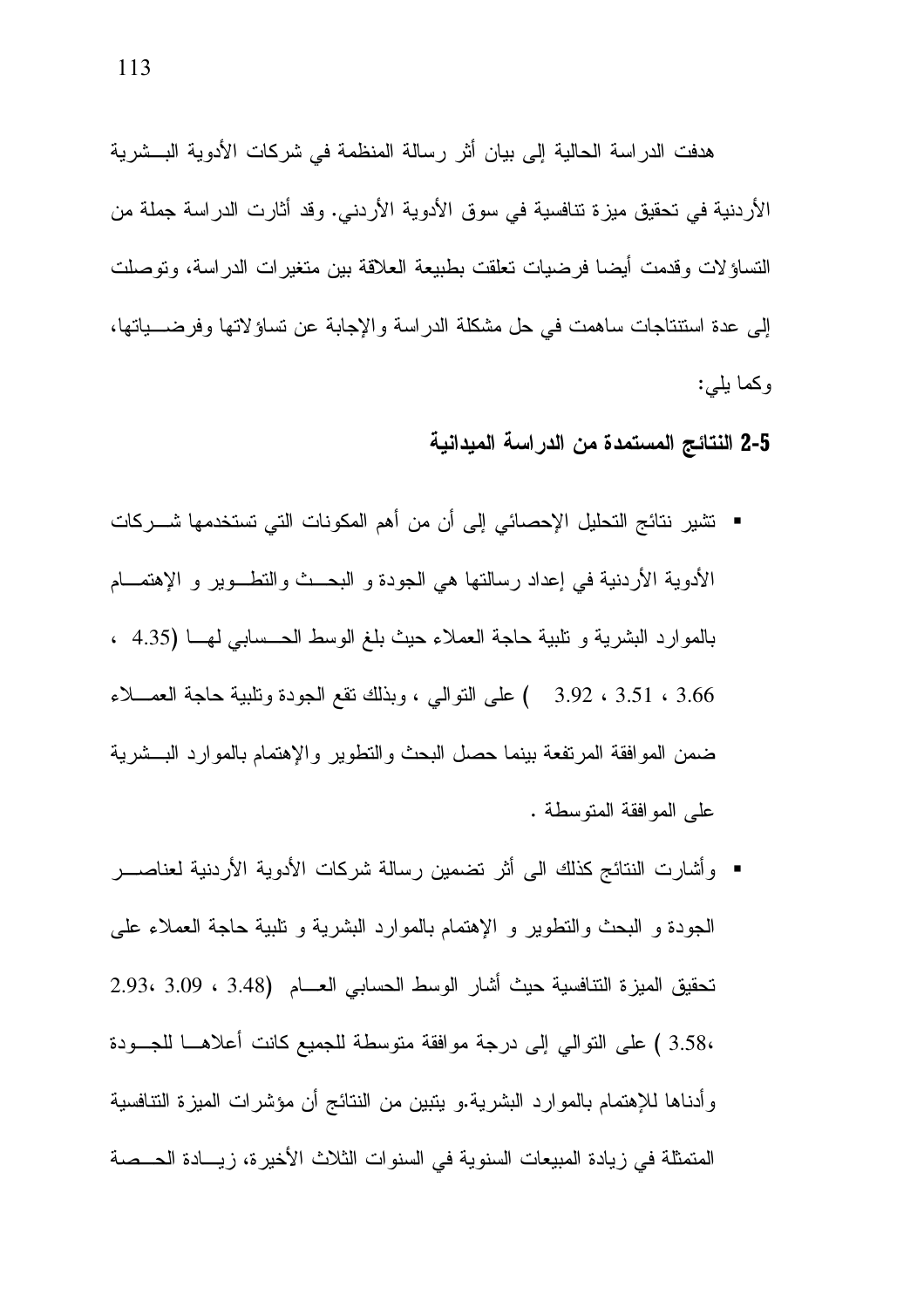السوقية في السنوات الثلاث الأخيرة، زيادة صافي الأرباح السنوية في الــسنوات الثلاث الأخير ة، و النفو ق على المنافسين في السو ق في السنو ات الثلاث الأخيـــر ة لجميع العناصر المستقلة (الجودة، البحث والنطوير ،الاهتمام بالموارد البـــشرية و تلبية حاجة العملاء ) المذكورة في رسالة الشركة قد حصلت جميعا على درجـــة مو افقة منوسطة .

#### 5-3 النتائج المستمدة من اختبار فرضيات الدراسة

• بوجد أثر لنبنى الجودة في رسالة شركات الأدوية البشرية الأردنية وتحقيــق الميـــزة التنافسية عند مستوى دلالة معنوية (0.05) وتعتبر هذه النتيجة منطقية حيث تعتمد معظم شركات إنتاج الدواء المحلية تطبيق مبادئ الممارسة الجيدة للتـــصنيع الـــدوائي Good) Manufacturing practices ) لإنتاج سلع ذات مواصفات وجودة عاليسة نتوافسق مسع المواصفات و المعايير الدولية من أجل مواكبة الأسواق العالمية.

• يوجد أثر لنبني البحث والنطوير في رسالة شركات الأدوية البشرية الأردنية وتحقيــق الميزة التنافسية عند مستوى دلالة معنوية (0.05) ، النتيجة منطقية ويمكن تفسيرها مـــن خلال أن جميع الشركات الدوائية ندرك جيدا أن النغير النكنولوجي والنسسويقي وكــذلك التغير في حاجات ورغبات الزبائن والأسواق يجعل من غير الممكـــن المحافظـــة علــــي المركز النتافسي في السوق بالمنتج الحالي بدون تغيير أو تعديل أو بدون إنتاج منتجـــات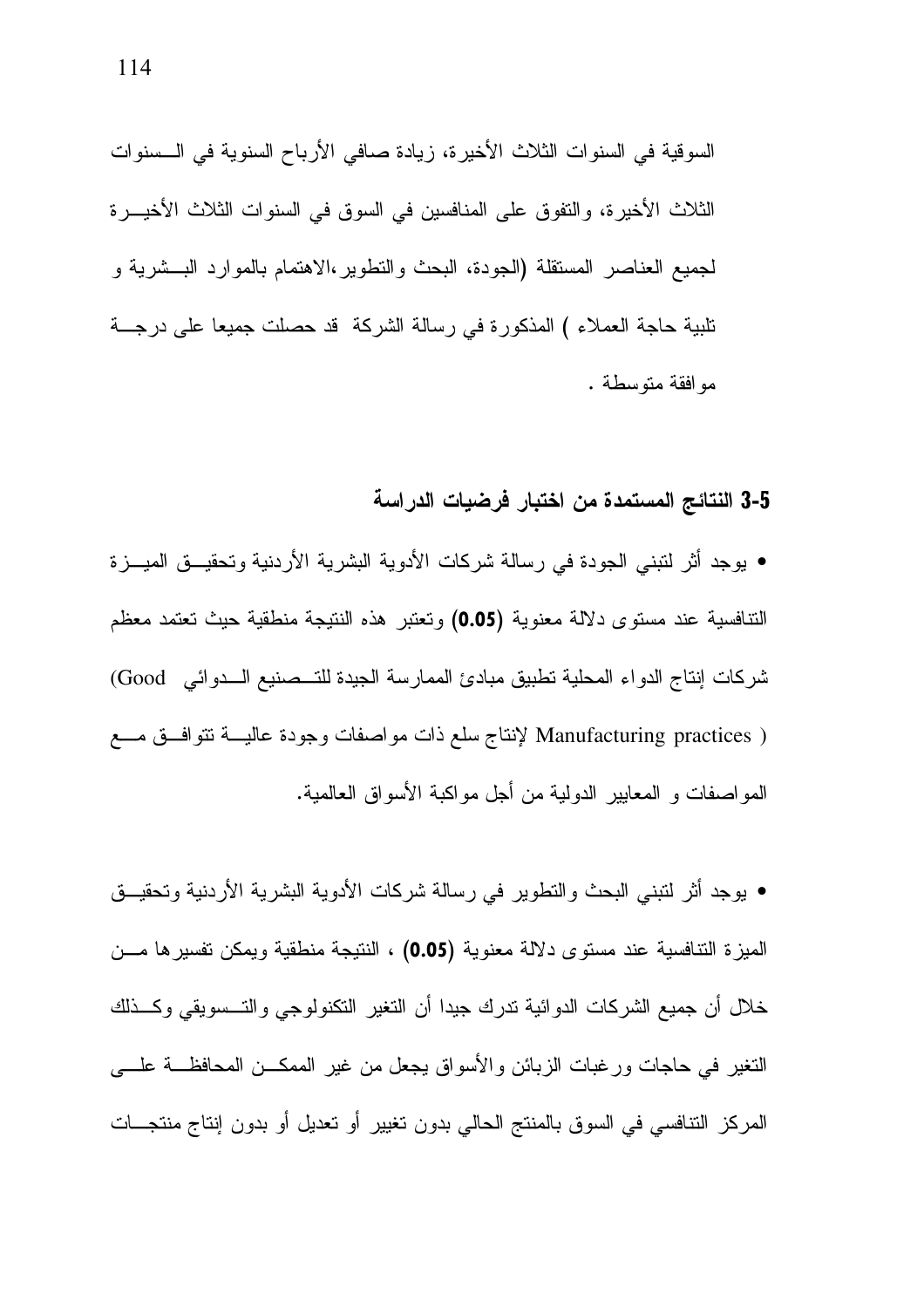جديدة لأن الشركة التي لا تطور منتجاتها ستواجه خطر التقادم حيث أن المنافسين سوف يطورون منتجاتهم ليجعلوا منتجات الشركات الأخرى خارج الاستعمال.

•يوجد أثر لنتبني تلبية حاجة العملاء في رسالة شركات الأدوية البشرية الأردنية وتحقيق المبزة التنافسية عند مستوى دلالة معنوية (0.05) ويتفق الباحث مع هذه النتيجـــة وذلـــك لكون أن العقود الأخيرة شهدت نتافسا حادا بين الشركات سواء كانت خدمية أو إنتاجيـــة في سعيها الدؤوب نحو إرضاء العميل لكونه الغاية والهدف الأخير .

- يوجد أثر لتبني الاهتمام بالموارد البشرية في رسالة شركات الأدوية البشرية الأردنية وتحقيق الميزة التنافسية عند مستوى دلالة معنوية (0.05)، ويمكن تفسير هذه النتيجة من منطلق أن الموارد البشرية في هذه الشركات تمثل رأس المال الفكرى وأحــد العناصـــر الأساسية في استمراريتها وتطورها .
- يوجد أثر لرسالة المنظمة في تحقيق ميزة تنافسية في شركات الأدوية البشرية الأردنية عند مستوى دلالة معنوبة (0.05).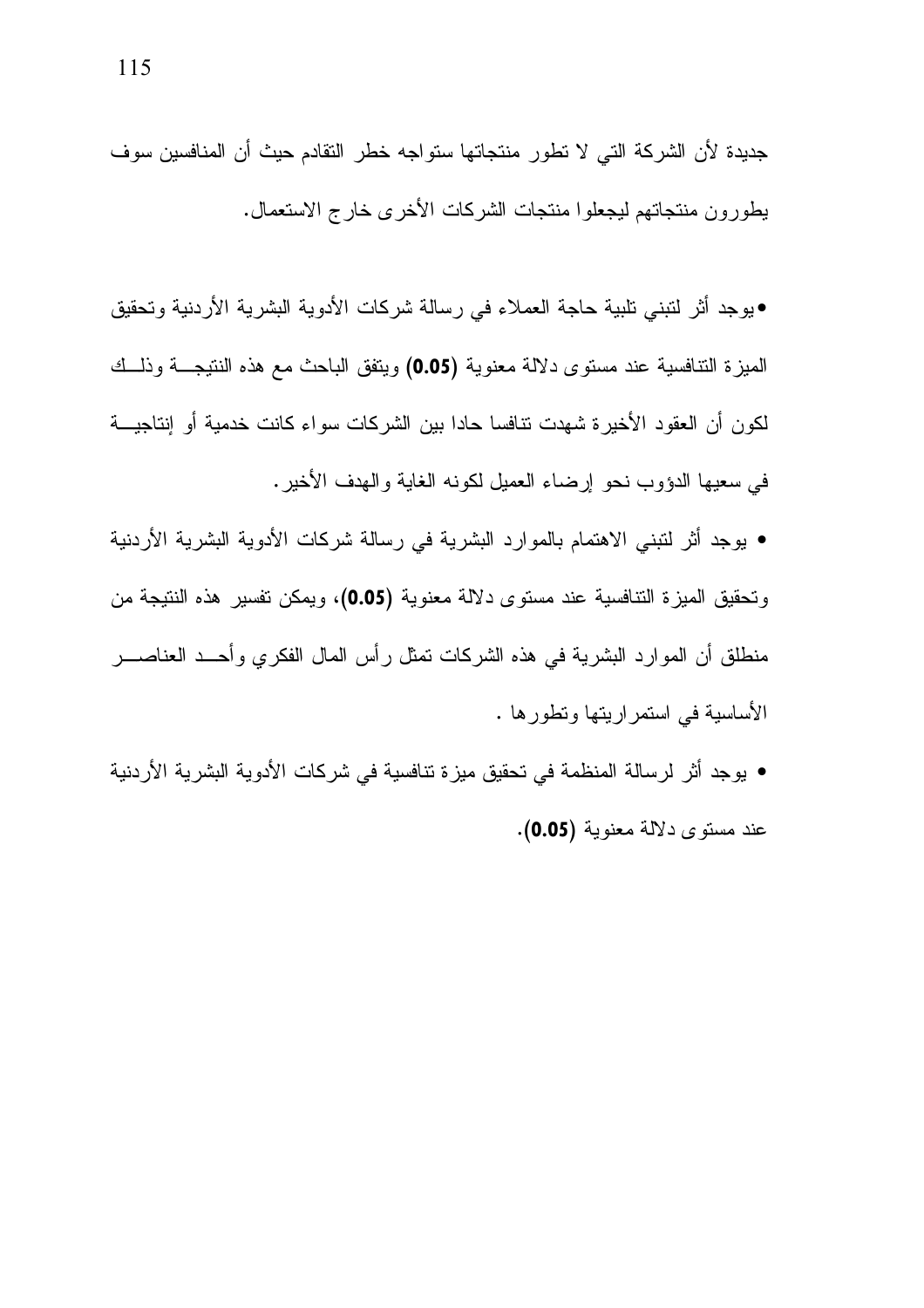#### 5-5 التوصيات

- 1. أن نقوم كل شركة أدوية محلية بمراجعة لرسالتها بحيث نشمل على جميع أو بعض العناصر المؤثرة النالية: الجودة، البحث والنطـــوير، الاهتمـــام بالموارد البشرية، ونلبية حاجة العملاء.
- 2. يجب أن تعمل الشركات الدوائية المحلية على بناء ثقافة الشركة من خلال غرس لمفهوم رسالة المنظمة لدى جميع العاملين لديها لما له من أثر فسي دعم استر اتيجية المنظمة وتحقيق أهدافها المنشودة.
- 3. أن لا نكون الرسالة في شركات الأدوية الأردنية مجرد شعارات لا معنـــي لَّها بل يجب أن يتم تحويلها إلى برامج وأفعال بلمس نتائجها عملاء هــذه الشر كات.
- 4. زيادة النزكيز على الجودة والعمل على نبني مفهوم الجودة الــشاملة فـــي الصناعة الدوائية الأردنية.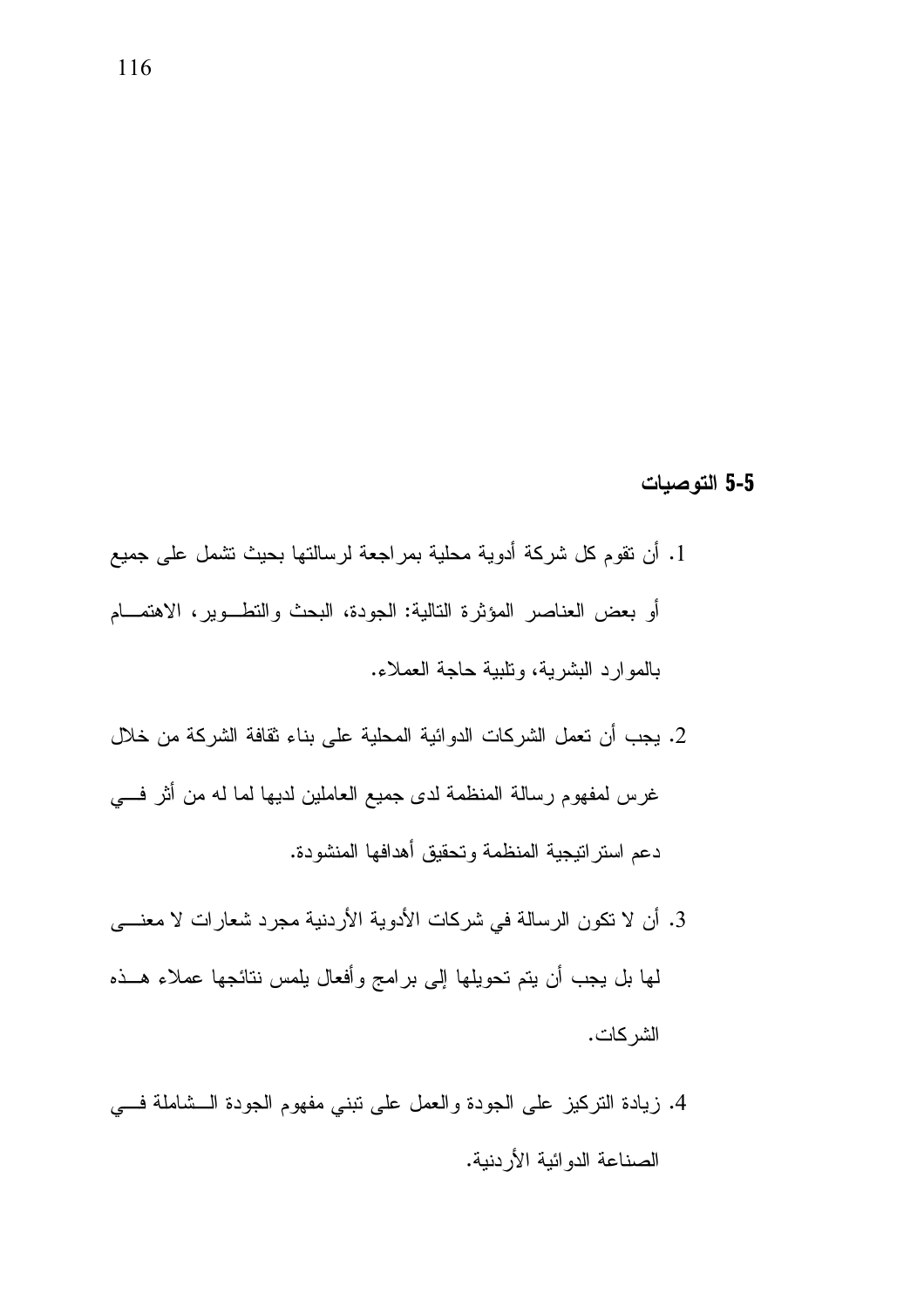- 5. دعم شركات الأدوية لمراكز الأبحاث في الجامعات والمراكز العلمية.
- 6. ضرورة قيام شركات الأدوية بتحديث قدراتها البشرية والحفاظ عليها من خلال الندريب والحوافز للحفاظ على الكوادر المدربة ذات الخبرة العالية .
- أن تكثف الشركات الدوائية الأردنية اهتمامها بعملائها على أرض الواقع  $\cdot$  7 من خلال نتظيم لقاءات دورية معهم لتعزيز العلاقسة،وإجراء الدراسسات الاستطلاعية للتعرف علىي احتياجاتهم وتوقعاتهم المستقبلية والعمل علسى تحقيقها مما سيكون له أكبر الأثر في إرضائهم وتحقيق قيمه عليا للمنتجات الدو ائية المحلية لديهم.
- 8. على الإدارات في شركات الصناعات الدوائية الأردنية أن تعكس الصورة الواضحة لواقع شركاتهم بكل مصداقية وشفافية في الدراســـات والبحـــوث التي تجر ي على الصناعات الدو ائية لما لها من دور كبير في صحة النتائج التي يتم التوصل اليها .

#### 6-5 مقترحات الدراسات المستقبلية

لقد قامت هذه الدر اسة بقياس قدر ة شركات الأدوية الأردنية على اكتساب الميز ة التنافسية من خلال در اسة رسالة الشركة ومكوناتها من وجهة نظر الإدارة في نلك الشركات ، وبناءً على ذلك فإن الباحث يوصى بإجراء الدراسات المستقبلية التالية:

1. إجراء دراسات مماثلة على قطاعات صناعية وخدمية أخرى في المملكة .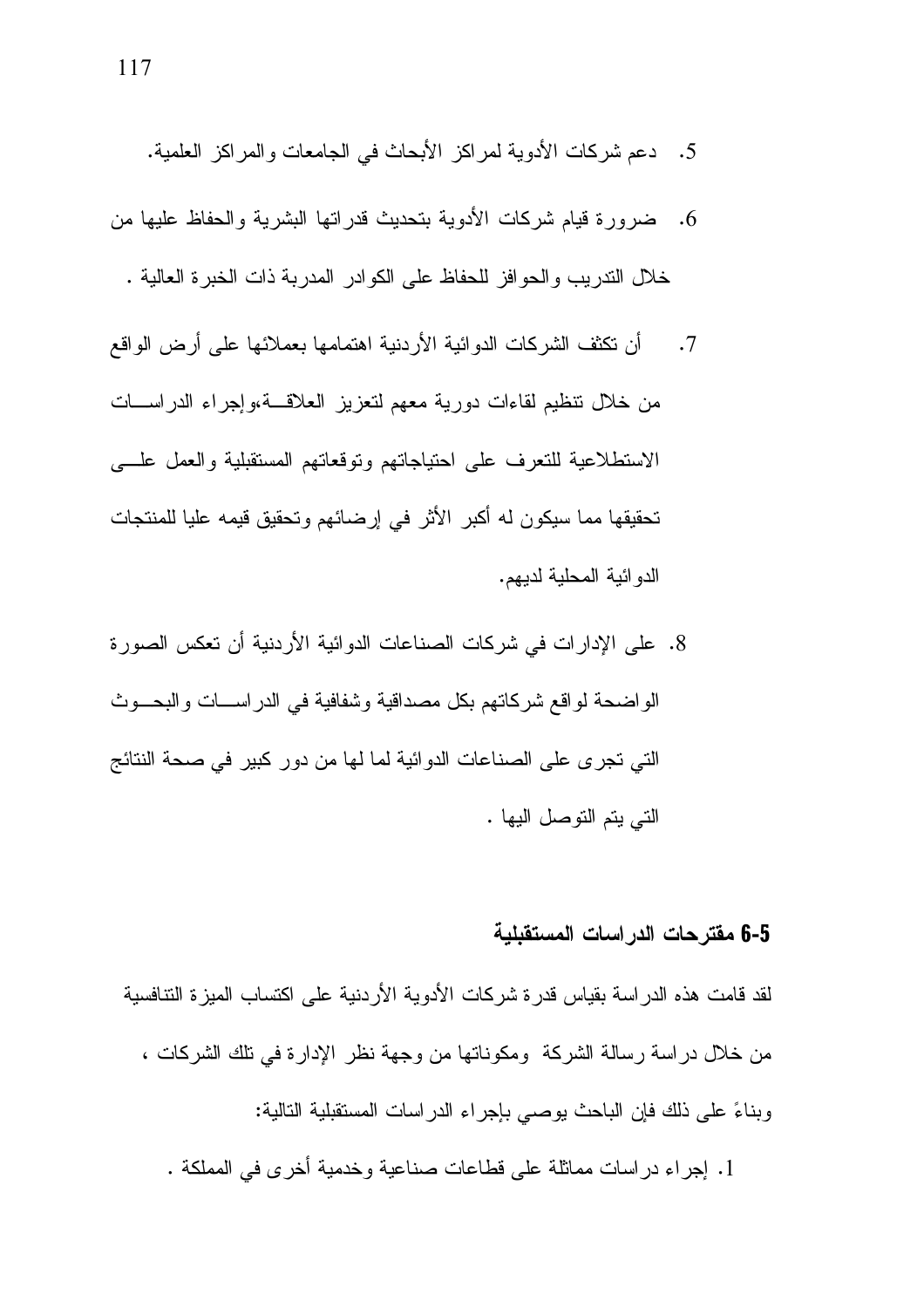2. إجراء دراسة نتتاول مقارنة رسالة شركات الأدوية العالمية وإلى أي مدى حققت تمايز لهذه الشركات مقارنة مع شركات الأدوية الأردنية والعربية.

#### المراجع

أولاً: المراجع العربية

- 1. إدريس،ثابت عبد السرحمن والمرسسي،جمال السدين محمــد،(2007).الإدارة الاستراتيجية:مفاهيم ونماذج تطبيقية، ب ط. القاهر ة: الدار الجامعية.
- 2. أبو بكر ، مصطفى محمود،(2008). إدارة الموارد البشرية: مدخل تحقيــق الميـــزة التنافسية، ب ط. القاهر ة: الدار الجامعية.
	- 3. إتحاد منتجي الأدوية الأردني،( 2007 ). بيانات غير منشورة، عمان، الأردن.
- 4. بن حبتور ، عبد العزيز صالح،(2007). الإدارة الاستراتيجية : إدارة جديدة في عالم **متغير**،ط2. عمان: دار المسيرة للنشر والتوزيع والطباعة.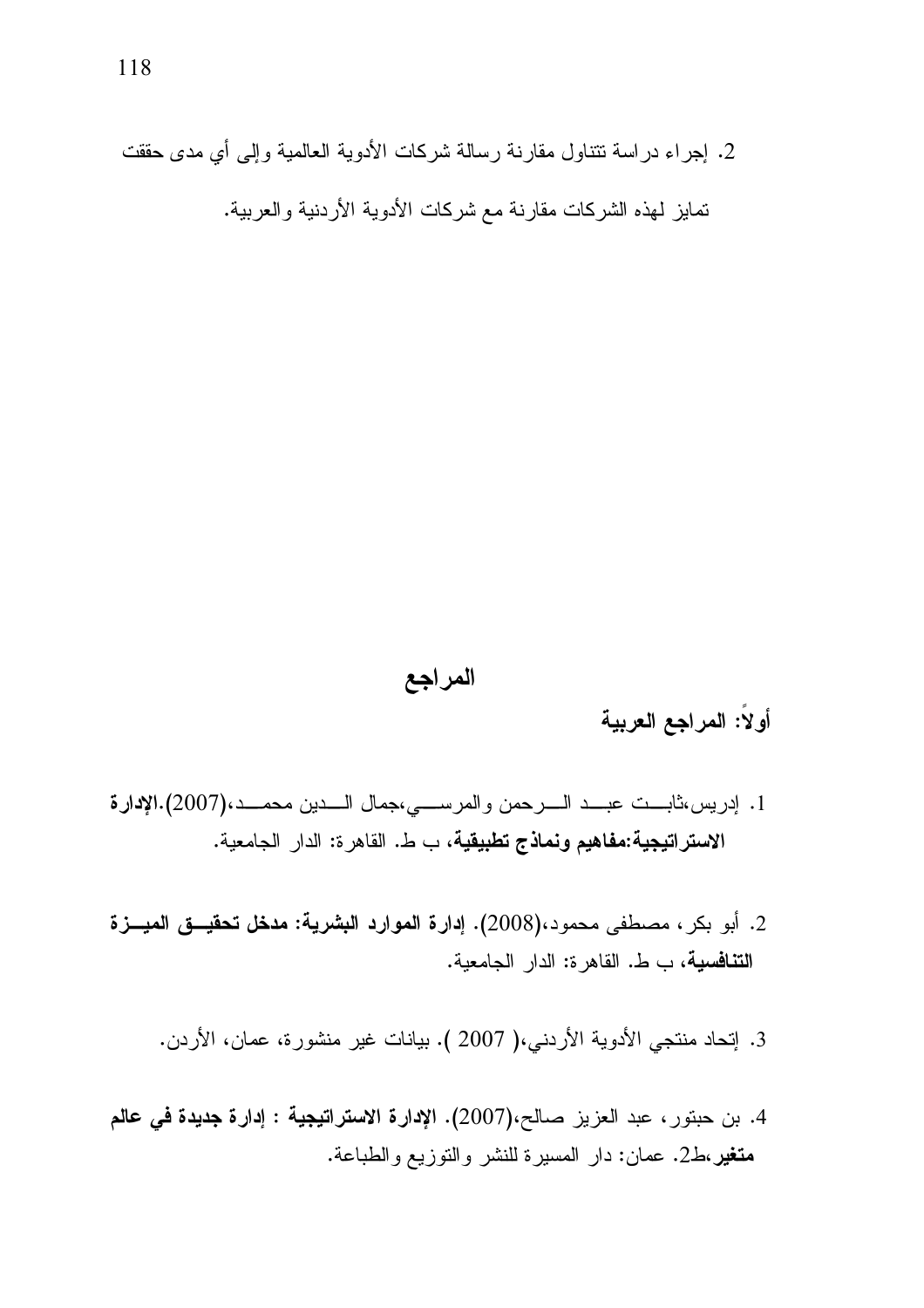- 5. بني حمدان، خالد محمد و إدريس، وائل محمـــد صــــبحي،(2007)، الاســــتراتيجية والتخطيط الاستراتيجي: منهج معاصر، ط1. عمان: دار اليسازوري العلميــة للنـــشر والتوزيع.
- 6. [بدر ، فادى محمود علـــي، (2003). دور نظـــم المعلومـــات فـــي تحقيـــق ميـــزة تنافسية:دراسة في قطاع الصناعات الدوائية الأردنية، (رسالة ماجستير غير منشورة)، جامعة الير موك، اربد، الأردن.
- 7. حمود، خضير كاظم،(2007). إ**دارة الجودة وخدمـــة العمـــلاء**، ط1. عمـــان: دار المسدرة
- 8. الرحاحلة،نسيم محمد يوسف،(1997).الصناعة الدوائية في الأردن:آثـــار الملكيـــة الفكرية وتقــدير الطلــب علـــي الـــصادرات،( رســـالة ماجــستير غيــر منــشورة )، جامعةالير موك،ار بد،الأر دن
- 9. الركابي، كاظم نز ار ،(2004). الإدارة الإستراتيجية:العولمة والمنافسة،ط1.عمان: دار وائل للنشر والنوزيع.
- 10. السالم، مؤيد سعيد،(2005). أ**ساسيات الإدارة الإستراتيجية،**ط1. عمان: دار وائـــل للنشر والتوزيع.
- 11. السالم،مؤيد سعيد،(2000). **نظرية المنظمة: الـهيكل والتصميم،**ط1.عمان:دار وائل للنشر والنوزيع.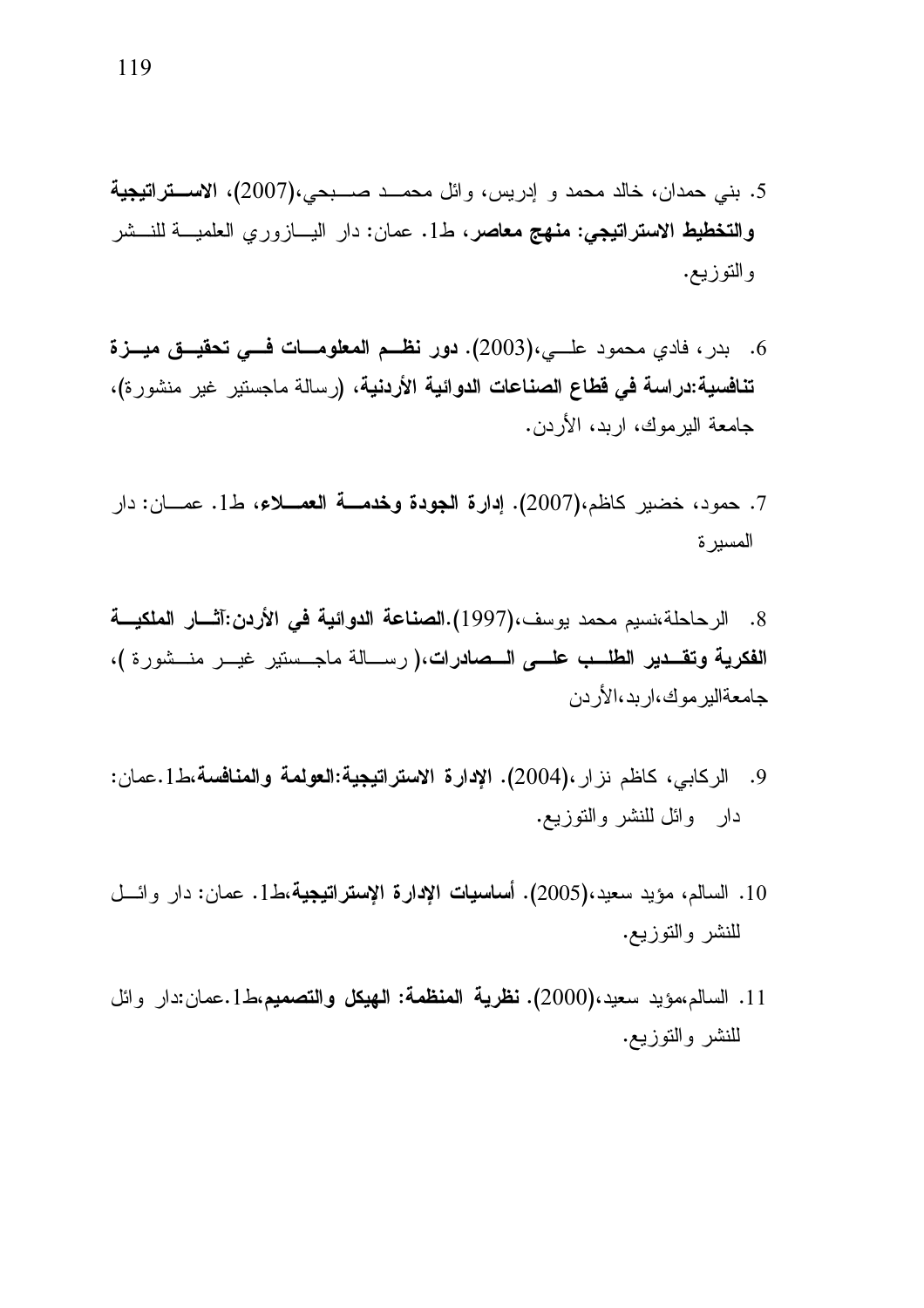- 12. الشياب، سليمان محمود،(2008). العوامل المؤثرة على ربحية شركات السصناعة الدوائية في الأردن،(أطروحة دكتوراه غير منــشورة)، جامعـــة عمـــان العربيـــة، عمان،الأردن.
- 13. عثمان،مهدي صلاح الدين جميل،(2003). أ**ثر الـعوامل الاستراتيجية واستراتيجية** المنافسة على الميزة التنافسية لشركات إنتاج الأدوية الأردنية: دراسة ميدانية مــن **منظور المديرين، (** رسالة ماجستير غير منشورة )،جامعة اليرموك، اربد، الأردن.
- 14. عيشوني ،محمد احمد،(2007). ضبط الجودة:التقنيات الأساسية وتطبيقاتهـا فسي المجالات الإنتاجية والخدمية، ط1.الرياض:دار الأصحاب للنشر والنوزيع الأولى.
	- 15. عباس، علي،(2008). الإدارة المالية، ط1. عمان:دار إثراء للنشر والنوزيع.
- 16. عكروش، مأمون نديم و عكروش،سهير نديم ،(2004). **تطوير المنتجات الجديـــدة**، ط1.عمان: دار وإئل للنشر و النوزيع.
- 17. عبوي، زيد منير ، (2006). الإ**دارة الاستراتيجية**، ط1.عمان:دار كنـــوز المعرفـــة للنشر والتوزيع.
- 18. عوض، محمد أحمد،(2001). الإدارة الاستراتيجية: الأصول والأسس العلميــــة،ب ط. الاسكندرية: الدار الجامعية.
- 19. العمري، غسان عيسى والسامرائي، ســـلوي الأمـــين،(2008). نظـــم المعلومـــات **الاستراتيجية: مدخل استراتيجي معاصر ،**ط1. عمان: دار المسيرة للنـــشر والتوزيــــع والطباعة.
- 20. عبد الو هاب، بشر ي،(2006 )."تكاليف الجودة أفكار جديدة لمفهوم قديم"، المؤتمر العلمي الثاني عن الجودة الشاملة في ظل إدارة المعرفسة وتكنولوجيسا المعلومسات للفتر ة من 26–27 نيسان. جامعة العلوم التطبيقية، عمان، الأردن.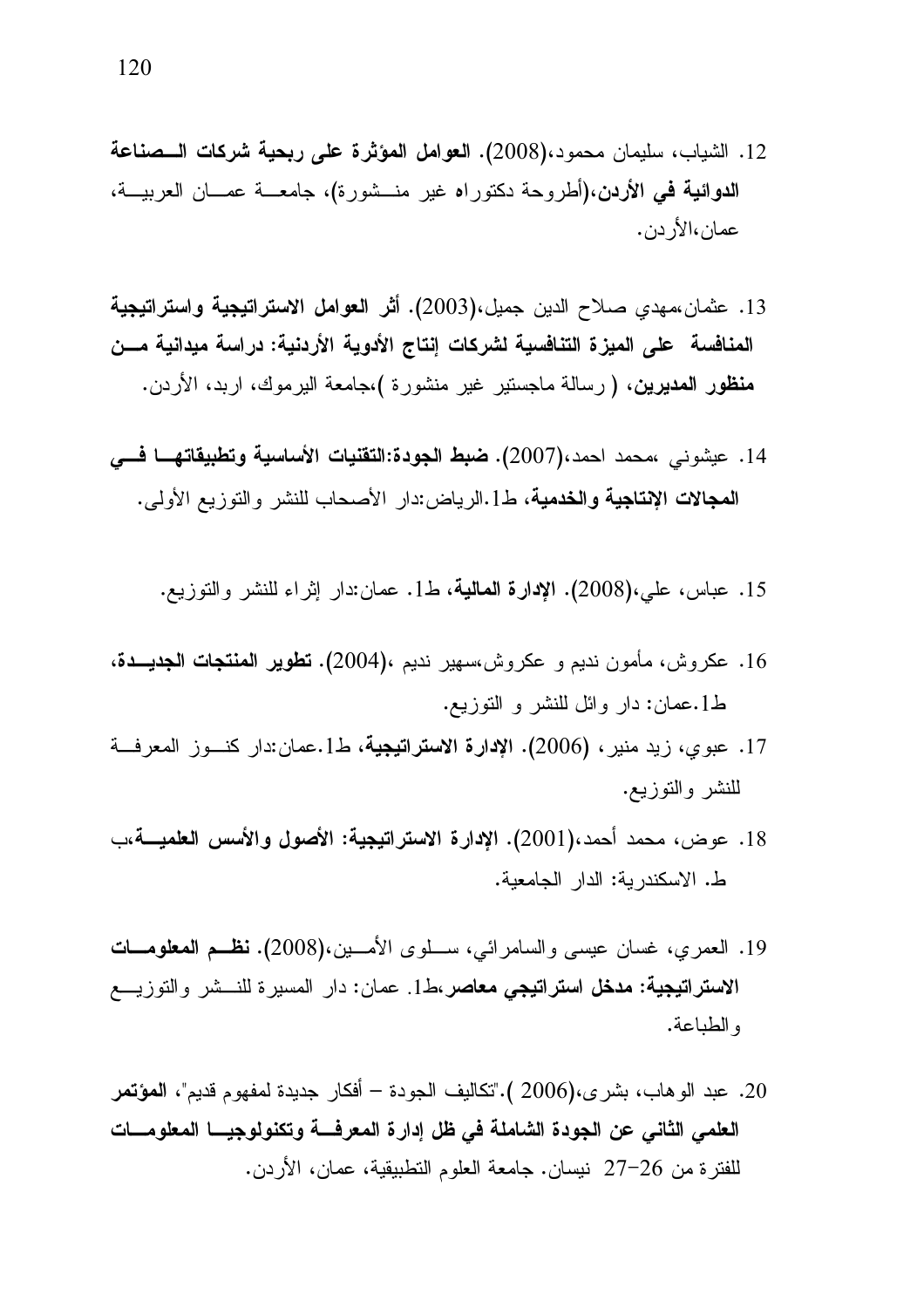- 21. غراب، كامل السيد،(1995). الإدارة الاستراتيجية: أصول علمية وحالات عمليــــة، ط1. الرياض: حامعة الملك سعود.
- 22. الغالبي،طاهر محسن منصور وإدريس، وائـــل محمـــد صـــبحي،(2007 ). الإدارة الإستراتيجية منظور منهجي متكامل، ط1. عمان: دار وائل للنشر والنوزيع.
- 23. الفياض، محمود أحمد العبد الله،(2005). **تمكين العاملين كمدخل إداري وأثره على القدرة التنافسية،(** أطروحة دكتوراه غير منشورة)، جامعة عمان العربيـــة، عمـــان ،الأردن
- 24. القضاة، محمد علي،(2006). أثَّر تبني استراتيجية الجودة الشاملة فسي تحسسين الموقف التنافسي: در اسة ميدانية لشركات الصناعات الدوائية الأردنية،( أطر وحسة دكتور اه غير منشورة )، جامعة عمان العربية، عمان ، الأردن.
- 25. كراج، جيمس سي و جرانت، روبرت إم، (2003). ترجمة تيب تـــوب لخـــدمات النعر بب و التر جمة، الإدارة الاستراتيجية، ط1.القاهر ة: دار الفار و ق للنشر و التوز يع.
- 26. مصطفى، أحمد سبد،(2001). مجالات واستراتيجيات المنافسة في القرن الحسادي والعشرين، مجلة آفاق اقتصادية، المجلد(22)، العدد(87)،ص 119.
- 27. المغربي،عبد الحميد عبد الفتاح،(2003). الإدارة الاستراتيجية لمواجهــــة تحـــديات القرن الحادي والعشرين، ب ط. المنصورة: المكتبة العصرية للنشر والتوزيع.
- 28. المغربي، عبد الحميد عبد الفتاح،(1999). الإدارة الاستراتيجية لمواجهة تحــديات القرن الحادي والعشرين، ب ط. القاهرة: مجموعة النبل العربي.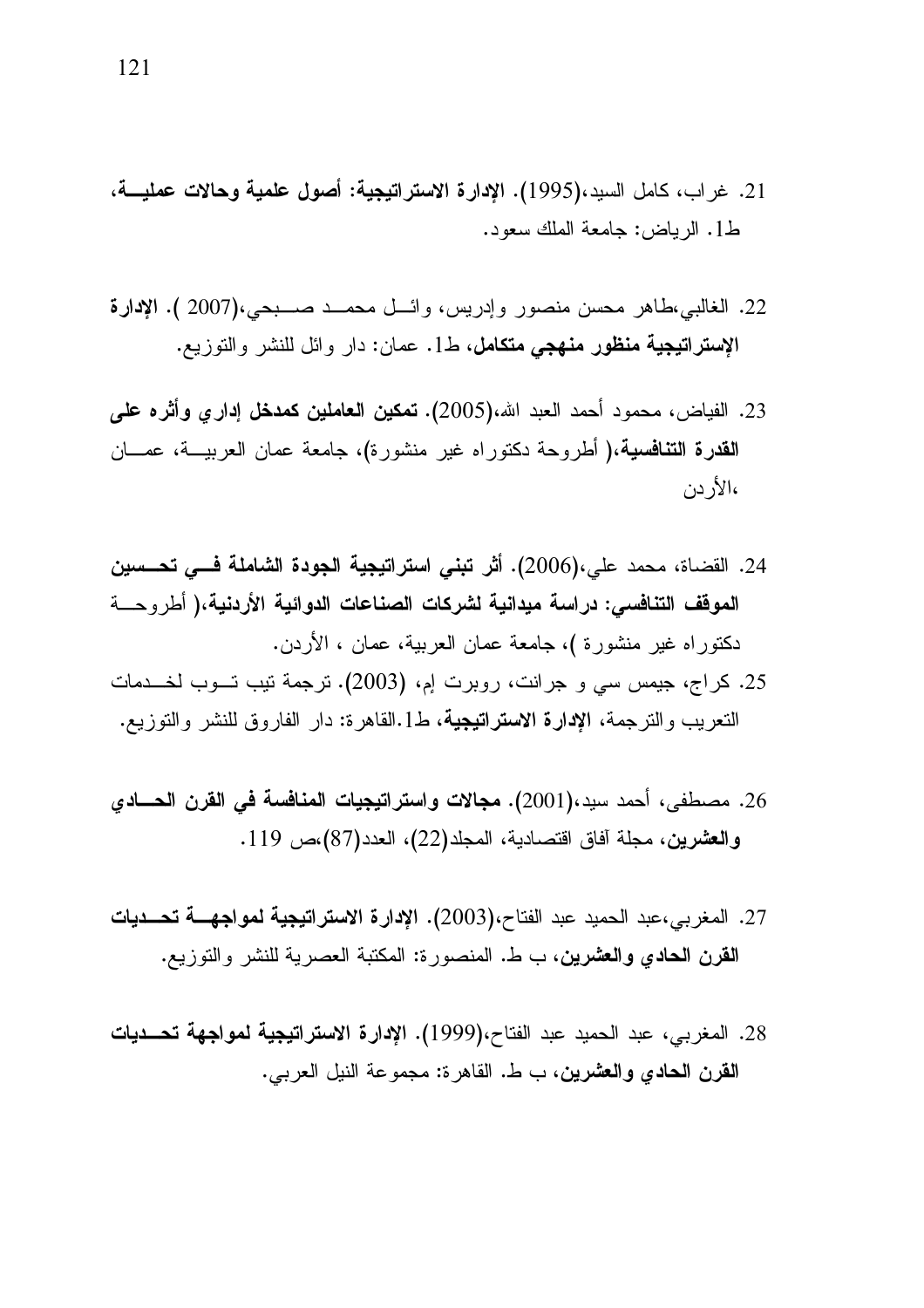- 29. المرسى،جمال الدين محمــد و أبـــو بكـــر، مـــصطفى محمـــود وجيـــه، طــــارق رشدي،(2002). التفكير الاستراتيجي و الإدارة الاستراتيجية : منهج تطبيقـــي، ب ط. الاسكندر بة: الدار الجامعية.
- 30. المرسى، نبيل محمد،(2003). الإدارة الاستراتيجية: تكوين و تنفيذ اســـتراتيجيات التنافس،ب ط. الاسكندرية:دار الجامعة الجديدة للنشر والنوزيع
- 31. مرسى، نبيل حامد،(2008). ا**لتخطيط الاستراتيجي**، ب ط. الاســكندرية: المكتــب العربي الحديث.
- 32. مركز الخبرات المهنية للإدار ة(بميــك)، (2004). الإدارة الاســتراتيجية المبـــادئ والأدوات، سلسلة النتمية الإدارية الذاتية، العدد 56 ،القاهر ة، جمهورية مصبر العربية.
- 33. نجم، عبـــود نجـــم،(2003). إدارة الإبتكـــار:المفـــاهيم والخـــصائص والتجـــارب الحديثة،ط1. عمان: دار وائل للنشر.
- 34. وهبة، نيسير ،(2001). " الصناعة الدوائية في الأردن: الواقع والتحــدي"، ورقـــة عمل مقدمة إلى ورشة عمل حول الصناعة الدوائية في الأردن، عمادة البحث العلمي، الجامعة الأر دنبة، نبسان،عمان، الأر دن.
- 35. الوقفي، عوض عبدالله، (1999). تقييم الأداء الاستراتيجي في شـــركات الملاحــــة الأردنية، ( رسالة ماجستير غير منشورة )، جامعة ال البيت، الأردن.
- 36. وزارة التخطيط،( 2007). الفريق الوطني للتنافسية، تنافسية قطباع السصناعات **الدوائية الأردني**، بيانات غير منشورة، عمان ، الأردن.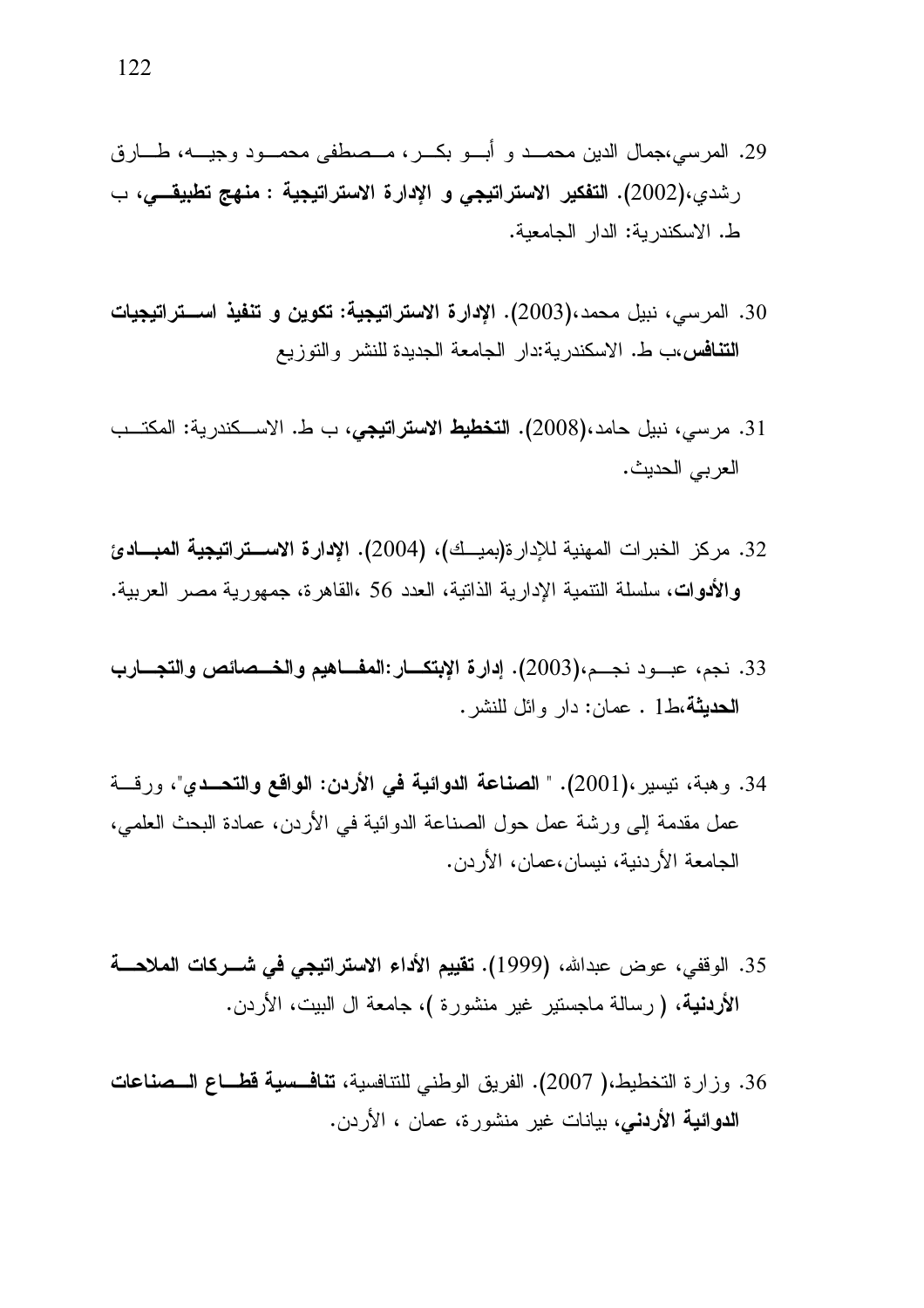37. موقع المحفظة الإستثمارية <u>http://www.mahfaza.com.jo</u>

18. موقع بورصة عمان http://www.ase.com.jo

39. موقع الإتحاد الأردني لمنتجي الأدوية <u>http://www.japm.com/pharma.shtm</u>

40. مواقع شركات الأدوية الأردنية المساهمة العامة

http://www.hayatpharma.com http://www.midpharma.com http://www.acpc.com http:// www. jpm.com.jo: http://www.dadgroup.com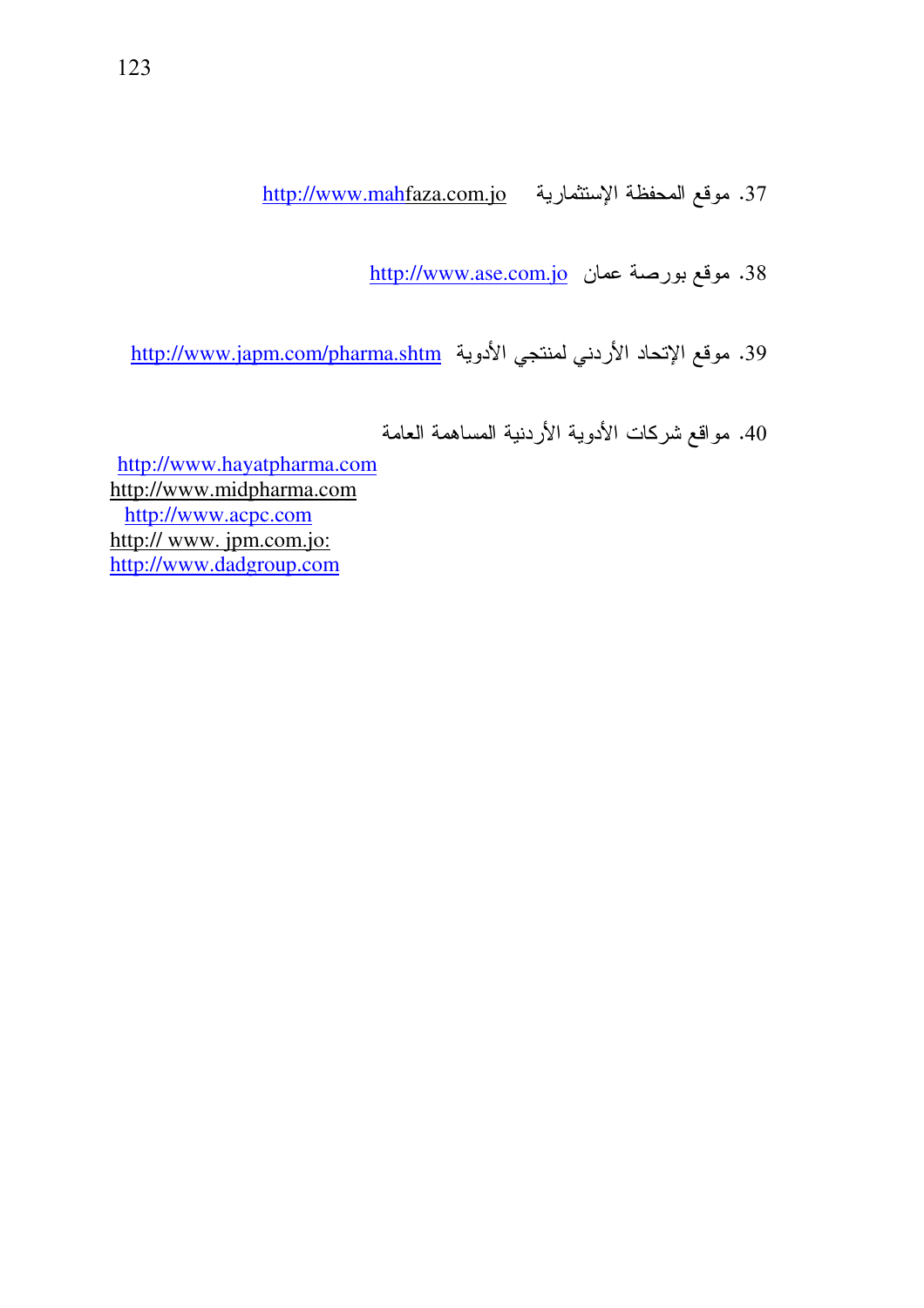## ثانيا: المراجع الأجنبية

- 1. Amitava, M., (2003). *Fundamentals of quality control and improvement*, (2<sup>nd</sup> ed.). New Delhi: Prentice- Hall of India.
- 2. Bartkus, B., Glassman, M. & McAfee, B.(2000). Mission statements: are they smoke and mirrors? , *Business Horizons*, vol. 43, Iss. 6, P 23.
- 3. Cusumano, M. (2009). Technology strategy and management strategies for difficult (and darwanian) economic times. *Association For Computing Machinary Communications Of The ACM*, vol.52, Iss.4, P27.
- 4. Chang, H. & Siclair, D. (2003). "**Assessing Workforce Perception of Total Quality Management, TQM Excellence** ". (On Line), available:http//www.emeralinsight.com.
- 5. Cetro, S.C. & Peter, j.p. (1995).*The Strategic Management Process,* (3rd ed.). USA: Richard D. Irwin, Inc.
- 6. DeNisi A.S.& Griffin,R.W., (2008). *Human resource management*, (3rd ed.). New York: Houghton Mifflin Company.
- 7. Day, S. & Wensley, R. (1989). Assessing advantage: a frame work for diagnosing competitive superiority, *Journal of Marketing*, April, vol. 52, pp1-20.
- 8. David, F.R (1995). *Concepts of strategic management*, (5th ed.), New Jersey: Prentice Hall.
- 9. Fahey, L. (1989). *The strategic planning management reader*, New Jersey: Englewood Cliffs- Prentice Hall.
- 10.Glueck W.F. & Jauch L.R.(1988).*Strategic management and business policy*,(3rd ed.). New York: McGRAW-Hill Company.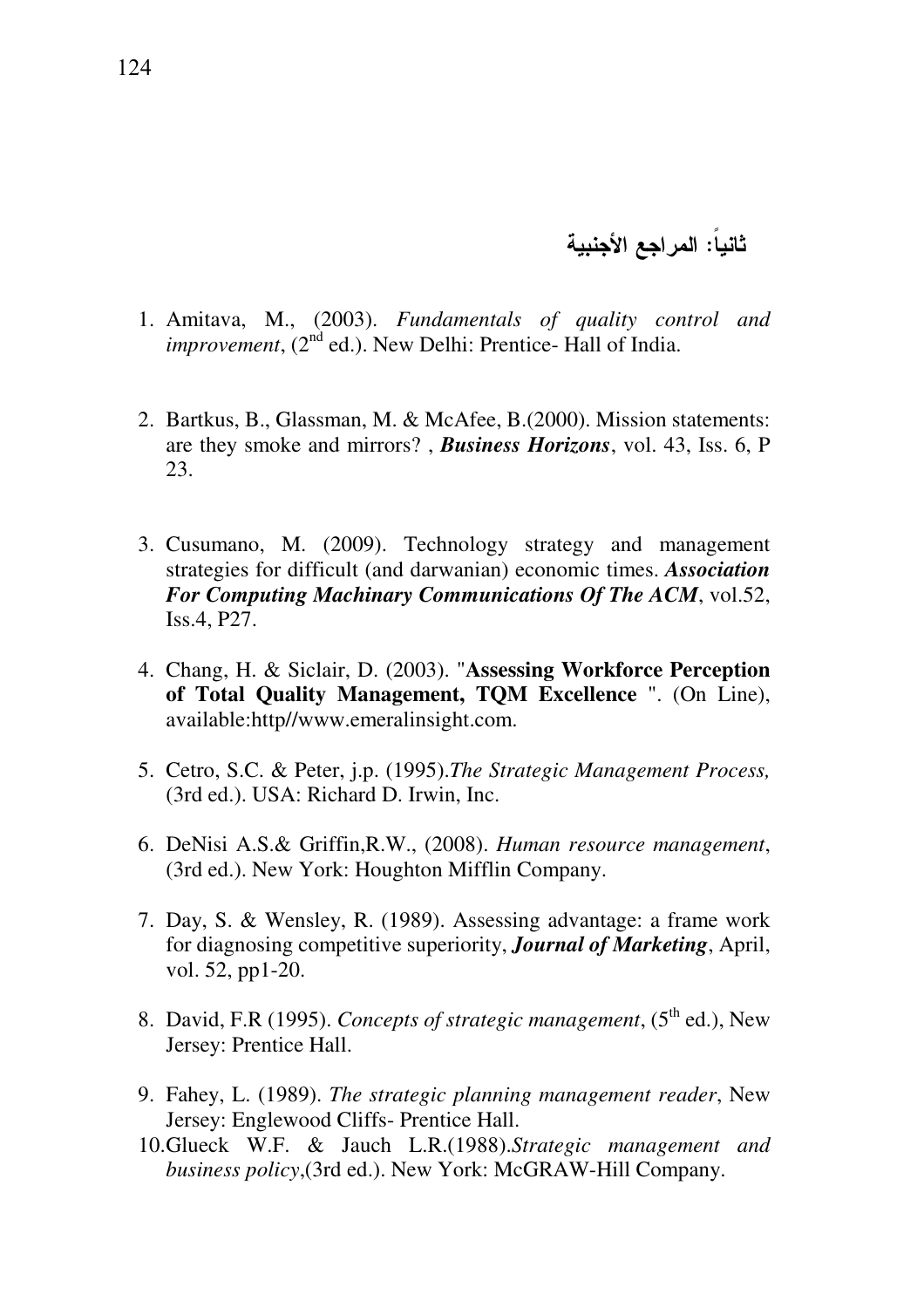- 11.Gregory G.D., Lumpkin G.T. & Taylor M.L. (2005*). Strategic mangement: creating competitive advantage*, (2nd ed.). New York: McGRAW-Hill Company.
- 12.Gryna, F.M., Chua, R.C. & Defeo, J.A.(2007). *Juran's quality planning and analysis for enterprise quality*, (5<sup>th</sup> ed.). New Delhi: Tata McGraw Hill co.
- 13.Hofer, C.W., & Schendel, D. (1978). *Strartegy formulation analytical concepts,* St. Paul: West Publishing Co.
- 14.Hill C.W. & Jones G.R. (1989). *Strategic management: an integrated approach,* (4th ed.). New York: Houghton Mifflin Company.
- 15.Higgins J.M. & Vincze J.W. (1986). *Strategic management and organizational policy*, (3rd ed.). Japan: The Dryden Press.
- 16.Hudson, R.A. (2001). *The search for competitive advantage through simultaneous execution of cost leadership and differentiation strategies: an investigation into the impact of multiple strategies on the financial performance of firms in the united states auomotive component industry*, (Unpublished doctoral dissertation), Nova Southeastern University, Florida: USA.
- 17. Heizer, J. & Render, B.  $(2006)$ . *Operations management*,  $(8<sup>th</sup>$  ed.). New Jersey: Upper Saddle River.
- 18.Hader, R. (2006). More than words: provide a clear and concise mission statement, *Nursing Management*, vol. 37, Issue 7, P 6.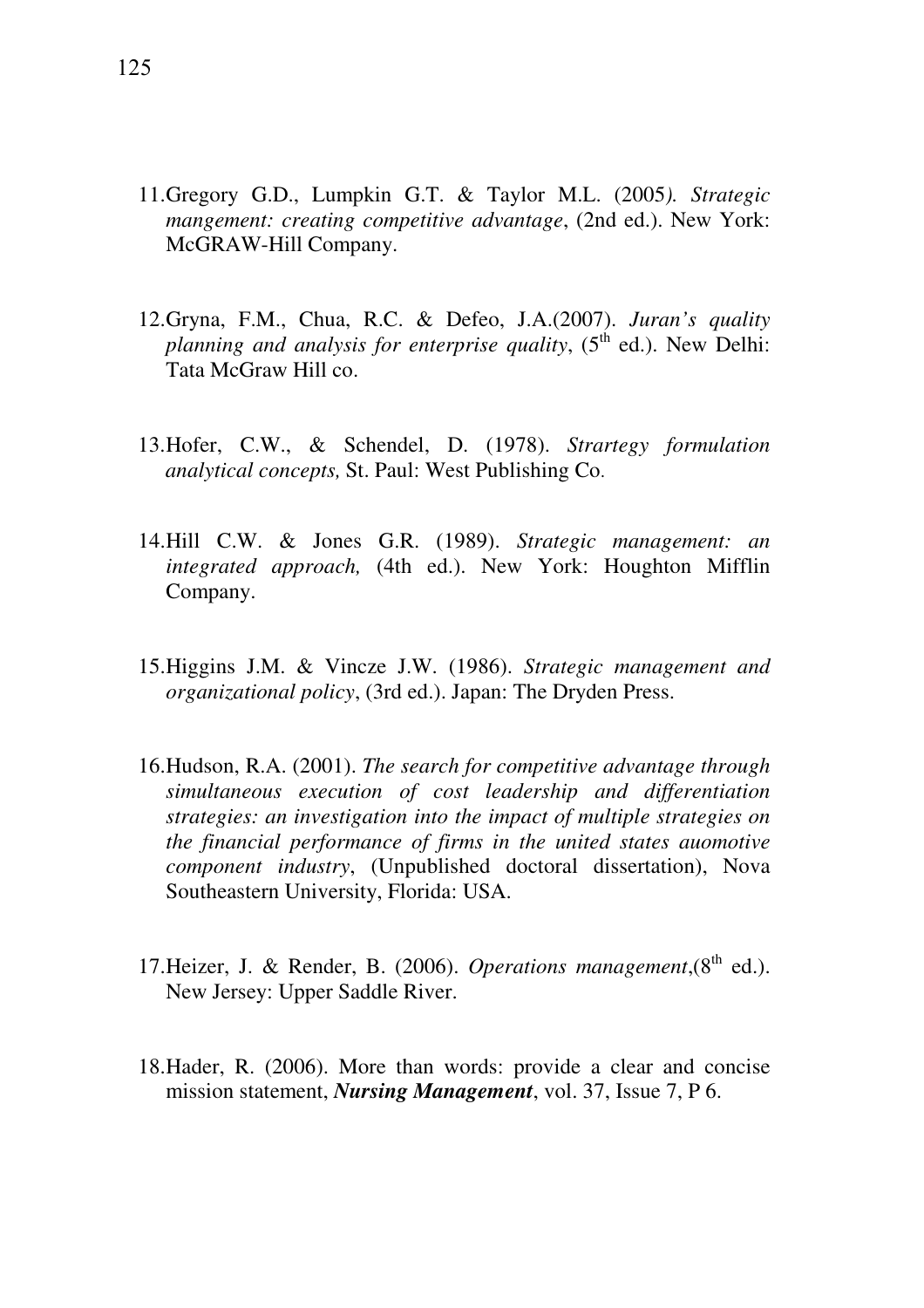- 19.Hinterhuber, H. & Popp, W., (1992). Are you a strategist or just a manager ? , *Harvard Business Review*, Jan- Feb. Vol 34, P 16.
- 20.Jacob, Y.J., (2004). *Management model for pharmaceutical contract research organization*, (Unpublished doctoral dissertation), University of Free State: USA.
- 21.Kroger, J.W. (2007). *Firm performance as a function of entrepreneurial orientation and strategic planning practices*, (Unpublished doctoral dissertation), Cleveland State University , Ohio:USA.
- 22.Kessler, E.H. & Chakrabati, A.K. (1996). Innovation speed: a conceptual model of context, antecedents and outcomes. *Academy Of Management: The Academy Of Management Review*, vol.21, Iss.4, P143.
- 23.Kuczmarski, T.D. (1996). What is innovation? the art of welcoming risk, *The Journal Of Consumer Marketing,* vol.13, Issue 5, P 7.
- 24.Kingsbury, K.(2008). Roche's rush, *Time*, vol. 172, iss. 15, P1.
- 25.Kotler, P. & Armstrong, G. (2005). *Principles of marketing*, (11<sup>th</sup>) ed.). New Jersey: Upper Saddle River.
- 26. Kotler, P. & Keller, K.L. (2006). *Marketing management*, (12<sup>th</sup> ed.). New Jersey: Upper Saddle River.
- 27.Kotler, P., (1997). *Marketing management*, New Jersey: Englewood Cliffs- Prentice Hall.
- 28.Kotler,P.,(2000). *Marketing management*, The millenium edition, Prentice Hall International.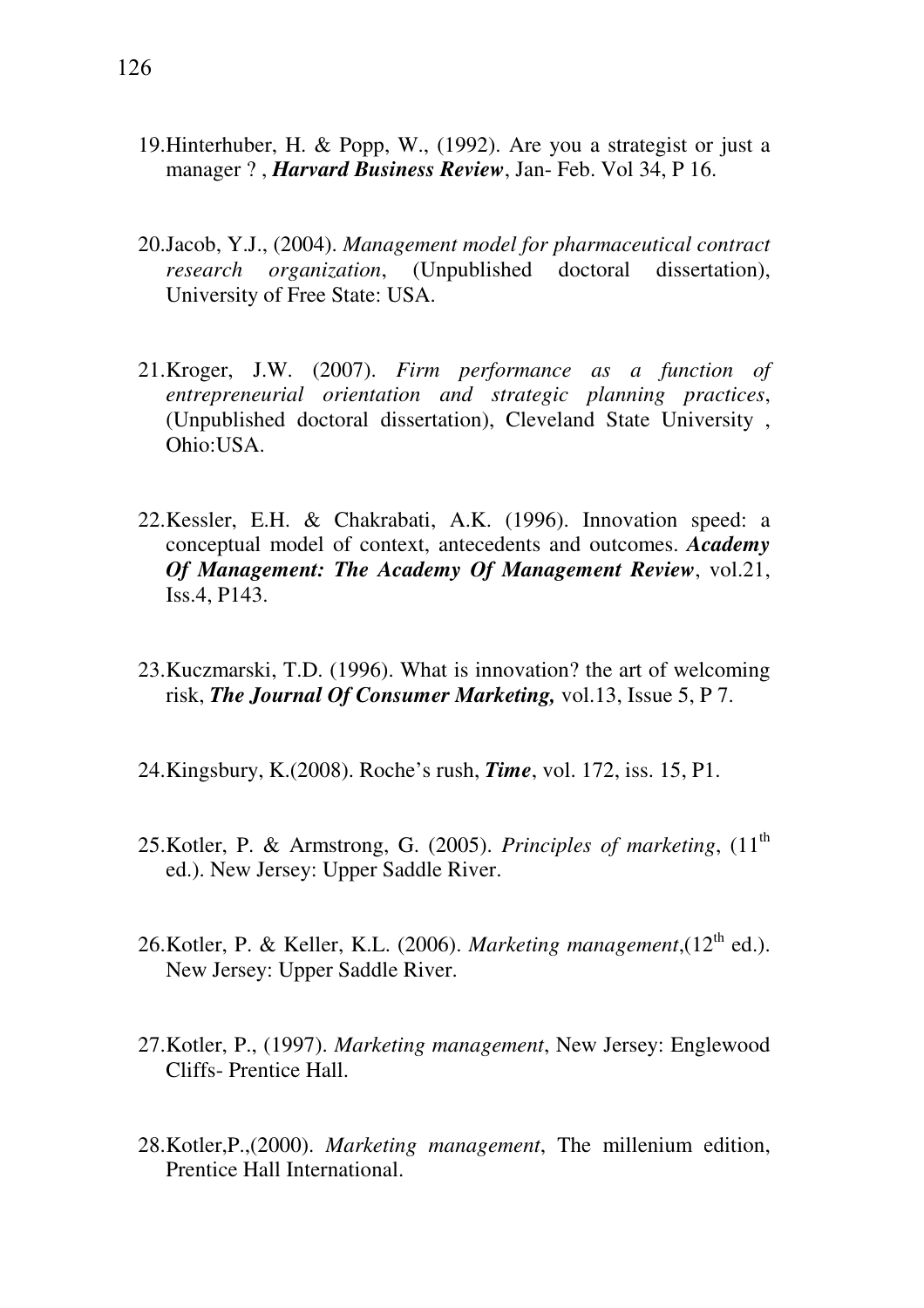- 29.Kaplan, R., & Norton, (2001). *The Strategy Focused Organization: How Balanced Scorecard Companies Thrive in the New Business Environment*, England: Harvard Business School Publishing Co.
- 30.Mechan, W.F. (2008). Making missions that won't creep, *Standard Social Innovation Review*, vol.6, Iss. 1, P 64.
- 31.McCarthy, E. (2008). Standing out from the competition, *Journal Of Financial Planning*, vol. 21, Issue 4, P 26.
- 32.Macmillan, H. & Tampoe, M., (2000). *Strategic management, process, content, and implementation*, Oxford Publication press.
- 33.Nonaka, I. (2007). The knowledge- creating company, *Harvard Business Review,* vol.85, Issue 7,8, P 162.
- 34.Pearce, J.A. II & Robinson R.B. (1985).*Strategic management: Strategy formulation and implementation*, (2nd ed.). USA: Richard D. Irwin, Inc.
- 35. Pearce, J.A. II & Robinson R.B.(2005).*Fomulation, Implementation and control of competitive strategy* , ( 9th ed.). New York: McGRAW-Hill Company.
- 36.Porter, M.E., (1980). *Competitive strategy: techniques for analyzing industries and competitors*, New York: Free Press.
- 37.Porter, M.E., (1985). *Competitive advantage*, New York: Free Press.
- 38. Porter, M.E., (1990).The *Competitive advantage of nations*, New York: Free Press.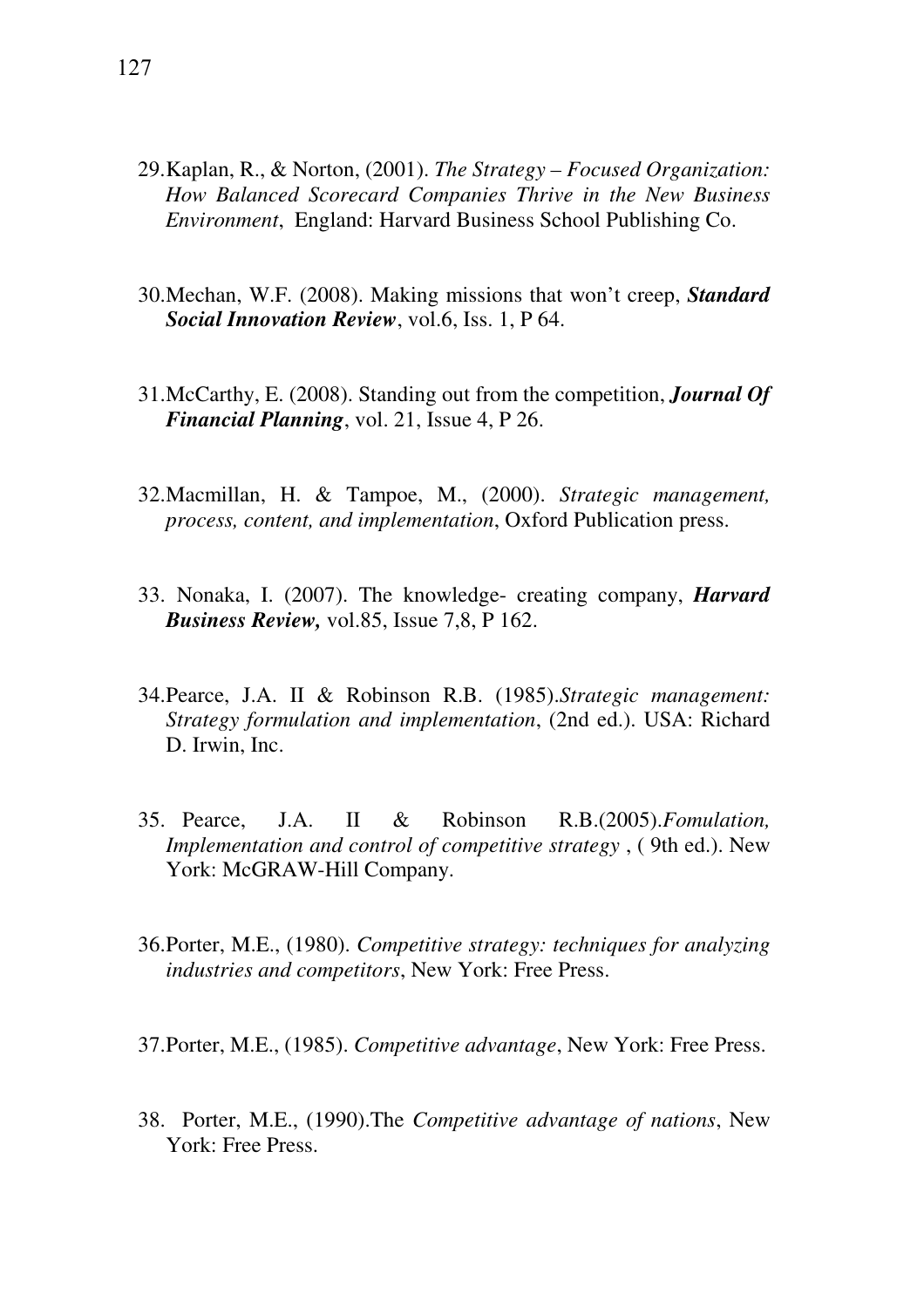- 39.Pearce, J.A. II & Robinson, R.B.,(1994). *Competitive strategy: formulation, implementation and control*, (5th ed.). Boston: Irwin Inc.
- 40.Pitts, R. & Lei, D., (1996). *Strategic management: building and sustaining competitive advantage*, USA: West Publication.
- 41.Silva J., Tadashi O. & Kikno N. (2005). Looking through and beyond the TQM horizon. *The TQM Magazine*, vol (17), P 67-68.
- 42.Sekaran U. (2003). *Research methods for business: a skill building approach*,  $(4<sup>th</sup>$  ed.). USA : John Wily and Sons, Inc.
- 43. Smith G., Arnold D. & Bizzell B.,(1991). *Business strategy and Policy,* New York: Houghton Mifflin Company.
- 44.Thompson A ., Strickland A..& Kramer T.,( 1998). *Strategic management,*(5 th edition). USA: Richard D. Irwin, Inc.
- 45.Trott, P., (2005). *Innovation management and new product development*, (3 rd ed.). England: Pearson Education Limited.
- 46.Tripathy, A. (2006). *Strategic positioning and firm performance*, (Unpublished doctoral dissertation), The University of Texas at Dallas, Texas: USA.
- 47.Teresko, J. (1998). The new pc game. *Industry Week,* vol.247, Issu.10, P 50.
- 48.The Jordanian Pharmaceutical Manufacturing Company Corporate Profile, 2008.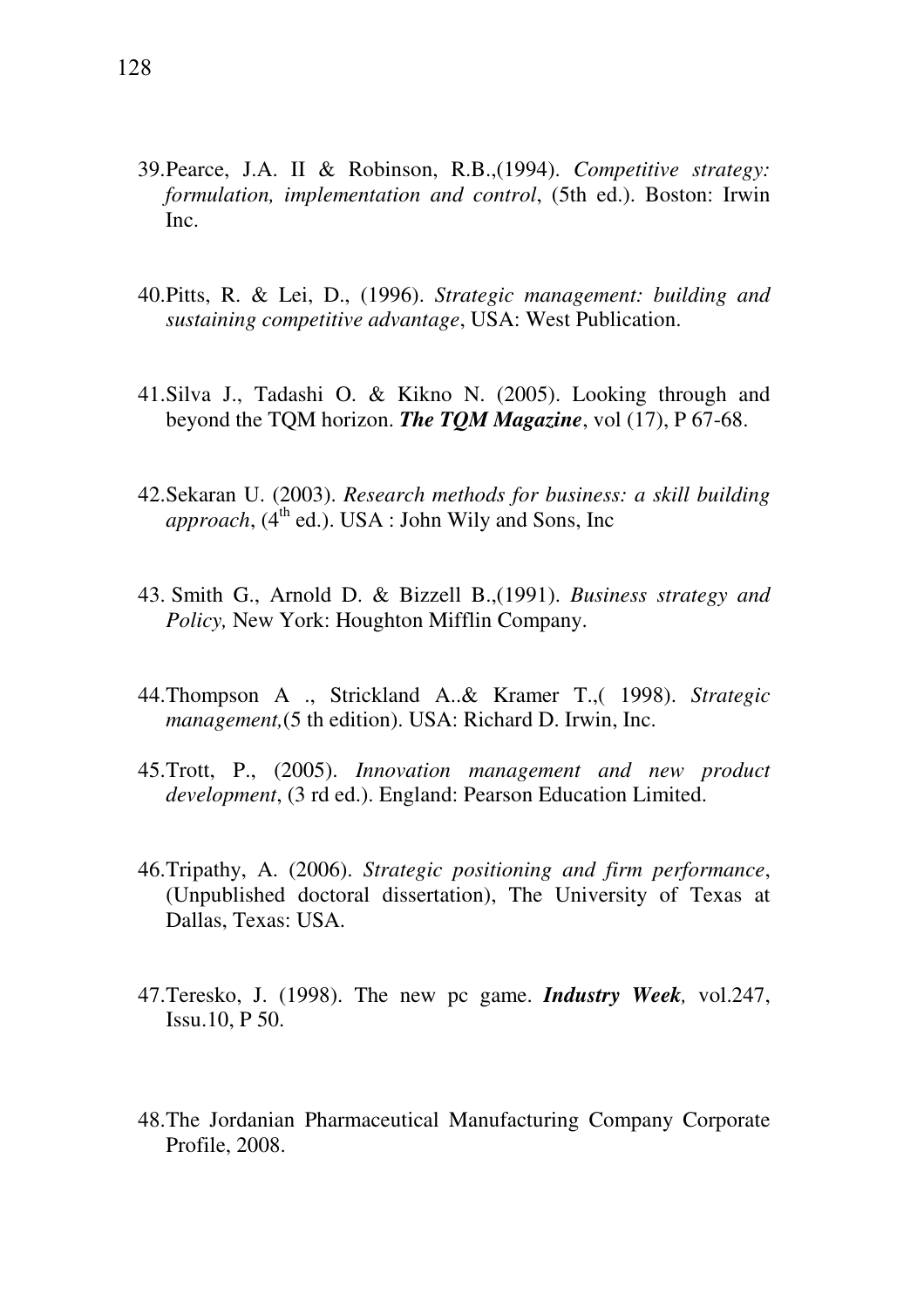- 49.Wheelen, T.L. & Hunger, J.D.(2002). *Essentials of strategic management*,(3<sup>rd</sup> ed.). New Jersey: Upper Saddle River.
- 50. http:// www. asq.org / glossary/ q.html.
- 51. http:// www. innovation. gov.uk/ projects/rd- scoreboard (2003).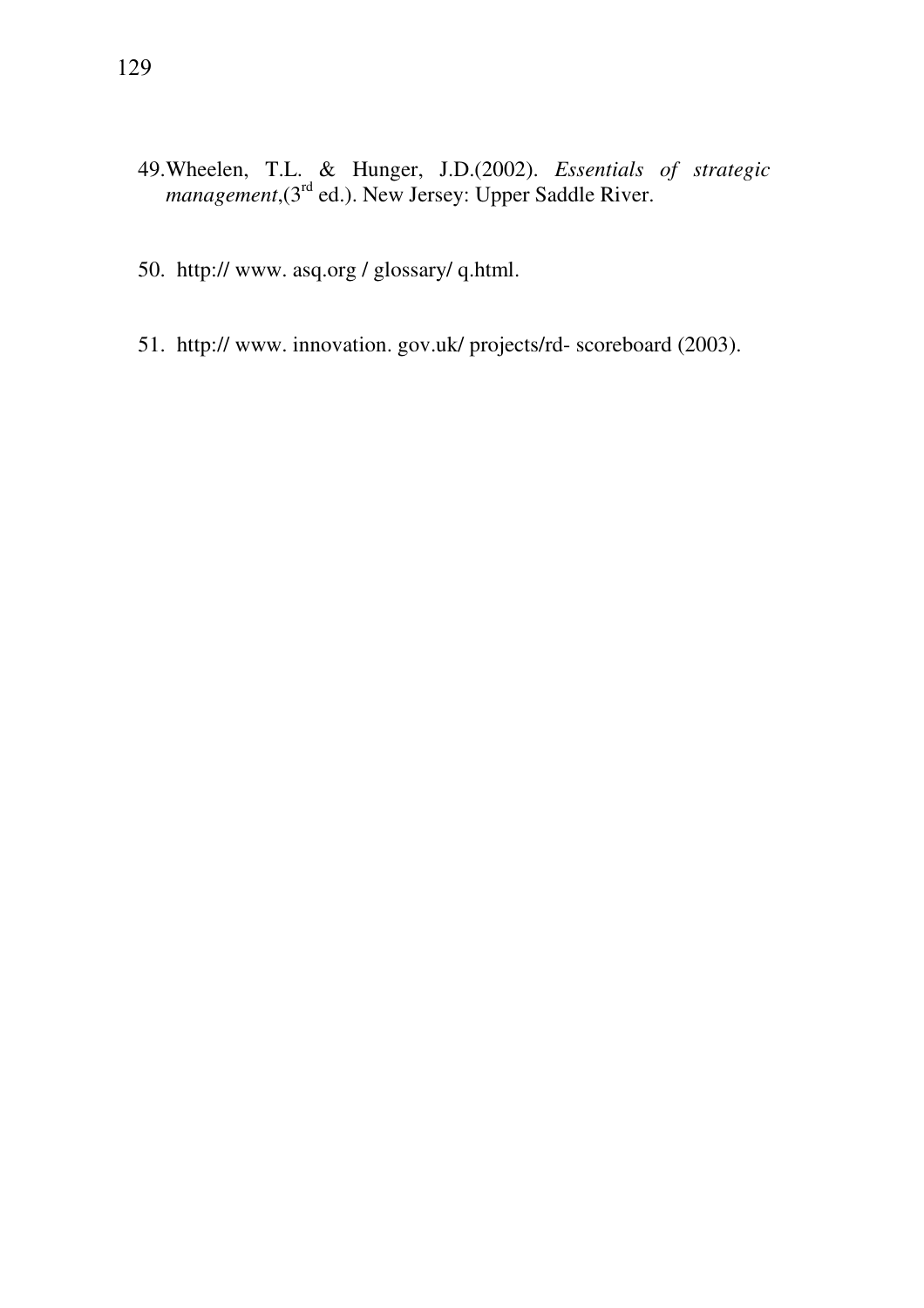### الملاحق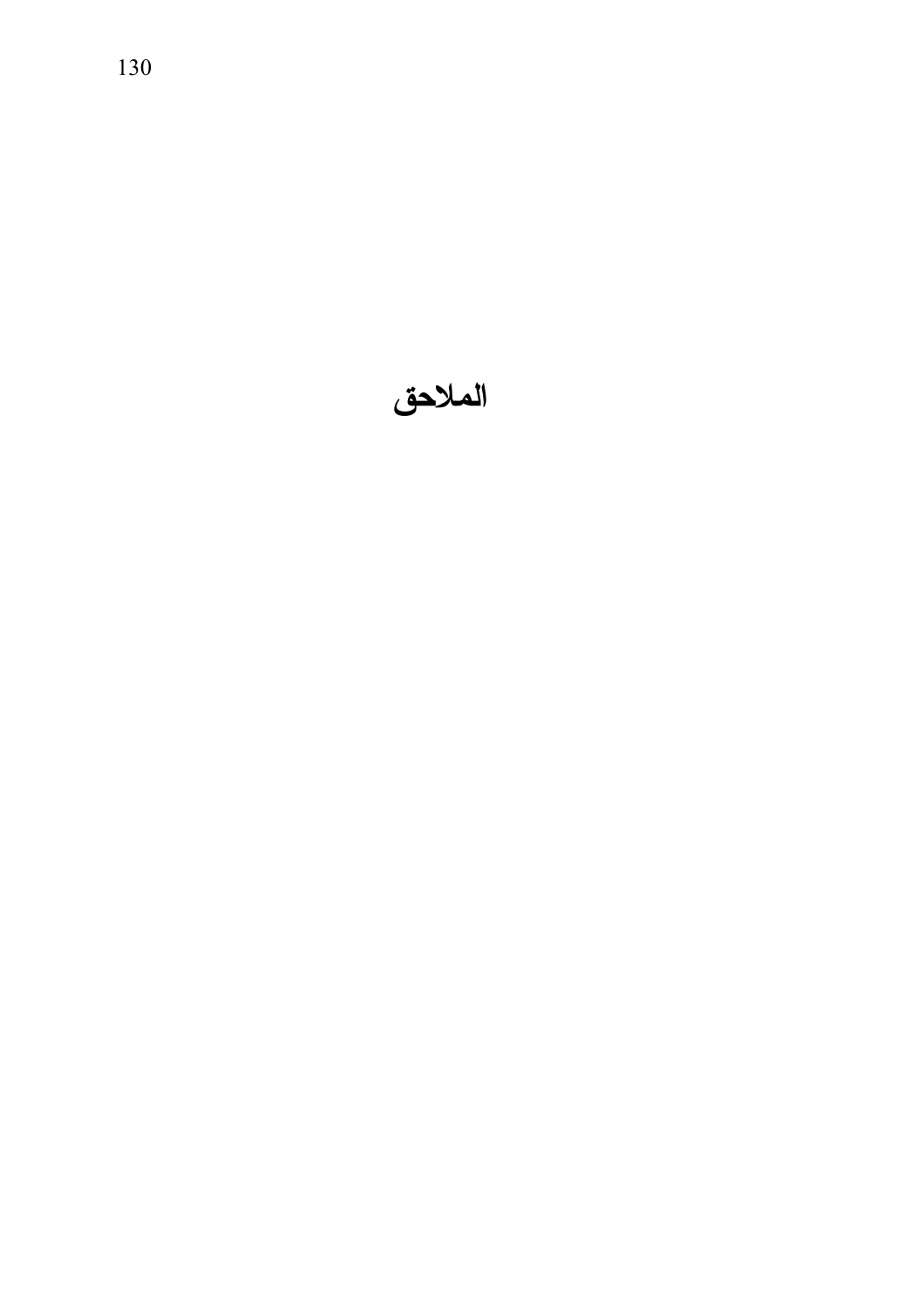| مكان العمل / الجامعة               | التخصص      | اللقب العلمي والأسم | الرقم |
|------------------------------------|-------------|---------------------|-------|
| جامعة الشرق الأوسط للدراسات العليا | إدارة أعمال | أ.د محمد النعيمي    |       |
| جامعة الشرق الأوسط للدراسات العليا | إدارة اعمال | أ.د. نجم العزاوي    | 2     |
| جامعة الشرق الأوسط للدراسات العليا | إدارة أعمال | د علي عباس          | 3     |
| جامعة الشرق الأوسط للدراسات العليا | إدارة أعمال | د. صباح الاغا       | 4     |
| جامعة الإسراء                      | إدارة أعمال | د. عادل أحمد هدو    | 5     |
| جامعة الزيتونة الادرنية            | إدارة أعمال | د. نجم عبود نجم     | 6     |
| جامعة الزيتونة الاردنية            | إدارة أعمال | أ.د وليد سيفو       |       |

فآئمة بأسماء المحكمين على الاستبانة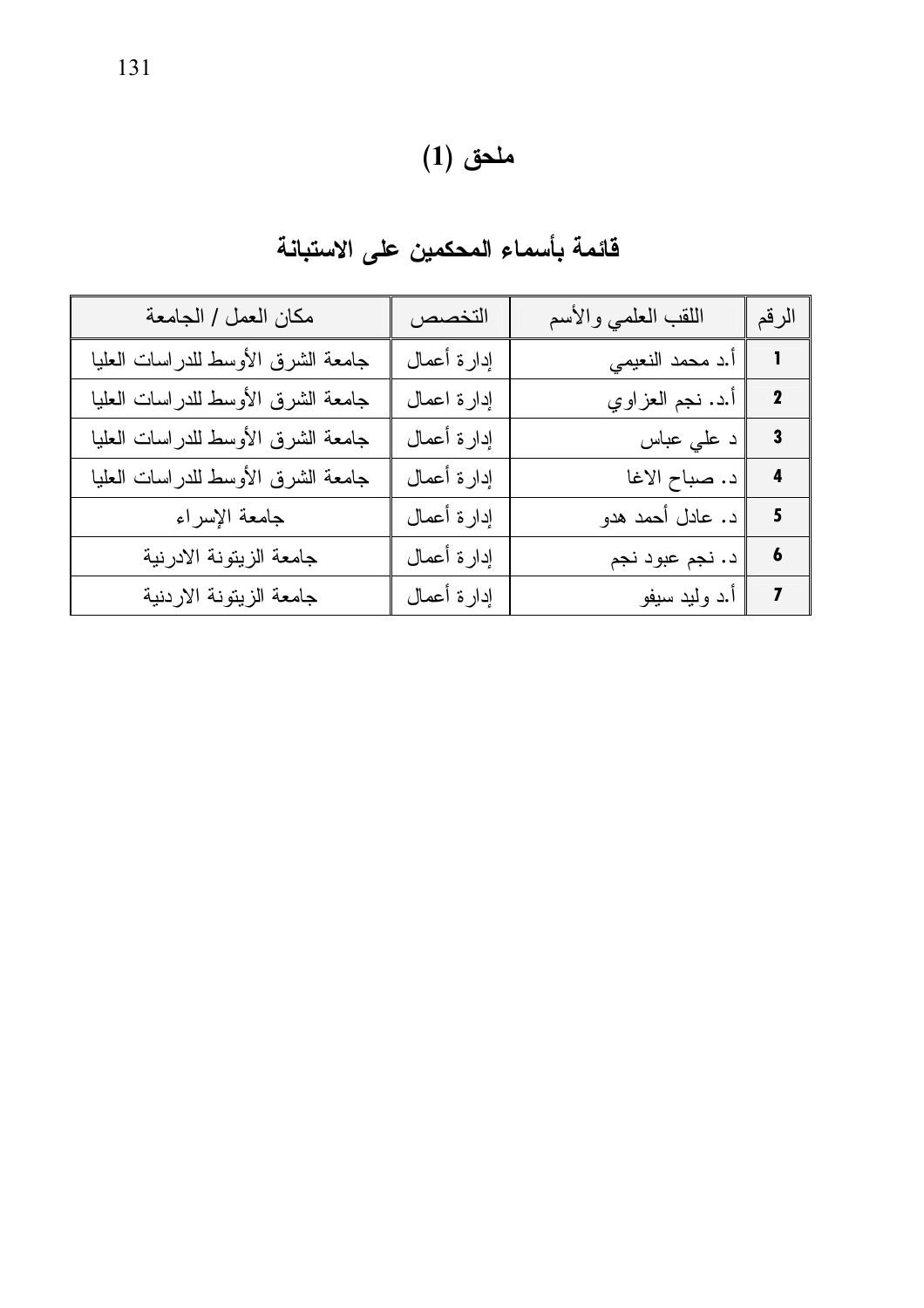## ملحق(2)

الاستبانة

جامعة الشرق الأوسط للدراسات العليا كلية الأعمال قسم إدارة الأعمال

### الاستبانه

تحية طيبة و بعد،،،،

إن هذه الدراسة هي جزء من متطلبات الحصول على درجة الماجستير في إدارة الأعمال، و هي بعنوان رسالة المنظمة وأثرها في تحقيق الميزة التنافسية: دراسة ميدانيــــة علــــى قطاع صناعة الأدوية الأردني " وتسعى للوصول إلى بعض النتائج التي قد تـــساهم فـــي تحسين القدرة الننافسية لشركات إنتاج الأدوية المحلية أمام الشركات الأجنبية في السسوق المحلبي و العالمي.

يرجى النكرم بالإجابة على فقرات الاستبانة و ذلك من خلال الواقع الذي تعيشه شــــركتكم و من واقع خبرتكم في هذا المجال،حيث أن لدقة إجابتكم على فقـــرات الاســـتبانة الأثـــر الكبير في مصداقية الدراسة و نجاحها، شاكرين لكم حسن تعاونكم، و مقـــدرين دعمكـــم المنواصل في تشجيع البحث العلمي، مؤكدين لكم حرصنا على سرية المعلومـــات النــــي ستقدمونها، علما بأنها ستستخدم لأغراض البحث العلمي فقط.

مع بالغ النقدير و الاحترام

الناحث محمد فوزي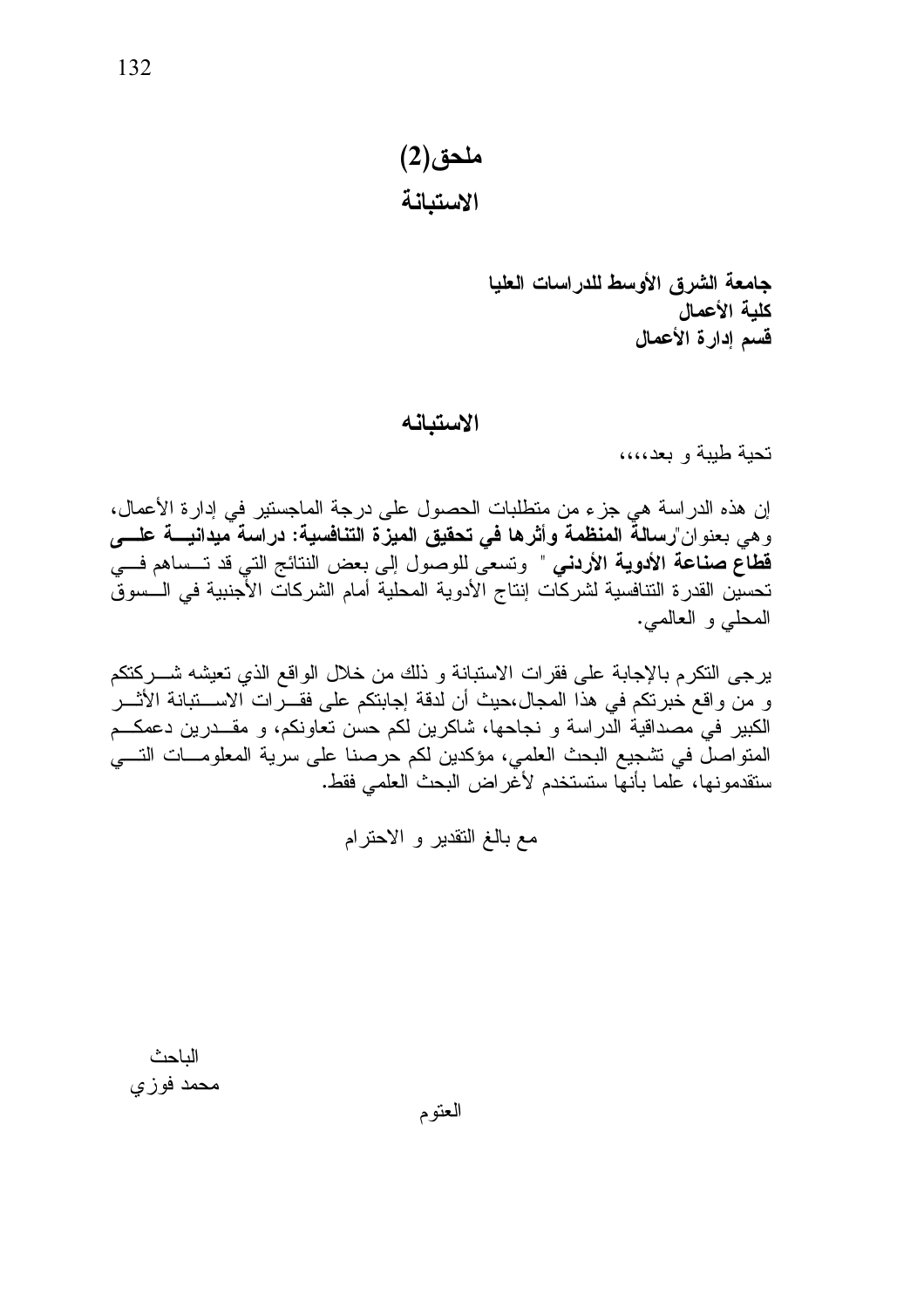|                   |                       |                                         | أولا: البيانات التعريفية:                                             |
|-------------------|-----------------------|-----------------------------------------|-----------------------------------------------------------------------|
|                   |                       |                                         | أ.   يرجى وضع إشار ة (X) في الموقع المقابل للإجابة التي تراها مناسبة: |
| □ أنثى            |                       | □ ذكر                                   | 1. الجنس:                                                             |
| سنة $40 - 31$ سنة |                       | ا 30 سنة فما دون E                      | 2. العمر:                                                             |
|                   | سنة فأكثر $51$ $\Box$ | سنة $50-41$ سنة $\,$                    |                                                                       |
|                   |                       |                                         | 3. المركز الوظيفي:                                                    |
| □ نائب مدير       |                       | □ مدیر عام                              | عام                                                                   |
| $\Box$ رئيس       |                       | □ مدير  لإحدى الإدار ات الرئيسية للشركة | قسم                                                                   |
| □ ماجستير         |                       | □ دبلوم كلية مجتمع                      | 4. التحصيل العلمي:                                                    |
| □ دکتور اه        |                       | □ بكالوريوس                             |                                                                       |
|                   |                       |                                         | 5. عدد سنوات الخبر ة:                                                 |

المغربي

□ أقل من سنة سنوات  $5-1$ 

 $10$  سنوات سنوات  $10-6$   $-$ 

فأكثر

133

باشراف<br>ا.د. کامل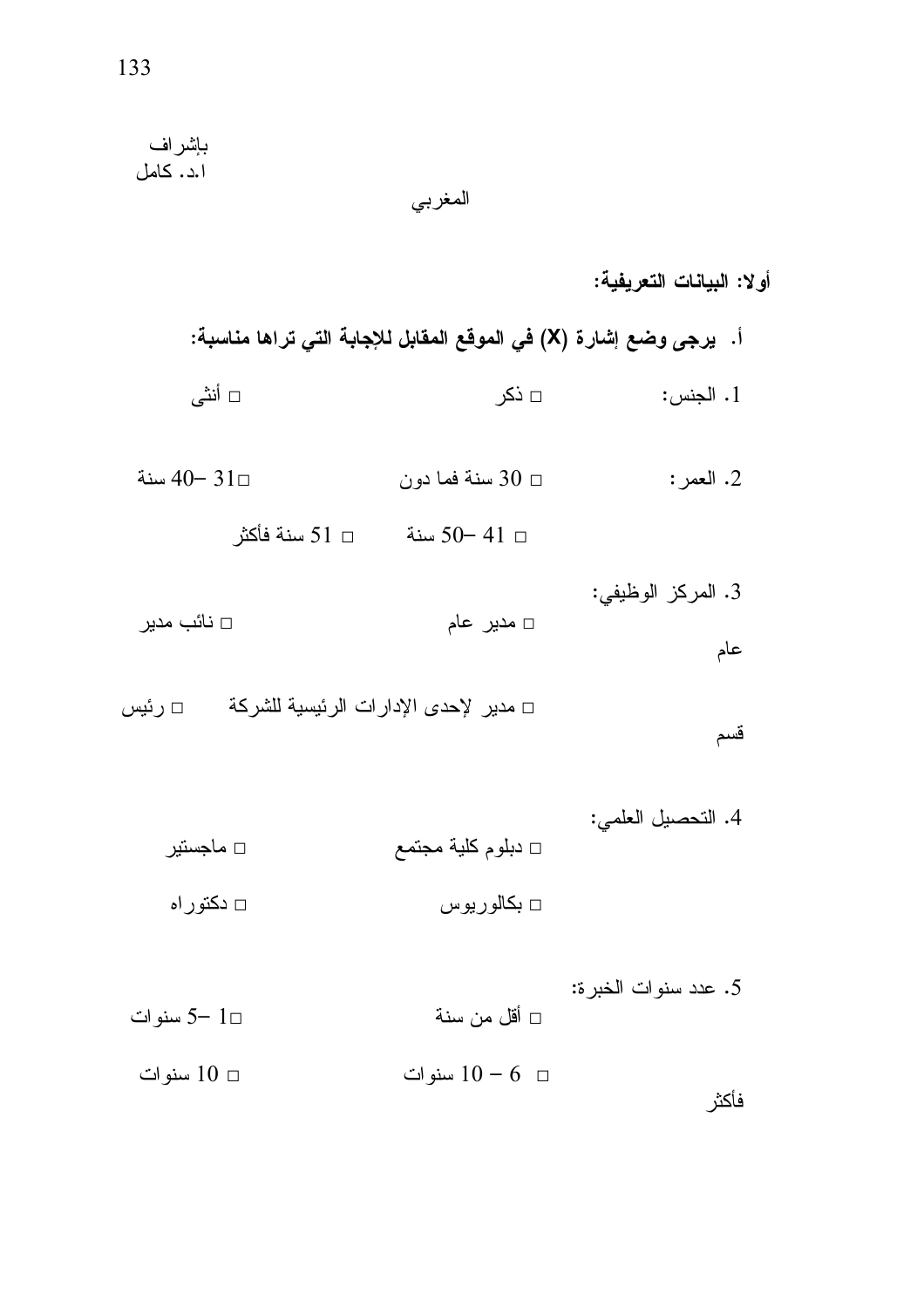# ثانيا: يرجى وضع إشارة (X) في المكان المناسب و الذي يعبر عن واقع شركتكم و<br>خبرتكم الشخصية:

| الرقم                   | الفقرة                                                 | موافق | موافق | محايد | غير   | غير   |
|-------------------------|--------------------------------------------------------|-------|-------|-------|-------|-------|
|                         |                                                        | بشدة  |       |       | موافق | موافق |
|                         |                                                        |       |       |       |       | بشدة  |
| $\ast$                  | الآتي فقرات تتعلق بعنصر الجودة المذكور في رسالة الشركة |       |       |       |       |       |
| $\mathbf{1}$            | نتبني الشركة الجودة في رسالتها بشكل صريح               |       |       |       |       |       |
| $\overline{2}$          | المطابقة للمو اصفات والمعابير الدولية هي               |       |       |       |       |       |
|                         | المرجعية الرئيسية لإنتاج سلع الشركة                    |       |       |       |       |       |
| $\overline{\mathbf{3}}$ | الجودة العالية للمواد الأولية نحنل الاهتمام الرئيسي    |       |       |       |       |       |
|                         | لدى إدارة الشركة                                       |       |       |       |       |       |
| $\overline{\mathbf{4}}$ | نقوم شركتنا باختيار مورديها على أساس جودة              |       |       |       |       |       |
|                         | المواد الخام التبي بقدمونها                            |       |       |       |       |       |
| 5                       | يتميز المنتج النهائي لشركتنا بالجودة العالية           |       |       |       |       |       |
| $\overline{6}$          | تعد الجودة عامل رئيسي لدى شركتنا في عملية              |       |       |       |       |       |
|                         | مواجهة المنافسة                                        |       |       |       |       |       |
| $\overline{7}$          | تعتمد شركتنا على إجراء التفتيش الدوري                  |       |       |       |       |       |
|                         | الداخلي(Internal Audit) للتأكد من جودة المنتج          |       |       |       |       |       |
|                         | الذي نتتجه                                             |       |       |       |       |       |
| 8                       | أصبح تبني الجودة في رسالة الشركة شعار لاهتمام          |       |       |       |       |       |
|                         | المدبرين والعاملين                                     |       |       |       |       |       |
| 9                       | نستخدم شركتنا أنظمة فحص و سيطرة و رقابة                |       |       |       |       |       |
|                         | علي منتجاتها                                           |       |       |       |       |       |
| 10                      | تدعم الإدارة العليا كل المبادرات لتحسين صورة           |       |       |       |       |       |
|                         | منتجات شركتنا                                          |       |       |       |       |       |
| 11                      | نولَّمي إدار ة الشركة أهمية قصوى لمسألة الجودة         |       |       |       |       |       |
|                         | مما انعكس على انخفاض معدل المعيب (Defect)              |       |       |       |       |       |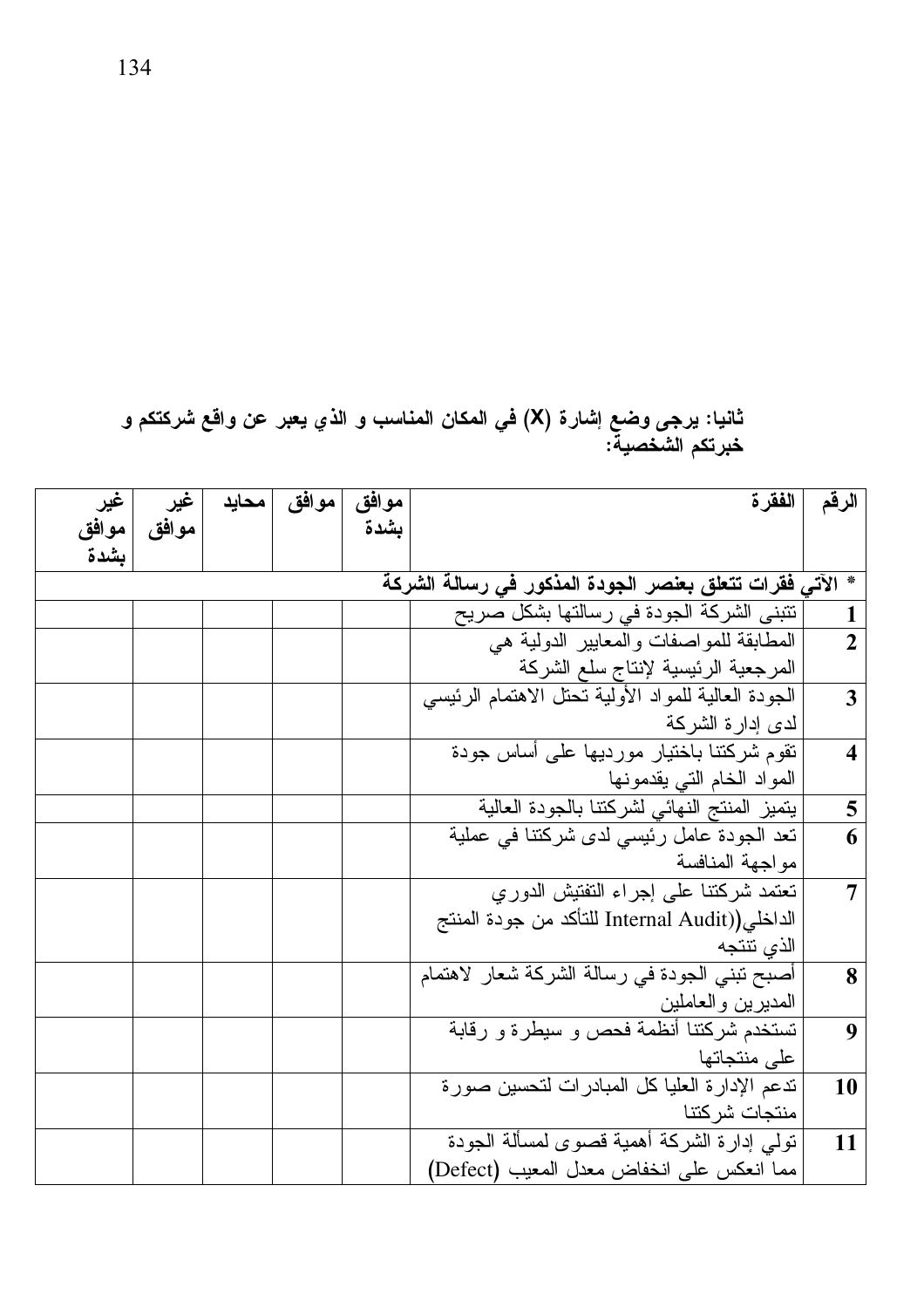| ِ في منتجات الشركة                           |           |
|----------------------------------------------|-----------|
| تبني إدارة الشركة استراتيجيتها التتافسية على | <b>12</b> |
| أساس تقديم منتجات ذات جودة عالية             |           |
| نقوم شركتنا بممارسة أصول التصنيع الجيد       | 13        |
| Good Manufacturing Practices))               |           |
| علي أدوية ذات جودة عالية                     |           |
| أدى تبنى الجودة فى رسالة شَركتنا إلى:        |           |
| زيادة المبيعات السنوية في أخر ثلاث سنوات     | 14        |
| زيادة الحصة السوقية في أخر ثلاث سنوات        | 15        |
| زيادة صافى الأرباح السنوية في أخر ثلاث سنوات | 16        |
| النفوق على المنافسين في السوق في أخر ثلاث    | 17        |
| سنو ات                                       |           |

| غیر   | غير   | محايد | مو افق | موافق | الفقرة                                                          | الرقم     |
|-------|-------|-------|--------|-------|-----------------------------------------------------------------|-----------|
| موافق | موافق |       |        | بشدة  |                                                                 |           |
| بشدة  |       |       |        |       |                                                                 |           |
|       |       |       |        |       | الآتي فقرات تتعلق بعنصر البحث و التطوير المذكور في رسالة الشركة | ☀         |
|       |       |       |        |       | تتبنى شركتنا البحث عن منتجات جديدة في رسالتها                   | 18        |
|       |       |       |        |       | نتبنى رسالة شركتنا استمرارية تطوير منتجاتها                     | 19        |
|       |       |       |        |       | ينصب جهد البحث و النطوير لدينا لنطوير                           | <b>20</b> |
|       |       |       |        |       | المنتجات الحالبة                                                |           |
|       |       |       |        |       | نسعي شركتنا إلى نركيز البحث و النطوير من أجل                    | 21        |
|       |       |       |        |       | نقليل النكاليف                                                  |           |
|       |       |       |        |       | بِنَّم إعداد موازنة البحث و النَّطوير على أساس نسبة من:         | 22        |
|       |       |       |        |       | المببعات السنوبة                                                |           |
|       |       |       |        |       | صافى الأرباح السنوية                                            |           |
|       |       |       |        |       | غبر ها: أذكر ها.                                                |           |
|       |       |       |        |       | يعد إنتاج منتجات جديدة أو نطوير المنتجات الحالية                | 23        |
|       |       |       |        |       | تعزيزا لمقدرة الشركة على المنافسة                               |           |

| أدى تبني البحث و النطوير في رسالة شركتنا إلى   | 24        |
|------------------------------------------------|-----------|
| دفع مديري الشركة و العاملين في البحث و النطوير |           |
| إلى العمل بجد و اهتمام في هذا المجال           |           |
| تسعى شركتنا لإنتاج منتجات متميزة عن جميع       | 25        |
| منافسيها في السوق                              |           |
| يركز البحث والنطوير في شركتنا على استخدام      | <b>26</b> |
| النقنيات المتطورة للإنتاج                      |           |
| بيتم إجراء الدراسات الاستطلاعية بشكل دوري      | 27        |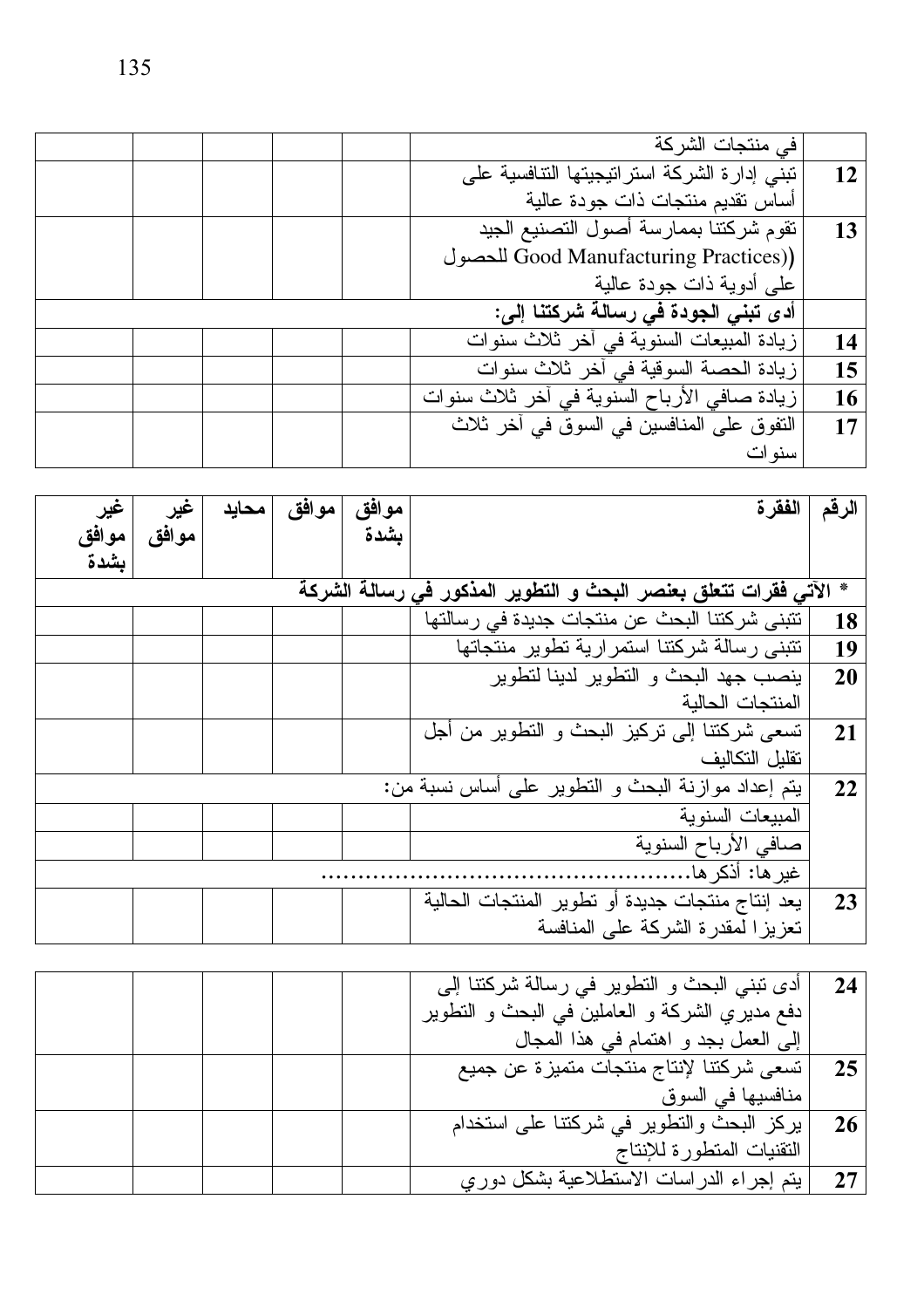|       | للتعرف على احتياجات السوق                                                              |       |       |       |       |       |
|-------|----------------------------------------------------------------------------------------|-------|-------|-------|-------|-------|
| 28    | تحرص إدارة الشركة على مشاركة الموردين في                                               |       |       |       |       |       |
|       | عملية نطوير منتجاتها عبر نتظيم ورش عمل                                                 |       |       |       |       |       |
|       | مشتركة                                                                                 |       |       |       |       |       |
| 29    | نتبنى إدار ة الشركة إستراتيجية التمايز النتافسية في                                    |       |       |       |       |       |
|       | تقديم منتجات جديدة                                                                     |       |       |       |       |       |
| 30    | المناخ التنظيمي السائد في الشركة يشجع على<br>الإبداع و الابتكار                        |       |       |       |       |       |
| 31    | تولَّى إدارة البحث والنطوير في الشركة أهمية كبيرة                                      |       |       |       |       |       |
|       | من حيث تصميم وتطوير منتجاتها                                                           |       |       |       |       |       |
| 32    | منتجات الشركة لمها القدرة على الدخول إلىي أسواق                                        |       |       |       |       |       |
|       | جديدة داخليا و خارجيا                                                                  |       |       |       |       |       |
|       | أدى تبنى البحث و التطوير في رسالة شركتنا إلى:                                          |       |       |       |       |       |
| 33    | زيادة المبيعات السنوية في أخر ثلاث سنوات                                               |       |       |       |       |       |
| 34    | زيادة الحصة السوقية في أخر ثلاث سنوات                                                  |       |       |       |       |       |
| 35    | زيادة صافى الأرباح السنوية في أخر ثلاث سنوات                                           |       |       |       |       |       |
| الرقم | الفقرة                                                                                 | موافق | موافق | محايد | غير   | غير   |
|       |                                                                                        | بشدة  |       |       | موافق | موافق |
|       |                                                                                        |       |       |       |       | بشدة  |
| 36    | التفوق على المنافسين في السوق في أخر ثلاث                                              |       |       |       |       |       |
|       | سنو ات                                                                                 |       |       |       |       |       |
|       | *الآتي فقرات تتعلق بعنصر الاهتمام بالموارد البشرية الوارد في رسالة الشركة:             |       |       |       |       |       |
| 37    | تحرص إدارة الشركة على إعلام جميع العاملين                                              |       |       |       |       |       |
| 38    | برسالة الشركة منذ الأيام الأولى لعملهم<br>نحرص إدارة الشركة على النطوير المسنمر لقدرات |       |       |       |       |       |
|       | العاملين عبر عقد الندوات و استضافة الخبراء                                             |       |       |       |       |       |
| 39    | تحريص الإدارة العليا على إناحة المعلومات و                                             |       |       |       |       |       |
|       | المعرفة للعاملين بشكل دائم                                                             |       |       |       |       |       |
| 40    | بر امج التحفيز في الشركة تتيح الاحتفاظ  بالعاملين                                      |       |       |       |       |       |
|       | المتميزين                                                                              |       |       |       |       |       |
| 41    | تلاحظ إدارة الشركة بأن هناك ازدياد في ولاء                                             |       |       |       |       |       |
|       | العاملين و انخر اطهم في أعمال الشركة                                                   |       |       |       |       |       |
| 42    | برامج نمكين العاملين نحمل الشركة أعباء مالية                                           |       |       |       |       |       |
|       | أكثر من الفوائد                                                                        |       |       |       |       |       |
| 43    | يعتبر نظام الحوافز في الشركة نظام فعال و مناسب                                         |       |       |       |       |       |
|       |                                                                                        |       |       |       |       |       |
| 44    | يسهم نظام الحو افز في الشركة في دعم إنتاجية<br>العاملين                                |       |       |       |       |       |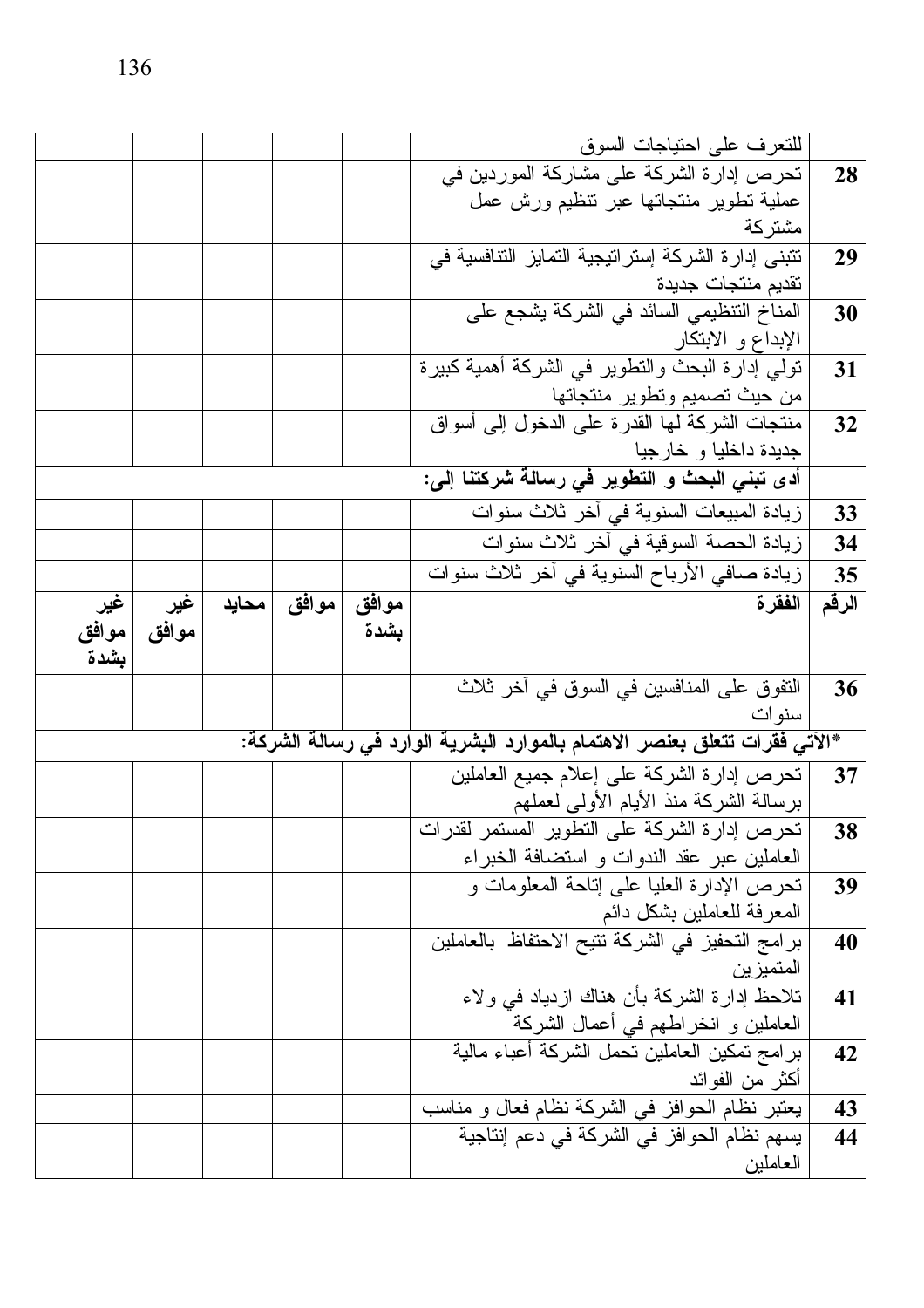| يعمل نظام الحوافز على رفع معنويات العاملين نجاه  | 45 |
|--------------------------------------------------|----|
| أعمالهم                                          |    |
| يخضع العاملون لدورات تدريبية مستمرة              | 46 |
| ترى الإدارة بأن التدريب انعكس بشكل إيجابي على    | 47 |
| الإنتاجية مما أدى إلى خفض التكاليف               |    |
| انعكس الاهتمام بالعاملين بشكل إيجابي على تحسين   | 48 |
| جودة منتجات الشركة                               |    |
| نعمل إدارة الشركة على إيجاد الظروف المادية و     | 49 |
| النفسية المناسبة للعاملين لأداء أعمالهم          |    |
| نقوم إدارة الشركة بتحديد إجراءات السلامة و       | 50 |
| الصحة المهنية العامة لجميع العاملين              |    |
| يوجد في الشركة نظام نقارير للتبليغ عن الحوادث    | 51 |
| و نحدید مواقعها و نحلیل أسبابها                  |    |
| يتم نشر الوعي الوقائي بين العاملين من خلال إعداد | 52 |
| برامج ننقيف و نوعية                              |    |
| تو فر الشركة الخدمات الطبية اللاز مة لضمان       | 53 |
| الصحة الجسمية و النفسية للعاملين                 |    |
| يتم تدريب جميع العاملين على إجراءات السلامة      | 54 |
| المهنية و استخدام معداتها                        |    |

| غير   | غير   | محايد | موافق | موافق | الفقر ة                                                              | الرقم |
|-------|-------|-------|-------|-------|----------------------------------------------------------------------|-------|
| موافق | موافق |       |       | بشدة  |                                                                      |       |
| بشدة  |       |       |       |       |                                                                      |       |
|       |       |       |       |       | أدى تبنى الاهتمام بالموارد البشرية  في رسالة شركتنا إلى:             |       |
|       |       |       |       |       | زيادة المبيعات السنوية في آخر ثلاث سنوات                             | 55    |
|       |       |       |       |       | زيادة الحصة السوقية في أخر ثلاث سنوات                                | 56    |
|       |       |       |       |       | زيادة صافىي الأرباح السنوية في أخر ثلاث سنوات                        | 57    |
|       |       |       |       |       | التفوق على المنافسين في السوق في أخر ثلاث                            | 58    |
|       |       |       |       |       | سنو ات                                                               |       |
|       |       |       |       |       | * الآتى فقرات تتعلق بعفصر تلبية حاجة العملاء الوارد في رسالة الشركة: |       |
|       |       |       |       |       | تتبنى شركتنا الاهتمام بتلبية حاجة العملاء في                         | 59    |
|       |       |       |       |       | ر سالتها                                                             |       |
|       |       |       |       |       | إستراتيجيات النتافس في الشركة تقوم على أساس                          | 60    |
|       |       |       |       |       | تحقيق قيمة عليا للعملاء                                              |       |
|       |       |       |       |       | تحرص إدارة الشركة ً من خلال تسويقها على                              | 61    |
|       |       |       |       |       | تنظيم لقاءات دورية بهدف تعزيز العلاقة مع                             |       |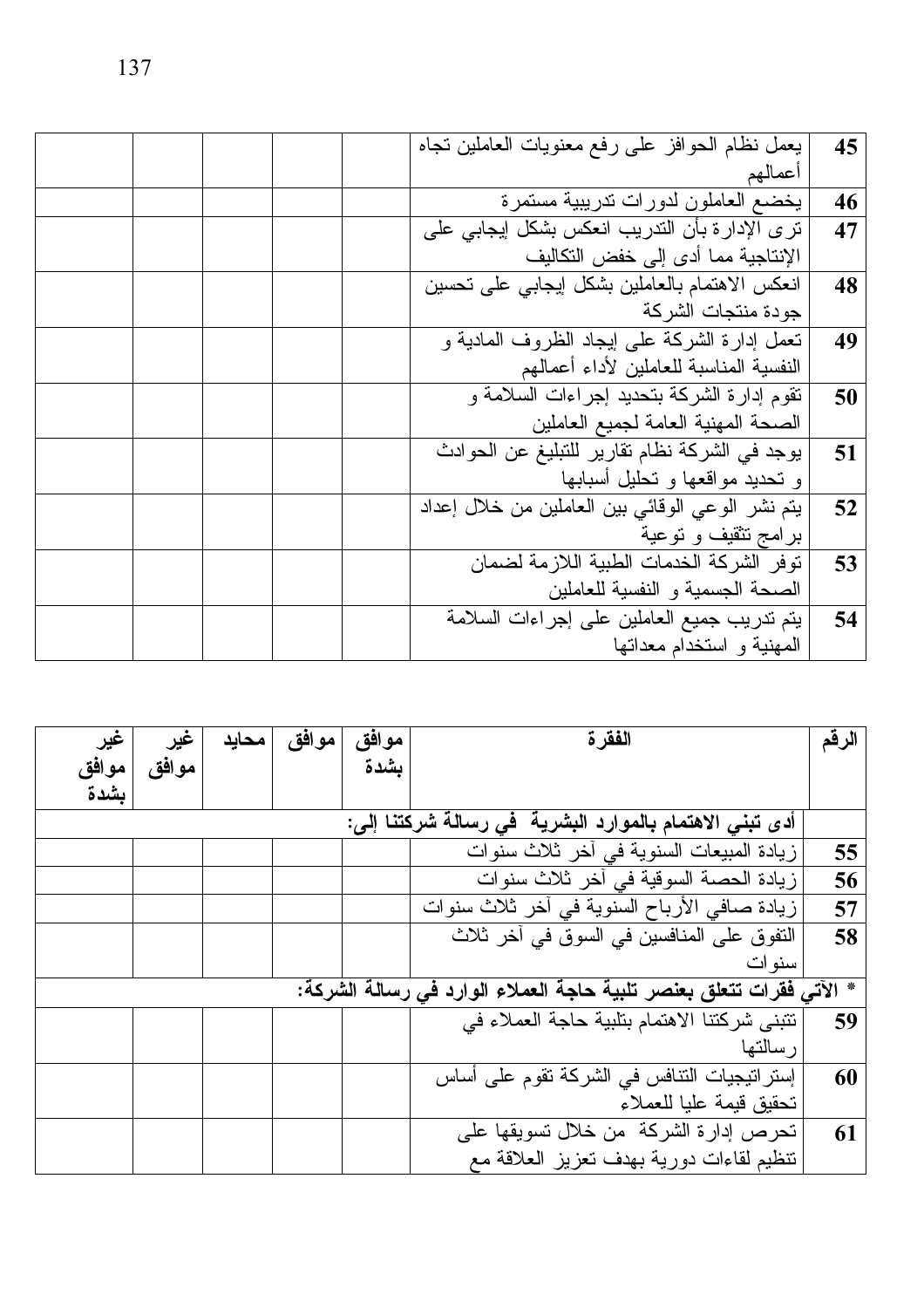|    | عملائها                                          |  |
|----|--------------------------------------------------|--|
| 62 | يتم إجراء الدراسات الاستطلاعية بشكل دورى         |  |
|    | للنعرف على احتياجات و رغبات العملاء و            |  |
|    | نوقعاتهم المستقبلية                              |  |
| 63 | تمثِّل منتجاتنا قيمة عليا لدى العملاء مقارنة مع  |  |
|    | المنافسبن                                        |  |
| 64 | بمثل رضا العملاء هدفا استر انبجيا للإدارة العليا |  |
|    | فی شرکتنا                                        |  |
| 65 | يعد السعر عامل رئيسي لدى شركتنا في عملية         |  |
|    | مواجهة المنافسة                                  |  |
| 66 | ترى الإدارة بأن تخفيض سعر المنتجات لا علاقة      |  |
|    | له بجودة المنتج                                  |  |
| 68 | تسعى شركتنا إلى تحقيق ميزة تنافسية من خلال       |  |
|    | خفض التكاليف                                     |  |
| 69 | تدرك الإدارة العليا بأن تلبية احتياجات و رغبات   |  |
|    | العملاء يتم من خلال تقديم منتج بسعر منخفض        |  |
|    |                                                  |  |
| 70 | تدرك الإدار ة العليا بأن تلبية احتياجات و ر غبات |  |
|    | العملاء يتم من خلال تقديم الخدمة في وقتها        |  |
|    | المناسب                                          |  |
|    |                                                  |  |
| 71 | تدرك الإدارة العليا بأن تلبية احتياجات و رغبات   |  |
|    | العملاء يتم من خلال تعريفهم بشكل مستمر           |  |
|    | بمنتجاتها                                        |  |
| 72 | نؤمن إدارة شركتنا بضرورة نزويد عملائنا بكل ما    |  |
|    | هو جديد عن منتجاتنا                              |  |
| 73 | يتم تزويد عملائنا بالأدوية المطلوبة في الوقت     |  |
|    | المناسب و بدون تأخير                             |  |

| غير<br>موافق<br>ىشدة | غير<br>موافق | محايد | مو افق | موافق<br>ىشدة | الفقر ة                                          | الرقم |
|----------------------|--------------|-------|--------|---------------|--------------------------------------------------|-------|
|                      |              |       |        |               | أدى تبنى تلبية حاجة العملاء في رسالة شركتنا إلى: |       |
|                      |              |       |        |               | زيادة المبيعات السنوية في أخر ثلاث سنوات         | 74    |
|                      |              |       |        |               | زيادة الحصة السوقية في أخر ثلاث سنوات            | 75    |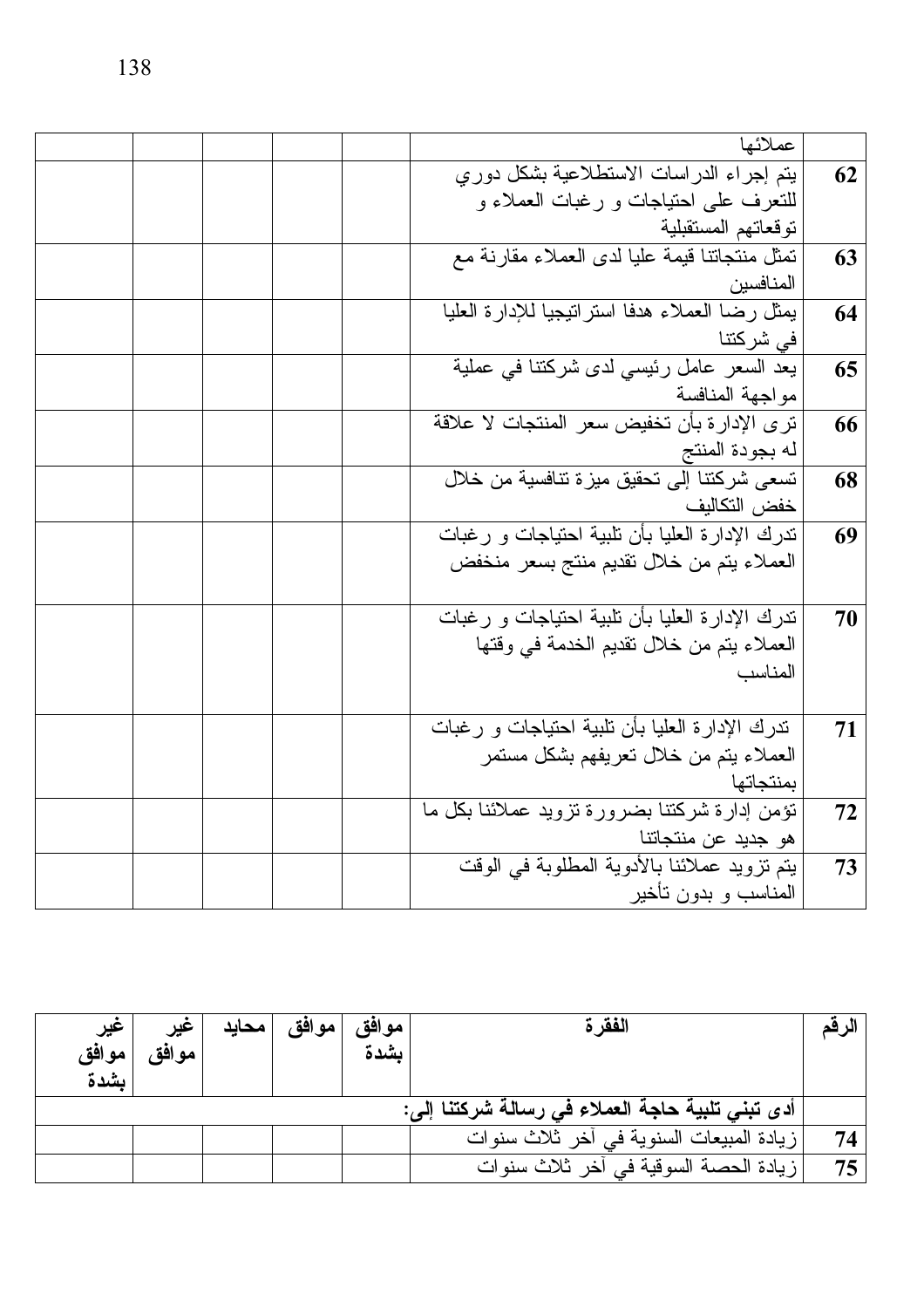|  |  | النفوق على المنافسين في السوق في أخر ثلاث | 77 |
|--|--|-------------------------------------------|----|
|  |  | سنو ات                                    |    |

انتهت الأسئلة<br>شكر الكم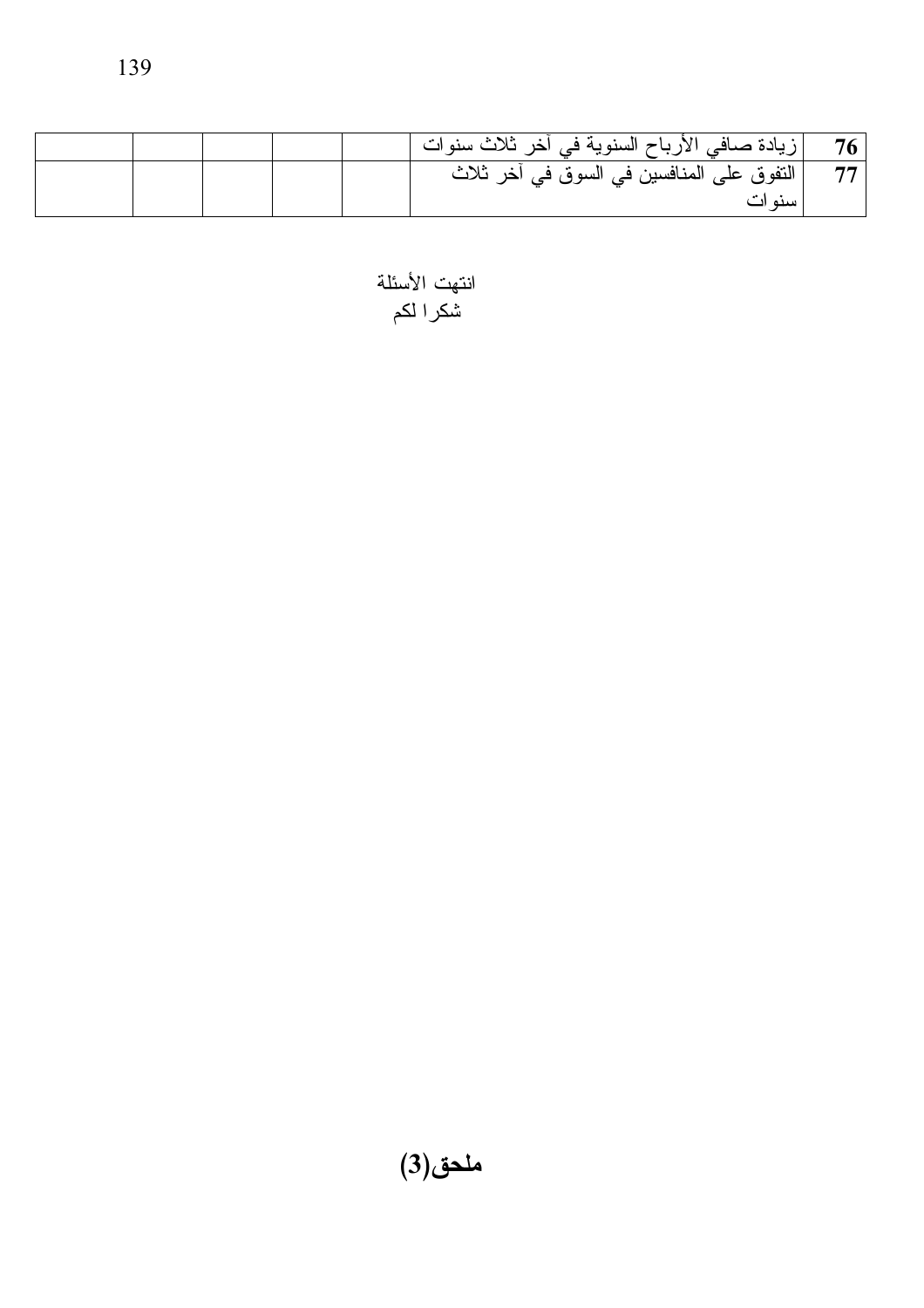### طبيعة شركات الأدوية الأردنية المساهمة العامة

### \* شركة دار الدواء للتنمية والإستثمار (DAD )

تأسسست شركة دار الدواء كشركة مساهمة عامة في عــام 1975 وبر أســمال17 مليون دولار وتعمل الشركة على إنتاج وتصنيع وتسويق الأدوية الصيدلانية الجنيسة ذات علامات تجارية، وتغطى أنشطتها التسويقية أكثر من 20 بلدا في الشرق الأوسط وشمال وشرق افريقيا واوروبا الشرقية ونقوم المشركة بتسصنيع أكثسر مسن 200 مستحضر صيدلاني بأشكال صيدلانية متعددة . يصل عدد العاملين بها أكثر من 700 موظف ويشكل التصدير أكثر من 70% من عائدات الشركة . حصلت الشركة علــــى شهادة التأهيل الأوروبي الجيد (EU-cGMP) في عام 2002 والتي نؤهـــل الـــشركة لإدخال منتجاتها إلى السوق الأوروبية وهي كذلك حاصلة شهادة ISO 9001.إحتلت الشركة كما نشير الدر اسات الإحصائية الدولية(IMS) المركـــز الأول ولمـــدة ســـت سنوات منتالية 1998–2003 في المبيعات في السوق السدوائي الأردنسي للقطـــاع الخاص بين جميع الشركات العاملة في هذا السوق من محلية وعربية وأجنبية . يوجد لدى الشركة ثلاث شركات تابعة في الأردن(دار الغذاء ودار التجميــل ودار الـــدواء للصناعات البيطرية ) ويوجد كذلك ست شركات نابعة في خارج الأردن ولدى الشركة اتفاقيات تصنيع تعاقدي مع شركة PFIZER بالإضافة إلى اتفاقية تعبئة المنتجـــات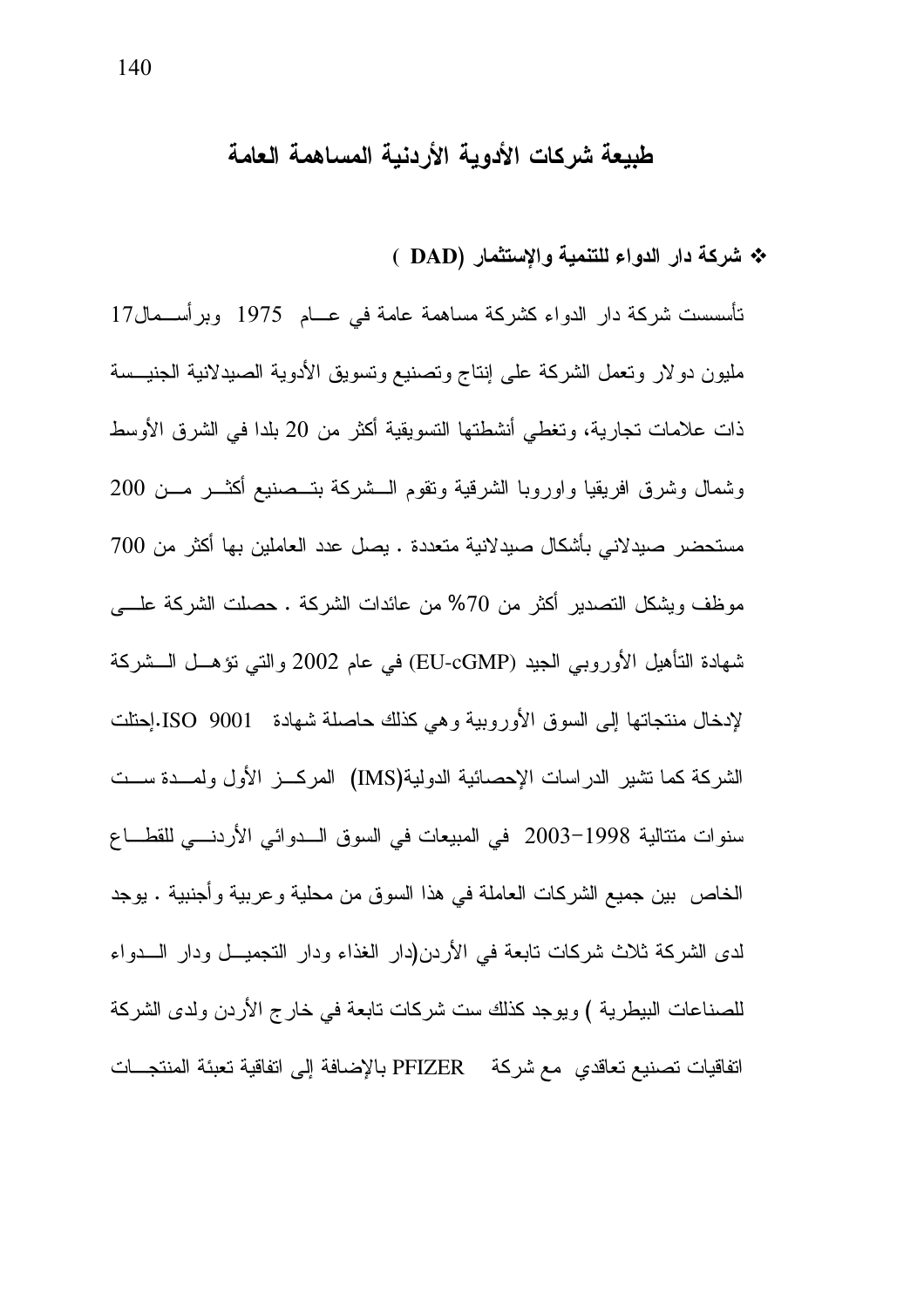بتر خيص من شركة NOVARTIS بالإضافة إلى تصنيع 10 مستحضر ات بامتيـــاز

من شركة Parke Davis .

وتتبنى دار الدواء الرسالة التالبة :

### Design, development, production and marketing of the highest quality pharmreeutical products.

المصدر : **نقلاً عن** 

http://www.japm.com/members/dar\_dawa.htm http://www.ase.com.jo/ar/company\_guide.php?symbol=DADI&financial http://www.dadgroup.com http://www.mahfaza.com.jo/files/DADI%20(2008)

\* الشركة الأردنية لإنتاج الأدوية (JPM) تأسست الشركة الأردنية لإنتاج الأدوية في عــام 1978 كــشركة ذات مــسؤولية محدودة برأسمال قدره 17100000 دولار وقامت بطرح أول منتج دوائبي لها في عام 1980 إلى أن حدث إندماج مع شركة الرازي للصناعات الدوائية في عبام 2003 حيث أصبح عدد العاملين بها يتجاوز ال500 موظف، وتعتبر من الشركات الرائدة في تصنيع وتطوير وتوزيع الأدوية الجنيسة وتقوم بتصنيع ما يزيد عن100 مستحضر بعدة أشكال صبدلانية وتغطي ما يزيد عن 10 مجمو عات دو ائية. وتمتلك الشركة ثلاث شركات بالكامل هي شركة( دلاص ) لإنتاج المنتجات الطبيعية وشركة( أراجن ) في مجال التقنيات الحيوية وشركة ( سواغ) التي تختص بتطــوير المستحضر ات الصبدلانية و هذه الأخيرة حاصلة على شهادات الجـودة ISO 9001 و ISO ، وتقع الشركة في ثلاثة مواقع هي الرازي في منطقة أم العمد وإبن 13485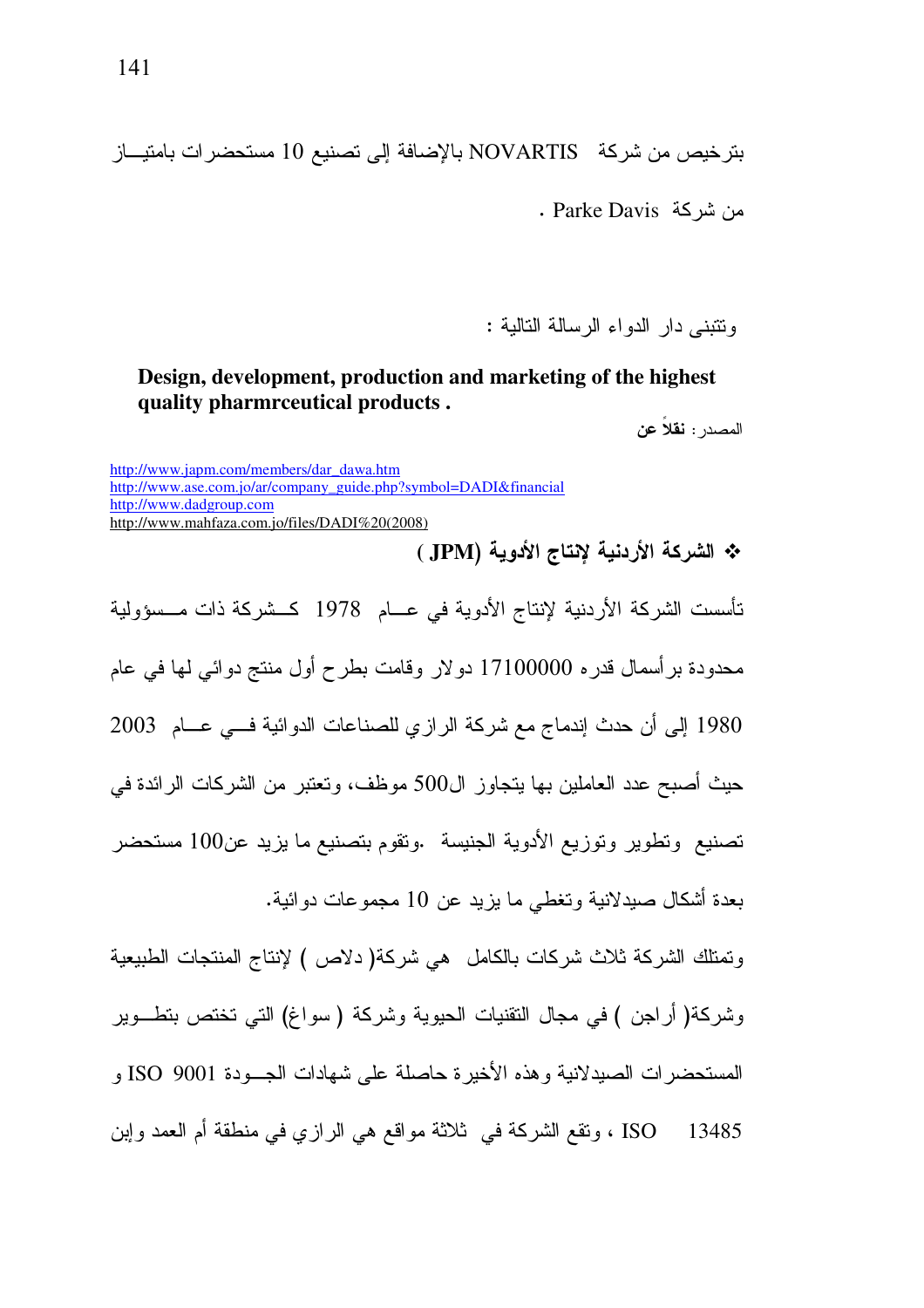سينا في ناعور وإين حيان في سحاب . ندخل الشركة فـــي عـــدد مـــن الـــشراكات الإستر انتِجِية في كل مـــن : ســـو ريا ،مصـر ،المغر ب،تو نس،الجز ائر ،اليمن،الـــسو دان والبوسنة ، ويتواجد للشركة أسواق خارجية في أكثر من 26 دولة تقع فسي أســيا وأفريقيا .يتركز البحث والنطوير في السنوات الأخيرة لدى الشركة بالإضـــافة الــــى الأبحاث التطبيقية البحث عن مركبات كيميائية جديدة و البحث عن مواد غير فعالــــة جديدة تسهم في تطوير الأدوية طويلة المفعـــول Sustained Release واســـتطاعت الشركة أن تسلم ما بزيد عن 65 بر اءة اختر اع عالمية وتسعى الشركة لحماية حقــوق الملكبة الفكر بة التي تخصبها . وتتبنى الشركة الرسالة التالبة:

Our fundamental priorities include the development and manufacture of high quality, cost effective pharmaceuticals and covering the needs of all our customers efficiently and with respect.

المصدر : **نقلاً عن** 

http://www.ase.com.jo/ar/company\_guide.php?symbol=JPHM&financial http://www.japm.com/pharma.shtm www.jpm.com.jo The Jordanian Pharmaceutical manufacturing company corporate profile

\* شركة المركز العربي للصناعات الدوائية والكيميائية (ACPC) تأسست الشركة في عام 1983 برأسمال قدره خمسة ملايين دينــــار ويــــصل عــــدد العاملين بها إلى 270 موظف . ونضم الشركة مــصنعين أحــدهما يــدعى مــصنع الكبسو لات الجيلاتينية الصلبة الفار غة وتبلغ الطاقة الإنتاجية له 1.2٪ بليون كبــسولة فارغة سنويا بمختلف الأحجام وهو المصنع الوحيد المتخصص بهبذا المجسال فسي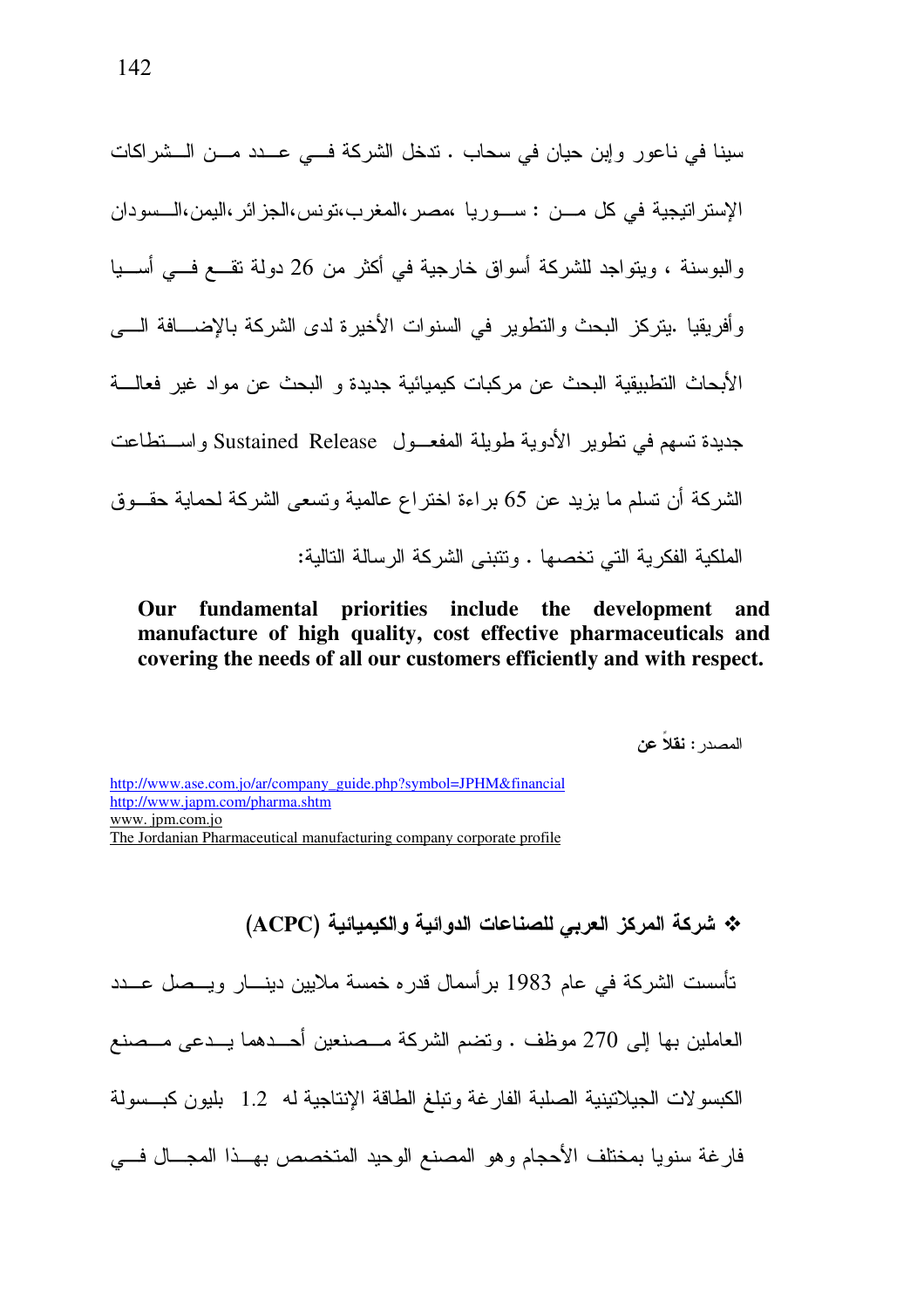The Arab Center for pharmaceutical and chemical Industries is a leading manufacturer of empty hard gelatin capsules committed to providing the pharmaceutical industries section in Jordan and region with the best quality products while adhering to the accredited international standards and specifications this is achieved by employing best in class practices at every aspect of our business, bench marketing performance, developing our most precious assets, human resources, building strategic partnership and focusing on quality of services and the way we deal with our valued customers.

المصدر : نقلاً عن

http://www.ase.com.jo/ar/company\_guide.php?symbol=APHC&financial http://www.japm.com/members/arabcenter.htm http://www.acpc.com.jo/index.htm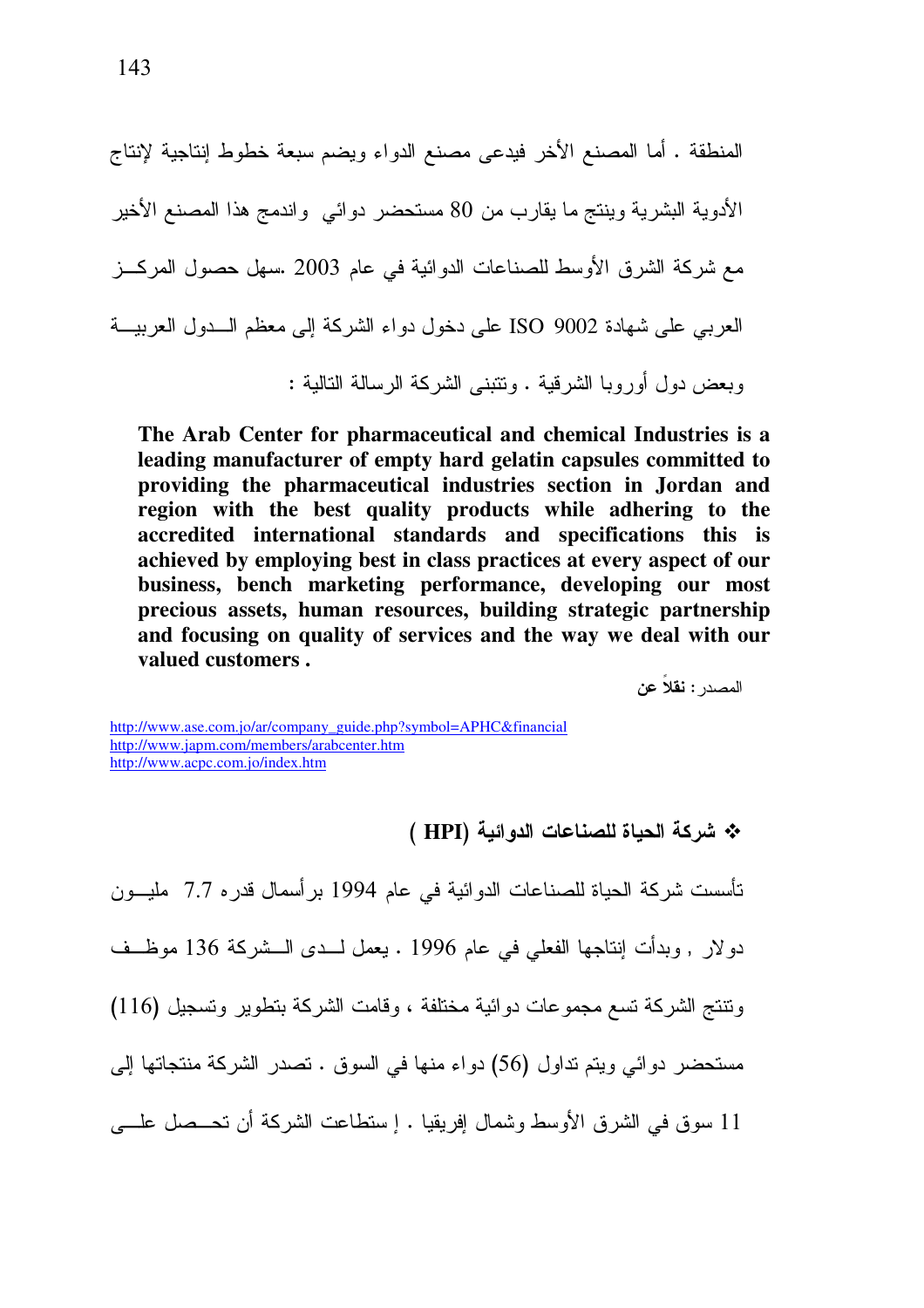شهادة Europiean GMP Certificate و التبي اِستطاعت من خلالها دخول الأسواق الأور وبية . بالإضافة لمشروع نقل النقنية الذي قامت به الشركة مع شركة صبدال في الجزائر فإنها وقعت عقود شراكة اســـتراتيجية مـــع شـــركة (chiesi) و شـــركة ( Gerot)في ايطاليا وشركة ( Medinova ) في سويسرا للتـــصنيع بإمتيـــاز وتتبنــــي الشركة الرسالة التالبة:

HPI is dedicated to the promotion of better healthcare through providing effective, safe and high quality pharmaceuticals, while competing in a global environment.

المصدر : نقلاً عن

http://www.japm.com/members/hayat.htm http://www.ase.com.jo/ar/company\_guide.php?symbol=HPIC&financial http://www.hayatpharma.com

(MIDPHARMA) تأسست الشركة في عام 1993 بر أسمال قدر م 13.5 مليون دينـــار وبـــدأت إنتاجهـــا الفعلي في عام 1997. نحتوى الشركة على 150 موظف . وتتكــون الـــشركة مـــن مصنعين الأول ينتج المستحضرات الدوائية الصلبة والثاني متخــصص فـــي إنتـــاج السبفالو سبور بنات ، و استطاعت الشركة أن تطور أكثر من 200 مستحضر دو ائے في مختلف المجمو عات الدو ائية . حصلت الشركة على شهادة EU-cGMP و التي مكنتها من دخول السوق الأوروبي وحسطت كـذلك علــي ISO 9001 و ISO 14001 بالإضافة إلى حصولها كأول شركة في الأردن على ال FDA approval on design